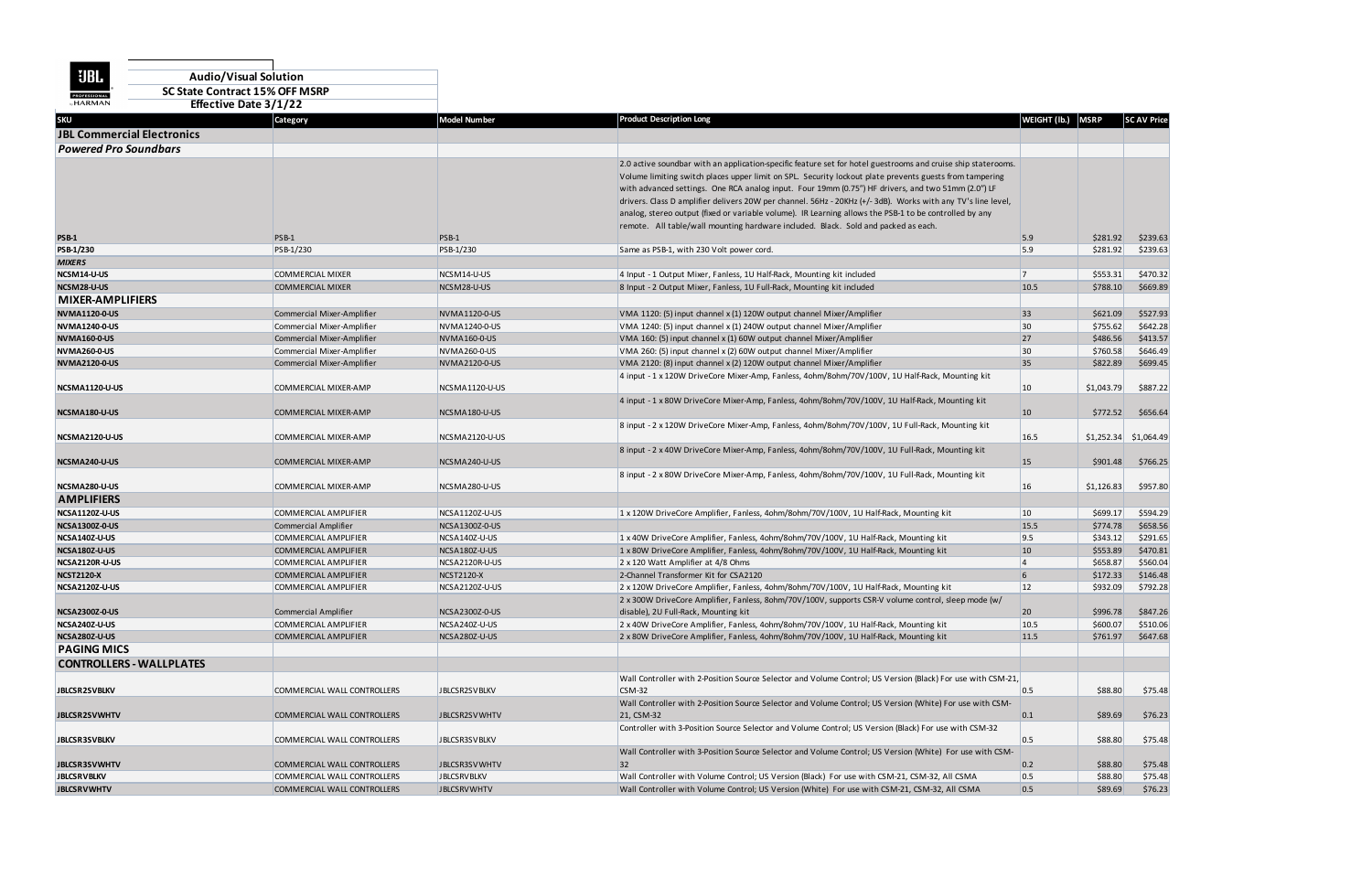| <b>CSS Commercial Solutions Ceiling</b><br><b>Speakers</b><br>4" Commercial Series Ceiling Speaker. 90 dB sens, 5W multi-tap for 100V/70V 25V, pre-assembled with<br>driver/grille/transformer, 175 deg coverage; punched metal grille, compatible with CSS-BB4 backcan and CSS-<br>\$26.04<br><b>CSS8004</b><br><b>Ceiling Spkr</b><br><b>CSS8004</b><br>2.5<br>\$22.13<br>TB4/8 tile rails (priced as each; sold individually; master packs are 6 pcs).<br>8" Commercial Series Ceiling Speaker. 96 dB sens, 5W multi-tap for 100V/70V 25V, pre-assembled with<br>driver/grille/transformer, 120 deg coverage; punched metal grille, compatible with CSS-BB8 backcan and CSS-<br><b>CSS8008</b><br>\$35.10<br>\$29.83<br><b>CSS8008</b><br>TB4/8 tile rails (priced as each; sold individually; master packs are 6 pcs).<br>4.25<br>Ceiling Spkr<br>8" Commercial Series Ceiling Speaker. Very high 97 dB sens, 10W multi-tap for 100V/70V 25V, pre-<br>assembled with driver/grille/transformer, 110 deg coverage; punched metal grille, compatible with CSS-BB8<br>backcan and CSS-TB4/8 tile rails (priced as each; sold individually; master packs are 6 pcs).<br><b>CSS8018</b><br>\$47.55<br>\$40.42<br><b>CSS8018</b><br>Ceiling Spkr<br>8<br>Pack of 6 pcs of 4" backcans for CSS8004. Steel, zinc-plated, powder-coated, 4.8" (121mm) deep, 5 knockouts<br>\$66.80<br>CSS-BB4X6<br>\$56.78<br>CSS-BB4X6<br>(priced an sold as a pack of 6 pcs).<br>Accessory<br>Pack of 6 pcs of 8" backcans for CSS8008 or CSS8018. Steel, zinc-plated, powder-coated, 4.8" (121 mm) deep,<br>CSS-BB8X6<br>CSS-BB8X6<br>5 knockouts (priced an sold as a pack of 6 pcs).<br>\$123.41<br>\$104.90<br><b>13</b><br>Accessory<br>6.25<br>\$45.29<br><b>CSS-TR4/8x12</b><br><b>COMMERCIAL ACCESSORIES</b><br>CSS-TR4/8x12<br>\$38.49<br>Pack of 12 pcs Tile Rails for CSS-BB4 and CSS-BB8 Backcans (Priced as package)<br><b>COMMERCIAL CEILING:</b><br><b>LCT Lay-In Ceiling Series</b><br>Lay-in Ceiling Tile Speaker, 8" driver, for US-size suspended grid ceilings (NOT for 600 x 600 mm metric grids),<br>combined 70V/100V and low impedance direct operation, 20W at 8Ω, 10W multi-tap transformer with taps<br>at 10W, 5W, 2.5W (and 1.3W for 70V only) via rotary tap-selector switch, max SPL of 108 (peaks of 114 dB) a<br>1m (low-Z), very low-profile at 103 mm (4.1") deep, bare-wire connection in protected compartment, very<br>high 96 dB sensitivity, 100° conical coverage pattern, designed for high intelligibility, UL1480 and UL2043,<br>white full-face grille. priced as each sold in pairs<br>\$147.19<br>LCT 81C/T<br>35<br>\$125.11<br><b>LCT 81C/T</b><br>Ceiling Speaker<br>Lay-in Ceiling Tile Speaker, 8" driver, for 600mm x 60mm suspended grid ceilings (NOT for US 2' x 2' grids),<br>combined 70V/100V and low impedance direct operation, 20W at 8 $\Omega$ , 10W multi-tap transformer with taps<br>at 10W, 5W, 2.5W (and 1.3W for 70V only) via rotary tap-selector switch, max SPL of 108 (peaks of 114 dB) a<br>1m (low-Z), very low-profile at 103 mm (4.1") deep, bare-wire connection in protected compartment, very<br>high 96 dB sensitivity, 100° conical coverage pattern, designed for high intelligibility, UL1480 and UL2043,<br>white full-face grille. priced as each sold in pairs.<br>JBL LCT 81C/TM<br>JBL-LCT 81C/TM<br>15.2119<br>\$148.40<br>\$126.14<br><b>Ceiling Speaker</b><br><b>COMMERCIAL CEILING:</b><br>8100 Series Ceiling Speakers<br>4" Open-Back Ceiling Speaker. 70V/100V taps at 6W, 3W, 1.5W (plus 0.75W at 70V), high 93 dB sens, 60 Hz<br>to 18 kHz, for non-plenum applications, 1.2 kg (2.5 lb). (Priced as each, sold in packages of 4 pcs)<br>H N/A<br>8124<br>Ceiling Spkr<br>8124<br>\$40.76<br>\$34.65<br>8" Open-Back Ceiling Speaker. 70V/100V taps at 6W, 3W, 1.5W (plus 0.75W at 70V), very high 97 dB sens,<br>50 Hz to 16 kHz, for non-plenum applications, 1.4 kg (3.0 lb). (Priced as each, sold in packages of 4 pcs)<br>#N/A<br>\$53.00<br>8128<br>\$45.05<br>8128<br>Ceiling Spkr<br>8" Ceiling Speaker for Pre-Install Backcan, stylish look, for use with MTC-81BB8 backcan and MTC-81TB8 tile<br>bridge, or standard backcans. Very high 97 dB sens, 95 Hz - 18 kHz, 6W multiple tap transformer, 90°<br>\$48.12<br><b>HPD8138</b><br>H N/A<br>\$56.61<br><b>HPD8138</b><br>Ceiling Spkr<br>coverage. (priced as each, sold in packs of 4 pcs)<br>C-ring for 8124, for installations requiring C-ring to spread ceiling loading. Integral clips for optional MTC-<br>Rail tile rails. (Priced as each, sold in packages of 4 pcs [for 4 speakers])<br>\$11.32<br>\$9.62<br><b>MTC-8124C</b><br>MTC-8124C<br>Accessory<br>\$16.36<br><b>MTC-8128C</b><br><b>MTC-8128C</b><br>C-ring for 8128 (Priced as each, sold in packages of 4 pcs (for 4 speakers)<br>2.35<br>\$19.25<br>Accessory<br>Pre-Install backcan for 8138, 7.4 liter, 7"H x 11-3/4" dia, 11-1/4" mounting circle, 16 gauge steel, e-coated<br>3.8<br>\$43.02<br>\$36.57<br>MTC-81BB8<br>(priced as each sold in packs of 4 pcs)<br><b>MTC 81BB8</b><br>Accessory<br>Tile Bridge for MTC-81BB8 backcan, 19 gauge steel with e-coating (priced as each, sold in packs of 4 pcs)<br>MTC-81TB8<br>2.94<br>\$22.64<br>\$19.25<br><b>MTC 81TB8</b><br>Accessory<br>Thin-ceiling dog-ears for when ceilings (or walls) are thin. Fits C24C/CT Micro & MircroPlus, C24C/CT,<br>\$9.06<br>\$7.70<br>MTC-ThinC-EAR<br>C26C/CT, C19CS/CST. 1 pack contains 24 pcs of dog-ears, priced per pack.<br> 0.25 <br><b>MTC ThinC EAR</b><br>Accessory<br>Tile rails for 8124, 8128 (requires MTC-8124C or MTC-8128C c-rings) or for C42C speaker (with included c-<br>\$10.59<br>MTC-RAIL<br>2.25<br>\$12.45<br><b>MTC-RAIL</b><br>Accessory<br>ring), (priced as each. Sold in packs of 4 pcs, for 2 spkrs).<br><b>COMMERCIAL CEILING:</b><br>10 Series Blind-Mount Ceiling Speakers<br>7.5<br>\$93.05<br>\$79.09<br><b>CONTROL 12C/T</b><br>Ceiling Spkr<br>CONTROL 12C/T | <b>CSS COMMERCIAL CEILING:</b> |  |  |  |
|----------------------------------------------------------------------------------------------------------------------------------------------------------------------------------------------------------------------------------------------------------------------------------------------------------------------------------------------------------------------------------------------------------------------------------------------------------------------------------------------------------------------------------------------------------------------------------------------------------------------------------------------------------------------------------------------------------------------------------------------------------------------------------------------------------------------------------------------------------------------------------------------------------------------------------------------------------------------------------------------------------------------------------------------------------------------------------------------------------------------------------------------------------------------------------------------------------------------------------------------------------------------------------------------------------------------------------------------------------------------------------------------------------------------------------------------------------------------------------------------------------------------------------------------------------------------------------------------------------------------------------------------------------------------------------------------------------------------------------------------------------------------------------------------------------------------------------------------------------------------------------------------------------------------------------------------------------------------------------------------------------------------------------------------------------------------------------------------------------------------------------------------------------------------------------------------------------------------------------------------------------------------------------------------------------------------------------------------------------------------------------------------------------------------------------------------------------------------------------------------------------------------------------------------------------------------------------------------------------------------------------------------------------------------------------------------------------------------------------------------------------------------------------------------------------------------------------------------------------------------------------------------------------------------------------------------------------------------------------------------------------------------------------------------------------------------------------------------------------------------------------------------------------------------------------------------------------------------------------------------------------------------------------------------------------------------------------------------------------------------------------------------------------------------------------------------------------------------------------------------------------------------------------------------------------------------------------------------------------------------------------------------------------------------------------------------------------------------------------------------------------------------------------------------------------------------------------------------------------------------------------------------------------------------------------------------------------------------------------------------------------------------------------------------------------------------------------------------------------------------------------------------------------------------------------------------------------------------------------------------------------------------------------------------------------------------------------------------------------------------------------------------------------------------------------------------------------------------------------------------------------------------------------------------------------------------------------------------------------------------------------------------------------------------------------------------------------------------------------------------------------------------------------------------------------------------------------------------------------------------------------------------------------------------------------------------------------------------------------------------------------------------------------------------------------------------------------------------------------------------------------------------------------------------------------------------------------------------------------------------------------------------------------------------------------------------------------------------------------------------------------------------------------------------------------------------------------------------------------------------------------------------------------------------------------------------------------------------------------------------------------------------------------------------------------------------------------------------------------------------------------------------------------------------------------------------------------------------------------------------------------------------------------------------------------------------------------------------------------------------------------------------|--------------------------------|--|--|--|
|                                                                                                                                                                                                                                                                                                                                                                                                                                                                                                                                                                                                                                                                                                                                                                                                                                                                                                                                                                                                                                                                                                                                                                                                                                                                                                                                                                                                                                                                                                                                                                                                                                                                                                                                                                                                                                                                                                                                                                                                                                                                                                                                                                                                                                                                                                                                                                                                                                                                                                                                                                                                                                                                                                                                                                                                                                                                                                                                                                                                                                                                                                                                                                                                                                                                                                                                                                                                                                                                                                                                                                                                                                                                                                                                                                                                                                                                                                                                                                                                                                                                                                                                                                                                                                                                                                                                                                                                                                                                                                                                                                                                                                                                                                                                                                                                                                                                                                                                                                                                                                                                                                                                                                                                                                                                                                                                                                                                                                                                                                                                                                                                                                                                                                                                                                                                                                                                                                                                                                                                                      |                                |  |  |  |
|                                                                                                                                                                                                                                                                                                                                                                                                                                                                                                                                                                                                                                                                                                                                                                                                                                                                                                                                                                                                                                                                                                                                                                                                                                                                                                                                                                                                                                                                                                                                                                                                                                                                                                                                                                                                                                                                                                                                                                                                                                                                                                                                                                                                                                                                                                                                                                                                                                                                                                                                                                                                                                                                                                                                                                                                                                                                                                                                                                                                                                                                                                                                                                                                                                                                                                                                                                                                                                                                                                                                                                                                                                                                                                                                                                                                                                                                                                                                                                                                                                                                                                                                                                                                                                                                                                                                                                                                                                                                                                                                                                                                                                                                                                                                                                                                                                                                                                                                                                                                                                                                                                                                                                                                                                                                                                                                                                                                                                                                                                                                                                                                                                                                                                                                                                                                                                                                                                                                                                                                                      |                                |  |  |  |
|                                                                                                                                                                                                                                                                                                                                                                                                                                                                                                                                                                                                                                                                                                                                                                                                                                                                                                                                                                                                                                                                                                                                                                                                                                                                                                                                                                                                                                                                                                                                                                                                                                                                                                                                                                                                                                                                                                                                                                                                                                                                                                                                                                                                                                                                                                                                                                                                                                                                                                                                                                                                                                                                                                                                                                                                                                                                                                                                                                                                                                                                                                                                                                                                                                                                                                                                                                                                                                                                                                                                                                                                                                                                                                                                                                                                                                                                                                                                                                                                                                                                                                                                                                                                                                                                                                                                                                                                                                                                                                                                                                                                                                                                                                                                                                                                                                                                                                                                                                                                                                                                                                                                                                                                                                                                                                                                                                                                                                                                                                                                                                                                                                                                                                                                                                                                                                                                                                                                                                                                                      |                                |  |  |  |
|                                                                                                                                                                                                                                                                                                                                                                                                                                                                                                                                                                                                                                                                                                                                                                                                                                                                                                                                                                                                                                                                                                                                                                                                                                                                                                                                                                                                                                                                                                                                                                                                                                                                                                                                                                                                                                                                                                                                                                                                                                                                                                                                                                                                                                                                                                                                                                                                                                                                                                                                                                                                                                                                                                                                                                                                                                                                                                                                                                                                                                                                                                                                                                                                                                                                                                                                                                                                                                                                                                                                                                                                                                                                                                                                                                                                                                                                                                                                                                                                                                                                                                                                                                                                                                                                                                                                                                                                                                                                                                                                                                                                                                                                                                                                                                                                                                                                                                                                                                                                                                                                                                                                                                                                                                                                                                                                                                                                                                                                                                                                                                                                                                                                                                                                                                                                                                                                                                                                                                                                                      |                                |  |  |  |
|                                                                                                                                                                                                                                                                                                                                                                                                                                                                                                                                                                                                                                                                                                                                                                                                                                                                                                                                                                                                                                                                                                                                                                                                                                                                                                                                                                                                                                                                                                                                                                                                                                                                                                                                                                                                                                                                                                                                                                                                                                                                                                                                                                                                                                                                                                                                                                                                                                                                                                                                                                                                                                                                                                                                                                                                                                                                                                                                                                                                                                                                                                                                                                                                                                                                                                                                                                                                                                                                                                                                                                                                                                                                                                                                                                                                                                                                                                                                                                                                                                                                                                                                                                                                                                                                                                                                                                                                                                                                                                                                                                                                                                                                                                                                                                                                                                                                                                                                                                                                                                                                                                                                                                                                                                                                                                                                                                                                                                                                                                                                                                                                                                                                                                                                                                                                                                                                                                                                                                                                                      |                                |  |  |  |
|                                                                                                                                                                                                                                                                                                                                                                                                                                                                                                                                                                                                                                                                                                                                                                                                                                                                                                                                                                                                                                                                                                                                                                                                                                                                                                                                                                                                                                                                                                                                                                                                                                                                                                                                                                                                                                                                                                                                                                                                                                                                                                                                                                                                                                                                                                                                                                                                                                                                                                                                                                                                                                                                                                                                                                                                                                                                                                                                                                                                                                                                                                                                                                                                                                                                                                                                                                                                                                                                                                                                                                                                                                                                                                                                                                                                                                                                                                                                                                                                                                                                                                                                                                                                                                                                                                                                                                                                                                                                                                                                                                                                                                                                                                                                                                                                                                                                                                                                                                                                                                                                                                                                                                                                                                                                                                                                                                                                                                                                                                                                                                                                                                                                                                                                                                                                                                                                                                                                                                                                                      |                                |  |  |  |
|                                                                                                                                                                                                                                                                                                                                                                                                                                                                                                                                                                                                                                                                                                                                                                                                                                                                                                                                                                                                                                                                                                                                                                                                                                                                                                                                                                                                                                                                                                                                                                                                                                                                                                                                                                                                                                                                                                                                                                                                                                                                                                                                                                                                                                                                                                                                                                                                                                                                                                                                                                                                                                                                                                                                                                                                                                                                                                                                                                                                                                                                                                                                                                                                                                                                                                                                                                                                                                                                                                                                                                                                                                                                                                                                                                                                                                                                                                                                                                                                                                                                                                                                                                                                                                                                                                                                                                                                                                                                                                                                                                                                                                                                                                                                                                                                                                                                                                                                                                                                                                                                                                                                                                                                                                                                                                                                                                                                                                                                                                                                                                                                                                                                                                                                                                                                                                                                                                                                                                                                                      |                                |  |  |  |
|                                                                                                                                                                                                                                                                                                                                                                                                                                                                                                                                                                                                                                                                                                                                                                                                                                                                                                                                                                                                                                                                                                                                                                                                                                                                                                                                                                                                                                                                                                                                                                                                                                                                                                                                                                                                                                                                                                                                                                                                                                                                                                                                                                                                                                                                                                                                                                                                                                                                                                                                                                                                                                                                                                                                                                                                                                                                                                                                                                                                                                                                                                                                                                                                                                                                                                                                                                                                                                                                                                                                                                                                                                                                                                                                                                                                                                                                                                                                                                                                                                                                                                                                                                                                                                                                                                                                                                                                                                                                                                                                                                                                                                                                                                                                                                                                                                                                                                                                                                                                                                                                                                                                                                                                                                                                                                                                                                                                                                                                                                                                                                                                                                                                                                                                                                                                                                                                                                                                                                                                                      |                                |  |  |  |
|                                                                                                                                                                                                                                                                                                                                                                                                                                                                                                                                                                                                                                                                                                                                                                                                                                                                                                                                                                                                                                                                                                                                                                                                                                                                                                                                                                                                                                                                                                                                                                                                                                                                                                                                                                                                                                                                                                                                                                                                                                                                                                                                                                                                                                                                                                                                                                                                                                                                                                                                                                                                                                                                                                                                                                                                                                                                                                                                                                                                                                                                                                                                                                                                                                                                                                                                                                                                                                                                                                                                                                                                                                                                                                                                                                                                                                                                                                                                                                                                                                                                                                                                                                                                                                                                                                                                                                                                                                                                                                                                                                                                                                                                                                                                                                                                                                                                                                                                                                                                                                                                                                                                                                                                                                                                                                                                                                                                                                                                                                                                                                                                                                                                                                                                                                                                                                                                                                                                                                                                                      |                                |  |  |  |
|                                                                                                                                                                                                                                                                                                                                                                                                                                                                                                                                                                                                                                                                                                                                                                                                                                                                                                                                                                                                                                                                                                                                                                                                                                                                                                                                                                                                                                                                                                                                                                                                                                                                                                                                                                                                                                                                                                                                                                                                                                                                                                                                                                                                                                                                                                                                                                                                                                                                                                                                                                                                                                                                                                                                                                                                                                                                                                                                                                                                                                                                                                                                                                                                                                                                                                                                                                                                                                                                                                                                                                                                                                                                                                                                                                                                                                                                                                                                                                                                                                                                                                                                                                                                                                                                                                                                                                                                                                                                                                                                                                                                                                                                                                                                                                                                                                                                                                                                                                                                                                                                                                                                                                                                                                                                                                                                                                                                                                                                                                                                                                                                                                                                                                                                                                                                                                                                                                                                                                                                                      |                                |  |  |  |
|                                                                                                                                                                                                                                                                                                                                                                                                                                                                                                                                                                                                                                                                                                                                                                                                                                                                                                                                                                                                                                                                                                                                                                                                                                                                                                                                                                                                                                                                                                                                                                                                                                                                                                                                                                                                                                                                                                                                                                                                                                                                                                                                                                                                                                                                                                                                                                                                                                                                                                                                                                                                                                                                                                                                                                                                                                                                                                                                                                                                                                                                                                                                                                                                                                                                                                                                                                                                                                                                                                                                                                                                                                                                                                                                                                                                                                                                                                                                                                                                                                                                                                                                                                                                                                                                                                                                                                                                                                                                                                                                                                                                                                                                                                                                                                                                                                                                                                                                                                                                                                                                                                                                                                                                                                                                                                                                                                                                                                                                                                                                                                                                                                                                                                                                                                                                                                                                                                                                                                                                                      |                                |  |  |  |
|                                                                                                                                                                                                                                                                                                                                                                                                                                                                                                                                                                                                                                                                                                                                                                                                                                                                                                                                                                                                                                                                                                                                                                                                                                                                                                                                                                                                                                                                                                                                                                                                                                                                                                                                                                                                                                                                                                                                                                                                                                                                                                                                                                                                                                                                                                                                                                                                                                                                                                                                                                                                                                                                                                                                                                                                                                                                                                                                                                                                                                                                                                                                                                                                                                                                                                                                                                                                                                                                                                                                                                                                                                                                                                                                                                                                                                                                                                                                                                                                                                                                                                                                                                                                                                                                                                                                                                                                                                                                                                                                                                                                                                                                                                                                                                                                                                                                                                                                                                                                                                                                                                                                                                                                                                                                                                                                                                                                                                                                                                                                                                                                                                                                                                                                                                                                                                                                                                                                                                                                                      |                                |  |  |  |
|                                                                                                                                                                                                                                                                                                                                                                                                                                                                                                                                                                                                                                                                                                                                                                                                                                                                                                                                                                                                                                                                                                                                                                                                                                                                                                                                                                                                                                                                                                                                                                                                                                                                                                                                                                                                                                                                                                                                                                                                                                                                                                                                                                                                                                                                                                                                                                                                                                                                                                                                                                                                                                                                                                                                                                                                                                                                                                                                                                                                                                                                                                                                                                                                                                                                                                                                                                                                                                                                                                                                                                                                                                                                                                                                                                                                                                                                                                                                                                                                                                                                                                                                                                                                                                                                                                                                                                                                                                                                                                                                                                                                                                                                                                                                                                                                                                                                                                                                                                                                                                                                                                                                                                                                                                                                                                                                                                                                                                                                                                                                                                                                                                                                                                                                                                                                                                                                                                                                                                                                                      |                                |  |  |  |
|                                                                                                                                                                                                                                                                                                                                                                                                                                                                                                                                                                                                                                                                                                                                                                                                                                                                                                                                                                                                                                                                                                                                                                                                                                                                                                                                                                                                                                                                                                                                                                                                                                                                                                                                                                                                                                                                                                                                                                                                                                                                                                                                                                                                                                                                                                                                                                                                                                                                                                                                                                                                                                                                                                                                                                                                                                                                                                                                                                                                                                                                                                                                                                                                                                                                                                                                                                                                                                                                                                                                                                                                                                                                                                                                                                                                                                                                                                                                                                                                                                                                                                                                                                                                                                                                                                                                                                                                                                                                                                                                                                                                                                                                                                                                                                                                                                                                                                                                                                                                                                                                                                                                                                                                                                                                                                                                                                                                                                                                                                                                                                                                                                                                                                                                                                                                                                                                                                                                                                                                                      |                                |  |  |  |
|                                                                                                                                                                                                                                                                                                                                                                                                                                                                                                                                                                                                                                                                                                                                                                                                                                                                                                                                                                                                                                                                                                                                                                                                                                                                                                                                                                                                                                                                                                                                                                                                                                                                                                                                                                                                                                                                                                                                                                                                                                                                                                                                                                                                                                                                                                                                                                                                                                                                                                                                                                                                                                                                                                                                                                                                                                                                                                                                                                                                                                                                                                                                                                                                                                                                                                                                                                                                                                                                                                                                                                                                                                                                                                                                                                                                                                                                                                                                                                                                                                                                                                                                                                                                                                                                                                                                                                                                                                                                                                                                                                                                                                                                                                                                                                                                                                                                                                                                                                                                                                                                                                                                                                                                                                                                                                                                                                                                                                                                                                                                                                                                                                                                                                                                                                                                                                                                                                                                                                                                                      |                                |  |  |  |
|                                                                                                                                                                                                                                                                                                                                                                                                                                                                                                                                                                                                                                                                                                                                                                                                                                                                                                                                                                                                                                                                                                                                                                                                                                                                                                                                                                                                                                                                                                                                                                                                                                                                                                                                                                                                                                                                                                                                                                                                                                                                                                                                                                                                                                                                                                                                                                                                                                                                                                                                                                                                                                                                                                                                                                                                                                                                                                                                                                                                                                                                                                                                                                                                                                                                                                                                                                                                                                                                                                                                                                                                                                                                                                                                                                                                                                                                                                                                                                                                                                                                                                                                                                                                                                                                                                                                                                                                                                                                                                                                                                                                                                                                                                                                                                                                                                                                                                                                                                                                                                                                                                                                                                                                                                                                                                                                                                                                                                                                                                                                                                                                                                                                                                                                                                                                                                                                                                                                                                                                                      |                                |  |  |  |
|                                                                                                                                                                                                                                                                                                                                                                                                                                                                                                                                                                                                                                                                                                                                                                                                                                                                                                                                                                                                                                                                                                                                                                                                                                                                                                                                                                                                                                                                                                                                                                                                                                                                                                                                                                                                                                                                                                                                                                                                                                                                                                                                                                                                                                                                                                                                                                                                                                                                                                                                                                                                                                                                                                                                                                                                                                                                                                                                                                                                                                                                                                                                                                                                                                                                                                                                                                                                                                                                                                                                                                                                                                                                                                                                                                                                                                                                                                                                                                                                                                                                                                                                                                                                                                                                                                                                                                                                                                                                                                                                                                                                                                                                                                                                                                                                                                                                                                                                                                                                                                                                                                                                                                                                                                                                                                                                                                                                                                                                                                                                                                                                                                                                                                                                                                                                                                                                                                                                                                                                                      |                                |  |  |  |
|                                                                                                                                                                                                                                                                                                                                                                                                                                                                                                                                                                                                                                                                                                                                                                                                                                                                                                                                                                                                                                                                                                                                                                                                                                                                                                                                                                                                                                                                                                                                                                                                                                                                                                                                                                                                                                                                                                                                                                                                                                                                                                                                                                                                                                                                                                                                                                                                                                                                                                                                                                                                                                                                                                                                                                                                                                                                                                                                                                                                                                                                                                                                                                                                                                                                                                                                                                                                                                                                                                                                                                                                                                                                                                                                                                                                                                                                                                                                                                                                                                                                                                                                                                                                                                                                                                                                                                                                                                                                                                                                                                                                                                                                                                                                                                                                                                                                                                                                                                                                                                                                                                                                                                                                                                                                                                                                                                                                                                                                                                                                                                                                                                                                                                                                                                                                                                                                                                                                                                                                                      |                                |  |  |  |
|                                                                                                                                                                                                                                                                                                                                                                                                                                                                                                                                                                                                                                                                                                                                                                                                                                                                                                                                                                                                                                                                                                                                                                                                                                                                                                                                                                                                                                                                                                                                                                                                                                                                                                                                                                                                                                                                                                                                                                                                                                                                                                                                                                                                                                                                                                                                                                                                                                                                                                                                                                                                                                                                                                                                                                                                                                                                                                                                                                                                                                                                                                                                                                                                                                                                                                                                                                                                                                                                                                                                                                                                                                                                                                                                                                                                                                                                                                                                                                                                                                                                                                                                                                                                                                                                                                                                                                                                                                                                                                                                                                                                                                                                                                                                                                                                                                                                                                                                                                                                                                                                                                                                                                                                                                                                                                                                                                                                                                                                                                                                                                                                                                                                                                                                                                                                                                                                                                                                                                                                                      |                                |  |  |  |
|                                                                                                                                                                                                                                                                                                                                                                                                                                                                                                                                                                                                                                                                                                                                                                                                                                                                                                                                                                                                                                                                                                                                                                                                                                                                                                                                                                                                                                                                                                                                                                                                                                                                                                                                                                                                                                                                                                                                                                                                                                                                                                                                                                                                                                                                                                                                                                                                                                                                                                                                                                                                                                                                                                                                                                                                                                                                                                                                                                                                                                                                                                                                                                                                                                                                                                                                                                                                                                                                                                                                                                                                                                                                                                                                                                                                                                                                                                                                                                                                                                                                                                                                                                                                                                                                                                                                                                                                                                                                                                                                                                                                                                                                                                                                                                                                                                                                                                                                                                                                                                                                                                                                                                                                                                                                                                                                                                                                                                                                                                                                                                                                                                                                                                                                                                                                                                                                                                                                                                                                                      |                                |  |  |  |
|                                                                                                                                                                                                                                                                                                                                                                                                                                                                                                                                                                                                                                                                                                                                                                                                                                                                                                                                                                                                                                                                                                                                                                                                                                                                                                                                                                                                                                                                                                                                                                                                                                                                                                                                                                                                                                                                                                                                                                                                                                                                                                                                                                                                                                                                                                                                                                                                                                                                                                                                                                                                                                                                                                                                                                                                                                                                                                                                                                                                                                                                                                                                                                                                                                                                                                                                                                                                                                                                                                                                                                                                                                                                                                                                                                                                                                                                                                                                                                                                                                                                                                                                                                                                                                                                                                                                                                                                                                                                                                                                                                                                                                                                                                                                                                                                                                                                                                                                                                                                                                                                                                                                                                                                                                                                                                                                                                                                                                                                                                                                                                                                                                                                                                                                                                                                                                                                                                                                                                                                                      |                                |  |  |  |
|                                                                                                                                                                                                                                                                                                                                                                                                                                                                                                                                                                                                                                                                                                                                                                                                                                                                                                                                                                                                                                                                                                                                                                                                                                                                                                                                                                                                                                                                                                                                                                                                                                                                                                                                                                                                                                                                                                                                                                                                                                                                                                                                                                                                                                                                                                                                                                                                                                                                                                                                                                                                                                                                                                                                                                                                                                                                                                                                                                                                                                                                                                                                                                                                                                                                                                                                                                                                                                                                                                                                                                                                                                                                                                                                                                                                                                                                                                                                                                                                                                                                                                                                                                                                                                                                                                                                                                                                                                                                                                                                                                                                                                                                                                                                                                                                                                                                                                                                                                                                                                                                                                                                                                                                                                                                                                                                                                                                                                                                                                                                                                                                                                                                                                                                                                                                                                                                                                                                                                                                                      |                                |  |  |  |
|                                                                                                                                                                                                                                                                                                                                                                                                                                                                                                                                                                                                                                                                                                                                                                                                                                                                                                                                                                                                                                                                                                                                                                                                                                                                                                                                                                                                                                                                                                                                                                                                                                                                                                                                                                                                                                                                                                                                                                                                                                                                                                                                                                                                                                                                                                                                                                                                                                                                                                                                                                                                                                                                                                                                                                                                                                                                                                                                                                                                                                                                                                                                                                                                                                                                                                                                                                                                                                                                                                                                                                                                                                                                                                                                                                                                                                                                                                                                                                                                                                                                                                                                                                                                                                                                                                                                                                                                                                                                                                                                                                                                                                                                                                                                                                                                                                                                                                                                                                                                                                                                                                                                                                                                                                                                                                                                                                                                                                                                                                                                                                                                                                                                                                                                                                                                                                                                                                                                                                                                                      |                                |  |  |  |
|                                                                                                                                                                                                                                                                                                                                                                                                                                                                                                                                                                                                                                                                                                                                                                                                                                                                                                                                                                                                                                                                                                                                                                                                                                                                                                                                                                                                                                                                                                                                                                                                                                                                                                                                                                                                                                                                                                                                                                                                                                                                                                                                                                                                                                                                                                                                                                                                                                                                                                                                                                                                                                                                                                                                                                                                                                                                                                                                                                                                                                                                                                                                                                                                                                                                                                                                                                                                                                                                                                                                                                                                                                                                                                                                                                                                                                                                                                                                                                                                                                                                                                                                                                                                                                                                                                                                                                                                                                                                                                                                                                                                                                                                                                                                                                                                                                                                                                                                                                                                                                                                                                                                                                                                                                                                                                                                                                                                                                                                                                                                                                                                                                                                                                                                                                                                                                                                                                                                                                                                                      |                                |  |  |  |
|                                                                                                                                                                                                                                                                                                                                                                                                                                                                                                                                                                                                                                                                                                                                                                                                                                                                                                                                                                                                                                                                                                                                                                                                                                                                                                                                                                                                                                                                                                                                                                                                                                                                                                                                                                                                                                                                                                                                                                                                                                                                                                                                                                                                                                                                                                                                                                                                                                                                                                                                                                                                                                                                                                                                                                                                                                                                                                                                                                                                                                                                                                                                                                                                                                                                                                                                                                                                                                                                                                                                                                                                                                                                                                                                                                                                                                                                                                                                                                                                                                                                                                                                                                                                                                                                                                                                                                                                                                                                                                                                                                                                                                                                                                                                                                                                                                                                                                                                                                                                                                                                                                                                                                                                                                                                                                                                                                                                                                                                                                                                                                                                                                                                                                                                                                                                                                                                                                                                                                                                                      |                                |  |  |  |
|                                                                                                                                                                                                                                                                                                                                                                                                                                                                                                                                                                                                                                                                                                                                                                                                                                                                                                                                                                                                                                                                                                                                                                                                                                                                                                                                                                                                                                                                                                                                                                                                                                                                                                                                                                                                                                                                                                                                                                                                                                                                                                                                                                                                                                                                                                                                                                                                                                                                                                                                                                                                                                                                                                                                                                                                                                                                                                                                                                                                                                                                                                                                                                                                                                                                                                                                                                                                                                                                                                                                                                                                                                                                                                                                                                                                                                                                                                                                                                                                                                                                                                                                                                                                                                                                                                                                                                                                                                                                                                                                                                                                                                                                                                                                                                                                                                                                                                                                                                                                                                                                                                                                                                                                                                                                                                                                                                                                                                                                                                                                                                                                                                                                                                                                                                                                                                                                                                                                                                                                                      |                                |  |  |  |
|                                                                                                                                                                                                                                                                                                                                                                                                                                                                                                                                                                                                                                                                                                                                                                                                                                                                                                                                                                                                                                                                                                                                                                                                                                                                                                                                                                                                                                                                                                                                                                                                                                                                                                                                                                                                                                                                                                                                                                                                                                                                                                                                                                                                                                                                                                                                                                                                                                                                                                                                                                                                                                                                                                                                                                                                                                                                                                                                                                                                                                                                                                                                                                                                                                                                                                                                                                                                                                                                                                                                                                                                                                                                                                                                                                                                                                                                                                                                                                                                                                                                                                                                                                                                                                                                                                                                                                                                                                                                                                                                                                                                                                                                                                                                                                                                                                                                                                                                                                                                                                                                                                                                                                                                                                                                                                                                                                                                                                                                                                                                                                                                                                                                                                                                                                                                                                                                                                                                                                                                                      |                                |  |  |  |
|                                                                                                                                                                                                                                                                                                                                                                                                                                                                                                                                                                                                                                                                                                                                                                                                                                                                                                                                                                                                                                                                                                                                                                                                                                                                                                                                                                                                                                                                                                                                                                                                                                                                                                                                                                                                                                                                                                                                                                                                                                                                                                                                                                                                                                                                                                                                                                                                                                                                                                                                                                                                                                                                                                                                                                                                                                                                                                                                                                                                                                                                                                                                                                                                                                                                                                                                                                                                                                                                                                                                                                                                                                                                                                                                                                                                                                                                                                                                                                                                                                                                                                                                                                                                                                                                                                                                                                                                                                                                                                                                                                                                                                                                                                                                                                                                                                                                                                                                                                                                                                                                                                                                                                                                                                                                                                                                                                                                                                                                                                                                                                                                                                                                                                                                                                                                                                                                                                                                                                                                                      |                                |  |  |  |
|                                                                                                                                                                                                                                                                                                                                                                                                                                                                                                                                                                                                                                                                                                                                                                                                                                                                                                                                                                                                                                                                                                                                                                                                                                                                                                                                                                                                                                                                                                                                                                                                                                                                                                                                                                                                                                                                                                                                                                                                                                                                                                                                                                                                                                                                                                                                                                                                                                                                                                                                                                                                                                                                                                                                                                                                                                                                                                                                                                                                                                                                                                                                                                                                                                                                                                                                                                                                                                                                                                                                                                                                                                                                                                                                                                                                                                                                                                                                                                                                                                                                                                                                                                                                                                                                                                                                                                                                                                                                                                                                                                                                                                                                                                                                                                                                                                                                                                                                                                                                                                                                                                                                                                                                                                                                                                                                                                                                                                                                                                                                                                                                                                                                                                                                                                                                                                                                                                                                                                                                                      |                                |  |  |  |
|                                                                                                                                                                                                                                                                                                                                                                                                                                                                                                                                                                                                                                                                                                                                                                                                                                                                                                                                                                                                                                                                                                                                                                                                                                                                                                                                                                                                                                                                                                                                                                                                                                                                                                                                                                                                                                                                                                                                                                                                                                                                                                                                                                                                                                                                                                                                                                                                                                                                                                                                                                                                                                                                                                                                                                                                                                                                                                                                                                                                                                                                                                                                                                                                                                                                                                                                                                                                                                                                                                                                                                                                                                                                                                                                                                                                                                                                                                                                                                                                                                                                                                                                                                                                                                                                                                                                                                                                                                                                                                                                                                                                                                                                                                                                                                                                                                                                                                                                                                                                                                                                                                                                                                                                                                                                                                                                                                                                                                                                                                                                                                                                                                                                                                                                                                                                                                                                                                                                                                                                                      |                                |  |  |  |
|                                                                                                                                                                                                                                                                                                                                                                                                                                                                                                                                                                                                                                                                                                                                                                                                                                                                                                                                                                                                                                                                                                                                                                                                                                                                                                                                                                                                                                                                                                                                                                                                                                                                                                                                                                                                                                                                                                                                                                                                                                                                                                                                                                                                                                                                                                                                                                                                                                                                                                                                                                                                                                                                                                                                                                                                                                                                                                                                                                                                                                                                                                                                                                                                                                                                                                                                                                                                                                                                                                                                                                                                                                                                                                                                                                                                                                                                                                                                                                                                                                                                                                                                                                                                                                                                                                                                                                                                                                                                                                                                                                                                                                                                                                                                                                                                                                                                                                                                                                                                                                                                                                                                                                                                                                                                                                                                                                                                                                                                                                                                                                                                                                                                                                                                                                                                                                                                                                                                                                                                                      |                                |  |  |  |
|                                                                                                                                                                                                                                                                                                                                                                                                                                                                                                                                                                                                                                                                                                                                                                                                                                                                                                                                                                                                                                                                                                                                                                                                                                                                                                                                                                                                                                                                                                                                                                                                                                                                                                                                                                                                                                                                                                                                                                                                                                                                                                                                                                                                                                                                                                                                                                                                                                                                                                                                                                                                                                                                                                                                                                                                                                                                                                                                                                                                                                                                                                                                                                                                                                                                                                                                                                                                                                                                                                                                                                                                                                                                                                                                                                                                                                                                                                                                                                                                                                                                                                                                                                                                                                                                                                                                                                                                                                                                                                                                                                                                                                                                                                                                                                                                                                                                                                                                                                                                                                                                                                                                                                                                                                                                                                                                                                                                                                                                                                                                                                                                                                                                                                                                                                                                                                                                                                                                                                                                                      |                                |  |  |  |
|                                                                                                                                                                                                                                                                                                                                                                                                                                                                                                                                                                                                                                                                                                                                                                                                                                                                                                                                                                                                                                                                                                                                                                                                                                                                                                                                                                                                                                                                                                                                                                                                                                                                                                                                                                                                                                                                                                                                                                                                                                                                                                                                                                                                                                                                                                                                                                                                                                                                                                                                                                                                                                                                                                                                                                                                                                                                                                                                                                                                                                                                                                                                                                                                                                                                                                                                                                                                                                                                                                                                                                                                                                                                                                                                                                                                                                                                                                                                                                                                                                                                                                                                                                                                                                                                                                                                                                                                                                                                                                                                                                                                                                                                                                                                                                                                                                                                                                                                                                                                                                                                                                                                                                                                                                                                                                                                                                                                                                                                                                                                                                                                                                                                                                                                                                                                                                                                                                                                                                                                                      |                                |  |  |  |
|                                                                                                                                                                                                                                                                                                                                                                                                                                                                                                                                                                                                                                                                                                                                                                                                                                                                                                                                                                                                                                                                                                                                                                                                                                                                                                                                                                                                                                                                                                                                                                                                                                                                                                                                                                                                                                                                                                                                                                                                                                                                                                                                                                                                                                                                                                                                                                                                                                                                                                                                                                                                                                                                                                                                                                                                                                                                                                                                                                                                                                                                                                                                                                                                                                                                                                                                                                                                                                                                                                                                                                                                                                                                                                                                                                                                                                                                                                                                                                                                                                                                                                                                                                                                                                                                                                                                                                                                                                                                                                                                                                                                                                                                                                                                                                                                                                                                                                                                                                                                                                                                                                                                                                                                                                                                                                                                                                                                                                                                                                                                                                                                                                                                                                                                                                                                                                                                                                                                                                                                                      |                                |  |  |  |
|                                                                                                                                                                                                                                                                                                                                                                                                                                                                                                                                                                                                                                                                                                                                                                                                                                                                                                                                                                                                                                                                                                                                                                                                                                                                                                                                                                                                                                                                                                                                                                                                                                                                                                                                                                                                                                                                                                                                                                                                                                                                                                                                                                                                                                                                                                                                                                                                                                                                                                                                                                                                                                                                                                                                                                                                                                                                                                                                                                                                                                                                                                                                                                                                                                                                                                                                                                                                                                                                                                                                                                                                                                                                                                                                                                                                                                                                                                                                                                                                                                                                                                                                                                                                                                                                                                                                                                                                                                                                                                                                                                                                                                                                                                                                                                                                                                                                                                                                                                                                                                                                                                                                                                                                                                                                                                                                                                                                                                                                                                                                                                                                                                                                                                                                                                                                                                                                                                                                                                                                                      |                                |  |  |  |
|                                                                                                                                                                                                                                                                                                                                                                                                                                                                                                                                                                                                                                                                                                                                                                                                                                                                                                                                                                                                                                                                                                                                                                                                                                                                                                                                                                                                                                                                                                                                                                                                                                                                                                                                                                                                                                                                                                                                                                                                                                                                                                                                                                                                                                                                                                                                                                                                                                                                                                                                                                                                                                                                                                                                                                                                                                                                                                                                                                                                                                                                                                                                                                                                                                                                                                                                                                                                                                                                                                                                                                                                                                                                                                                                                                                                                                                                                                                                                                                                                                                                                                                                                                                                                                                                                                                                                                                                                                                                                                                                                                                                                                                                                                                                                                                                                                                                                                                                                                                                                                                                                                                                                                                                                                                                                                                                                                                                                                                                                                                                                                                                                                                                                                                                                                                                                                                                                                                                                                                                                      |                                |  |  |  |
|                                                                                                                                                                                                                                                                                                                                                                                                                                                                                                                                                                                                                                                                                                                                                                                                                                                                                                                                                                                                                                                                                                                                                                                                                                                                                                                                                                                                                                                                                                                                                                                                                                                                                                                                                                                                                                                                                                                                                                                                                                                                                                                                                                                                                                                                                                                                                                                                                                                                                                                                                                                                                                                                                                                                                                                                                                                                                                                                                                                                                                                                                                                                                                                                                                                                                                                                                                                                                                                                                                                                                                                                                                                                                                                                                                                                                                                                                                                                                                                                                                                                                                                                                                                                                                                                                                                                                                                                                                                                                                                                                                                                                                                                                                                                                                                                                                                                                                                                                                                                                                                                                                                                                                                                                                                                                                                                                                                                                                                                                                                                                                                                                                                                                                                                                                                                                                                                                                                                                                                                                      |                                |  |  |  |
|                                                                                                                                                                                                                                                                                                                                                                                                                                                                                                                                                                                                                                                                                                                                                                                                                                                                                                                                                                                                                                                                                                                                                                                                                                                                                                                                                                                                                                                                                                                                                                                                                                                                                                                                                                                                                                                                                                                                                                                                                                                                                                                                                                                                                                                                                                                                                                                                                                                                                                                                                                                                                                                                                                                                                                                                                                                                                                                                                                                                                                                                                                                                                                                                                                                                                                                                                                                                                                                                                                                                                                                                                                                                                                                                                                                                                                                                                                                                                                                                                                                                                                                                                                                                                                                                                                                                                                                                                                                                                                                                                                                                                                                                                                                                                                                                                                                                                                                                                                                                                                                                                                                                                                                                                                                                                                                                                                                                                                                                                                                                                                                                                                                                                                                                                                                                                                                                                                                                                                                                                      |                                |  |  |  |
|                                                                                                                                                                                                                                                                                                                                                                                                                                                                                                                                                                                                                                                                                                                                                                                                                                                                                                                                                                                                                                                                                                                                                                                                                                                                                                                                                                                                                                                                                                                                                                                                                                                                                                                                                                                                                                                                                                                                                                                                                                                                                                                                                                                                                                                                                                                                                                                                                                                                                                                                                                                                                                                                                                                                                                                                                                                                                                                                                                                                                                                                                                                                                                                                                                                                                                                                                                                                                                                                                                                                                                                                                                                                                                                                                                                                                                                                                                                                                                                                                                                                                                                                                                                                                                                                                                                                                                                                                                                                                                                                                                                                                                                                                                                                                                                                                                                                                                                                                                                                                                                                                                                                                                                                                                                                                                                                                                                                                                                                                                                                                                                                                                                                                                                                                                                                                                                                                                                                                                                                                      |                                |  |  |  |
|                                                                                                                                                                                                                                                                                                                                                                                                                                                                                                                                                                                                                                                                                                                                                                                                                                                                                                                                                                                                                                                                                                                                                                                                                                                                                                                                                                                                                                                                                                                                                                                                                                                                                                                                                                                                                                                                                                                                                                                                                                                                                                                                                                                                                                                                                                                                                                                                                                                                                                                                                                                                                                                                                                                                                                                                                                                                                                                                                                                                                                                                                                                                                                                                                                                                                                                                                                                                                                                                                                                                                                                                                                                                                                                                                                                                                                                                                                                                                                                                                                                                                                                                                                                                                                                                                                                                                                                                                                                                                                                                                                                                                                                                                                                                                                                                                                                                                                                                                                                                                                                                                                                                                                                                                                                                                                                                                                                                                                                                                                                                                                                                                                                                                                                                                                                                                                                                                                                                                                                                                      |                                |  |  |  |
|                                                                                                                                                                                                                                                                                                                                                                                                                                                                                                                                                                                                                                                                                                                                                                                                                                                                                                                                                                                                                                                                                                                                                                                                                                                                                                                                                                                                                                                                                                                                                                                                                                                                                                                                                                                                                                                                                                                                                                                                                                                                                                                                                                                                                                                                                                                                                                                                                                                                                                                                                                                                                                                                                                                                                                                                                                                                                                                                                                                                                                                                                                                                                                                                                                                                                                                                                                                                                                                                                                                                                                                                                                                                                                                                                                                                                                                                                                                                                                                                                                                                                                                                                                                                                                                                                                                                                                                                                                                                                                                                                                                                                                                                                                                                                                                                                                                                                                                                                                                                                                                                                                                                                                                                                                                                                                                                                                                                                                                                                                                                                                                                                                                                                                                                                                                                                                                                                                                                                                                                                      |                                |  |  |  |
|                                                                                                                                                                                                                                                                                                                                                                                                                                                                                                                                                                                                                                                                                                                                                                                                                                                                                                                                                                                                                                                                                                                                                                                                                                                                                                                                                                                                                                                                                                                                                                                                                                                                                                                                                                                                                                                                                                                                                                                                                                                                                                                                                                                                                                                                                                                                                                                                                                                                                                                                                                                                                                                                                                                                                                                                                                                                                                                                                                                                                                                                                                                                                                                                                                                                                                                                                                                                                                                                                                                                                                                                                                                                                                                                                                                                                                                                                                                                                                                                                                                                                                                                                                                                                                                                                                                                                                                                                                                                                                                                                                                                                                                                                                                                                                                                                                                                                                                                                                                                                                                                                                                                                                                                                                                                                                                                                                                                                                                                                                                                                                                                                                                                                                                                                                                                                                                                                                                                                                                                                      |                                |  |  |  |
|                                                                                                                                                                                                                                                                                                                                                                                                                                                                                                                                                                                                                                                                                                                                                                                                                                                                                                                                                                                                                                                                                                                                                                                                                                                                                                                                                                                                                                                                                                                                                                                                                                                                                                                                                                                                                                                                                                                                                                                                                                                                                                                                                                                                                                                                                                                                                                                                                                                                                                                                                                                                                                                                                                                                                                                                                                                                                                                                                                                                                                                                                                                                                                                                                                                                                                                                                                                                                                                                                                                                                                                                                                                                                                                                                                                                                                                                                                                                                                                                                                                                                                                                                                                                                                                                                                                                                                                                                                                                                                                                                                                                                                                                                                                                                                                                                                                                                                                                                                                                                                                                                                                                                                                                                                                                                                                                                                                                                                                                                                                                                                                                                                                                                                                                                                                                                                                                                                                                                                                                                      |                                |  |  |  |
|                                                                                                                                                                                                                                                                                                                                                                                                                                                                                                                                                                                                                                                                                                                                                                                                                                                                                                                                                                                                                                                                                                                                                                                                                                                                                                                                                                                                                                                                                                                                                                                                                                                                                                                                                                                                                                                                                                                                                                                                                                                                                                                                                                                                                                                                                                                                                                                                                                                                                                                                                                                                                                                                                                                                                                                                                                                                                                                                                                                                                                                                                                                                                                                                                                                                                                                                                                                                                                                                                                                                                                                                                                                                                                                                                                                                                                                                                                                                                                                                                                                                                                                                                                                                                                                                                                                                                                                                                                                                                                                                                                                                                                                                                                                                                                                                                                                                                                                                                                                                                                                                                                                                                                                                                                                                                                                                                                                                                                                                                                                                                                                                                                                                                                                                                                                                                                                                                                                                                                                                                      |                                |  |  |  |
|                                                                                                                                                                                                                                                                                                                                                                                                                                                                                                                                                                                                                                                                                                                                                                                                                                                                                                                                                                                                                                                                                                                                                                                                                                                                                                                                                                                                                                                                                                                                                                                                                                                                                                                                                                                                                                                                                                                                                                                                                                                                                                                                                                                                                                                                                                                                                                                                                                                                                                                                                                                                                                                                                                                                                                                                                                                                                                                                                                                                                                                                                                                                                                                                                                                                                                                                                                                                                                                                                                                                                                                                                                                                                                                                                                                                                                                                                                                                                                                                                                                                                                                                                                                                                                                                                                                                                                                                                                                                                                                                                                                                                                                                                                                                                                                                                                                                                                                                                                                                                                                                                                                                                                                                                                                                                                                                                                                                                                                                                                                                                                                                                                                                                                                                                                                                                                                                                                                                                                                                                      |                                |  |  |  |
|                                                                                                                                                                                                                                                                                                                                                                                                                                                                                                                                                                                                                                                                                                                                                                                                                                                                                                                                                                                                                                                                                                                                                                                                                                                                                                                                                                                                                                                                                                                                                                                                                                                                                                                                                                                                                                                                                                                                                                                                                                                                                                                                                                                                                                                                                                                                                                                                                                                                                                                                                                                                                                                                                                                                                                                                                                                                                                                                                                                                                                                                                                                                                                                                                                                                                                                                                                                                                                                                                                                                                                                                                                                                                                                                                                                                                                                                                                                                                                                                                                                                                                                                                                                                                                                                                                                                                                                                                                                                                                                                                                                                                                                                                                                                                                                                                                                                                                                                                                                                                                                                                                                                                                                                                                                                                                                                                                                                                                                                                                                                                                                                                                                                                                                                                                                                                                                                                                                                                                                                                      |                                |  |  |  |
|                                                                                                                                                                                                                                                                                                                                                                                                                                                                                                                                                                                                                                                                                                                                                                                                                                                                                                                                                                                                                                                                                                                                                                                                                                                                                                                                                                                                                                                                                                                                                                                                                                                                                                                                                                                                                                                                                                                                                                                                                                                                                                                                                                                                                                                                                                                                                                                                                                                                                                                                                                                                                                                                                                                                                                                                                                                                                                                                                                                                                                                                                                                                                                                                                                                                                                                                                                                                                                                                                                                                                                                                                                                                                                                                                                                                                                                                                                                                                                                                                                                                                                                                                                                                                                                                                                                                                                                                                                                                                                                                                                                                                                                                                                                                                                                                                                                                                                                                                                                                                                                                                                                                                                                                                                                                                                                                                                                                                                                                                                                                                                                                                                                                                                                                                                                                                                                                                                                                                                                                                      |                                |  |  |  |
|                                                                                                                                                                                                                                                                                                                                                                                                                                                                                                                                                                                                                                                                                                                                                                                                                                                                                                                                                                                                                                                                                                                                                                                                                                                                                                                                                                                                                                                                                                                                                                                                                                                                                                                                                                                                                                                                                                                                                                                                                                                                                                                                                                                                                                                                                                                                                                                                                                                                                                                                                                                                                                                                                                                                                                                                                                                                                                                                                                                                                                                                                                                                                                                                                                                                                                                                                                                                                                                                                                                                                                                                                                                                                                                                                                                                                                                                                                                                                                                                                                                                                                                                                                                                                                                                                                                                                                                                                                                                                                                                                                                                                                                                                                                                                                                                                                                                                                                                                                                                                                                                                                                                                                                                                                                                                                                                                                                                                                                                                                                                                                                                                                                                                                                                                                                                                                                                                                                                                                                                                      |                                |  |  |  |
|                                                                                                                                                                                                                                                                                                                                                                                                                                                                                                                                                                                                                                                                                                                                                                                                                                                                                                                                                                                                                                                                                                                                                                                                                                                                                                                                                                                                                                                                                                                                                                                                                                                                                                                                                                                                                                                                                                                                                                                                                                                                                                                                                                                                                                                                                                                                                                                                                                                                                                                                                                                                                                                                                                                                                                                                                                                                                                                                                                                                                                                                                                                                                                                                                                                                                                                                                                                                                                                                                                                                                                                                                                                                                                                                                                                                                                                                                                                                                                                                                                                                                                                                                                                                                                                                                                                                                                                                                                                                                                                                                                                                                                                                                                                                                                                                                                                                                                                                                                                                                                                                                                                                                                                                                                                                                                                                                                                                                                                                                                                                                                                                                                                                                                                                                                                                                                                                                                                                                                                                                      |                                |  |  |  |
|                                                                                                                                                                                                                                                                                                                                                                                                                                                                                                                                                                                                                                                                                                                                                                                                                                                                                                                                                                                                                                                                                                                                                                                                                                                                                                                                                                                                                                                                                                                                                                                                                                                                                                                                                                                                                                                                                                                                                                                                                                                                                                                                                                                                                                                                                                                                                                                                                                                                                                                                                                                                                                                                                                                                                                                                                                                                                                                                                                                                                                                                                                                                                                                                                                                                                                                                                                                                                                                                                                                                                                                                                                                                                                                                                                                                                                                                                                                                                                                                                                                                                                                                                                                                                                                                                                                                                                                                                                                                                                                                                                                                                                                                                                                                                                                                                                                                                                                                                                                                                                                                                                                                                                                                                                                                                                                                                                                                                                                                                                                                                                                                                                                                                                                                                                                                                                                                                                                                                                                                                      |                                |  |  |  |
|                                                                                                                                                                                                                                                                                                                                                                                                                                                                                                                                                                                                                                                                                                                                                                                                                                                                                                                                                                                                                                                                                                                                                                                                                                                                                                                                                                                                                                                                                                                                                                                                                                                                                                                                                                                                                                                                                                                                                                                                                                                                                                                                                                                                                                                                                                                                                                                                                                                                                                                                                                                                                                                                                                                                                                                                                                                                                                                                                                                                                                                                                                                                                                                                                                                                                                                                                                                                                                                                                                                                                                                                                                                                                                                                                                                                                                                                                                                                                                                                                                                                                                                                                                                                                                                                                                                                                                                                                                                                                                                                                                                                                                                                                                                                                                                                                                                                                                                                                                                                                                                                                                                                                                                                                                                                                                                                                                                                                                                                                                                                                                                                                                                                                                                                                                                                                                                                                                                                                                                                                      |                                |  |  |  |
|                                                                                                                                                                                                                                                                                                                                                                                                                                                                                                                                                                                                                                                                                                                                                                                                                                                                                                                                                                                                                                                                                                                                                                                                                                                                                                                                                                                                                                                                                                                                                                                                                                                                                                                                                                                                                                                                                                                                                                                                                                                                                                                                                                                                                                                                                                                                                                                                                                                                                                                                                                                                                                                                                                                                                                                                                                                                                                                                                                                                                                                                                                                                                                                                                                                                                                                                                                                                                                                                                                                                                                                                                                                                                                                                                                                                                                                                                                                                                                                                                                                                                                                                                                                                                                                                                                                                                                                                                                                                                                                                                                                                                                                                                                                                                                                                                                                                                                                                                                                                                                                                                                                                                                                                                                                                                                                                                                                                                                                                                                                                                                                                                                                                                                                                                                                                                                                                                                                                                                                                                      |                                |  |  |  |
|                                                                                                                                                                                                                                                                                                                                                                                                                                                                                                                                                                                                                                                                                                                                                                                                                                                                                                                                                                                                                                                                                                                                                                                                                                                                                                                                                                                                                                                                                                                                                                                                                                                                                                                                                                                                                                                                                                                                                                                                                                                                                                                                                                                                                                                                                                                                                                                                                                                                                                                                                                                                                                                                                                                                                                                                                                                                                                                                                                                                                                                                                                                                                                                                                                                                                                                                                                                                                                                                                                                                                                                                                                                                                                                                                                                                                                                                                                                                                                                                                                                                                                                                                                                                                                                                                                                                                                                                                                                                                                                                                                                                                                                                                                                                                                                                                                                                                                                                                                                                                                                                                                                                                                                                                                                                                                                                                                                                                                                                                                                                                                                                                                                                                                                                                                                                                                                                                                                                                                                                                      |                                |  |  |  |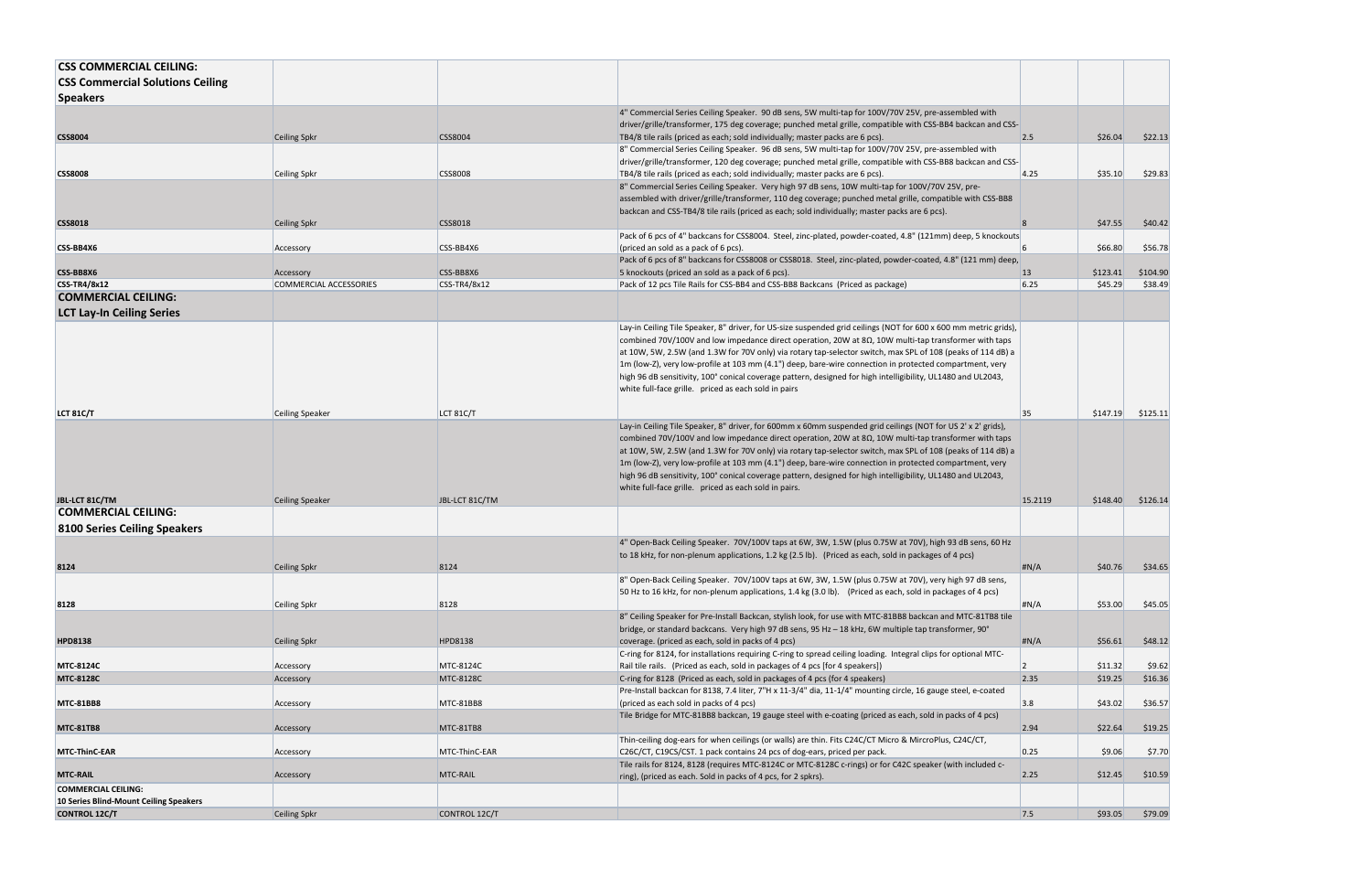|                                               |                     |                        | Compact Ceiling Loudspeaker with 76 mm (3 in) Full-Range Driver. 68 Hz - 17 kHz bandwidth, wide 130°              |              |          |          |
|-----------------------------------------------|---------------------|------------------------|-------------------------------------------------------------------------------------------------------------------|--------------|----------|----------|
|                                               |                     |                        | coverage, 84 dB sensitivity Blind-mount backcan for quick and easy installation, dual conduit/cable clamp for     |              |          |          |
|                                               |                     |                        | in and thru cables. Combined 15 W multi-tap transformer at 70V/100V and 8 $\Omega$ direct setting (20 W). Low     |              |          |          |
|                                               |                     |                        | profile backcan for shallow ceilings. Black. Priced as each, sold in pairs. International master pack is 2        |              |          |          |
| <b>CONTROL 12C/T-BK</b>                       | Ceiling Spkr        | CONTROL 12C/T-BK       | speakers.                                                                                                         | 7.25         | \$93.05  | \$79.09  |
|                                               |                     |                        | Two-Way 100 mm (4 in) Co-axial Ceiling Loudspeaker. 100 mm (4 in) high output driver with polypropylene           |              |          |          |
|                                               |                     |                        | cone and butyl rubber surround and 19 mm $(3/4 \text{ in})$ soft-dome liquid-cooled tweeter, 74 Hz - 20 kHz       |              |          |          |
|                                               |                     |                        | bandwidth, wide 120° coverage, 87 dB sensitivity. Blind-mount backcan for quick and easy installation, dual       |              |          |          |
|                                               |                     |                        | conduit/cable clamp for in and thru cables. Combined 25 W multi-tap transformer at 70V/100V and 8Ω direct         |              |          |          |
|                                               |                     |                        | setting (30 W). White. Priced as each, sold in pairs. International master pack is 2 speakers.                    |              |          |          |
| <b>CONTROL 14C/T</b>                          | Ceiling Spkr        | CONTROL 14C/T          |                                                                                                                   | <u>9</u>     | \$130.61 | \$111.02 |
|                                               |                     |                        | Two-Way 100 mm (4 in) Co-axial Ceiling Loudspeaker. 100 mm (4 in) high output driver with polypropylene           |              |          |          |
|                                               |                     |                        | cone and butyl rubber surround and 19 mm (3/4 in) soft-dome liquid-cooled tweeter, 74 Hz - 20 kHz                 |              |          |          |
|                                               |                     |                        | bandwidth, wide 120° coverage, 87 dB sensitivity. Blind-mount backcan for quick and easy installation, dual       |              |          |          |
|                                               |                     |                        | conduit/cable clamp for in and thru cables. Combined 25 W multi-tap transformer at 70V/100V and 8Ω direct         |              |          |          |
|                                               |                     |                        | setting (30 W). Black. Priced as each, sold in pairs. International master pack is 2 speakers.                    |              |          |          |
|                                               |                     |                        |                                                                                                                   |              |          |          |
| <b>CONTROL 14C/T-BK</b>                       | <b>Ceiling Spkr</b> | CONTROL 14C/T-BK       |                                                                                                                   |              | \$130.61 | \$111.02 |
|                                               |                     |                        | Two-Way 165 mm (6.5 in) Co-axial Ceiling Loudspeaker. 165 mm (6.5 in) high output driver with                     |              |          |          |
|                                               |                     |                        | polypropylene cone and butyl rubber surround and 19 mm (3/4 in) soft-dome liquid-cooled tweeter, 62 Hz –          |              |          |          |
|                                               |                     |                        | 20 kHz bandwidth, 110° coverage, high 91 dB sensitivity. Blind-mount backcan for quick and easy                   |              |          |          |
|                                               |                     |                        | installation, dual conduit/cable clamp for in and thru cables. Combined 30 W multi-tap transformer at             |              |          |          |
|                                               |                     |                        | 70V/100V and 8Ω direct setting (50 W). White. Priced as each, sold in pairs. International master pack is 2       |              |          |          |
| <b>CONTROL 16C/T</b>                          | Ceiling Spkr        | CONTROL 16C/T          | speakers.                                                                                                         | 12.4         | \$167.61 | \$142.47 |
|                                               |                     |                        | Two-Way 165 mm (6.5 in) Co-axial Ceiling Loudspeaker. 165 mm (6.5 in) high output driver with                     |              |          |          |
|                                               |                     |                        | polypropylene cone and butyl rubber surround and 19 mm (3/4 in) soft-dome liquid-cooled tweeter, 62 Hz -          |              |          |          |
|                                               |                     |                        | 20 kHz bandwidth, 110° coverage, high 91 dB sensitivity. Blind-mount backcan for quick and easy                   |              |          |          |
|                                               |                     |                        | installation, dual conduit/cable clamp for in and thru cables. Combined 30 W multi-tap transformer at             |              |          |          |
|                                               |                     |                        | 70V/100V and 8Ω direct setting (50 W). Black. Priced as each, sold in pairs. International master pack is 2       |              |          |          |
| <b>CONTROL 16C/T-BK</b>                       | <b>Ceiling Spkr</b> | CONTROL 16C/T-BK       | speakers.                                                                                                         | $ 12\rangle$ | \$167.61 | \$142.47 |
|                                               |                     |                        | Two-Way 200 mm (8 in) Co-axial Ceiling Loudspeaker. 8 inch high output driver with polypropylene cone and         |              |          |          |
|                                               |                     |                        |                                                                                                                   |              |          |          |
|                                               |                     |                        | butyl rubber surround and 25 mm (1 in) soft-dome liquid-cooled tweeter, 58 Hz $-$ 20 kHz bandwidth, focused       |              |          |          |
|                                               |                     |                        | 90° coverage, high 92 dB sensitivity. Blind-mount backcan for quick and easy installation, dual conduit/cable     |              |          |          |
|                                               |                     |                        | clamp for in and thru cables. 60 W multi-tap transformer at 70V/100V and 8 $\Omega$ direct setting for 90 Watts   |              |          |          |
|                                               |                     |                        | (260W peak). White. Priced as each, sold in pairs. Master pack = 2 speakers.                                      |              |          |          |
| <b>CONTROL 18C/T</b>                          | Ceiling Spkr        | CONTROL 18C/T          |                                                                                                                   | 19.4         | \$229.83 | \$195.35 |
|                                               |                     |                        | Two-Way 200 mm (8 in) Co-axial Ceiling Loudspeaker. 8 inch high output driver with polypropylene cone and         |              |          |          |
|                                               |                     |                        | butyl rubber surround and 25 mm (1 in) soft-dome liquid-cooled tweeter, 58 Hz - 20 kHz bandwidth, focused         |              |          |          |
|                                               |                     |                        | 90° coverage, high 92 dB sensitivity. Blind-mount backcan for quick and easy installation, dual conduit/cable     |              |          |          |
|                                               |                     |                        | clamp for in and thru cables. 60 W multi-tap transformer at 70V/100V and 8Ω direct setting for 90 Watts           |              |          |          |
|                                               |                     |                        | (260W peak). Black (-BK). Priced as each, sold in pairs. Master pack = 2 speakers.                                |              |          |          |
| <b>CONTROL 18C/T-BK</b>                       | Ceiling Spkr        | CONTROL 18C/T-BK       |                                                                                                                   | 39           | \$229.83 | \$195.35 |
|                                               |                     |                        | Weather Grille Accessory for Control 12C/T (White) and 14C/T (White). Aluminum, powder-coated, passed             |              |          |          |
|                                               |                     |                        | B117 salt-spray 200 hours, UV 100 hours, priced as each, packed in pairs. Masterpack 24 pieces.                   |              |          |          |
| <b>MTC-14WG</b>                               | Accessory           | MTC-14WG               |                                                                                                                   | 1.5          | \$21.51  | \$18.29  |
|                                               |                     |                        | Weather Grille Accessory for Control 12C/T (Black) and 14C/T (Black). Aluminum, powder-coated, passed B117        |              |          |          |
|                                               |                     |                        | salt-spray 200 hours, UV 100 hours, priced as each, packed in pairs. Masterpack 24 pieces.                        |              |          |          |
| MTC-14WG-BK                                   | Accessory           | MTC-14WG-BK            |                                                                                                                   |              | \$20.38  | \$17.32  |
|                                               |                     |                        | Weather Grille Accessory for Control 16C/T (White) and Control 26C & 26CT. Aluminum, powder-coated,               |              |          |          |
|                                               |                     |                        | passed B117 salt-spray 200 hours, UV 100 hours, priced as each, packed in pairs. Masterpack 24 pieces.            |              |          |          |
| MTC-16WG                                      | Accessory           | MTC-16WG               |                                                                                                                   | 0.3          | \$24.91  | \$21.17  |
|                                               |                     |                        | Weather Grille Accessory for Control 16C/T (Black). Aluminum, powder-coated, passed B117 salt-spray 200           |              |          |          |
|                                               |                     |                        | hours, UV 100 hours, priced as each, packed in pairs. Masterpack 24 pieces.                                       |              |          |          |
| MTC 16WG BK                                   | Accessory           | MTC-16WG-BK            |                                                                                                                   | 10           | \$24.91  | \$21.17  |
|                                               |                     |                        | Kit of 10 safety tethers for JBL press-in ceiling speaker grilles. For Control 10 Series, Control Micros, Control |              |          |          |
|                                               |                     |                        | 20 Series, and Control 40 Series models. (1=pack of 10 tethers) Shippable in single packs, or master pack of      |              |          |          |
| <b>JBL-MTC-CSTETH1</b>                        | Accessory           | JBL-MTC-CSTETH1        | 40 kits.                                                                                                          |              | \$34.41  | \$29.25  |
| <b>COMMERCIAL CEILING:</b>                    |                     |                        |                                                                                                                   |              |          |          |
| <b>20 Series Blind-Mount Ceiling Speakers</b> |                     |                        |                                                                                                                   |              |          |          |
|                                               |                     |                        | Medium Output Ceiling Speaker Assembly. Complete Assembly Includes Backcan, Grille and Tile Rails. Very           |              |          |          |
|                                               |                     |                        | Wide 150° Coverage. Shallow 100 mm (4 in) Depth. 70V/100V Input Transformers with Taps at 25W and                 |              |          |          |
|                                               |                     |                        | 12W (Plus 6W at 70V Only). Priced as Each, Packed as Pairs. Master Pack Quantity: 8 Pieces.                       |              |          |          |
|                                               |                     |                        |                                                                                                                   |              |          |          |
| <b>C24CT MICROPLUS</b>                        | Ceiling Spkr        | <b>C24CT MICROPLUS</b> |                                                                                                                   |              | \$148.32 | \$126.07 |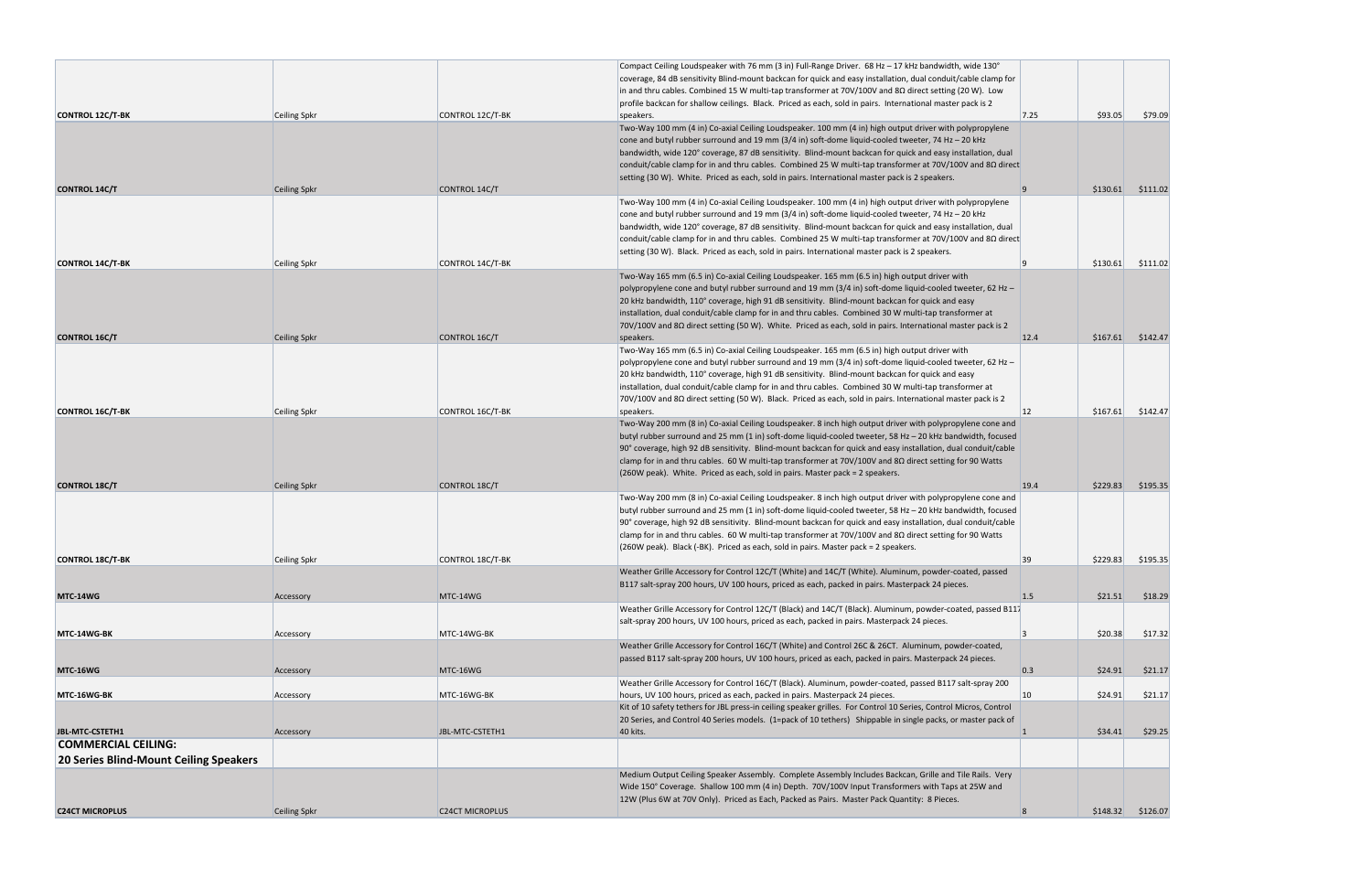|                           |                     |                           | Control 24CT in Black. 4" two-way vented ceiling speaker, 80 Hz - 20 kHz, 86 dB sensitivity, 80W program                                                                                                            |                 |          |                     |
|---------------------------|---------------------|---------------------------|---------------------------------------------------------------------------------------------------------------------------------------------------------------------------------------------------------------------|-----------------|----------|---------------------|
|                           |                     |                           | and 40W pink noise power, for use on a 70.7V or 100V distributed line, switchable taps at 30W, 15W and                                                                                                              |                 |          |                     |
| <b>C24CT-BK</b>           | <b>Ceiling Spkr</b> | C <sub>24</sub> CT-BK     | 7.5W (plus 37W at 70.7V only, 130° coverage, packaged with backcan, grille, support plate and tile rails.                                                                                                           | 13              | \$163.63 | \$139.08            |
|                           |                     |                           | (priced as each, sold in pairs).<br>4" Two-Way Vented Ceiling Speaker, 80Hz - 20kHz, 86dB Sensitivity, 80W Program and 40W Pink Noise                                                                               |                 |          |                     |
|                           |                     |                           | Power Capacity, SonicGuard™ Overload Protection, 16 ohms, 130° Coverage, Packaged with Backcan, Grille,                                                                                                             |                 |          |                     |
|                           |                     |                           | Support Plate and Tile Rails. Priced as Each, Packed as Pairs. Master Pack Quantity: 8 Pieces.                                                                                                                      |                 |          |                     |
| <b>CONTROL 24C</b>        | <b>Ceiling Spkr</b> | <b>CONTROL 24C</b>        |                                                                                                                                                                                                                     | 8.25            | \$150.67 | \$128.07            |
|                           |                     |                           | 4" Two-Way Ceiling Speaker, 15W Pink Noise, 30W Program Power Capacity. 8 ohms, Shallow 4" Back                                                                                                                     |                 |          |                     |
|                           |                     |                           | Depth. For Applications with Low Ceilings. Features Extremely Wide 150° coverage. Packaged with                                                                                                                     |                 |          |                     |
|                           |                     |                           | Backcan, Grille, Support Bracket and Tile Rails. Priced as Each, Packed as Pairs. Master Pack Quantity: 8                                                                                                           |                 |          |                     |
| <b>CONTROL 24C MICRO</b>  | Ceiling Spkr        | <b>CONTROL 24C MICRO</b>  | Pieces.                                                                                                                                                                                                             | 7.3             | \$97.70  | \$83.05             |
|                           |                     |                           | Control 24C with Transformer. For use on a 70.7V or 100V Distributed Line, Switchable Taps at 30W, 15W<br>and 7.5W (Plus 3.7W at 70.7V only), No SonicGuard. Priced as Each, Packed as Pairs. Master Pack Quantity: |                 |          |                     |
| <b>CONTROL 24CT</b>       | <b>Ceiling Spkr</b> | <b>CONTROL 24CT</b>       | 8 Pieces.                                                                                                                                                                                                           | 8.3             | \$162.06 | \$137.75            |
|                           |                     |                           | Control 24C Micro with Transformer. For use on a 70.7V or 100V Distributed Line. Taps are 8W, 4W and                                                                                                                |                 |          |                     |
|                           |                     |                           | 2W, 1W (and 1/2W at 70.7V only). Priced as Each, Packed as Pairs. Master Pack Quantity: 8 Pieces.                                                                                                                   |                 |          |                     |
| <b>CONTROL 24CT MICRO</b> | Ceiling Spkr        | <b>CONTROL 24CT MICRO</b> |                                                                                                                                                                                                                     | 7.95            | \$103.59 | \$88.05             |
|                           |                     |                           | 6.5" Two-Way Vented Ceiling Speaker, 75Hz - 20kHz, 89dB Sensitivity, 150W Program and 75W Pink Noise                                                                                                                |                 |          |                     |
|                           |                     |                           | Power Capacity, SonicGuard Overload Protection, 16 Ohms, 100° Coverage, Packaged With Backcan, Grille,                                                                                                              |                 |          |                     |
|                           |                     |                           | Support Plate and Tile Rails. Priced as Each, Packed as Pairs. Master Pack Quantity: 4 Pieces.                                                                                                                      |                 |          |                     |
| <b>CONTROL 26C</b>        | Ceiling Spkr        | <b>CONTROL 26C</b>        |                                                                                                                                                                                                                     | 9.15            | \$195.40 | \$166.09            |
|                           |                     |                           | Control 26C with Transformer. For use on a 70.7V or 100V Distributed Line, Switchable Taps at 60W, 30W<br>and 15W (Plus 7.5W at 70.7V only), No SonicGuard. Priced as Each, Packed as Pairs. Master Pack Quantity:  |                 |          |                     |
| <b>CONTROL 26CT</b>       | Ceiling Spkr        | <b>CONTROL 26CT</b>       | 4 Pieces.                                                                                                                                                                                                           | 10.3            | \$220.12 | \$187.11            |
|                           |                     |                           | 200 mm (8 inch) Ceiling Speaker Transducer Assembly. Driver, Crossover Network and 70V/100V                                                                                                                         |                 |          |                     |
|                           |                     |                           | Transformer Assembly. Fits Standard Backcans for 8 Inch Speakers. Backcan must have 5+ inches depth.                                                                                                                |                 |          |                     |
|                           |                     |                           | Coverage of 90°. Taps at 60W, 30W and 15W (Plus 7.5W at 70V Only). 1.9 kg (4.2 lb). Priced as Each,                                                                                                                 |                 |          |                     |
| <b>CONTROL 26-DT</b>      | <b>Ceiling Spkr</b> | <b>CONTROL 26-DT</b>      | Packed as Pairs. See wb-site for list of compatible backcans and grilles.                                                                                                                                           | 6               | \$141.26 | \$120.07            |
|                           |                     |                           | Professional Ceiling Speaker for Life-Safety Applications.                                                                                                                                                          |                 |          |                     |
|                           |                     |                           | UL1480 UUMW Listed for use in Fire Alarm and/or Emergency                                                                                                                                                           |                 |          |                     |
|                           |                     |                           | Communication Systems. 6.5" coax, 80 Hz - 20 kHz, all-in-one, backcan                                                                                                                                               |                 |          |                     |
| C <sub>26</sub> CT-LS     | <b>Ceiling Spkr</b> | C <sub>26</sub> CT-LS     | attached. (priced as each; sold in pairs)                                                                                                                                                                           | 10.5            | \$237.78 | \$202.12            |
|                           |                     |                           | 8" In-Ceiling Subwoofer, Nested Chamber™ Design, Linear Aperture™ Port, 42Hz - 200Hz, 200W Program<br>and 100W Pink Noise Power Capacity, SonicGuard Overload Protection, 8 ohms, Packaged with Backcan,            |                 |          |                     |
|                           |                     |                           | Support Plate and Tile Rails. Priced as Each, Packed as Pairs. Master Pack Quantity: 2 Pieces.                                                                                                                      |                 |          |                     |
| <b>CONTROL 19CS</b>       | <b>Ceiling Spkr</b> | <b>CONTROL 19CS</b>       |                                                                                                                                                                                                                     | 30 <sup>°</sup> | \$295.47 | \$251.15            |
|                           |                     |                           | Control 19CS with Subwoofer Based Transformer. For use on a 70.7V or 100V Distributed Line, Switchable                                                                                                              |                 |          |                     |
|                           |                     |                           | Taps at 60W, 30W and 15W (Plus 7.5W at 70.7V only), No SonicGuard. Priced as Each, Packed as Pairs.                                                                                                                 |                 |          |                     |
| <b>CONTROL 19CST</b>      | Ceiling Spkr        | <b>CONTROL 19CST</b>      | Master Pack Quantity: 2 Pieces.                                                                                                                                                                                     | 26              | \$320.19 | \$272.16            |
|                           |                     |                           | Optional Mud (Plaster) Ring Construction Bracket for Control 19CS, Control 19CST, and Control 226C/T.                                                                                                               |                 |          |                     |
|                           |                     |                           | Installs before Sheetrock, Integral Ring Extension for Drywall Mudding. Each Pack Contains 6 Pieces.                                                                                                                |                 |          |                     |
| MTC-19MR                  | Accessory           | MTC-19MR                  |                                                                                                                                                                                                                     | 7.6             | \$272.86 | \$231.93            |
| MTC-19NC                  | Accessory           | MTC-19NC                  | Optional New Construction Bracket for Control 19CS, Control 19CST, Control 226C/T, MTC-300BB8 and MTC-<br>200BB6. Installs before Sheetrock as Cutout Template. Each Pack Contains 6 Pieces.                        | 5.57            | \$198.14 | \$168.41            |
|                           |                     |                           | Optional Mud (Plaster) Ring Construction Bracket for Control 24C, 24CT, 24C Micro, 24CT Micro, and 24CT                                                                                                             |                 |          |                     |
|                           |                     |                           | Micro Plus. Installs before Sheetrock, Integral Ring Extension for Drywall Mudding. Each Pack Contains 6                                                                                                            |                 |          |                     |
| MTC-24MR                  | Accessory           | MTC-24MR                  | Pieces.                                                                                                                                                                                                             | 6.3             | \$165.30 | \$140.51            |
|                           |                     |                           | Optional New Construction Bracket for Control 24C, 24CT, 24C Micro, 24CT Micro, and 24CT Micro Plus.                                                                                                                |                 |          |                     |
| MTC-24NC                  | Accessory           | MTC-24NC                  | Installs before Sheetrock as Cutout Template. Each Pack Contains 6 Pieces.                                                                                                                                          | 5.25            | \$127.94 | \$108.75            |
|                           |                     |                           | Trim Ring for Retrofit Installations of Control 24 into Cutouts Up to 250mm (10") Diameter, White. Each Pack                                                                                                        |                 |          |                     |
| MTC-24TR                  | Accessory           | MTC-24TR                  | Contains 10 Pieces.                                                                                                                                                                                                 | <b>10</b>       | \$172.38 | \$146.53            |
| MTC-26MR                  |                     | MTC-26MR                  | Optional Mud (Plaster) Ring Construction Bracket for Control 26C and Control 26CT, Installs before Sheetrock,<br>Integral Ring Extension for Drywall Mudding. Each Pack Contains 6 Pieces.                          | 6.8             | \$197.00 | \$167.45            |
|                           | Accessory           |                           | Optional New Construction Bracket for Control 26C and Control 26CT, Installs Before Sheetrock as Cutout                                                                                                             |                 |          |                     |
| MTC-26NC                  | Accessory           | MTC-26NC                  | Template. Each Pack Contains 6 Pieces.                                                                                                                                                                              | 5.25            | \$146.05 | \$124.15            |
|                           |                     |                           | Trim Ring for Retrofit Installations of Control 26 into Cutouts Up to 250mm (10") Diameter, White. Each Pack                                                                                                        |                 |          |                     |
| MTC-26TR                  | Accessory           | MTC-26TR                  | Contains 10 Pieces.                                                                                                                                                                                                 | 7.85            | \$172.38 | \$146.53            |
|                           |                     |                           | Tile rails for using many of JBL's ceiling speaker in 1200 mm (48 in) ceiling tile grid systems. Inverted-V                                                                                                         |                 |          |                     |
|                           |                     |                           | design. Can be used with 8124/28, Control 19CS models. Control 24C Micro models, Control 24C models,                                                                                                                |                 |          |                     |
|                           |                     |                           | Control 26 models, Control 40 Series models, and Control 226C/T. (Sold and packed as a kit of 12 tile rails                                                                                                         |                 |          |                     |
| <b>MTC-48TRx12</b>        | Accessory           | MTC-48TRx12               | (for $6$ spkrs).                                                                                                                                                                                                    | 20.35           |          | $$304.56$ $$258.88$ |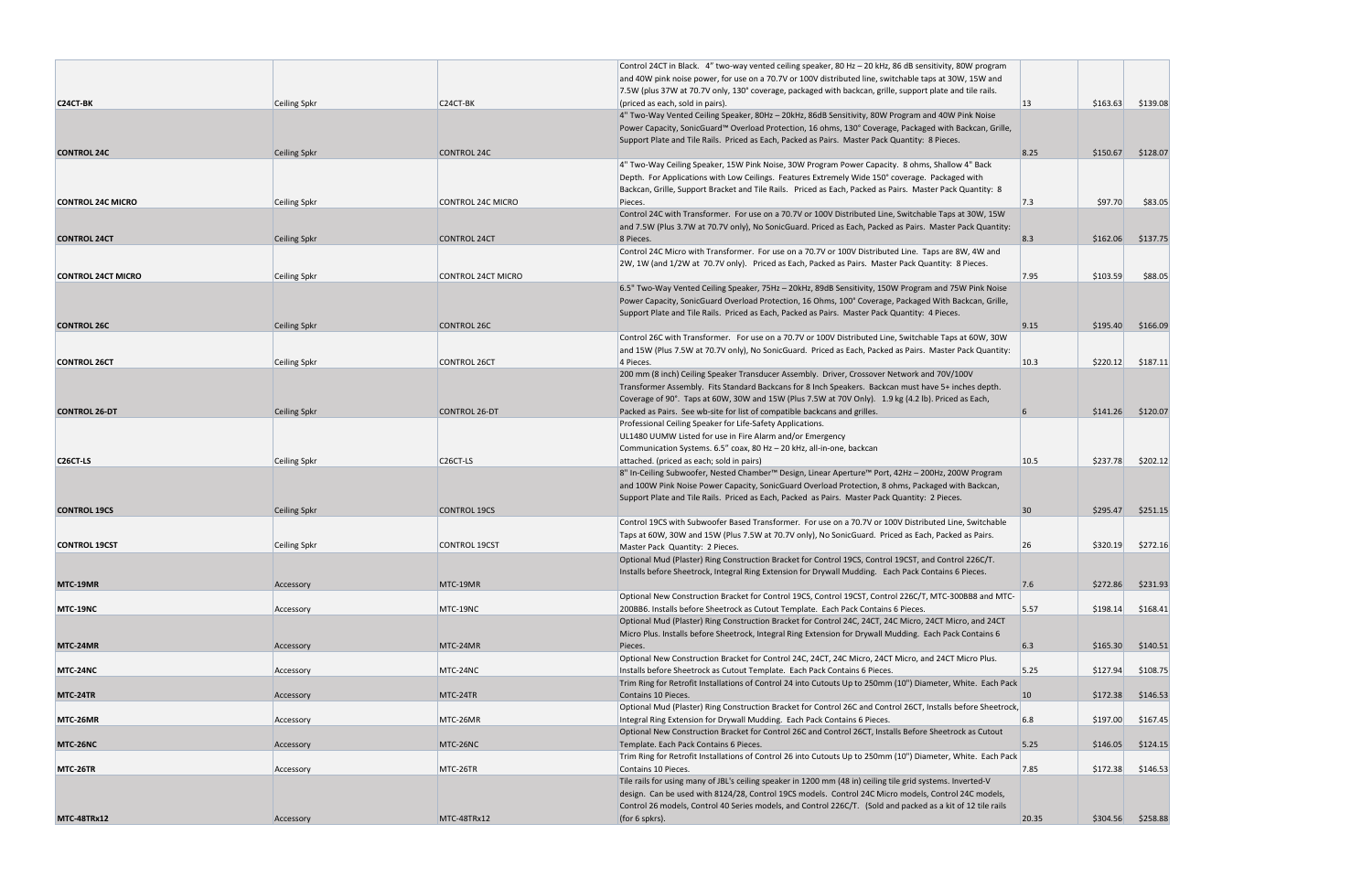|                                         |                     |                      | Sealed Panel Cover for Input Terminal Compartment. Also functions as Strain Relief. Fits all Surface-Mount                                                                                         |           |          |          |
|-----------------------------------------|---------------------|----------------------|----------------------------------------------------------------------------------------------------------------------------------------------------------------------------------------------------|-----------|----------|----------|
| MTC-PC2                                 | Accessory           | MTC-PC2              | Models. Gland Nut Extends Toward Back. Priced is for a package of two covers.                                                                                                                      | 0.25      | \$30.57  | \$25.98  |
|                                         |                     |                      | Sealed Panel Cover for Input Terminal Compartment. Also functions as Strain Relief. Fits all Surface-Mount                                                                                         |           |          |          |
|                                         |                     |                      | Models. Side-Mounted Gland Nut for low-profile installations. Priced is for a package of two covers.                                                                                               |           |          |          |
| MTC-PC3                                 | Accessory           | MTC-PC3              |                                                                                                                                                                                                    | 0.5       | \$36.23  | \$30.80  |
| <b>MTC TCD</b>                          |                     | MTC-TCD              | Thick-ceiling dogears for ceilings up to 60 mm (2.5 in) thick. Fits C24C/CT Micro & MicroPlus, C24C/CT,<br>C26C/CT, C19CS/CST. 1 kit (an order of "1") contains 24 pcs of dogears, priced per kit. |           | \$8.88   | \$7.55   |
| <b>COMMERCIAL CEILING:</b>              | Accessory           |                      |                                                                                                                                                                                                    |           |          |          |
|                                         |                     |                      |                                                                                                                                                                                                    |           |          |          |
| 40 Series Premium Ceiling Speakers      |                     |                      |                                                                                                                                                                                                    |           |          |          |
|                                         |                     |                      | Direct-Radiating In-Ceiling Subwoofer with 8" driver, built-in crossover network with outputs for 2 or 4 pcs of                                                                                    |           |          |          |
|                                         |                     |                      | Control 42C satellite speakers, 30 Hz - 300 Hz, 200W program, 100W pink noise, 70V/100V taps at 80W,                                                                                               |           |          |          |
|                                         |                     |                      | 40W, 20W (and 10W @ 70V), plus 8 ohm direct, (priced as each, sold in pairs)                                                                                                                       |           |          |          |
| <b>CONTROL 40CS/T</b>                   | <b>Ceiling Spkr</b> | CONTROL 40CS/T       | Ultra-Compact Satellite Speaker for use with Control 40CS/T of 50S/T subwoofer, 140 Hz - 20 kHz, 82 dB                                                                                             | 26.5      | \$435.55 | \$370.22 |
|                                         |                     |                      | sens, 30W program and 15W pink noise, 16 ohm only, 160 degree coverage, Requires external high-pass                                                                                                |           |          |          |
|                                         |                     |                      | (from subwoofer crossover or electronic crossover), C-ring included, tile rails optional (priced as each, sold in                                                                                  |           |          |          |
| <b>CONTROL 42C</b>                      | <b>Ceiling Spkr</b> | <b>CONTROL 42C</b>   | pairs).                                                                                                                                                                                            | 3.5       | \$94.17  | \$80.05  |
|                                         |                     |                      | Extremely consistent 120° broadband pattern control featuring JBL's exclusive conical Radiation Boundary                                                                                           |           |          |          |
|                                         |                     |                      | Integrator® (RBI™) technology. Very consistent, full-range coverage of listening area while providing a small                                                                                      |           |          |          |
|                                         |                     |                      | ceiling footprint. Wide, consistent coverage requires fewer speakers, reducing the cost of the installed                                                                                           |           |          |          |
|                                         |                     |                      | system without sacrificing performance. Coaxial design featuring: 130 mm (5.25 in) polypropylene-coated                                                                                            |           |          |          |
|                                         |                     |                      | paper cone with butyl rubber surround. 20 mm (.75 in) soft-dome tweeter on 210 mm (8.25 in) diameter                                                                                               |           |          |          |
|                                         |                     |                      | wave guide. Bass extension down to 55 Hz. 8 ohm and 70V/100V operation. Integrated backcan for easy                                                                                                |           |          |          |
|                                         |                     |                      | blind-mount" install. Packaged with grille and tile rails for easy installation.                                                                                                                   |           |          |          |
| <b>CONTROL 45C/T</b>                    | <b>Ceiling Spkr</b> | CONTROL 45C/T        |                                                                                                                                                                                                    | 15.5      | \$269.06 | \$228.70 |
|                                         |                     |                      | Wide-coverage, extended bass ceiling spkr feature RBI. 6.5" two-way, 120 deg consistent coverage, 55 Hz -                                                                                          |           |          |          |
|                                         |                     |                      | 20 kHz, 91 dB sens, taps at 60W, 30W, 15W (and 7.5W @ 70V) plus 8 ohm direct. (priced as each, sold in                                                                                             |           |          |          |
| <b>CONTROL 47C/T</b>                    | <b>Ceiling Spkr</b> | CONTROL 47C/T        | pairs.)                                                                                                                                                                                            | 18.75     | \$311.94 | \$265.15 |
| <b>CONTROL 47HC</b>                     | <b>Ceiling Spkr</b> | CONTROL 47HC         | PREMIUM HIGH-CEILING COAX w/ 6.5"                                                                                                                                                                  | 22.5      | \$376.69 | \$320.19 |
|                                         |                     |                      | Low-=Profile version of C47D/T featuring RBI technology. Specs same as C47C/T except only 142 mm (5.6 in)                                                                                          |           |          |          |
| <b>CONTROL 47LP</b>                     | <b>Ceiling Spkr</b> | <b>CONTROL 47LP</b>  | deep, 68 Hz to 20 kHz. (priced as each; sold in pairs)                                                                                                                                             | <b>16</b> | \$268.39 | \$228.13 |
| MTC-42MR                                | Accessory           | MTC-42MR             | Mud-Ring Construction Brackets for C42C (each pack contains 6 pcs)                                                                                                                                 | 2.25      | \$156.33 | \$132.88 |
| MTC 42NC                                | Accessory           | MTC-42NC             | New Construction Ring Brackets for Control 42C (each pack contains 6 pcs)                                                                                                                          | 41.8      | \$129.07 | \$109.71 |
| MTC-47MR                                | Accessory           | MTC-47MR             | Mud-Ring construction Brackets for C47C/T & C47LP (each pack contains 6 pcs)                                                                                                                       | 7.3       | \$284.18 | \$241.55 |
| MTC 47NC                                | Accessory           | MTC-47NC             | New construction Brackets for C47C/T & C47LP (each pack contains 6 pcs)                                                                                                                            | 5.2       | \$204.93 | \$174.19 |
| <b>COMMERCIAL CEILING:</b>              |                     |                      |                                                                                                                                                                                                    |           |          |          |
| <b>200 Series Medium-Format Ceiling</b> |                     |                      |                                                                                                                                                                                                    |           |          |          |
| <b>Speakers</b>                         |                     |                      |                                                                                                                                                                                                    |           |          |          |
|                                         |                     |                      | 6.5" Coax Ceiling Loudspeaker. True-Broadband 120º Coverage. 150 Watts, 47 Hz to 19kHz Frequency                                                                                                   |           |          |          |
|                                         |                     |                      | Response, 90 dB Sensitivity. 1" Exit Compression Driver. 8 ohms Plus 70V/100V Taps at 60W, 30W, 15W (And                                                                                           |           |          |          |
|                                         |                     |                      | 7.5W @ 70V). 13" Round Ported Baffle x 9.7" Deep. (Priced as Each, Sold in Pairs).                                                                                                                 |           |          |          |
| <b>CONTROL 226C/T</b>                   | <b>Ceiling Spkr</b> | CONTROL 226C/T       |                                                                                                                                                                                                    | 25        | \$412.01 | \$350.21 |
|                                         |                     |                      | 6.5" Coax Ceiling Loudspeaker with Compression Driver. Broadband 120º Coverage. 150 Watts, 43 Hz to                                                                                                |           |          |          |
|                                         |                     |                      | 19kHz Frequency Response, 90 dB Sensitivity. 1" Exit Compression Driver. 8 ohms. 12" Round Ported Baffle x                                                                                         |           |          |          |
| <b>CONTROL 227C</b>                     | <b>Ceiling Spkr</b> | CONTROL 227C         | 5.8" Deep. (Priced and Sold as Each). UL LISTED                                                                                                                                                    | 12.2      | \$328.43 | \$279.16 |
|                                         |                     |                      | Control 227C with Pre-Attached 60 Watt 70V/100V Multi-Tap Transformer. Taps at 68 W, 34W and 17W                                                                                                   |           |          |          |
| <b>CONTROL 227CT</b>                    | <b>Ceiling Spkr</b> | <b>CONTROL 227CT</b> | (plus 8.5W at 70V only). 12" Round Baffle x 5.8" Deep. (Priced and Sold as Each). UL LISTED                                                                                                        | 14.65     | \$374.34 | \$318.19 |
|                                         |                     |                      | Backcan for Control 227C & CT. Round with extra-thick 16-gauge steel and heavy-duty 1/2" MDP                                                                                                       |           |          |          |
|                                         |                     |                      | reinforcement on top panel. Knockouts on sides and top panel. 0.5 cu ft, 13.3" dia x 8.1" deep, UL LISTED,                                                                                         |           |          |          |
| <b>MTC-200BB6</b>                       | Accessory           | MTC-200BB6           | (priced and shipped in eaches).                                                                                                                                                                    | 9.3       | \$86.05  | \$73.14  |
|                                         |                     |                      | *Previously MTC-300RG8*. Contemporary Round Grille for Control 227C/CT 6.5" and 328C/CT 8" Models".                                                                                                |           |          |          |
|                                         |                     |                      | Fashionable Upscale Look, White, Metal, 13.6" Dia x 0.64" Deep. UL LISTED. Sold and Shipped as Eaches).                                                                                            |           |          |          |
| MTC-RG6/8                               | Accessory           | MTC-RG6/8            |                                                                                                                                                                                                    | 1.75      | \$36.23  | \$30.80  |
|                                         |                     |                      | Contemporary Square Grille for Control 200 & 300 Series 6.5" Medium-Format and 8" Large-format Coaxial                                                                                             |           |          |          |
|                                         |                     |                      | Ceiling Loudspeakers. Fashionable, upscale look, white finish over zinc-plated metal. Fits Control 227C,                                                                                           |           |          |          |
| MTC-SG6/8                               | Accessory           | MTC-SG6/8            | 227CT, 328C and 328CT.                                                                                                                                                                             | 2.25      | \$60.01  | \$51.01  |
|                                         |                     |                      | Tile Bridge for Medium (C227C & C227CT) and Large (C328 & C328CT) Format Ceiling Speakers. 18-Gauge                                                                                                |           |          |          |
| MTC-TB6/8                               | Accessory           | MTC-TB6/8            | steel. 25.4" x 16.3" x 1" Deep. (Price as Each, Sold 6 pcs Per Box)                                                                                                                                | 6         | \$30.57  | \$25.98  |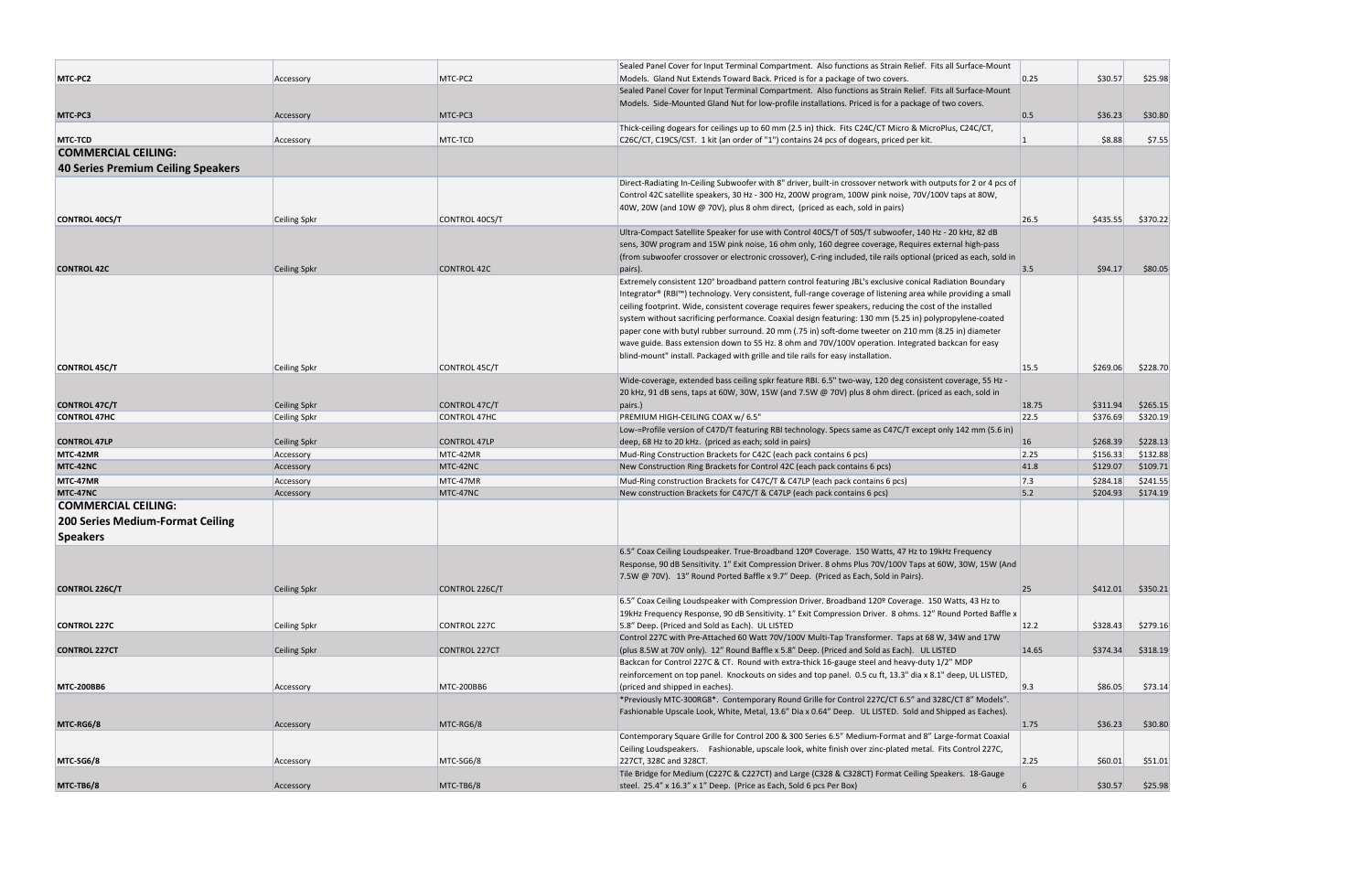| <b>COMMERCIAL CEILING:</b>                   |                     |                        |                                                                                                                                                                          |              |                      |                     |
|----------------------------------------------|---------------------|------------------------|--------------------------------------------------------------------------------------------------------------------------------------------------------------------------|--------------|----------------------|---------------------|
|                                              |                     |                        |                                                                                                                                                                          |              |                      |                     |
| 300 Series Large-Format Ceiling Speakers     |                     |                        |                                                                                                                                                                          |              |                      |                     |
|                                              |                     |                        | 12" In-Ceiling Subwoofer. 400 Watts, 30 Hz - 4.5 kHz Frequency Response, 93 dB Sensitivity. 14.4" Square                                                                 |              |                      |                     |
| <b>CONTROL 312CS</b>                         | <b>Ceiling Spkr</b> | <b>CONTROL 312CS</b>   | Ported Baffle x 6.3" Deep. EZ-Rail for Ease of Installation. UL LISTED<br>Premium 12" Coax Ceiling Loudspeaker. True-Broadband 90º Coverage. 250 Watts, 34 Hz to 18 kHz  | $ 23\rangle$ | \$626.25             | \$532.31            |
|                                              |                     |                        | Frequency Response, 94 dB Sensitivity. 2412H Compression Driver. 14.4" Square Ported Baffle x 8.8" Deep.                                                                 |              |                      |                     |
| <b>CONTROL 321C</b>                          | <b>Ceiling Spkr</b> | CONTROL 321C           | EZ-Rail™ For Ease of Installation. UL LISTED.                                                                                                                            | 19.6         | \$504.99             | \$429.25            |
|                                              |                     |                        | Control 321C with pre-attached 60 Watt 70V/100V Multi-Tap Transformer. Taps at 68W, 34W and 17W                                                                          |              |                      |                     |
|                                              |                     |                        | (Plus 8.5W at 70V Only). 14.4" Square Ported Baffle x 9.5 Deep. EZ-Rail for Ease of Installation. UL LISTED                                                              |              |                      |                     |
| <b>CONTROL 321CT</b>                         | Ceiling Spkr        | <b>CONTROL 321CT</b>   |                                                                                                                                                                          | 21.75        | \$555.62             | \$472.28            |
|                                              |                     |                        | High-Power 12" Coax Ceiling Loudpeaker with Medium Format Compression Driver. True Broadband 90º                                                                         |              |                      |                     |
|                                              |                     |                        | Coverage. 400 Watts, 32 Hz to 20 kHz Frequency Response, 95 dB Sensitivity. 2407H Compression Driver.                                                                    |              |                      |                     |
|                                              |                     |                        | 14.4" Square Ported Baffle x 8.8" Deep. EZ-Rail for Ease of Installation. UL LISTED                                                                                      |              |                      |                     |
| <b>CONTROL 322C</b>                          | <b>Ceiling Spkr</b> | CONTROL 322C           |                                                                                                                                                                          | 24           | \$734.54             | \$624.36            |
|                                              |                     |                        | Control 322C with pre-attached 100 Watt 70V/100V Multi-Tap Transformer. Taps at 100W, 50W & 25W                                                                          |              |                      |                     |
|                                              |                     |                        | (Plus 12.5W at 70V Only). 14.4" Square Ported Baffle x 9.5" Deep. EZ-Rail for Ease of Installation. UL LISTED                                                            |              |                      |                     |
| <b>CONTROL 322CT</b>                         | <b>Ceiling Spkr</b> | <b>CONTROL 322CT</b>   |                                                                                                                                                                          | 26.15        | \$798.11             | \$678.40            |
|                                              |                     |                        | 8" Coax Ceiling Speaker with 12" Waveguide. Broadband 120º Coverage. 250 Watts, 45 Hz to 18 kHz                                                                          |              |                      |                     |
|                                              |                     |                        | Frequency Response, 93 dB Sensitivity. 2412H Compression driver. 12" Round Ported Baffle/Waveguide x                                                                     |              |                      |                     |
| <b>CONTROL 328C</b>                          | <b>Ceiling Spkr</b> | CONTROL 328C           | 6.3" Deep. UL LISTED                                                                                                                                                     | 14.75        | \$409.65             | \$348.20            |
|                                              |                     |                        | Control 328C with pre-attached 60 Watt 70V/100V Multi-Tap Transformer. Taps at 68W, 34W & 17W (Plus                                                                      |              |                      |                     |
| <b>CONTROL 328CT</b>                         | <b>Ceiling Spkr</b> | <b>CONTROL 328CT</b>   | 8.5W at 70V Only). 12" Round Ported Baffle with Waveguide, Depth 8.6". UL LISTED                                                                                         | 17.2         | \$460.27             | \$391.23            |
|                                              |                     |                        | Best-in-Class Three Cubic Foot Back Box for 12" Models. Rectangular with Extra-Thick 16 Gauge Metal and                                                                  |              |                      |                     |
|                                              |                     |                        | Heavy Duty 1/2" MDF Reinforcement on Top and Side Panels. Fits Control 321C, 321CT, 322C, 322CT & 321CS.                                                                 |              |                      |                     |
| <b>MTC 300BB12</b>                           | Accessory           | MTC-300BB12            | $ 23.1"$ x 18.2" (20" Incl. Side Tabs) x 12.8" Deep. NOW UL LISTED                                                                                                       | 47           | \$304.56             | \$258.88            |
|                                              |                     |                        | One Cubic Foot Back Box for 8" Models. Round with Extra-Thick 16 Gauge Metal and Heavy Duty 1/2" MDF                                                                     |              |                      |                     |
|                                              |                     | <b>MTC-300BB8</b>      | Reinforcement on Top Panel. Knockouts on Sides and Top Panel. Fits Control 328C & 328CT. 15" Dia x 10.6"                                                                 | 14.05        | \$106.43             | \$90.46             |
| <b>MTC 300BB8</b>                            | Accessory           |                        | Deep. NOW UL LISTED<br>Contemporary Square Grille for 12" Models. Fashionable Upscale Look, White, Metal, 16.3" x 16.3" x 0.4"                                           |              |                      |                     |
| <b>MTC-300SG12</b>                           | Accessory           | MTC-300SG12            | Deep. NOW UL LISTED                                                                                                                                                      | 2.96         | \$48.68              | \$41.38             |
|                                              |                     |                        | 150 Watt Transformer for Higher Output from a 70V or 100V System. Use with Non-T Version Loudspeakers.                                                                   |              |                      |                     |
|                                              |                     |                        | Mounts to Tabs Inside MTC-300BB12 Back Box (Does not Mount on Driver Assembly). 3.1" H x 3.4" W x 3.4"                                                                   |              |                      |                     |
| <b>MTC-300T150</b>                           | Accessory           | MTC-300T150            | Deep. NOW UL LISTED                                                                                                                                                      | 1.75         | \$99.63              | \$84.69             |
| <b>CSS COMMERCIAL SURFACE:</b>               |                     |                        |                                                                                                                                                                          |              |                      |                     |
| <b>CSS Commercial Solutions Surface</b>      |                     |                        |                                                                                                                                                                          |              |                      |                     |
|                                              |                     |                        |                                                                                                                                                                          |              |                      |                     |
| <b>Speakers</b>                              |                     |                        |                                                                                                                                                                          |              |                      |                     |
|                                              |                     |                        | Compact 2-Way 100V/70V/8Ω Surface-Mount Loudspeaker. 5⁄4" LF and 3⁄4" HF, 85 Hz - 18 kHz, 10 Watt Multi-                                                                 |              |                      |                     |
|                                              |                     |                        | Tap Transformer for 100V                                                                                                                                                 |              |                      |                     |
|                                              |                     |                        | or 70V Distributed Speaker Lines (10W and 5W taps, plus 2.5W at 70V                                                                                                      |              |                      |                     |
|                                              |                     |                        | only), or 60W at 8 $\Omega$ , ball-type wall-mount included. (priced as each; sold in pairs).                                                                            |              |                      |                     |
|                                              |                     |                        | 5¼" LF and 3¼" HF, 85 Hz - 18 kHz, 10 Watt Multi-Tap Transformer for 100V                                                                                                |              |                      |                     |
| $CSS-1S/T$                                   | Surface-Mt Spkr     | $CSS-1S/T$             | or 70V Distributed Speaker Lines (10W and 5W taps, plus 2.5W at 70V<br>only), or 60W at $8\Omega$ , ball-type wall-mount included. (priced as each; sold inCompact 2-Way | 6.1          | \$145.74             | \$123.88            |
| <b>PAGING HORNS</b>                          |                     |                        |                                                                                                                                                                          |              |                      |                     |
|                                              |                     |                        |                                                                                                                                                                          |              |                      |                     |
| <b>CSS-H15</b><br><b>CSS-H30</b>             | Paging Horn Spkr    | $CSS-H15$<br>$CSS-H30$ | 15 Watt Paging Horn. (Priced as each, 6 in masterpack)<br>30 Watt Paging Horn (Priced as each, 4 in masterpack)                                                          | 3.5<br>6     | \$107.56<br>\$147.19 | \$91.43<br>\$125.11 |
| <b>COMMERCIAL SURFACE:</b>                   | Paging Horn Spkr    |                        |                                                                                                                                                                          |              |                      |                     |
|                                              |                     |                        |                                                                                                                                                                          |              |                      |                     |
| <b>Control 20/30 Series Surface Speakers</b> |                     |                        |                                                                                                                                                                          |              |                      |                     |
|                                              |                     |                        | 3" Two-Way Vented Loudspeaker, Invisiball® Installation System (plus U-bracket attachment points). 70 Hz -                                                               |              |                      |                     |
|                                              |                     |                        | 20 kHz Frequency Range. 50 Watts Cont. Pink Noise Power Handling (200W peak) at 8 ohms plus 70V/100V                                                                     |              |                      |                     |
|                                              |                     |                        | taps at 15W, 7.5W, 3.7W (& 1.8W at 70V only). Woven Fiberglass Woofer. Black. Priced as Each, Packed as                                                                  |              |                      |                     |
| Control 23-1                                 | Surface-Mt Spkr     | Control 23-1           | Pairs. Master Pack Quantity: 6 Pieces.                                                                                                                                   | 4.59         | \$162.45             | \$138.08            |
|                                              |                     |                        | Low-Impedance-Only Version of Control 23-1 (&-WH), without 70V/100V transformer, 8 ohms only.                                                                            |              |                      |                     |
| <b>CONTROL 23-1L</b>                         | Surface-Mt Spkr     | CONTROL 23-1L          |                                                                                                                                                                          | 3.5          | \$151.35             | \$128.65            |
| <b>CONTROL 23-1L-WH</b>                      | Surface-Mt Spkr     | CONTROL 23-1L-WH       | Control 23-1L in white                                                                                                                                                   | 3.75<br>4.59 | \$151.35             | \$128.65            |
| <b>CONTROL 23-1-WH</b>                       | Surface-Mt Spkr     | CONTROL 23-1-WH        | Control 23-1 in white.                                                                                                                                                   |              | \$162.45             | \$138.08            |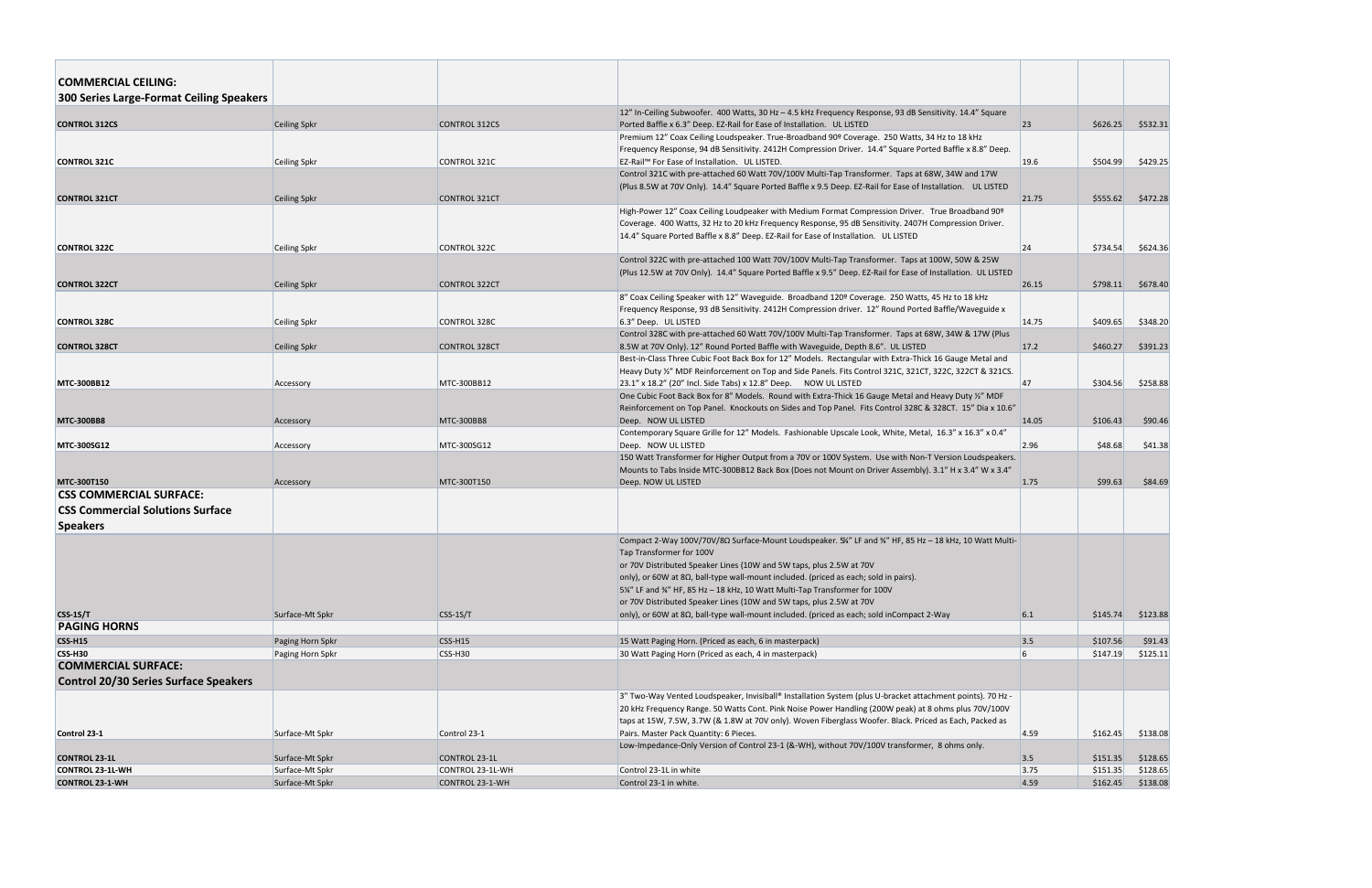|                                   |                 |                        | 5.25" Two-Way Vented Loudspeaker, Invisiball® Installation System (plus U-bracket attachment points). 60<br>Hz - 20 kHz Frequency Range. 100 Watts Cont. Pink Noise Power Handling (400W peak) at 8 ohms plus<br>70V/100V taps at 30W, 15W, 7.5W (& 3.7W at 70V only). Woven Fiberglass Woofer. Black or white (-WH). |                |          |          |
|-----------------------------------|-----------------|------------------------|-----------------------------------------------------------------------------------------------------------------------------------------------------------------------------------------------------------------------------------------------------------------------------------------------------------------------|----------------|----------|----------|
| Control 25-1                      | Surface-Mt Spkr | Control 25-1           | Priced as Each, Packed as Pairs.                                                                                                                                                                                                                                                                                      |                | \$218.61 | \$185.82 |
|                                   |                 |                        | Low-Impedance-Only Version of Control 25-1 (&-WH), without 70V/100V transformer, 8 ohms only.                                                                                                                                                                                                                         |                |          |          |
| <b>CONTROL 25-1L</b>              | Surface-Mt Spkr | CONTROL 25-1L          |                                                                                                                                                                                                                                                                                                                       | 7.3            | \$194.32 | \$165.17 |
| <b>CONTROL 25-1L-WH</b>           | Surface-Mt Spkr | CONTROL 25-1L-WH       | Control 25-1L in white                                                                                                                                                                                                                                                                                                | 7.3            | \$194.32 | \$165.17 |
| <b>CONTROL 25-1-WH</b>            | Surface-Mt Spkr | CONTROL 25-1-WH        | Control 25-1 in white.                                                                                                                                                                                                                                                                                                | $\overline{9}$ | \$218.61 | \$185.82 |
|                                   |                 |                        | Premium Monitor Speaker. 5.25" Two-Way Vented System, Highly Weather Resistant with Indoor/Outdoor,                                                                                                                                                                                                                   |                |          |          |
|                                   |                 |                        | Stainless Steel Grille, 100° x 100° Coverage, 200 W Program Power, 70V/100V taps of 60W, 30W and 15W<br>(and 7.5 W at 70V), plus 8 ohm Thru, Built-In Invisiball® Installation System. Includes MTC-PC Sealed-                                                                                                        |                |          |          |
|                                   |                 |                        | Entrance Panel Cover. Priced as Each, Packed as Pairs. Master Pack Quantity: 6 Pieces.                                                                                                                                                                                                                                |                |          |          |
| <b>CONTROL 25AV</b>               | Surface-Mt Spkr | <b>CONTROL 25AV</b>    |                                                                                                                                                                                                                                                                                                                       | 10.2           | \$253.09 | \$215.13 |
|                                   |                 |                        | Premium Monitor Speaker. 5.25" Two-Way Vented System, Highly Weather Resistant with Indoor/Outdoor,                                                                                                                                                                                                                   |                |          |          |
|                                   |                 |                        | Stainless Steel Grille, 100° x 100° Coverage, 200 W Program Power, 70V/100V taps of 60W, 30W and 15W                                                                                                                                                                                                                  |                |          |          |
|                                   |                 |                        | (and 7.5 W at 70V), plus 8 ohm Thru, Built-In Invisiball® Installation System, in white. Includes MTC-PC                                                                                                                                                                                                              |                |          |          |
|                                   |                 |                        | Sealed-Entrance Panel Cover. Priced as Each, Packed as Pairs. Master Pack Quantity: 6 Pieces.                                                                                                                                                                                                                         |                |          |          |
| <b>CONTROL 25AV-WH</b>            | Surface-Mt Spkr | <b>CONTROL 25AV-WH</b> |                                                                                                                                                                                                                                                                                                                       | 10.5           | \$253.09 | \$215.13 |
|                                   |                 |                        | Premium 5.25" two-way, UL1480 UUMW rated for fire alarm use, highly weather resistant, aluminum grille,                                                                                                                                                                                                               |                |          |          |
|                                   |                 |                        | UL1480/UUMW rated, 110 x 85 coverage, 200W program power, 70V/100V taps at 60W, 30W, 15W (7.5W                                                                                                                                                                                                                        |                |          |          |
|                                   |                 |                        | $\varphi$ 70V only), See spec sheet for details of UL listing, MTC-PC included, black (priced as each, sold in pairs).                                                                                                                                                                                                |                |          |          |
| C <sub>25</sub> AV-L <sub>S</sub> | Surface-Mt Spkr | C25AV-LS               |                                                                                                                                                                                                                                                                                                                       | 10.15          | \$273.10 | \$232.14 |
|                                   |                 |                        | Premium 5.25" two-way, UL1480 UUMW rated for fire alarm use, highly weather resistant, aluminum grille,                                                                                                                                                                                                               |                |          |          |
|                                   |                 |                        | UL1480/UUMW rated, 110 x 85 coverage, 200W program power, 70V/100V taps at 60W, 30W, 15W (7.5W                                                                                                                                                                                                                        |                |          |          |
|                                   |                 |                        | @ 70V only), See spec sheet for details of UL listing, MTC-PC included, black (priced as each, sold in pairs)., in                                                                                                                                                                                                    |                |          |          |
| <b>C25AV LS WH</b>                | Surface-Mt Spkr | C25AV-LS-WH            | white                                                                                                                                                                                                                                                                                                                 | 19.75          | \$273.10 | \$232.14 |
|                                   |                 |                        | 8" Two-Way Vented Loudspeaker, Invisiball® Installation System (plus U-bracket attachment points). 45 Hz -                                                                                                                                                                                                            |                |          |          |
|                                   |                 |                        | 20 kHz Frequency Range. 120 Watts Cont. Pink Noise Power Handling (480W peak) at 8 ohms plus 70V/100V                                                                                                                                                                                                                 |                |          |          |
|                                   |                 |                        | taps at 60W, 30W, 15W (& 7.5W at 70V only). Woven Fiberglass Woofer. Black or white (-WH). Priced as                                                                                                                                                                                                                  |                |          |          |
| <b>CONTROL 28-1</b>               | Surface-Mt Spkr | CONTROL 28-1           | Each, Packed as Pairs.airs.<br>Low-Impedance-Only Version of Control 28-1 (&-WH), without 70V/100V transformer, 8 ohms only.                                                                                                                                                                                          | 17             | \$353.15 | \$300.17 |
| <b>CONTROL 28-1L</b>              | Surface-Mt Spkr | CONTROL 28-1L          |                                                                                                                                                                                                                                                                                                                       | 15             | \$330.72 | \$281.12 |
| <b>CONTROL 28-1L-WH</b>           | Surface-Mt Spkr | CONTROL 28-1L-WH       | Control 28-1L in white                                                                                                                                                                                                                                                                                                | <b>15</b>      | \$330.72 | \$281.12 |
| <b>CONTROL 28-1-WH</b>            | Surface-Mt Spkr | CONTROL 28-1-WH        | Control 28-1 in white.                                                                                                                                                                                                                                                                                                | <b>17</b>      | \$353.15 | \$300.17 |
|                                   |                 |                        | High Output Indoor/Outdoor Monitor Speaker. 150W Pink Noise, 300W Program Power, 92 dB Sensitivity.                                                                                                                                                                                                                   |                |          |          |
|                                   |                 |                        | 70V/100V Taps at 110W, 55W, & 28W (and 14W at 70V) plus 8 ohm Thru. 110° x 80° Coverage with                                                                                                                                                                                                                          |                |          |          |
|                                   |                 |                        | Rotatable Horn. Built-In Invisiball® Installation System plus Ten M6 Suspension Points. Kevlar Cone Woofer                                                                                                                                                                                                            |                |          |          |
|                                   |                 |                        | and Titanium Compression Driver. Includes Sonicguard(tm) Overload Protection. Includes MTC-PC2 Sealed-                                                                                                                                                                                                                |                |          |          |
| <b>C29AV-1</b>                    | Surface-Mt Spkr | C29AV-1                | Entrance Panel Cover. (Priced and Packed as Each)                                                                                                                                                                                                                                                                     | 27             | \$549.73 | \$467.27 |
|                                   |                 |                        | High Output Indoor/Outdoor Monitor Speaker. 150W Pink Noise, 300W Program Power, 92 dB Sensitivity.                                                                                                                                                                                                                   |                |          |          |
|                                   |                 |                        | 70V/100V Taps at 110W, 55W, & 28W (and 14W at 70V) plus 8 ohm Thru. 110° x 80° Coverage with                                                                                                                                                                                                                          |                |          |          |
|                                   |                 |                        | Rotatable Horn. Built-In Invisiball® Installation System plus Ten M6 Suspension Points. Kevlar Cone Woofer                                                                                                                                                                                                            |                |          |          |
|                                   |                 |                        | and Titanium Compression Driver. Includes Sonicguard(tm) Overload Protection. Includes MTC-PC2 Sealed-                                                                                                                                                                                                                |                |          |          |
|                                   |                 |                        | Entrance Panel Cover, in White. (Priced and Packed as Each).                                                                                                                                                                                                                                                          |                |          |          |
| <b>C29AV-WH-1</b>                 | Surface-Mt Spkr | C29AV-WH-1             |                                                                                                                                                                                                                                                                                                                       | 33.15          | \$549.73 | \$467.27 |
|                                   |                 |                        | High Output Indoor/Outdoor 3-Way Monitor Loudspeaker with 260mm (10 in) LF and Coaxial Mid-High                                                                                                                                                                                                                       |                |          |          |
|                                   |                 |                        | Frequency Drivers. Extended Bandwidth, Extremely Smooth Response. Full Outdoor Capability (IP-x5). 38 Hz                                                                                                                                                                                                              |                |          |          |
|                                   |                 |                        | -17 kHz. 250 Watts, 93 dB Sensitivity. SonicGuard Overload Protection. Included InvisiBall® Hardware Plus                                                                                                                                                                                                             |                |          |          |
|                                   |                 |                        | Ten 6 mm Attachment Points For Suspension and Optional U-Bracket. Includes 70V/100V Input Line                                                                                                                                                                                                                        |                |          |          |
|                                   |                 |                        | Transformer with Taps at 150W, 75W, and 38W (Plus 19W At 70V only), Plus 4 ohm Bypass Position.                                                                                                                                                                                                                       |                |          |          |
| <b>CONTROL 30</b>                 | Surface-Mt Spkr | <b>CONTROL 30</b>      | Compact at 593 x 372 x 345 mm (23.3 x 14.6 x 13.5 in). 20.3 kg (42 lb).                                                                                                                                                                                                                                               | 52.95          | \$961.74 | \$817.48 |
|                                   |                 |                        | High Output Indoor/Outdoor 3-Way Monitor Loudspeaker with 260mm (10 in) LF and Coaxial Mid-High                                                                                                                                                                                                                       |                |          |          |
|                                   |                 |                        | Frequency Drivers. Extended Bandwidth, Extremely Smooth Response. Full Outdoor Capability (IP-x5). 38 Hz                                                                                                                                                                                                              |                |          |          |
|                                   |                 |                        | -17 kHz. 250 Watts, 93 dB Sensitivity. SonicGuard Overload Protection. Included InvisiBall® Hardware Plus                                                                                                                                                                                                             |                |          |          |
|                                   |                 |                        | Ten 6 mm Attachment Points For Suspension and Optional U-Bracket. Includes 70V/100V Input Line                                                                                                                                                                                                                        |                |          |          |
|                                   |                 |                        | Transformer with Taps at 150W, 75W, and 38W (Plus 19W At 70V only), Plus 4 ohm Bypass Position.                                                                                                                                                                                                                       |                |          |          |
|                                   |                 |                        | Compact at 593 x 372 x 345 mm (23.3 x 14.6 x 13.5 in). 20.3 kg (42 lb), in White.                                                                                                                                                                                                                                     |                |          |          |
| <b>CONTROL 30-WH</b>              | Surface-Mt Spkr | <b>CONTROL 30-WH</b>   |                                                                                                                                                                                                                                                                                                                       | 55             | \$961.74 | \$817.48 |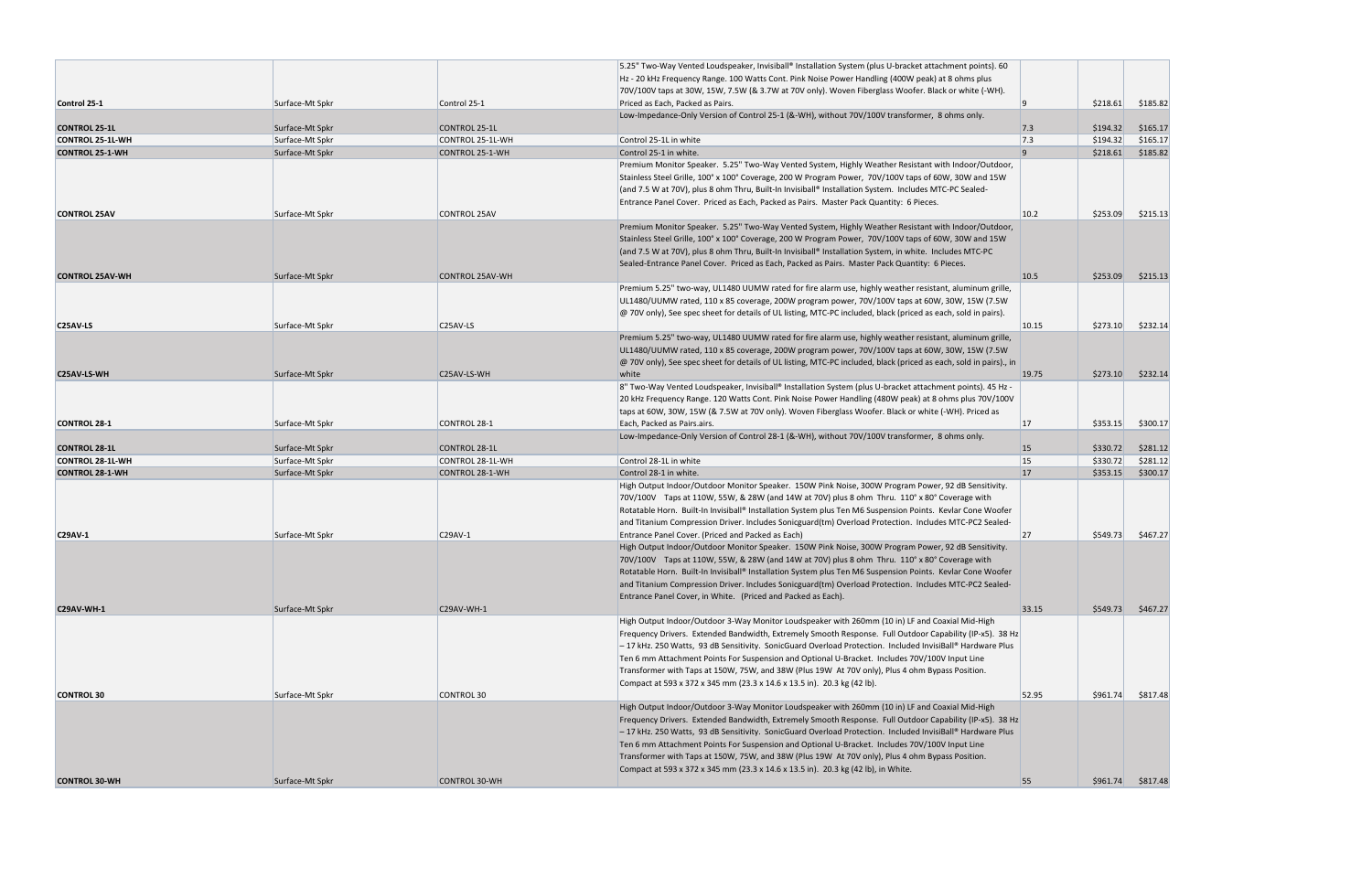|                          |                 |                       | Two-Way, High Output Indoor-Outdoor Monitor Loudspeaker with 260mm (10 in) LF and 2414H-C<br>Compression Driver. Extended Bandwidth, Extremely Smooth Response. Outdoor Capability to IP-55. 33 Hz-<br>19 kHz. 250 Watts, 92 dB Sensitivity. Included InvisiBall® Hardware Plus Ten 6 mm Attachment Points For<br>Suspension and Optional U-Bracket. Includes 70V/100V Input Line Transformer with Taps at 150W, 75W, and<br>[38W (Plus 19W At 70V only), Plus 8 ohm Bypass Position. 593 x 372 x 345 mm (23.3 x 14.6 x 13.5 in). 18.8 kg<br>(41.5 lb). Priced as Each, Packed as Singles. |                 |          |          |
|--------------------------|-----------------|-----------------------|--------------------------------------------------------------------------------------------------------------------------------------------------------------------------------------------------------------------------------------------------------------------------------------------------------------------------------------------------------------------------------------------------------------------------------------------------------------------------------------------------------------------------------------------------------------------------------------------|-----------------|----------|----------|
| <b>CONTROL 31</b>        | Surface-Mt Spkr | <b>CONTROL 31</b>     |                                                                                                                                                                                                                                                                                                                                                                                                                                                                                                                                                                                            | 22              | \$840.83 | \$714.70 |
|                          |                 |                       | Two-Way, High Output Indoor-Outdoor Monitor Loudspeaker with 260mm (10 in) LF and 2414H-C<br>Compression Driver. Extended Bandwidth, Extremely Smooth Response. Outdoor Capability to IP-55. 33 Hz-<br>19 kHz. 250 Watts, 92 dB Sensitivity. Included InvisiBall® Hardware Plus Ten 6 mm Attachment Points For<br>Suspension and Optional U-Bracket. Includes 70V/100V Input Line Transformer with Taps at 150W, 75W, and<br>38W (Plus 19W At 70V only), Plus 8 ohm Bypass Position. 593 x 372 x 345 mm (23.3 x 14.6 x 13.5 in). 18.8 kg<br>(41.5 lb). Priced as Each, Packed as Singles.  |                 |          |          |
| <b>CONTROL 31-WH</b>     | Surface-Mt Spkr | <b>CONTROL 31-WH</b>  |                                                                                                                                                                                                                                                                                                                                                                                                                                                                                                                                                                                            | 22              | \$840.83 | \$714.70 |
| <b>CONTROL HST</b>       | Surface-Mt Spkr | <b>CONTROL HST</b>    | Control HST - Wide-Coverage On-Wall Speaker                                                                                                                                                                                                                                                                                                                                                                                                                                                                                                                                                | 10              | \$372.21 | \$316.37 |
| <b>CONTROL HST-WH</b>    | Surface-Mt Spkr | <b>CONTROL HST-WH</b> | Control HST - Wide-Coverage On-Wall Speaker                                                                                                                                                                                                                                                                                                                                                                                                                                                                                                                                                | 10              | \$372.21 | \$316.37 |
| <b>CONTROLCRV</b>        | Surface-Mt Spkr | <b>CONTROLCRV</b>     | Curved-Design Dual 4" Speaker, selectable 70V/100V or 4 ohm, indoor/outdoor, combinable, 80 Hz - 20 kHz,<br>75W cont pink (300W peak), wall-mount bracket included (prices as each and sold individually), black. Master<br>Pack Quantity: 4 Pieces<br>Curved-Design Dual 4" Speaker, selectable 70V/100V or 4 ohm, indoor/outdoor, combinable, 80 Hz - 20 kHz,                                                                                                                                                                                                                            | 9.5             | \$293.11 | \$249.14 |
|                          |                 |                       | 75W cont pink (300W peak), wall-mount bracket included (prices as each and sold individually), white.                                                                                                                                                                                                                                                                                                                                                                                                                                                                                      |                 |          |          |
| <b>CONTROLCRV-WH</b>     | Surface-Mt Spkr | <b>CONTROLCRV-WH</b>  | Master Pack Quantity: 4 Pieces                                                                                                                                                                                                                                                                                                                                                                                                                                                                                                                                                             | 9.75            | \$293.11 | \$249.14 |
| <b>CONTROL SB-2</b>      | Surface-Mt Spkr | <b>CONTROL SB-2</b>   | Slot-Loaded Vented Bandpass Subwoofer, Stereo, with Dual Voice-Coil 10" Transducer, Trapezoidal Enclosure<br>for easy Corner Placement, 38Hz - 160Hz, 340W Program, 100dB Sensitivity, 8 ohm Stereo Inputs with High-<br>Pass Satellite Outputs.                                                                                                                                                                                                                                                                                                                                           | 50              | \$437.91 | \$372.22 |
|                          |                 |                       | Compact, Low Profile, High-Power Subwoofer with 2 x 250mm (10 Inch) Woven-Fiberglass Cone Drivers. 500<br>Watts Cont. Pink Noise Power Handling (2000W peak), 13 M6 Suspension Points, feet, Optional U-bracket. 38<br>Hz-500 Hz Frequency Range, 355 x 590 x 570 mm, (14 x 23.3 x 22.5 ln). Black. Priced and sold individually.                                                                                                                                                                                                                                                          |                 |          |          |
| <b>CONTROL SB2210</b>    | Surface-Mt Spkr | <b>CONTROL SB2210</b> |                                                                                                                                                                                                                                                                                                                                                                                                                                                                                                                                                                                            | 59              | \$868.85 | \$738.52 |
| <b>CONTROL SB2210-WH</b> | Surface-Mt Spkr | CONTROL SB2210-WH     | Control SB2210 in white (-WH)                                                                                                                                                                                                                                                                                                                                                                                                                                                                                                                                                              | 59.5            | \$868.85 | \$738.52 |
| <b>MTC 210UB</b>         | Accessory       | MTC-210UB             | U-Bracket for Control SB-2210 Subwoofer, Black.                                                                                                                                                                                                                                                                                                                                                                                                                                                                                                                                            | $\overline{9}$  | \$106.99 | \$90.94  |
| MTC-210UB-WH             | Accessory       | MTC-210UB-WH          | U-Bracket for Control SB-2210 Subwoofer, White                                                                                                                                                                                                                                                                                                                                                                                                                                                                                                                                             | 20              | \$106.99 | \$90.94  |
| MTC-23CM                 | Accessory       | MTC-23CM              | Ceiling-Mount Adapter for Control 23, Black. Each Pack Contains 2 Pieces.                                                                                                                                                                                                                                                                                                                                                                                                                                                                                                                  | $\mathbf{1}$    | \$18.12  | \$15.40  |
| MTC-23CM-WH              | Accessory       | MTC-23CM-WH           | Ceiling-Mount Adapter for Control 23, White. Each Pack Contains 2 Pieces.                                                                                                                                                                                                                                                                                                                                                                                                                                                                                                                  |                 | \$19.25  | \$16.36  |
| <b>MTC-23UB-1</b>        | Accessory       | <b>MTC-23UB-1</b>     | U-Bracket for Control 23-1 & 23-1L. Black. Priced and packaged individually. Master Pack = 6 pcs.                                                                                                                                                                                                                                                                                                                                                                                                                                                                                          | $\vert$ 1       | \$35.10  | \$29.83  |
| <b>MTC-23UB-1-WH</b>     | Accessory       | MTC-23UB-1-WH         | MTC-23UB-1 in white.<br>WeatherMax <sup>™</sup> Replacement Grille for Control 23-1 for harsh environments. Thick aluminum with 3-layer<br>foam backing and powdercoat finish, black. Provides IP-55 Grille Rating. Priced and packaged individually.                                                                                                                                                                                                                                                                                                                                      | $\overline{1}$  | \$35.10  | \$29.83  |
| <b>MTC-23WMG-1</b>       | Accessory       | MTC-23WMG-1           |                                                                                                                                                                                                                                                                                                                                                                                                                                                                                                                                                                                            | 0.5             | \$41.89  | \$35.61  |
| MTC-23WMG-1-WH           | Accessory       | MTC-23WMG-1-WH        | MTC-23WMG-1 in white.                                                                                                                                                                                                                                                                                                                                                                                                                                                                                                                                                                      | 0.5             | \$41.89  | \$35.61  |
| <b>MTC-25UB-1</b>        | Accessory       | <b>MTC-25UB-1</b>     | U-Bracket for Control 25-1 & 25-1L. Black. Priced and packaged individually. Master Pack = 6 pcs.                                                                                                                                                                                                                                                                                                                                                                                                                                                                                          | $\mathbf{1}$    | \$46.42  | \$39.46  |
| <b>MTC-25UB-1-WH</b>     | Accessory       | MTC-25UB-1-WH         | MTC-25UB-1 in white.<br>WeatherMax™ Replacement Grille for Control 25AV & 25AV-LS only. Stainless Steel with 3-Layer Foam.                                                                                                                                                                                                                                                                                                                                                                                                                                                                 | $\overline{1}$  | \$46.42  | \$39.46  |
| MTC-25WMG                | Accessory       | MTC-25WMG             | Provides IP-x5 Grille Rating, Black.<br>WeatherMax™ Replacement Grille for Control 25-1 & 25-1L for harsh environments. Thick aluminum with 3-<br>layer foam backing and powdercoat finish, black. Provides IP-55 Grille Rating. Priced and packaged                                                                                                                                                                                                                                                                                                                                       | 0.3             | \$46.42  | \$39.46  |
| <b>MTC-25WMG-1</b>       | Accessory       | MTC-25WMG-1           | individually.                                                                                                                                                                                                                                                                                                                                                                                                                                                                                                                                                                              |                 | \$58.87  | \$50.04  |
| MTC-25WMG-1-WH           | Accessory       | MTC-25WMG-1-WH        | MTC-25WMG-1 in white.                                                                                                                                                                                                                                                                                                                                                                                                                                                                                                                                                                      | $\overline{1}$  | \$58.87  | \$50.04  |
| <b>MTC-28/25CM</b>       | Accessory       | MTC-28/25CM           | Ceiling-Mount Adapter for Control 28 and Control 25, Black. Each Pack Contains 2 Pieces.                                                                                                                                                                                                                                                                                                                                                                                                                                                                                                   | 1.1             | \$33.97  | \$28.87  |
| <b>MTC-28/25CM-WH</b>    | Accessory       | MTC-28/25CM-WH        | Ceiling-Mount Adapter for Control 28 and Control 25, White. Each Pack Contains 2 Pieces.                                                                                                                                                                                                                                                                                                                                                                                                                                                                                                   | 1.5             | \$33.97  | \$28.87  |
| <b>MTC-28UB-1</b>        | Accessory       | <b>MTC-28UB-1</b>     | U-Bracket for Control 28-1 & 28-1L. Black. Priced and packaged individually. Master Pack = 6 pcs.                                                                                                                                                                                                                                                                                                                                                                                                                                                                                          | IΔ              | \$60.01  | \$51.01  |
| <b>MTC-28UB-1-WH</b>     | Accessory       | MTC-28UB-1-WH         | MTC-25UB-1 in white.                                                                                                                                                                                                                                                                                                                                                                                                                                                                                                                                                                       | $\vert 4 \vert$ | \$60.01  | \$51.01  |
|                          |                 |                       | WeatherMax™ Replacement Grille for Control 28-1 & 28-1L for harsh environments. Thick aluminum with 3-<br>layer foam backing and powdercoat finish, black. Provides IP-55 Grille Rating. Priced and packaged                                                                                                                                                                                                                                                                                                                                                                               |                 |          |          |
| <b>MTC-28WMG-1</b>       | Accessory       | MTC-28WMG-1           | individually.                                                                                                                                                                                                                                                                                                                                                                                                                                                                                                                                                                              |                 | \$82.65  | \$70.25  |
| MTC-28WMG-1-WH           | Accessory       | MTC-28WMG-1-WH        | MTC-28WMG-1 in white.<br>Marine Grille Kit for C29AV-1 Loudspeaker. Retrofit grille, adds extra durability when installing C29AV-1s in<br>challenging corrosive environments such as sea-side restaurants, resorts in salt-air areas, water parks and<br>swimming facilities. Kit includes extra-thick painted aluminum grille with WeatherMax <sup>™</sup> backing plus                                                                                                                                                                                                                   | $\overline{2}$  | \$82.65  | \$70.25  |
| MTC-29MK                 | Accessory       | MTC-29MK              | stainless steel grille screws. Black.                                                                                                                                                                                                                                                                                                                                                                                                                                                                                                                                                      |                 | \$162.75 | \$138.34 |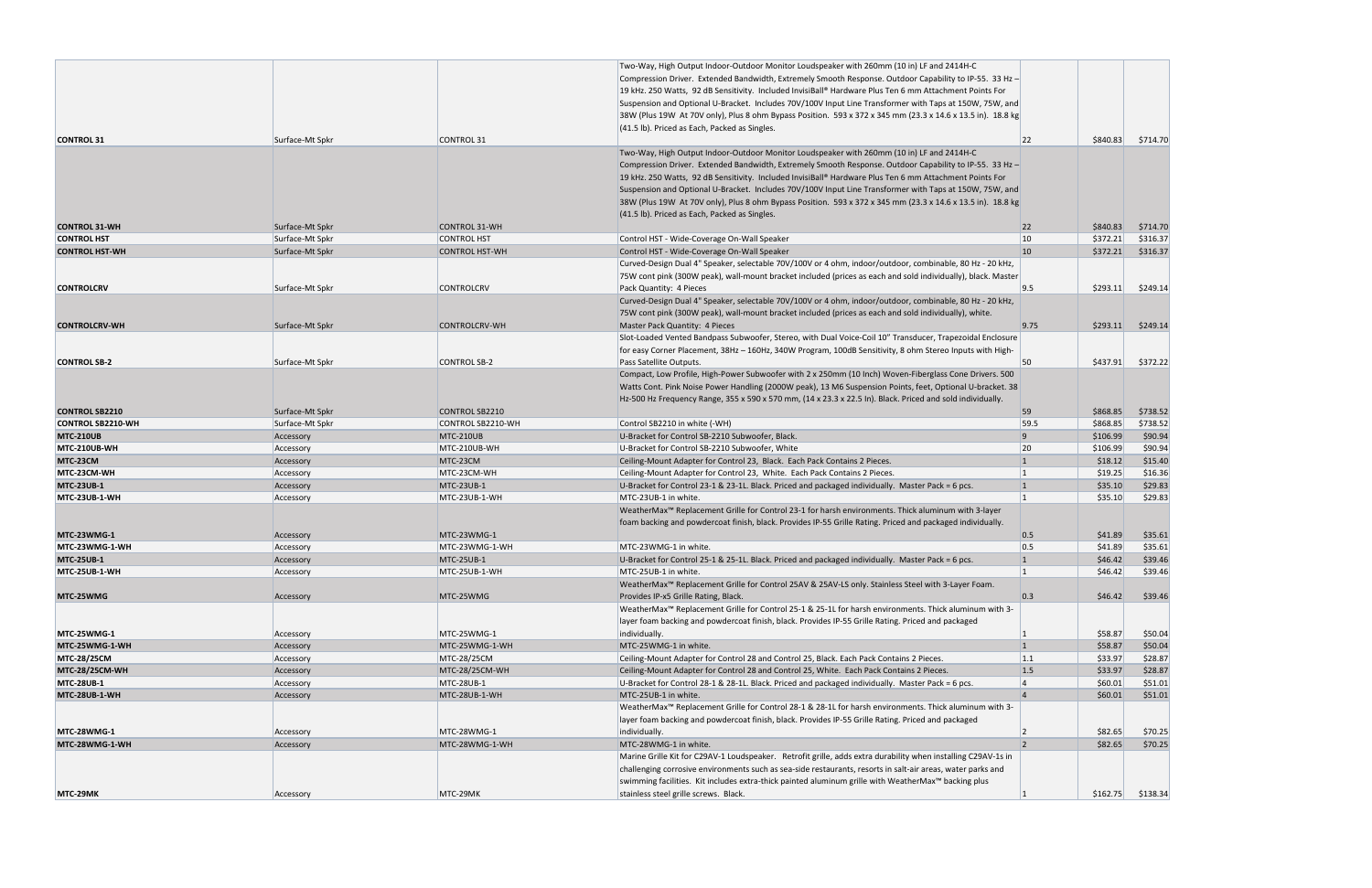|                                          |                 |                      | Marine Grille Kit for C29AV-1 Loudspeaker. Retrofit grille, adds extra durability when installing C29AV-1s in      |                |          |          |
|------------------------------------------|-----------------|----------------------|--------------------------------------------------------------------------------------------------------------------|----------------|----------|----------|
|                                          |                 |                      | challenging corrosive environments such as sea-side restaurants, resorts in salt-air areas, water parks and        |                |          |          |
|                                          |                 |                      | swimming facilities. Kit includes extra-thick painted aluminum grille with WeatherMax <sup>™</sup> backing plus    |                |          |          |
| MTC-29MK-WH                              | Accessory       | MTC-29MK-WH          | stainless steel grille screws. Black.                                                                              | $\mathbf{1}$   | \$162.75 | \$138.34 |
| MTC-29CM                                 | Accessory       | MTC-29CM             | Ceiling-Mount Adapter for Control 29AV, Black. Each Pack Contains 1 Piece.                                         | 2.25           | \$33.97  | \$28.87  |
| MTC-29CM-WH                              | Accessory       | MTC-29CM-WH          | Ceiling-Mount Adapter for Control 29AV, White. Each Pack Contains 1 Piece.                                         | 1.5            | \$33.97  | \$28.87  |
| MTC-29UB                                 | Accessory       | MTC-29UB             | U-Bracket for Control 29AV.                                                                                        | 5.5            | \$91.54  | \$77.81  |
| MTC-29UB-WH                              | Accessory       | MTC-29UB-WH          | U-Bracket for Control 29AV, in White.                                                                              | 5 <sup>5</sup> | \$91.54  | \$77.81  |
| MTC-30CM                                 | Accessory       | MTC-30CM             | Ceiling-Mount Adapter for Control 30, Black. Contains 1 Piece.                                                     | 3.3            | \$39.23  | \$33.34  |
| MTC-30CM-WH                              | Accessory       | MTC-30CM-WH          | Ceiling-Mount Adapter for Control 30, White. Contains 1 Piece.                                                     | 2.5            | \$39.23  | \$33.34  |
|                                          |                 |                      | Marine Grille Kit for Control 30 Loudspeaker. Retrofit grille, adds extra durability when installing Control       |                |          |          |
|                                          |                 |                      | 30's in challenging corrosive environments such as cruise ships, sea-side restaurants, resorts in salt-air areas,  |                |          |          |
|                                          |                 |                      | water parks and swimming facilities. Kit includes extra-thick painted aluminum grille with WeatherMax <sup>™</sup> |                |          |          |
|                                          |                 |                      | backing plus stainless steel grille screws and protection caps for baffle screws. Black.                           |                |          |          |
|                                          |                 | MTC-30MK             |                                                                                                                    |                |          |          |
| MTC 30MK                                 | Accessory       |                      |                                                                                                                    |                | \$162.87 | \$138.44 |
|                                          |                 |                      | Marine Grille Kit for Control 30 Loudspeaker. Retrofit grille, adds extra durability when installing Control       |                |          |          |
|                                          |                 |                      | 30's in challenging corrosive environments such as cruise ships, sea-side restaurants, resorts in salt-air areas,  |                |          |          |
|                                          |                 |                      | water parks and swimming facilities. Kit includes extra-thick painted aluminum grille with WeatherMax <sup>™</sup> |                |          |          |
|                                          |                 |                      | backing plus stainless steel grille screws and protection caps for baffle screws. White.                           |                |          |          |
| MTC-30MK-WH                              | Accessory       | MTC-30MK-WH          |                                                                                                                    | 1.25           | \$183.42 | \$155.90 |
| MTC-30UB                                 | Accessory       | MTC-30UB             | U-Bracket for Control 30, black.                                                                                   | 6.75           | \$99.86  | \$84.88  |
| MTC-30UB-WH                              | Accessory       | MTC-30UB-WH          | U-Bracket for Control 30, white.                                                                                   | 6.65           | \$99.86  | \$84.88  |
| MTC-SB2W                                 | Accessory       | MTC-SB2W             | Bracket for Installing Control SB-2 to Wall or Corner.                                                             | 9.55           | \$178.89 | \$152.05 |
|                                          |                 |                      | 300 Watt Multi-Tap 70V/100V Transformer for SB2210. Kit includes transformer (for mounting on existing             |                |          |          |
|                                          |                 |                      | studs inside input plate) with modular connectors for fast hook-up. Connect proper wire for tap setting.           |                |          |          |
| MTC-SBT300                               | Accessory       | MTC-SBT300           | 300W, 150W, 75W at 70V/100V (plus 37W at 70V). Priced and packaged individually.                                   |                | \$113.22 | \$96.24  |
| <b>COMMERCIAL SURFACE:</b>               |                 |                      |                                                                                                                    |                |          |          |
| <b>Control 50 Series Sub/Sat peakers</b> |                 |                      |                                                                                                                    |                |          |          |
|                                          |                 |                      | Compact surfact-mount subwoofer with built-in crossover. 200 mm (8 in) long-throw woofer, 100W cont pink           |                |          |          |
|                                          |                 |                      |                                                                                                                    |                |          |          |
|                                          |                 |                      | noise (400W peak), selectable 70V/100V or low-impedance, drives 2 or 4 satellite speakers (C42C, C52 or            |                |          |          |
| <b>CONTROL 50S/T</b>                     | Surface-Mt Spkr | <b>CONTROL 50S/T</b> | C62P), wall-mount bracket included, black (priced as each;                                                         | 25             | \$441.44 | \$375.22 |
|                                          |                 |                      | Compact surfact-mount subwoofer with built-in crossover. 200 mm (8 in) long-throw woofer, 100W cont pink           |                |          |          |
|                                          |                 |                      | noise (400W peak), selectable 70V/100V or low-impedance, drives 2 or 4 satellite speakers (C42C, C52 or            |                |          |          |
| <b>CONTROL 50S/T-WH</b>                  | Surface-Mt Spkr | CONTROL 50S/T-WH     | C62P), wall-mount bracket included, black (priced as each;                                                         | 25             | \$441.44 | \$375.22 |
|                                          |                 |                      | Satellite Speaker, 60 mm (2.5 in) low-distortion driver, for use with C50S/T or C50CS/T subwoofer or               |                |          |          |
|                                          |                 |                      | requires external high-pass, 16 ohms, wall-mount bracket included (priced as each, sold in pairs), black.          |                |          |          |
| <b>CONTROL 52</b>                        | Surface-Mt Spkr | <b>CONTROL 52</b>    |                                                                                                                    | 3.7            | \$78.87  | \$67.04  |
|                                          |                 |                      | Satellite Speaker, 60 mm (2.5 in) low-distortion driver, for use with C50S/T or C50CS/T subwoofer or               |                |          |          |
|                                          |                 |                      | requires external high-pass, 16 ohms, wall-mount bracket included (priced as each, sold in pairs), white.          |                |          |          |
| <b>CONTROL 52-WH</b>                     | Surface-Mt Spkr | <b>CONTROL 52-WH</b> |                                                                                                                    | 3.7            | \$78.87  | \$67.04  |
|                                          |                 |                      | Subwoofer-Satellite System with 4 Satellite Speakers. Includes 1 pc Control 50S/T and 4 pcs Control 52, 30 -       |                |          |          |
|                                          |                 |                      | 20 kHz response, 100W, selectable 70V/100V or 4 ohms, wall-mount brackets included, black. (each pack              |                |          |          |
| <b>C50PACK</b>                           | Surface-Mt Spkr | C50PACK              | contains 1 subwoofer + 4 satellites)                                                                               | 32.45          | \$718.07 | \$610.36 |
|                                          |                 |                      | Subwoofer-Satellite System with 4 Satellite Speakers. Includes 1 pc Control 50S/T and 4 pcs Control 52, 30 -       |                |          |          |
|                                          |                 |                      | 20 kHz response, 100W, selectable 70V/100V or 4 ohms, wall-mount brackets included, black or white. (each          |                |          |          |
| <b>C50PACK-WH</b>                        | Surface-Mt Spkr | C50PACK-WH           | pack contains 1 subwoofer + 4 satellites), in white                                                                | 32.7           | \$718.07 | \$610.36 |
| <b>COMMERCIAL PENDANT:</b>               |                 |                      |                                                                                                                    |                |          |          |
| <b>Control 60 Series</b>                 |                 |                      |                                                                                                                    |                |          |          |
|                                          |                 |                      |                                                                                                                    |                |          |          |
|                                          |                 |                      | High impact, 150 Watt direct radiating pendant subwoofer with built-in passive crossover for up to four            |                |          |          |
|                                          |                 |                      | satellite speakers. 200 mm (8 in) long-excursion driver. 8 ohm (150 Watt) and 70V/100V (100 Watt)                  |                |          |          |
|                                          |                 |                      | operation. Hanging hardware with 4.5 m (15 foot) galvanized steel cable and easy to adjust clamp. Stylish          |                |          |          |
|                                          |                 |                      | design, available in black or white (-WH). UL listed (speaker and hanging cable system). (priced as each; sold     |                |          |          |
| C60PS/T                                  | Pendant Spkr    | C60PS/T              | in pairs).                                                                                                         | 9.5            | \$465.26 | \$395.47 |
|                                          |                 |                      | High impact, 150 Watt direct radiating pendant subwoofer with built-in passive crossover for up to four            |                |          |          |
|                                          |                 |                      | satellite speakers. 200 mm (8 in) long-excursion driver. 8 ohm (150 Watt) and 70V/100V (100 Watt)                  |                |          |          |
|                                          |                 |                      | operation. Hanging hardware with 4.5 m (15 foot) galvanized steel cable and easy to adjust clamp. Stylish          |                |          |          |
|                                          |                 |                      | design, available in black or white (-WH). UL listed (speaker and hanging cable system). (priced as each; sold     |                |          |          |
| C60PS/T-WH                               | Pendant Spkr    | C60PS/T-WH           | in pairs).                                                                                                         | <b>19</b>      | \$465.26 | \$395.47 |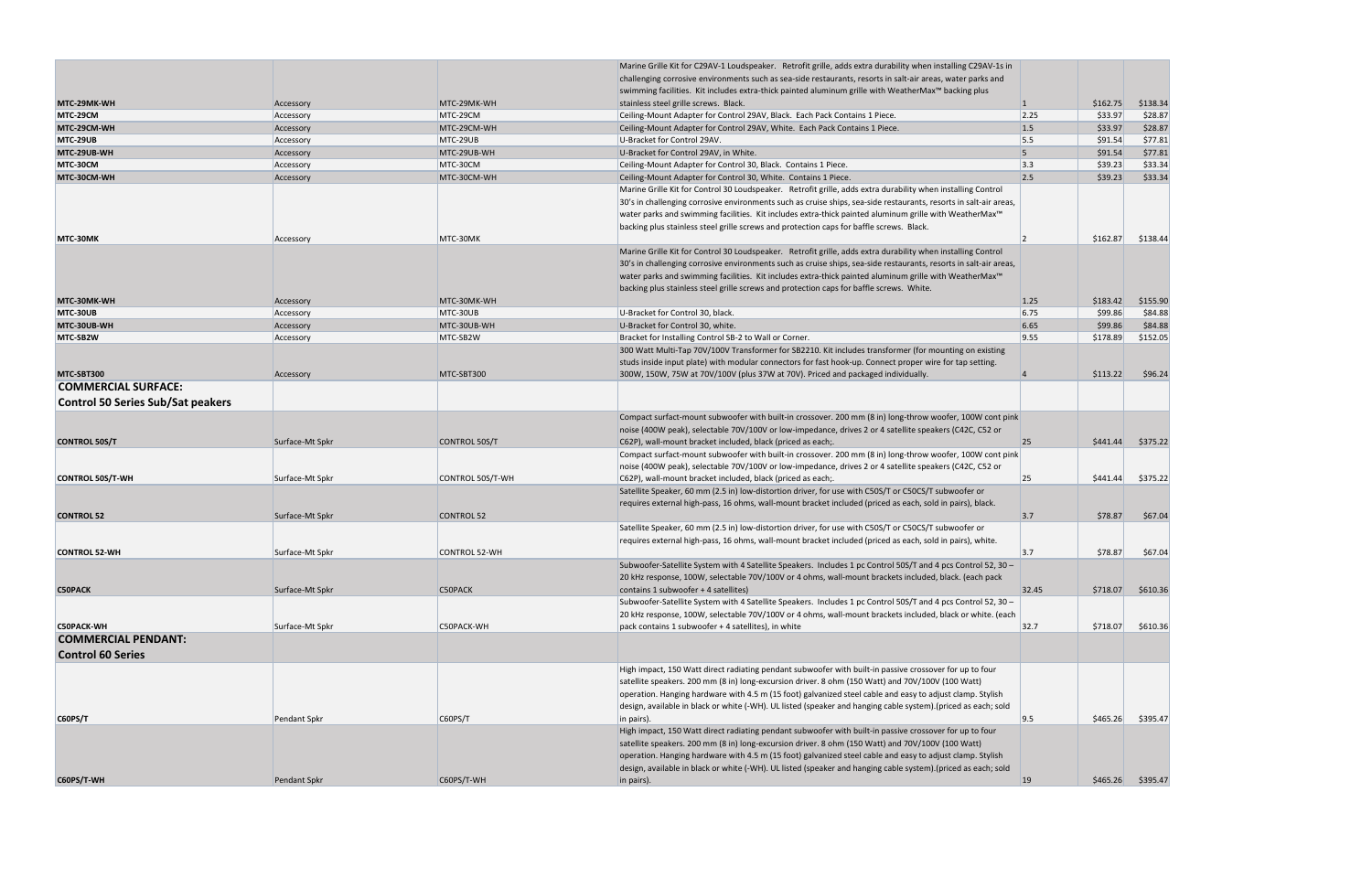|                                                              |                     |                     | Ultra-Compact Mid-High Satellite Pendant Speaker. 2.5" driver, ideal for speech and mid-high music and for<br>visually sensitive applications. Add up to 4 pics on a Control 50S/T (or 40 CS/T) subwoofer for full-range,<br>20W, 16 ohms, redundant suspension cable system included (priced as each; sold in pairs).                                                                    |              |          |          |
|--------------------------------------------------------------|---------------------|---------------------|-------------------------------------------------------------------------------------------------------------------------------------------------------------------------------------------------------------------------------------------------------------------------------------------------------------------------------------------------------------------------------------------|--------------|----------|----------|
| CG2P                                                         | Pendant Spkr        | C62P                |                                                                                                                                                                                                                                                                                                                                                                                           | 5.05         | \$117.72 | \$100.06 |
| C62P-WH                                                      | Pendant Spkr        | C62P-WH             | Ultra-Compact Mid-High Satellite Pendant Speaker. 2.5" driver, ideal for speech and mid-high music and for<br>visually sensitive applications. Add up to 4 pics on a Control 50S/T (or 40 CS/T) subwoofer for full-range,<br>20W, 16 ohms, redundant suspension cable system included (priced as each; sold in pairs), in white                                                           | 5.5          | \$117.72 | \$100.06 |
|                                                              |                     |                     | Compact Full-Range Pendant Speaker. 4" (100 mm) driver with polypropylene cone, 120 degree conical                                                                                                                                                                                                                                                                                        |              |          |          |
| CG4P/T                                                       | Pendant Spkr        | CG4P/T              | coverage, 50 Watts Cont. Pink Noise Power Handling (200W peak) at 8 ohms, plus 30W 70V/100V multi-tap<br>transformer, redundant suspension cable system included. Black. Priced as each, sold and packaged in pairs.                                                                                                                                                                      | 6.75         | \$201.80 | \$171.53 |
| <b>C64P/T-WH</b>                                             | Pendant Spkr        | $C64P/T-WH$         | Compact Full-Range Pendant Speaker. 4" (100 mm) driver with polypropylene cone, 120 degree conical<br>coverage, 50 Watts Cont. Pink Noise Power Handling (200W peak) at 8 ohms, plus 30W 70V/100V multi-tap<br>transformer, redundant suspension cable system included. White (-WH). Priced as each, sold and packaged in                                                                 | $ 13\rangle$ | \$201.80 | \$171.53 |
|                                                              |                     |                     | pairs.<br>Compact Full-Range Pendant Speaker with RBI. 5-1/4" (130 mm) LF & silk dome HF, RBI Radiation Boundary                                                                                                                                                                                                                                                                          |              |          |          |
|                                                              |                     |                     | Integrator® technology with 120 degree conical coverage, true coax, 75W at 8 ohms, plus 10W 70V/100V<br>multi-tap transformer, redundant suspension cable system included (priced as each sold in pairs).                                                                                                                                                                                 |              |          |          |
| C65P/T                                                       | Pendant Spkr        | C65P/T              | Compact Full-Range Pendant Speaker with RBI. 5-1/4" (130 mm) LF & silk dome HF, RBI Radiation Boundary                                                                                                                                                                                                                                                                                    | 10.2         | \$263.46 | \$223.94 |
|                                                              |                     |                     | Integrator® technology with 120 degree conical coverage, true coax, 75W at 8 ohms, plus 10W 70V/100V<br>multi-tap transformer, redundant suspension cable system included (priced as each sold in pairs), in white.                                                                                                                                                                       |              |          |          |
| $C65P/T-WH$                                                  | <b>Pendant Spkr</b> | $C65P/T-WH$         | Narrow-coverage High-Ceiling Pendant Speaker with RBI. 6-1/2" (165 mm) LF & silk dome HF, RBI Radiation                                                                                                                                                                                                                                                                                   | 10.5         | \$263.46 | \$223.94 |
|                                                              |                     |                     | Boundary Integrator® technology with narrow 75 degree conical coverage, true coax, excellent clarity in<br>high-ceiling installs and reverberant spaces, 75W at 8 ohms plus 60W 70V/100V multi-tap transformer,<br>redundant suspension cable system included (priced as each; sold in pairs).                                                                                            |              |          |          |
| <b>C67HC/T</b>                                               | Pendant Spkr        | C67HC/T             | Narrow-coverage High-Ceiling Pendant Speaker with RBI. 6-1/2" (165 mm) LF & silk dome HF, RBI Radiation                                                                                                                                                                                                                                                                                   | 16           | \$448.44 | \$381.17 |
|                                                              |                     |                     | Boundary Integrator® technology with narrow 75 degree conical coverage, true coax, excellent clarity in<br>high-ceiling installs and reverberant spaces, 75W at 8 ohms plus 60W 70V/100V multi-tap transformer,<br>redundant suspension cable system included (priced as each; sold in pairs), in white.                                                                                  |              |          |          |
| C67HC/T-WH                                                   | <b>Pendant Spkr</b> | C67HC/T-WH          | Extended-Bass Full-Range Pendant Speaker with RBI. 6-1/2" (165 mm) LF & silk dome HF, RBI Radiation                                                                                                                                                                                                                                                                                       | 16.25        | \$448.44 | \$381.17 |
| C67P/T                                                       | <b>Pendant Spkr</b> | C67P/T              | Boundary Integrator® technology with 120 degree conical coverage, true coax, 75W at 8 ohms plus 60W<br>70V/100V multi-tap transformer, redundant suspension cable system included (priced as each; sold in pairs).                                                                                                                                                                        | 15           | \$381.17 | \$324.00 |
|                                                              |                     |                     | Extended-Bass Full-Range Pendant Speaker with RBI. 6-1/2" (165 mm) LF & silk dome HF, RBI Radiation                                                                                                                                                                                                                                                                                       |              |          |          |
| $C67P/T-WH$                                                  | Pendant Spkr        | $C67P/T-WH$         | Boundary Integrator® technology with 120 degree conical coverage, true coax, 75W at 8 ohms plus 60W<br>70V/100V multi-tap transformer, redundant suspension cable system included (priced as each; sold in pairs),<br>in white.                                                                                                                                                           | 15           | \$381.17 | \$324.00 |
|                                                              |                     |                     | Terminal Cover for C64P/T, C65P/T, C67 P/T & C67HCT. Comes in black only, but is intended for use on white                                                                                                                                                                                                                                                                                |              |          |          |
| MTC PC60                                                     | Accessory           | MTC-PC60            | speakers also.                                                                                                                                                                                                                                                                                                                                                                            | 0.5          | \$15.85  | \$13.47  |
| MTC-PC62<br><b>IN-WALLS:</b><br>Control 100 In-Wall Speakers | Accessory           | MTC-PC62            | Terminal Cover for C62P, blk only                                                                                                                                                                                                                                                                                                                                                         | 0.2          | \$10.39  | \$8.83   |
|                                                              |                     |                     | Premium In-Wall Two-Way Loudspeaker with 6-1/2" (165 mm) Woofer. Polymer-Coated Aluminum-Cone<br>Woofer With Pure Butyl Rubber Surround, Low-Diffraction Swivel Aimable Titanium Tweeter. High-Slope<br>Crossover Network, Paintable, 98 mm (3-7/8 in) Depth (For Wallboard Plus Stud). 88 dB Sensitivity, 100                                                                            |              |          |          |
| <b>CONTROL 126W</b>                                          | In-Wall Sprk        | <b>CONTROL 126W</b> | Watts (50W RMS/200W Peak), 38 Hz to 20 kHz Frequency Response. Sold in Pairs, Priced as Each.                                                                                                                                                                                                                                                                                             | 5            | \$223.67 | \$190.12 |
| <b>CONTROL 126WT</b>                                         | In-Wall Sprk        | CONTROL 126WT       | Control 126W With Transformer for Use on a 70.7V or 100V Distributed Line. Selectable Taps at 30W, 15W,<br>and 7.5W (Plus 3.7W at 70V Only). (Priced as Each, Sold in Pairs).                                                                                                                                                                                                             | 6.5          | \$247.21 | \$210.13 |
|                                                              |                     |                     | Premium Quality In-Wall Two-Way Loudspeaker with 8" (200 mm) Woofer. Polymer-Coated Aluminum-Cone<br>Woofer With Pure Butyl Rubber Surround, Low-Diffraction Swivel Aimable Titanium Tweeter. High-Slope<br>Crossover Network, Paintable, 102 mm (4 in) Depth (For Wallboard Plus Stud). 90 dB Sensitivity, 60 Watts<br>RMS (120W Program/240W Peak), 30 Hz to 20 kHz Frequency Response. |              |          |          |
| <b>CONTROL 128W</b>                                          | In-Wall Sprk        | <b>CONTROL 128W</b> |                                                                                                                                                                                                                                                                                                                                                                                           | 8.5          | \$275.46 | \$234.14 |
| <b>CONTROL 128WT</b>                                         | In-Wall Sprk        | CONTROL 128WT       | Control 128W With Transformer for Use on a 70.7V or 100V Distributed Line. Selectable Taps at 50W, 25W,<br>and 12W (Plus 6W at 70V Only). (Priced as Each, Sold in Pairs).                                                                                                                                                                                                                |              | \$303.71 | \$258.15 |
| WB <sub>6</sub>                                              | Accessory           | WB6                 | PRE-INSTALL BRCKT C126W to studs in New Construction sold as Each priced as each                                                                                                                                                                                                                                                                                                          | 0.75         | \$30.91  | \$26.28  |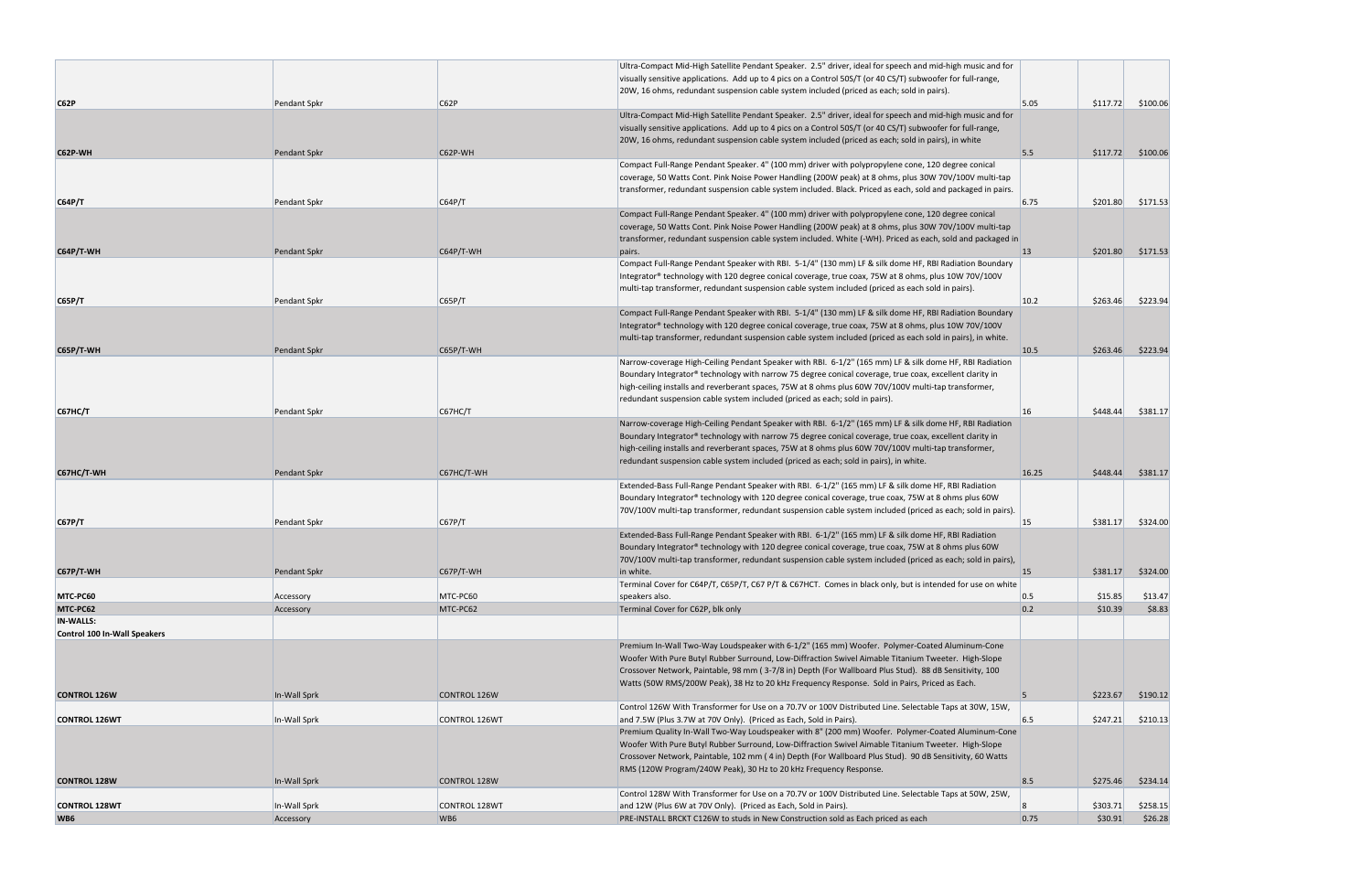|                                              |                    |                       | Rough-In Frame for Installing Control 128W to Studs in New Construction. Sold as Each, Priced as Each.                                              |           |                         |          |
|----------------------------------------------|--------------------|-----------------------|-----------------------------------------------------------------------------------------------------------------------------------------------------|-----------|-------------------------|----------|
| WB8                                          | Accessory          | WB8                   |                                                                                                                                                     | H N/A     | \$30.91                 | \$26.28  |
| LANDSCAPE:                                   |                    |                       |                                                                                                                                                     |           |                         |          |
| <b>Control 80 Series Landscape Speakers</b>  |                    |                       |                                                                                                                                                     |           |                         |          |
|                                              |                    |                       | Compact 5¼" Mushroom-Style Landscape Speaker. 5-1/4" (130 mm) polypropylene cone woofer with rubber                                                 |           |                         |          |
|                                              |                    |                       | surround & 3/4" (19 mm) tweeter, 55 Hz - 18 kHz, 80 Watts Cont. Pink Noise Power Handling (320W peak) at                                            |           |                         |          |
|                                              |                    |                       | 8 ohms, plus 30W multi-tap transformer. IP-56 rated. Hunter green. Priced and packed individually.                                                  |           |                         |          |
| <b>CONTROL 85M</b>                           | Landscape Spkr     | <b>CONTROL 85M</b>    |                                                                                                                                                     | <b>25</b> | \$280.28                | \$238.23 |
|                                              |                    |                       | High-Power 8" Mushroom-Style Landscape Speaker. 8" (200 mm) polypropylene cone woofer with rubber                                                   |           |                         |          |
|                                              |                    |                       | surround & 1" (25 mm) tweeter, 47 Hz - 16 kHz, 120 Watts Cont. Pink Noise Power Handling (480W peak) at                                             |           |                         |          |
|                                              |                    |                       | 8 ohms, plus 60W multi-tap transformer. IP-56 rated. Hunter green. Priced and packed individually.                                                  |           |                         |          |
| <b>CONTROL 88M</b>                           | Landscape Spkr     | <b>CONTROL 88M</b>    |                                                                                                                                                     | 24.15     | \$420.41                | \$357.35 |
| <b>COLUMNS</b>                               |                    |                       |                                                                                                                                                     |           |                         |          |
| <b>CBT Series Pattern-Controlled Columns</b> |                    |                       |                                                                                                                                                     |           |                         |          |
|                                              |                    |                       | 50 cm Straight Line Array Column with 8 x 2" Drivers and Constant Beamwidth Technology, 20° vertical                                                |           |                         |          |
|                                              |                    |                       | coverage, music (flat)/speech switch, 60W multi-tap transformer or 8 ohms, 80 Hz - 20 kHz, 150W cont pink                                           |           |                         |          |
| <b>CBT 50LA-1</b>                            | Column Spkr        | <b>CBT 50LA-1</b>     | (600W peak), wall bracket included. (priced and sold individually)                                                                                  | 17        | \$566.16                | \$481.23 |
|                                              |                    |                       | 50 cm Straight Line Array Column with 8 x 2" Drivers and Constant Beamwidth Technology, 20° vertical                                                |           |                         |          |
|                                              |                    |                       | coverage, music (flat)/speech switch, 60W multi-tap transformer or 8 ohms, 80 Hz - 20 kHz, 150W cont pink                                           |           |                         |          |
| CBT 50LA-1-WH                                | Column Spkr        | CBT 50LA-1-WH         | (600W peak), wall bracket included. (priced and sold individually)                                                                                  | <b>17</b> | \$566.16                | \$481.23 |
| <b>CBT 50LA-LS</b>                           | Column Spkr        | <b>CBT 50LA-LS</b>    | 50CM Tall Column Spkr, EN54 1 per carton, 1 per Masterpack                                                                                          | 20        | \$611.00                | \$519.35 |
| <b>CBT 50LA-LS-WH</b>                        | Column Spkr        | CBT 50LA-LS-WH        | 50CM Tall Column Spkr, WH, EN54 1 per carton, 1 per Masterpack                                                                                      | <b>20</b> | \$611.00                | \$519.35 |
|                                              |                    |                       | Straight Line Array Column with 16 x 2" Drivers and Constant Beamwidth Technology. Switchable 40° or 15°                                            |           |                         |          |
|                                              |                    |                       | vertical coverage, music (flat)/speech switch, 100W multi-tap transformer or 8 ohms, 80 Hz - 20 kHz, 325W                                           |           |                         |          |
| <b>CBT 100LA-1</b>                           | Column Spkr        | <b>CBT 100LA-1</b>    | continuous pink noise, 100 cm tall (priced and sold individually).                                                                                  | 25.6      | \$1,031.41              | \$876.70 |
|                                              |                    |                       | Straight Line Array Column with 16 x 2" Drivers and Constant Beamwidth Technology. Switchable 40° or 15°                                            |           |                         |          |
|                                              |                    |                       | vertical coverage, music (flat)/speech switch, 100W multi-tap transformer or 8 ohms, 80 Hz - 20 kHz, 325W                                           |           |                         |          |
| CBT 100LA-1-WH                               | Column Spkr        | CBT 100LA-1-WH        | continuous pink noise, 100 cm tall (priced and sold individually).                                                                                  | 25        | \$1,031.41              | \$876.70 |
|                                              |                    |                       | (EN54 Life/Safety) Straight Line Array Column with 16 x 2" Drivers and Constant Beamwidth Technology.                                               |           |                         |          |
|                                              |                    |                       | Switchable 40° or 15° vertical coverage, music (flat)/speech switch, 100W multi-tap transformer or 8 ohms,                                          |           |                         |          |
|                                              |                    |                       | 80 Hz - 20 kHz, 325W continuous pink noise, 100 cm tall (priced and sold individually).                                                             |           |                         |          |
| CBT 100LA-LS                                 | <b>Column Spkr</b> | CBT 100LA-LS          |                                                                                                                                                     | 25.5      | \$1,155.18              | \$981.90 |
|                                              |                    |                       | (EN54 Life/Safety) Straight Line Array Column with 16 x 2" Drivers and Constant                                                                     |           |                         |          |
|                                              |                    |                       | Beamwidth Technology. Switchable 40° or 15° vertical coverage, music<br>(flat)/speech switch, 100W multi-tap transformer or 8 ohms, 80 Hz - 20 kHz, |           |                         |          |
|                                              |                    |                       | 325W continuous pink noise, 100 cm tall (priced and sold individually)                                                                              |           |                         |          |
|                                              |                    |                       | New in -1 version: Included wall bracket adjusts for SWIVEL (pan) as well as tilt aiming, for increased aiming                                      |           |                         |          |
| CBT 100LA-LS-WH                              | Column Spkr        | CBT 100LA-LS-WH       | versatility.                                                                                                                                        | 23        | \$1,155.18              | \$981.90 |
|                                              |                    |                       | 200 cm (6.6 ft) Tall Constant Beamwidth Technology™ Line Array Column with Thirty-Two 50 mm (2 in)                                                  |           |                         |          |
|                                              |                    |                       | Drivers. Patented CBT Technology for true constant directivity & reduced lobing. Extended pattern control.                                          |           |                         |          |
|                                              |                    |                       | Selectable vertical pattern - 30° or 15° for medium or long-throw. Asymmetrical Progressive-Gradient                                                |           |                         |          |
|                                              |                    |                       | vertical coverage setting directs more sound toward far areas. Dynamic Sonic-Guard™ low-audibility                                                  |           |                         |          |
|                                              |                    |                       | overload protection. Swivel (pan) / tilt wall bracket included 70V/100V transformer (each module, for                                               |           |                         |          |
|                                              |                    |                       | 120W + 120W), plus direct capability. Available black or white (-WH). Sold and packed as each -- carton                                             |           |                         |          |
|                                              |                    |                       | includes top and bottom speaker modules and coupling plate, which comprise one CBT 200LA-1 column, plus                                             |           |                         |          |
| <b>CBT 200LA-1</b>                           | Column Spkr        | <b>CBT 200LA-1</b>    | wall bracket                                                                                                                                        | 45.65     | $$2,410.37$ $$2,048.81$ |          |
|                                              |                    |                       | 200 cm (6.6 ft) Tall Constant Beamwidth Technology™ Line Array Column with Thirty-Two 50 mm (2 in)                                                  |           |                         |          |
|                                              |                    |                       | Drivers. Patented CBT Technology for true constant directivity & reduced lobing. Extended pattern control.                                          |           |                         |          |
|                                              |                    |                       | Selectable vertical pattern $-30^{\circ}$ or 15° for medium or long-throw. Asymmetrical Progressive-Gradient                                        |           |                         |          |
|                                              |                    |                       | vertical coverage setting directs more sound toward far areas. Dynamic Sonic-Guard™ low-audibility                                                  |           |                         |          |
|                                              |                    |                       | overload protection. Swivel (pan) / tilt wall bracket included 70V/100V transformer (each module, for                                               |           |                         |          |
|                                              |                    |                       | 120W + 120W), plus direct capability. Available black or white (-WH). Sold and packed as each -- carton                                             |           |                         |          |
|                                              |                    | <b>CBT 200LA-1-WH</b> | includes top and bottom speaker modules and coupling plate, which comprise one CBT 200LA-1 column, plus<br>wall bracket                             | 46.1      | $$2,410.37$ $$2,048.81$ |          |
| CBT 200LA-1-WH                               | Column Spkr        |                       | 70 cm J-Shaped Coaxial Line Array with 16 x 1" and 4 x 5" Drivers and Asymmetrical Coverage. Constant                                               |           |                         |          |
|                                              |                    |                       | Beamwidth Technology, switchable 45° or 25° vertical coverage, music (flat)/speech switch, 8 ohms, 60 Hz -                                          |           |                         |          |
|                                              |                    |                       | 20 kHz, 500W cont pink (2000W peak), wall bracket included. (priced and sold individually). New in -1                                               |           |                         |          |
|                                              |                    |                       | version: Included wall bracket adjusts for SWIVEL (pan) as well as tilt aiming, for increased aiming                                                |           |                         |          |
|                                              |                    |                       | versatitlity. Thicker, stronger grille which is more robust for use in temporary special event applications.                                        |           |                         |          |
| <b>CBT 70J-1</b>                             | Column Spkr        | CBT 70J-1             |                                                                                                                                                     | 31.95     | $$1,453.69$ $$1,235.64$ |          |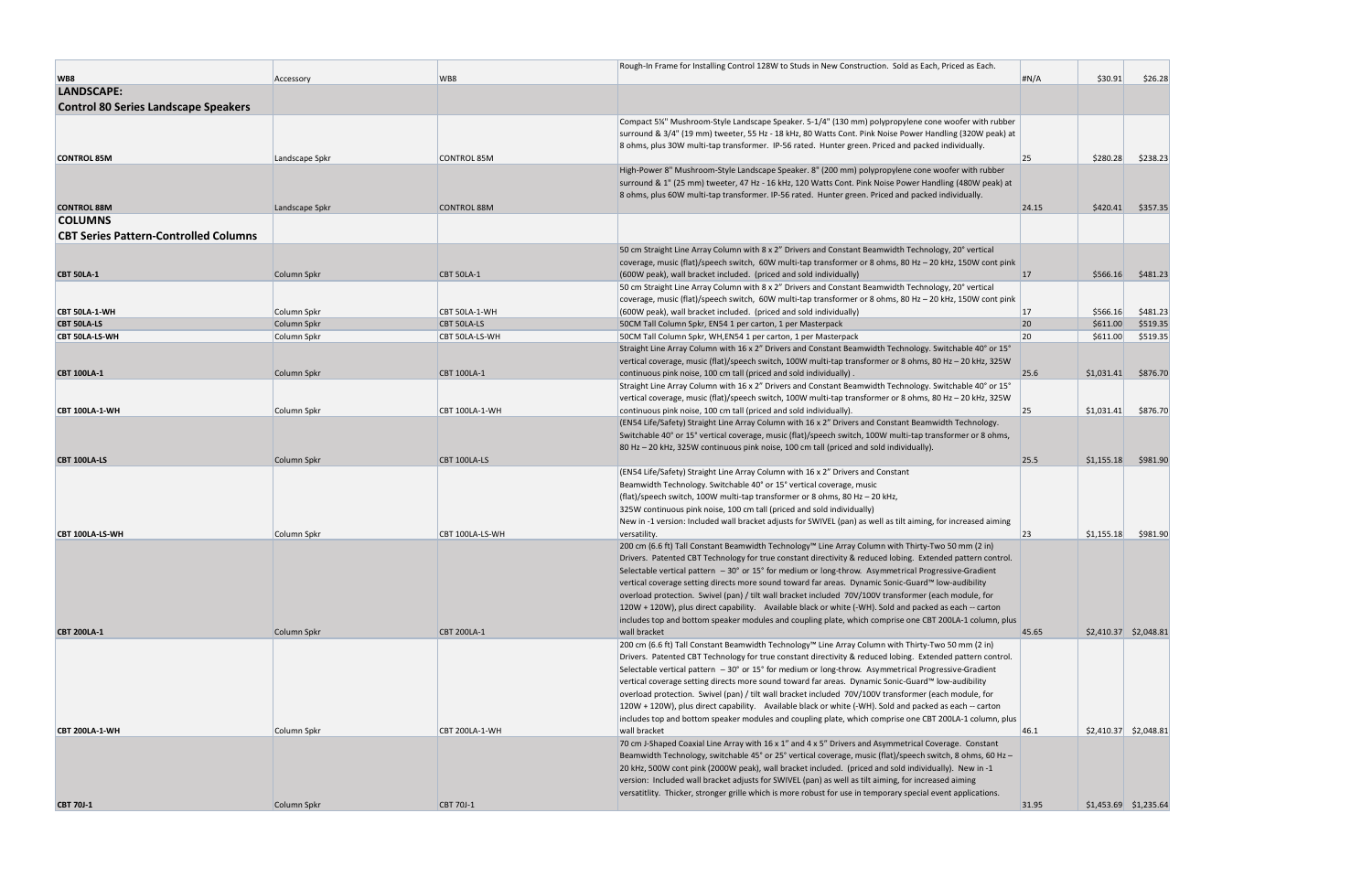|                                           |                                        |                     | 70 cm J-Shaped Coaxial Line Array with 16 x 1" and 4 x 5" Drivers and Asymmetrical Coverage. Constant             |                         |                         |          |
|-------------------------------------------|----------------------------------------|---------------------|-------------------------------------------------------------------------------------------------------------------|-------------------------|-------------------------|----------|
|                                           |                                        |                     | Beamwidth Technology, switchable 45° or 25° vertical coverage, music (flat)/speech switch, 8 ohms, 60 Hz –        |                         |                         |          |
|                                           |                                        |                     | 20 kHz, 500W cont pink (2000W peak), wall bracket included. (priced and sold individually). New in -1             |                         |                         |          |
|                                           |                                        |                     | version: Included wall bracket adjusts for SWIVEL (pan) as well as tilt aiming, for increased aiming              |                         |                         |          |
|                                           |                                        |                     | versatitlity. Thicker, stronger grille which is more robust for use in temporary special event applications.      |                         |                         |          |
| <b>CBT 70J-1-WH</b>                       | Column Spkr                            | <b>CBT 70J-1-WH</b> |                                                                                                                   | 31.7                    | $$1,453.69$ $$1,235.64$ |          |
|                                           |                                        |                     | 70 cm Extension for CBT 70J-1 Line Array, 4 x 5" Drivers. 500W continuous pink noise, 8 ohms, linking bracket     |                         |                         |          |
|                                           |                                        |                     | included, 70 cm tall for 140 cm tall CBT 70J-1/JE-1 array, connect 70J-1 and 70JE-1 in parallel. (priced and sold |                         |                         |          |
|                                           |                                        |                     | individually). Combined with CBT 70J-1, system response is $45$ Hz $-$ 20 kHz with well controlled pattern to     |                         |                         |          |
| <b>CBT 70JE-1</b>                         |                                        | <b>CBT 70JE-1</b>   |                                                                                                                   | 26.1                    | \$824.01                |          |
|                                           | Column Spkr                            |                     | 250 Hz.                                                                                                           |                         |                         | \$700.41 |
|                                           |                                        |                     | 70 cm Extension for CBT 70J-1 Line Array, 4 x 5" Drivers. 500W continuous pink noise, 8 ohms, linking bracket     |                         |                         |          |
|                                           |                                        |                     | included, 70 cm tall for 140 cm tall CBT 70J-1/JE-1 array, connect 70J-1 and 70JE-1 in parallel. (priced and sold |                         |                         |          |
|                                           |                                        |                     | individually). Combined with CBT 70J-1, system response is 45 Hz - 20 kHz with well controlled pattern to         |                         |                         |          |
| <b>CBT 70JE 1-WH</b>                      | Column Spkr                            | CBT 70JE-1-WH       | 250 Hz.                                                                                                           | 27.65                   | \$824.01                | \$700.41 |
|                                           |                                        |                     | High-Output Two-Way Line Array Column with Highly Adjustable Vertical Coverage and Tapered Horizontal             |                         |                         |          |
|                                           |                                        |                     | Waveguide. Six (6) 165 mm (6-1/2 in) high-excursion LF drivers and twenty-four (24) 25 mm (1 in) extra-high-      |                         |                         |          |
|                                           |                                        |                     | power soft dome tweeters. . Constant Beamwidth Technology, switchable between 4 "pattern up" and 4                |                         |                         |          |
|                                           |                                        |                     | "pattern down" vertical coverages (for total of 16 settings, music (flat)/speech switch, 4 ohms, 45 Hz - 20       |                         |                         |          |
|                                           |                                        |                     | kHz, 1500W cont pink (6000W peak), two-part wall bracket included. Black. (Priced and sold individually).         |                         |                         |          |
| <b>CBT 1000</b>                           | Column Spkr                            | <b>CBT 1000</b>     |                                                                                                                   | 84                      | $$2,970.92$ $$2,525.28$ |          |
|                                           |                                        |                     | Extension for CBT 1000 Line Array, six (6) 165 mm (6-1/2") high-excursion LF drivers, 1500W cont pink noise       |                         |                         |          |
|                                           |                                        |                     | (6000 W peak), 8 ohms (note CBT1000+1000E is a 4 ohm system), linking coupler bracket included, 100 cm            |                         |                         |          |
|                                           |                                        |                     | tall for 200 cm tall CBT 1000+E array, connect CBT1000 and CBT1000E in parallel. Combined with CBT 1000,          |                         |                         |          |
|                                           |                                        |                     | system response is 38 Hz - 20 kHz with well controlled pattern to 200 Hz. (priced and sold individually).         |                         |                         |          |
| <b>CBT 1000E</b>                          | Column Spkr                            | <b>CBT 1000E</b>    |                                                                                                                   | 64.5                    | $$1,625.60$ $$1,381.76$ |          |
| <b>CBT 1000E-WH</b>                       | Column Spkr                            | <b>CBT 1000E-WH</b> | Extension for CBT 1000 Line Array. Same as CBT1000E, in white. (priced and sold individually).                    | 64.5                    | $$1,625.60$ $$1,381.76$ |          |
|                                           |                                        |                     | High-Output Two-Way Line Array Column with Highly Adjustable Vertical Coverage and Tapered Horizontal             |                         |                         |          |
| <b>CBT 1000-WH</b>                        | Column Spkr                            | <b>CBT 1000-WH</b>  | Waveguide. Same as CBT1000, in white. (Priced and sold individually).                                             | 86                      | $$2,970.92$ $$2,525.28$ |          |
|                                           |                                        |                     | Accessory Kit, Includes 2 sets MTC-CBT-FM3 Flush-Mount Wall Bracket and 1 pc MTC-CBT-OS3 Off-Set Bracket          |                         |                         |          |
| <b>CBT1K-ACC1</b>                         | <b>Column Spkr Accessory</b>           | CBT1K-ACC1          | (for installing extender on the top). (Priced as the kit.)                                                        | <sup>13</sup>           | \$112.11                | \$95.29  |
| CBT1K-ACC1-WH                             | Column Spkr Accessory                  | CBT1K-ACC1-WH       | CBT1K-ACC1 Accessory Kit in white.                                                                                | 13                      | \$121.45                | \$103.23 |
|                                           |                                        |                     | Bolt on Transformer Module to allow CBT70J-1 or CBT70JE-1 Speaker to be used on 70V/100V Distributed              |                         |                         |          |
|                                           |                                        |                     | Line Speaker. 120W Multi-Tap, Gland Nuts Provide Water Tight Cable Entrance and Exit. Sold and priced as          |                         |                         |          |
|                                           |                                        | MTC-CBT-70T         |                                                                                                                   |                         |                         |          |
| MTC-CBT-70T                               | Accessory                              |                     | each.                                                                                                             | 3.35                    | \$147.19                | \$125.11 |
|                                           |                                        |                     | Bolt on Transformer Module to allow CBT70J-1 or CBT70JE-1 Speaker to be used on 70V/100V Distributed              |                         |                         |          |
|                                           |                                        |                     | Line Speaker. 120W Multi-Tap, Gland Nuts Provide Water Tight Cable Entrance and Exit. White. Sold and             |                         |                         |          |
| MTC-CBT-70T-WH                            | Accessory                              | MTC-CBT-70T-WH      | priced as each.                                                                                                   | 21.5                    | \$148.32                | \$126.07 |
| MTC-CBT-FM1                               | Accessory                              | MTC-CBT-FM1         | "Flush-Mount" Wall Bracket for CBT50LA-1 and 100LA-1                                                              | 0.8                     | \$47.55                 | \$40.42  |
| MTC-CBT-FM1-WH                            | Accessory                              | MTC-CBT-FM1-WH      | "Flush-Mount" Wall Bracket for CBT50LA-1 and 100LA-1, White.                                                      | 0.75                    | \$47.55                 | \$40.42  |
| MTC-CBT-FM2                               | Accessory                              | MTC-CBT-FM2         | "Flush-Mount" Wall Bracket for CBT70J-1 and 70J-1/JE-1                                                            | 7.24                    | \$66.80                 | \$56.78  |
| MTC-CBT-FM2-WH                            | Accessory                              | MTC-CBT-FM2-WH      | "Flush-Mount" Wall Bracket for CBT70J-1 and 70J-1/JE-1, White.                                                    | $\overline{\mathbf{8}}$ | \$66.80                 | \$56.78  |
|                                           |                                        |                     | "Flush-Mount" Wall Bracket for CBT1000/1000E. Included in the CBT1K-ACC1 kit, Order CBT1K-ACC1 kit.               |                         |                         |          |
| MTC-CBT-FM3                               | Accessory                              | MTC-CBT-FM3         |                                                                                                                   |                         |                         |          |
|                                           |                                        |                     | "Flush-Mount" Wall Bracket for CBT1000/1000E, white. Included in the CBT1K-ACC1 kit, Order CBT1K-ACC1             |                         |                         |          |
| MTC-CBT-FM3-WH                            | Accessory                              | MTC-CBT-FM3-WH      | kit.                                                                                                              |                         |                         |          |
| MTC-CBT-SMB1                              | Accessory                              | MTC-CBT-SMB1        | Suspension Bracket, fits all CBT Models                                                                           | 1.85                    | \$71.33                 | \$60.63  |
|                                           |                                        |                     | Suspension Adapter Plates for ALL CBT ModelsSuspension Bracket, fits all CBT Models. Bent-metal adapter           |                         |                         |          |
|                                           |                                        |                     | plates that provide convenient clip points for suspending CBT speakers via aircraft cable and other methods.      |                         |                         |          |
|                                           |                                        |                     | Includes 2 pcs, for top & bottom mounting. Provides 3 clip points each -- center and two sides. Drilled with      |                         |                         |          |
|                                           |                                        |                     | three speaker spacing/bolt patterns to fit: CBT-50LA-1, 100LA-1, 200LA-1, 70J-1, 70J-1+70JE-1 array, 1000,        |                         |                         |          |
|                                           |                                        |                     | 1000+1000E array. (Priced as a carton containing 2 bent-metal adapter plates.)                                    |                         |                         |          |
| MTC-CBT-SUS3                              | Column Spkr Accessory                  | MTC-CBT-SUS3        |                                                                                                                   | 2.8                     | \$38.49                 | \$32.72  |
| MTC-CBT-SUS3-WH                           | <b>Column Spkr Accessory</b>           | MTC-CBT-SUS3-WH     | Suspension Adapter Plates. MTC-CBT-SUS3 in white.                                                                 | $\overline{9}$          | \$38.49                 | \$32.72  |
| <b>COLUMNS:</b>                           |                                        |                     |                                                                                                                   |                         |                         |          |
|                                           |                                        |                     |                                                                                                                   |                         |                         |          |
| <b>Intellivox Powered Column Speakers</b> |                                        |                     |                                                                                                                   |                         |                         |          |
| <b>ADC NON_POWERED</b>                    |                                        |                     |                                                                                                                   |                         |                         |          |
| IVX-17959145                              | Intellivox and IntelliDisc Accessories | IVX-17959145        | WAGO 231 5pin female cable connector w/ strain-relief housing                                                     |                         | \$37.74                 | \$32.08  |
| IVX-17959146                              | Intellivox and IntelliDisc Accessories | IVX-17959146        | WAGO 231 6pin female cable connector w/ strain-relief housing                                                     |                         | \$39.44                 | \$33.52  |
|                                           |                                        |                     | Weather-proofing kit, Intellivox 115/180 series. Only for amp at top units Made to Order Call for                 |                         |                         |          |
| <b>IVX-20010</b>                          | Intellivox 115 & 180 Series            | IVX-20010           | availability                                                                                                      | #N/A                    | \$959.66                | \$815.71 |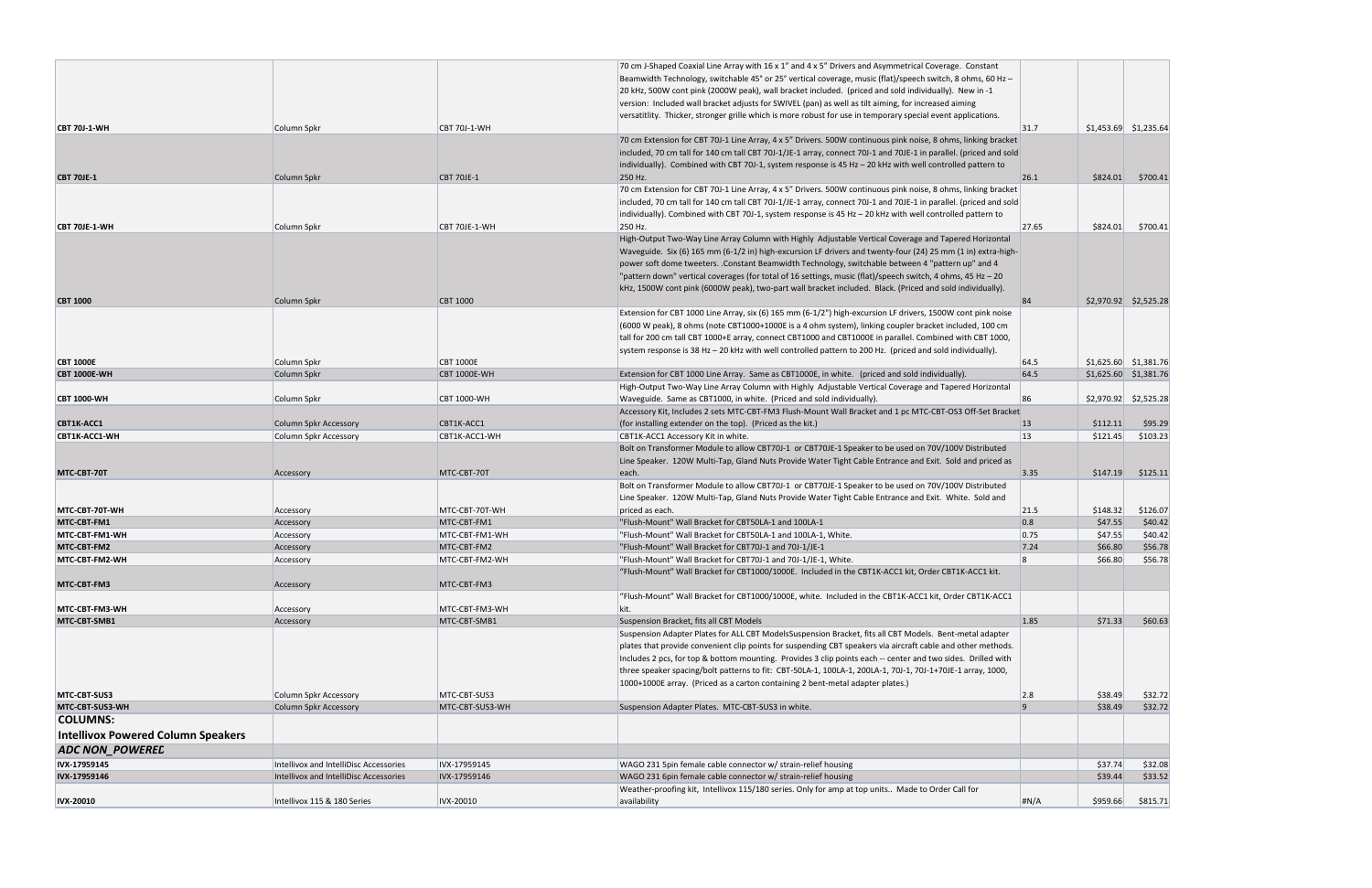|                                        |                                          |                  | Weather-proofing kit, Intellivox 280/380 series. Only for amp at top units Made to Order Call for           |                 |                                 |                         |
|----------------------------------------|------------------------------------------|------------------|-------------------------------------------------------------------------------------------------------------|-----------------|---------------------------------|-------------------------|
| <b>IVX-20012</b>                       | Intellivox 280 & 380 Series              | IVX-20012        | availability                                                                                                | H N/A           | \$959.66                        | \$815.71                |
|                                        |                                          |                  | Weather-proofing kit, Intellivox 430 series. Only for amp at top units Made to Order Call for availability  |                 |                                 |                         |
| <b>IVX-20014</b>                       | Intellivox 430 Series                    | IVX-20014        |                                                                                                             | H N/A           | \$959.66                        | \$815.71                |
|                                        |                                          |                  | Weather-proofing kit, AXYS Intellivox 500 series. Only for amp at top units Made to Order Call for          |                 |                                 |                         |
| <b>IVX-20016</b>                       | Intellivox 500 Series                    | IVX-20016        | availability                                                                                                | H N/A           | \$959.66                        | \$815.71                |
| <b>POWERED (&amp; Config. Options)</b> |                                          |                  | Made to Order Call for availability                                                                         |                 |                                 |                         |
| <b>IVX-20021</b>                       | Intellivox 115 Series                    | IVX-20021        | Intellivox 115 series Custom Color Surcharge . Made to Order Call for availability                          | H N/A           | \$627.82                        | \$533.64                |
| <b>IVX-20022</b>                       | Intellivox 180 Series                    | <b>IVX-20022</b> | Intellivox 180 series Custom Color                                                                          | H N/A           | \$671.54                        | \$570.81                |
| <b>IVX-20023</b>                       | Intellivox 280 & 280H Series Accessories | <b>IVX-20023</b> | Intellivox 280 series Custom Color Surcharge . Made to Order Call for availability                          | H N/A           | \$739.93                        | \$628.94                |
| <b>IVX-20030</b>                       | Intellivox High Power                    | <b>IVX-20030</b> | Intellivox-HP-DS170 Surcharge Custom Color. Made to Order Call for availability                             | H N/A           | \$845.82                        | \$718.95                |
| <b>IVX-20033</b>                       | Intellivox 380 Series                    | <b>IVX-20033</b> | Intellivox 380 series Custom Color Surcharge . Made to Order Call for availability                          | H N/A           | \$808.31                        | \$687.07                |
| <b>IVX-20043</b>                       | Intellivox 430 Series                    | <b>IVX-20043</b> | Intellivox 430 series Custom Color Surcharge . Made to Order Call for availability                          | H N/A           | \$844.19                        | \$717.56                |
| <b>IVX-20063</b>                       | Intellivox 500 Series                    | <b>IVX-20063</b> | Intellivox 500 series Custom Color Surcharge . Made to Order Call for availability                          | H N/A           | \$890.15                        | \$756.63                |
| <b>IVX-21608</b>                       | Intellivox High Power                    | <b>IVX-21608</b> | Intellivox-HP-DS370 Surcharge Custom Color. Made to Order Call for availability                             | H N/A           | \$969.75                        | \$824.29                |
| <b>IVX-576125</b>                      | Intellivox ADC 70V/100V arrays           | IVX-576125       | Intellivox V-90 MKII, Ral 9007 - EN54:24. Made to Order. Made to Order Call for availability                | H N/A           |                                 | \$2,118.88 \$1,801.05   |
| <b>IVX 576126</b>                      | Intellivox ADC 70V/100V arrays           | IVX-576126       | Intellivox H-90 MKII Symmetric Dir Cntl, Ral 9007 - EN54:24. Made to Order Call for availability            | H N/A           |                                 | $$2,223.14$ $$1,889.67$ |
| <b>IVX-577125</b>                      | Intellivox ADC 70V/100V arrays           | IVX-577125       | Intellivox V-90 MKII, Ral 9010 - EN54:24. Made to Order Call for availability                               | 30 <sup>°</sup> |                                 | $$2,118.88$ $$1,801.05$ |
|                                        |                                          |                  | Intellivox H-90 MKII Symmetric Directivity Control, Ral 9010 - EN54:24. Made to Order Call for availability |                 |                                 |                         |
| <b>IVX 577126</b>                      | Intellivox ADC 70V/100V arrays           | IVX-577126       |                                                                                                             | H N/A           |                                 | $$2,223.14$ $$1,889.67$ |
| <b>IVX-577135</b>                      | Intellivox ADC 70V/100V arrays           | IVX-577135       | Intellivox V-90 MKII, Special Color] - EN54:24. Made to Order Call for availability                         | H N/A           |                                 | $$2,577.41$ \$2,190.80  |
| <b>IVX-577136</b>                      | Intellivox ADC 70V/100V arrays           | IVX-577136       | Intellivox H-90 MKII, Special Color] - EN54:24. Made to Order Call for availability                         | H N/A           |                                 | $$2,577.41$ $$2,190.80$ |
| <b>IVX-587000</b>                      | Intellivox 115 Series                    | IVX-587000       | Intellivox-DS115, Amp@Bottom. Made to Order Call for availability                                           | 30 <sup>°</sup> |                                 | \$5,968.74 \$5,073.43   |
| IVX-587001                             | Intellivox 115 Series                    | IVX-587001       | Intellivox-DS115, Amp@Top. Made to Order Call for availability                                              | H N/A           |                                 | \$5,968.74 \$5,073.43   |
| <b>IVX-587020</b>                      | Intellivox 180 Series                    | IVX-587020       | Intellivox-DS180, Amp@Bottom. Made to Order Call for availability                                           | H N/A           |                                 | $$8,750.19$ $$7,437.66$ |
| <b>IVX-587021</b>                      | Intellivox 180 Series                    | IVX-587021       | Intellivox-DS180, Amp@Top. Made to Order Call for availability                                              | H N/A           |                                 | $$8,750.19$ $$7,437.66$ |
| <b>IVX-587040</b>                      | Intellivox 180 Series                    | IVX-587040       | Intellivox-DSX180, Amp@Bottom. Made to Order Call for availability                                          | H N/A           |                                 | $$8,750.19$ $$7,437.66$ |
| <b>IVX-587060</b>                      | Intellivox 280 Series Loudspeakers       | IVX-587060       | Intellivox-DS280, Amp@Bottom. Made to Order Call for availability                                           | #N/A            | $\vert$ \$11,863.68 \$10,084.13 |                         |
| <b>IVX-587061</b>                      | Intellivox 280 Series Loudspeakers       | IVX-587061       | Intellivox-DS280, Amp@Top. Made to Order Call for availability                                              | H N/A           | \$11,864.05 \$10,084.44         |                         |
| <b>IVX-587041</b>                      | Intellivox 180 Series                    | IVX-587041       | Intellivox-DSX180, Amp@Top. Made to Order Call for availability                                             | H N/A           |                                 | $$8,750.19$ $$7,437.66$ |
| <b>IVX-587120</b>                      | Intellivox 430 Series                    | IVX-587120       | Intellivox-DS430, Amp@Bottom. Made to Order Call for availability                                           | H N/A           | \$20,743.71 \$17,632.16         |                         |
| <b>IVX-587121</b>                      | Intellivox 430 Series                    | IVX-587121       | Intellivox-DS430, Amp@Top. Made to Order Call for availability                                              | H N/A           | \$20,743.71 \$17,632.16         |                         |
| <b>IVX-587140</b>                      | Intellivox 430 Series                    | IVX-587140       | Intellivox-DSX430, Amp@Bottom. Made to Order Call for availability                                          | H N/A           | \$20,743.71 \$17,632.16         |                         |
| <b>IVX-587141</b>                      | Intellivox 430 Series                    | IVX-587141       | Intellivox-DSX430, Amp@Top. Made to Order Call for availability                                             | H N/A           | \$20,743.71 \$17,632.16         |                         |
| <b>IVX-587160</b>                      | Intellivox 500 Series                    | IVX-587160       | Intellivox-DS500, Amp@Bottom. Made to Order Call for availability                                           | H N/A           | \$23,626.06 \$20,082.15         |                         |
| <b>IVX-587161</b>                      | Intellivox 500 Series                    | IVX-587161       | Intellivox-DS500, Amp@Top. Made to Order Call for availability                                              | H N/A           | \$23,626.06 \$20,082.15         |                         |
| <b>IVX-587180</b>                      | Intellivox 500 Series                    | IVX-587180       | Intellivox-DSX500, Amp@Bottom. Made to Order Call for availability                                          | H N/A           | \$23,626.06 \$20,082.15         |                         |
| <b>IVX-587181</b>                      | Intellivox 500 Series                    | IVX-587181       | Intellivox-DSX500, Amp@Top. Made to Order Call for availability                                             | H N/A           | \$23,626.06 \$20,082.15         |                         |
| <b>IVX-587300</b>                      | Intellivox 380 Series                    | IVX-587300       | Intellivox-DS380, Amp@Bottom. Made to Order Call for availability                                           | H N/A           | \$16,956.64 \$14,413.14         |                         |
| <b>IVX-587301</b>                      | Intellivox 380 Series                    | IVX-587301       | Intellivox-DS380, Amp@Top. Made to Order Call for availability                                              | H N/A           | \$16,956.64 \$14,413.14         |                         |
| IVX-587350                             | Intellivox 380 Series                    | IVX-587350       | Intellivox-DSX380, Amp@Bottom. Made to Order Call for availability                                          | 425             | \$16,956.64 \$14,413.14         |                         |
| <b>IVX-587351</b>                      | Intellivox 380 Series                    | IVX-587351       | Intellivox-DSX380, Amp@Top. Made to Order Call for availability                                             | H N/A           | $\vert$ \$16,956.64 \$14,413.14 |                         |
| <b>HP HIGH-POWER</b>                   |                                          |                  | . Made to Order Call for availability                                                                       |                 |                                 |                         |
| <b>IVX-587480</b>                      | Intellivox 280HD Series Loudspeakers     | IVX-587480       | Intellivox-DSX280HD, Amp@Bottom. Made to Order Call for availability                                        | H N/A           | \$11,982.32 \$10,184.97         |                         |
| <b>IVX-587481</b>                      | Intellivox 280HD Series Loudspeakers     | IVX-587481       | Intellivox-DSX280HD, Amp@Top. Made to Order Call for availability                                           | H N/A           | \$11,982.32 \$10,184.97         |                         |
| <b>IVX-587870</b>                      | Intellivox High Power                    | IVX-587870       | Intellivox-HP-DS170, High Power. Made to Order Call for availability                                        | H N/A           | \$13,220.01 \$11,237.01         |                         |
| <b>IVX-587890</b>                      | Intellivox High Power                    | IVX-587890       | Intellivox-HP-DS370, High Power. Made to Order Call for availability                                        | H N/A           | \$28,774.15 \$24,458.03         |                         |
| <b>IVX-802000</b>                      | Intellivox and IntelliDisc Accessories   | IVX-802000       | Intellivox Hinge Bracket 90°, RAL9010. Made to Order Call for availability                                  | 2               | \$102.02                        | \$86.72                 |
|                                        |                                          |                  | Intellivox Cable entry cover box 2x M16, Inc. fasteners, RAL9010. Made to Order Call for availability       |                 |                                 |                         |
| <b>IVX-802105</b>                      | <b>Intellivox Accessories</b>            | IVX-802105       |                                                                                                             | 2               | \$278.03                        | \$236.33                |
|                                        |                                          |                  | Intellivox Cable entry cover plate 2x PG13.5, Inc. fasteners, RAL9010. Made to Order Call for availability  |                 |                                 |                         |
| IVX-802110                             | <b>Intellivox Accessories</b>            | IVX-802110       |                                                                                                             | H N/A           | \$57.18                         | \$48.60                 |
|                                        |                                          |                  | Intellivox Cable entry cover box 6x XLR, pre-assembled, RAL9010. Made to Order Call for availability        |                 |                                 |                         |
| <b>IVX-802120</b>                      | <b>Intellivox Accessories</b>            | IVX-802120       |                                                                                                             | 15              | \$1,082.98                      | \$920.54                |
|                                        |                                          |                  | Intellivox Wall Bracket 25mm, Set (2 pcs) Inc. fasteners, RAL9010. Made to Order Call for availability      |                 |                                 |                         |
| IVX-802225                             | Intellivox and IntelliDisc Accessories   | IVX-802225       |                                                                                                             | H N/A           | \$97.54                         | \$82.91                 |
|                                        |                                          |                  | Intellivox Wall Bracket 25mm, Set (3 pcs) Inc. fasteners, RAL9010. Made to Order Call for availability      |                 |                                 |                         |
| <b>IVX-802226</b>                      | Intellivox and IntelliDisc Accessories   | IVX-802226       |                                                                                                             | 2               | \$137.90                        | \$117.21                |
|                                        |                                          |                  | Intellivox Wall Bracket 25mm, Set (2 pcs) Inc. fasteners, RAL9007. Made to Order Call for availability      |                 |                                 |                         |
| <b>IVX-802227</b>                      | Intellivox and IntelliDisc Accessories   | IVX-802227       |                                                                                                             | H N/A           | \$102.12                        | \$86.80                 |

|   | #N/A           | \$959.66             | \$815.71                |
|---|----------------|----------------------|-------------------------|
| l |                |                      |                         |
|   | #N/A           | \$959.66             | \$815.71                |
|   |                |                      |                         |
|   | #N/A           | \$959.66             | \$815.71                |
|   |                |                      |                         |
|   | #N/A           | \$627.82             | \$533.64                |
|   | #N/A           | \$671.54             | \$570.81                |
|   | #N/A           | \$739.93             | \$628.94                |
|   | #N/A<br>#N/A   | \$845.82<br>\$808.31 | \$718.95<br>\$687.07    |
|   | #N/A           | \$844.19             | \$717.56                |
|   | #N/A           | \$890.15             | \$756.63                |
|   | #N/A           | \$969.75             | \$824.29                |
|   | #N/A           | \$2,118.88           | \$1,801.05              |
|   | #N/A           | \$2,223.14           | \$1,889.67              |
|   | 30             | \$2,118.88           | \$1,801.05              |
| y |                |                      |                         |
|   | #N/A           | \$2,223.14           | \$1,889.67              |
|   | #N/A           | \$2,577.41           | \$2,190.80              |
|   | #N/A           | \$2,577.41           | \$2,190.80              |
|   | 30             | \$5,968.74           | \$5,073.43              |
|   | #N/A           | \$5,968.74           | \$5,073.43              |
|   | #N/A           | \$8,750.19           | \$7,437.66              |
|   | #N/A           | \$8,750.19           | \$7,437.66              |
|   | #N/A           | \$8,750.19           | \$7,437.66              |
|   | #N/A           | \$11,863.68          | \$10,084.13             |
|   | #N/A           | \$11,864.05          | \$10,084.44             |
|   | #N/A           | \$8,750.19           | \$7,437.66              |
|   | #N/A           | \$20,743.71          | \$17,632.16             |
|   | #N/A           | \$20,743.71          | \$17,632.16             |
|   | #N/A           | \$20,743.71          | \$17,632.16             |
|   | #N/A           | \$20,743.71          | \$17,632.16             |
|   | #N/A           | \$23,626.06          | \$20,082.15             |
|   | #N/A           | \$23,626.06          | \$20,082.15             |
|   | #N/A           | \$23,626.06          | \$20,082.15             |
|   | #N/A           | \$23,626.06          | \$20,082.15             |
|   | #N/A           | \$16,956.64          | \$14,413.14             |
|   | #N/A           | \$16,956.64          | \$14,413.14             |
|   | 425            | \$16,956.64          | \$14,413.14             |
|   | #N/A           |                      | \$16,956.64 \$14,413.14 |
|   |                |                      |                         |
|   | #N/A           | \$11,982.32          | \$10,184.97             |
|   | #N/A           | \$11,982.32          | \$10,184.97             |
|   | #N/A           | \$13,220.01          | \$11,237.01             |
|   | #N/A           | \$28,774.15          | \$24,458.03             |
|   | 2              | \$102.02             | \$86.72                 |
|   | $\overline{c}$ | \$278.03             | \$236.33                |
|   | #N/A           | \$57.18              | \$48.60                 |
|   | 15             | \$1,082.98           | \$920.54                |
|   | #N/A           | \$97.54              | \$82.91                 |
|   | 2              | \$137.90             | \$117.21                |
|   | #N/A           | \$102.12             | \$86.80                 |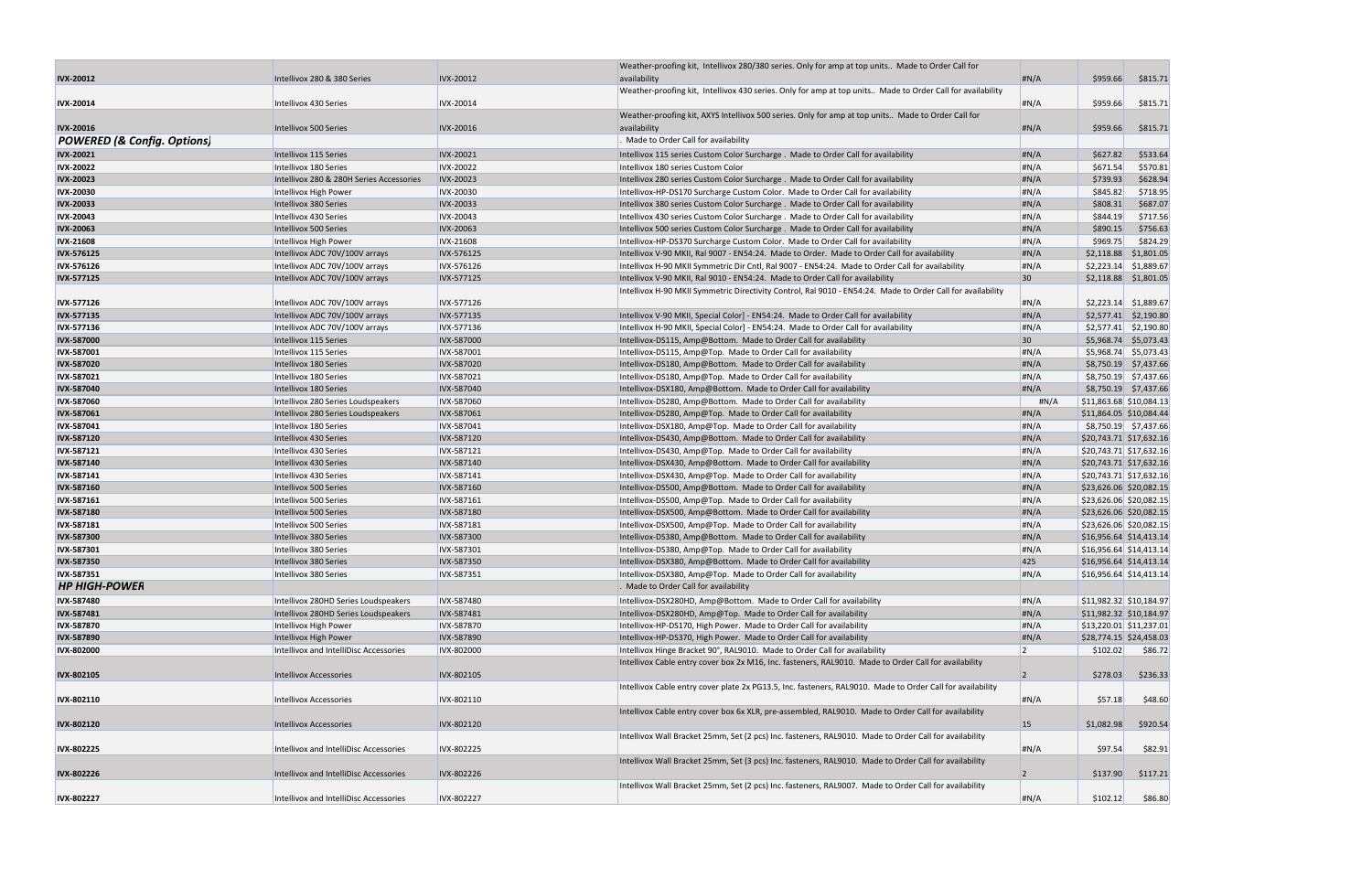|                                |                                        |                  | Intellivox Wall Bracket 35mm, Set (2 pcs) Inc. fasteners, RAL9010. Made to Order Call for availability        |                |                         |          |
|--------------------------------|----------------------------------------|------------------|---------------------------------------------------------------------------------------------------------------|----------------|-------------------------|----------|
| <b>IVX-802235</b>              | Intellivox and IntelliDisc Accessories | IVX-802235       |                                                                                                               | $\overline{2}$ | \$97.54                 | \$82.91  |
|                                |                                        |                  | Intellivox Wall Bracket 35mm, Set (3 pcs) Inc. fasteners, RAL9010. Made to Order Call for availability        |                |                         |          |
| <b>IVX-802236</b>              | Intellivox and IntelliDisc Accessories | IVX-802236       |                                                                                                               | H N/A          | \$137.90                | \$117.21 |
| <b>IVX-802261</b>              | Intellivox and IntelliDisc Accessories | IVX-802261       | Intellivox Wall Bracket 60mm, Set (3 pcs) Inc. fasteners, RAL9010. Made to Order Call for availability        | $\overline{3}$ | \$156.95                | \$133.41 |
| <b>IVX-806602</b>              | Intellivox and IntelliDisc Accessories | IVX-806602       | Set of Hinges (yellow passivated) for Ivx DC/DS115/180/280. Made to Order Call for availability               | #N/A           | \$127.81                | \$108.63 |
| <b>IVX-806608</b>              | Intellivox and IntelliDisc Accessories | IVX-806608       | Intellivox Swivel Wall Bracket 90°, RAL9010. Made to Order Call for availability                              | $\overline{3}$ | \$152.47                | \$129.60 |
| <b>IVX-806618</b>              | Intellivox and IntelliDisc Accessories | IVX-806618       | Intellivox Swivel Wall Bracket 45°, RAL9010. Made to Order Call for availability                              | 3              | \$149.11                | \$126.74 |
| <b>IVX-806668</b>              | Intellivox and IntelliDisc Accessories | IVX-806668       | Intellivox Swivel Wall Bracket 90°, RAL9007. Made to Order Call for availability                              | H N/A          | \$152.47                | \$129.60 |
| <b>IVX-807402</b>              | Intellivox and IntelliDisc Accessories | IVX-807402       | Set of Hinges (yellow passivated) for lvx DC/DS430/500. Made to Order Call for availability                   | H N/A          | \$180.50                | \$153.42 |
| <b>DUR386612</b>               | Intellivox and IntelliDisc Accessories | <b>DUR386612</b> | PROGRAM SET UNIVERSAL USB.                                                                                    | H N/A          | \$704.05                | \$598.44 |
| <b>POINT SOURCE</b>            |                                        |                  |                                                                                                               |                |                         |          |
| <b>AWC All-Weather Compact</b> |                                        |                  |                                                                                                               |                |                         |          |
|                                |                                        |                  |                                                                                                               |                |                         |          |
|                                |                                        |                  | 6.5" 2-Way All-Weather Compact Co-axial Loudspeaker. 110° x 110° broadband control, co-ax driver with 165     |                |                         |          |
|                                |                                        |                  | mm (6.5 in) Kevlar-reinforced woofer with 38 mm 1.5 in) voice coil and 25 mm (1 in) compression driver.       |                |                         |          |
|                                |                                        |                  | Excellent clarity extended frequency response. 175 Watt power handling (700 W peaks), 70 Hz - 18 kHz          |                |                         |          |
|                                |                                        |                  | frequency range, overload HF protection, 120 Watt 70V/100V multi-tap or direct 8 ohm low-impedance. U-        |                |                         |          |
| AWC62                          | Surface-Mt Spkr                        | AWC62            | Bracket included. Light Gray, paintable. Sold and packed as each.                                             | 20             | \$426.02                | \$362.12 |
| AWC62-BK                       | Surface-Mt Spkr                        | AWC62-BK         | Same as AWC62, in black. Sold and packed as each.                                                             | Is.            | \$426.02                | \$362.12 |
|                                |                                        |                  | 8" 2-Way All-Weather Compact Co-axial Loudspeaker. 120° x 120° broadband control, co-ax driver with 200       |                |                         |          |
|                                |                                        |                  | mm (8 in) Kevlar-reinforced woofer and 25 mm (1 in) compression driver with high-temp polymer diaphragm.      |                |                         |          |
|                                |                                        |                  | Excellent clarity with extended frequency response. 250 Watt power handling (1000 Watt peaks), 80 Hz - 20     |                |                         |          |
|                                |                                        |                  | kHz frequency range, overload HF protection, 200 Watt 70V/100V multi-tap or direct 8? low-impedance. U-       |                |                         |          |
|                                |                                        |                  | Bracket included. Gray or black (-BK), paintable. Sold and packed as each.                                    |                |                         |          |
| AWC82                          | Surface-Mt Spkr                        | AWC82            |                                                                                                               | 29.9           | \$566.16                | \$481.23 |
|                                |                                        |                  | 8" 2-Way All-Weather Compact Co-axial Loudspeaker. 120° x 120° broadband control, co-ax driver with 200       |                |                         |          |
|                                |                                        |                  | mm (8 in) Kevlar-reinforced woofer and 25 mm (1 in) compression driver with high-temp polymer diaphragm.      |                |                         |          |
|                                |                                        |                  | Excellent clarity with extended frequency response. 250 Watt power handling (1000 Watt peaks), 80 Hz - 20     |                |                         |          |
|                                |                                        |                  | kHz frequency range, overload HF protection, 200 Watt 70V/100V multi-tap or direct 8? low-impedance. U-       |                |                         |          |
|                                |                                        |                  | Bracket included. Gray or black (-BK), paintable. Sold and packed as each.                                    |                |                         |          |
| AWC82-BK                       | Surface-Mt Spkr                        | AWC82-BK         |                                                                                                               | 29.85          | \$566.16                | \$481.23 |
|                                |                                        |                  | 12" 2-Way All-Weather Compact Co-axial Loudspeaker. 90° x 90° broadband control, co-ax driver with 300        |                |                         |          |
|                                |                                        |                  | mm (12 in) Kevlar-reinforced woofer with 75 mm (3 in) voice coil and 25 mm (1 in) compression driver, high-   |                |                         |          |
|                                |                                        |                  | temp polymer diaphragm. Excellent clarity extended frequency response. 400 Watt power handling (1600          |                |                         |          |
|                                |                                        |                  | W peaks), 55 Hz - 20 kHz frequency range, overload HF protection, 200 Watt 70V/100V multi-tap or direct       |                |                         |          |
|                                |                                        |                  | 8? Iow-impedance. U-Bracket included. Gray or black (-BK), paintable. Sold and packed as each.                |                |                         |          |
| <b>AWC129</b>                  | Surface-Mt Spkr                        | <b>AWC129</b>    |                                                                                                               | 41             | \$1,059.44              | \$900.52 |
|                                |                                        |                  | 12" 2-Way All-Weather Compact Co-axial Loudspeaker. 90° x 90° broadband control, co-ax driver with 300        |                |                         |          |
|                                |                                        |                  | mm (12 in) Kevlar-reinforced woofer with 75 mm (3 in) voice coil and 25 mm (1 in) compression driver, high-   |                |                         |          |
|                                |                                        |                  | temp polymer diaphragm. Excellent clarity extended frequency response. 400 Watt power handling (1600          |                |                         |          |
|                                |                                        |                  | W peaks), 55 Hz - 20 kHz frequency range, overload HF protection, 200 Watt 70V/100V multi-tap or direct       |                |                         |          |
| AWC129-BK                      | Surface-Mt Spkr                        | AWC129-BK        | 8? low-impedance. U-Bracket included. Gray or black (-BK), paintable. Sold and packed as each.                | 46.75          | \$1,059.44              | \$900.52 |
|                                |                                        |                  | 15" 2-Way All-Weather Compact Co-axial Loudspeaker. 90° x 90° broadband control, co-ax driver with 380        |                |                         |          |
|                                |                                        |                  | mm (15 in) Kevlar-reinforced woofer with 75 mm (3 in) voice coil and 38 mm (1.5 in) compression driver, high- |                |                         |          |
|                                |                                        |                  | temp polymer diaphragm. Excellent clarity extended frequency response. 500 Watt power handling (2000          |                |                         |          |
|                                |                                        |                  | W peaks), 52 Hz - 20 kHz frequency range, 300 Watt 70V/100V multi-tap or direct 8 ohm low-impedance. U-       |                |                         |          |
|                                |                                        |                  | Bracket included. Gray or black (-BK), paintable. Sold and packed as each.                                    |                |                         |          |
| <b>AWC159</b>                  | Surface-Mt Spkr                        | <b>AWC159</b>    |                                                                                                               | 58.2           | $$1,625.60$ $$1,381.76$ |          |
|                                |                                        |                  | 15" 2-Way All-Weather Compact Co-axial Loudspeaker. 90° x 90° broadband control, co-ax driver with 380        |                |                         |          |
|                                |                                        |                  | mm (15 in) Kevlar-reinforced woofer with 75 mm (3 in) voice coil and 38 mm (1.5 in) compression driver, high- |                |                         |          |
|                                |                                        |                  | temp polymer diaphragm. Excellent clarity extended frequency response. 500 Watt power handling (2000          |                |                         |          |
|                                |                                        |                  | W peaks), 52 Hz - 20 kHz frequency range, 300 Watt 70V/100V multi-tap or direct 8 ohm low-impedance. U-       |                |                         |          |
|                                |                                        |                  | Bracket included. Gray or black (-BK), paintable. Sold and packed as each.                                    |                |                         |          |
| AWC159-BK                      | Surface-Mt Spkr                        | AWC159-BK        |                                                                                                               | 58.2           | $$1,625.60$ $$1,381.76$ |          |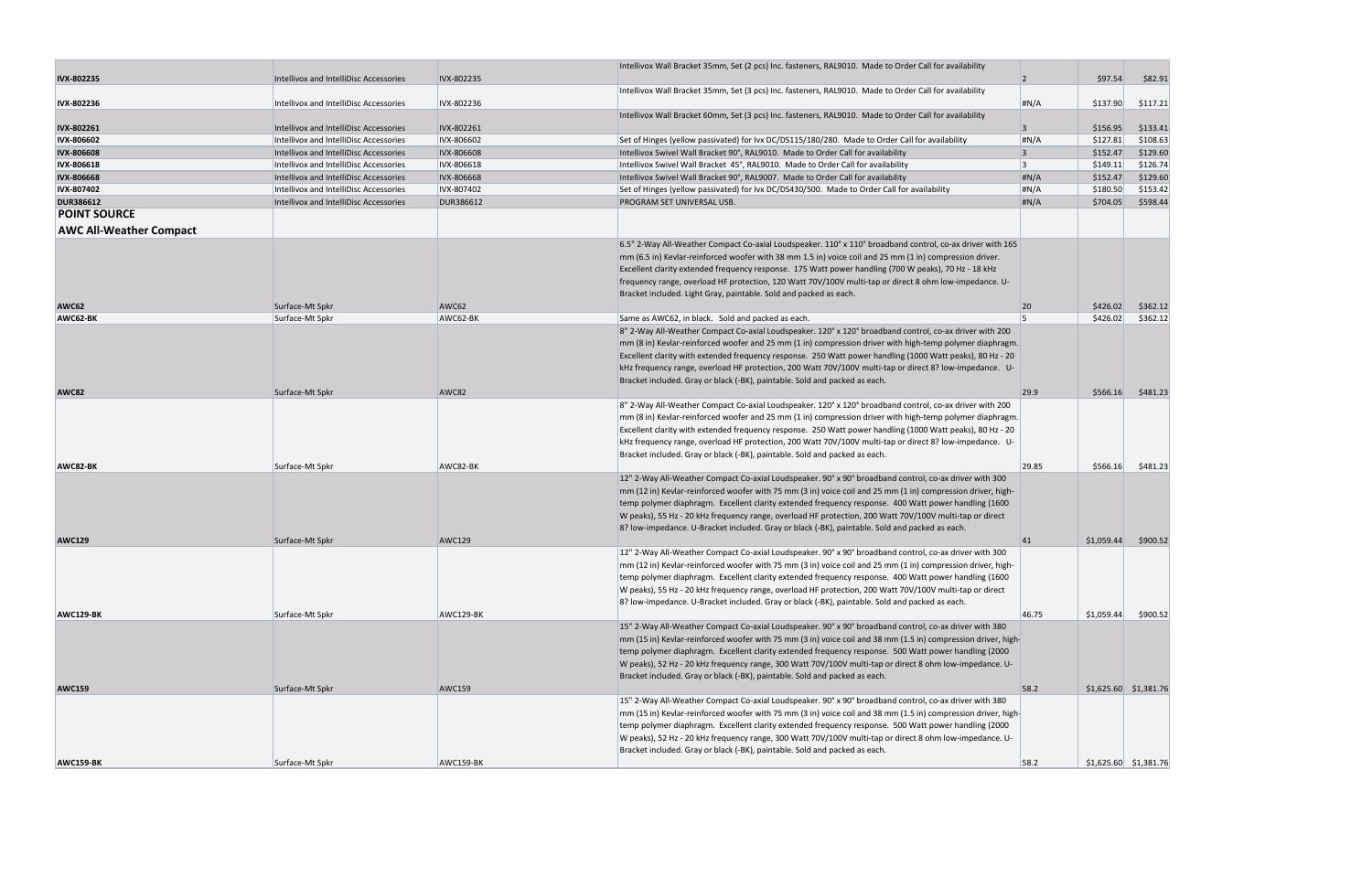|                                   |                  |                    | 15" All-Weather Compact Low Frequency Loudspeaker. 380 mm (15 in) Kevlar-reinforced cone with 75 mm (3                                                                                                         |       |            |                         |
|-----------------------------------|------------------|--------------------|----------------------------------------------------------------------------------------------------------------------------------------------------------------------------------------------------------------|-------|------------|-------------------------|
|                                   |                  |                    | in) voice coil. Designed to extend low frequency response of a sound system. 500 Watt power handling                                                                                                           |       |            |                         |
|                                   |                  |                    | (2000 W peaks), 45 Hz - 2.2 kHz frequency range, 300 Watt 70V/100V multi-tap or direct 8 ohm low-                                                                                                              |       |            |                         |
|                                   |                  |                    | impedance. U-Bracket included. Gray or black (-BK), paintable. Sold and packed as each.                                                                                                                        |       |            |                         |
| AWC15LF                           | Surface-Mt Spkr  | AWC15LF-BK         |                                                                                                                                                                                                                | 50    |            | $$1,221.00$ $$1,037.85$ |
|                                   |                  |                    | 15" All-Weather Compact Low Frequency Loudspeaker. 380 mm (15 in) Kevlar-reinforced cone with 75 mm (3<br>in) voice coil. Designed to extend low frequency response of a sound system. 500 Watt power handling |       |            |                         |
|                                   |                  |                    | (2000 W peaks), 45 Hz - 2.2 kHz frequency range, 300 Watt 70V/100V multi-tap or direct 8 ohm low-                                                                                                              |       |            |                         |
|                                   |                  |                    | impedance. U-Bracket included. Gray or black (-BK), paintable. Sold and packed as each.                                                                                                                        |       |            |                         |
| AWC15LF-BK                        | Surface-Mt Spkr  | AWC15LF-BK         |                                                                                                                                                                                                                | 50    |            | $$1,233.21$ $$1,048.23$ |
| <b>POINT SOURCE</b>               |                  |                    |                                                                                                                                                                                                                |       |            |                         |
| <b>AW All-Weather (full size)</b> |                  |                    |                                                                                                                                                                                                                |       |            |                         |
| AW266                             | <b>AE Series</b> | AW266              |                                                                                                                                                                                                                | 72    |            | $$4,464.22$ $$3,794.59$ |
| <b>AW266-BK</b>                   | <b>AE Series</b> | <b>AW266-BK</b>    | High Output 12" 2-way Full-Range 60 x 60 Loudspeaker-GRAY. Priced as each.<br>High Output 12" 2-way Full-Range 60 x 60 Loudspeaker-BLACK. Priced as each.                                                      | 79.7  |            | $$4,464.22$ $$3,794.59$ |
| <b>AW266-LS</b>                   | <b>AE Series</b> | AW266-LS           | 12" 2-Way All Weather Loudspeaker with EN54-24 Certification. Priced as each.                                                                                                                                  | 72    |            | $$4,464.22$ $$3,794.59$ |
| <b>AW266-LS-BK</b>                | <b>AE Series</b> | <b>AW266-LS-BK</b> | 12" 2-Way All Weather Loudspeaker with EN54-24 Certification, black. Priced as each.                                                                                                                           | H N/A |            | $$4,464.22$ $$3,794.59$ |
| <b>AW295</b>                      | <b>AE Series</b> | AW295              | High Output 12" 2-way Full-Range 90 x 50 Loudspeaker-GRAY. Priced as each.                                                                                                                                     | 72    |            | $$4,464.22$ $$3,794.59$ |
| <b>AW295-BK</b>                   | <b>AE Series</b> | <b>AW295-BK</b>    | High Output 12" 2-way Full-Range 90 x 50 Loudspeaker-BLACK. Priced as each.                                                                                                                                    | 71    |            | $$4,464.22$ $$3,794.59$ |
| <b>AW295-LS</b>                   | <b>AE Series</b> | AW295-LS           | 12" 2-Way All Weather Loudspeaker with EN54-24 Certification. Priced as each.                                                                                                                                  | 55    |            | $$4,464.22$ $$3,794.59$ |
| <b>AW526</b>                      | <b>AE Series</b> | AW526              | High Output 15" 2-way Full-Range 120 x 60 Loudspeaker-GRAY. Priced as each.                                                                                                                                    | 84    |            | $$4,831.94$ $$4,107.15$ |
| <b>AW526-BK</b>                   | <b>AE Series</b> | <b>AW526-BK</b>    | High Output 15" 2-way Full-Range 120 x 60 Loudspeaker-BLACK. Priced as each.                                                                                                                                   | 64    |            | $$4,831.94$ $$4,107.15$ |
| <b>AW526-LS</b>                   | <b>AE Series</b> | <b>AW526-LS</b>    | 15" 2-Way All Weather Loudspeaker with EN54-24 Certification. Priced as each.                                                                                                                                  | H N/A |            | $$4,831.94$ $$4,107.15$ |
| <b>AW526-LS-BK</b>                | <b>AE Series</b> | <b>AW526-LS-BK</b> | 15" 2-Way All Weather Loudspeaker with EN54-24 Certification, black. Priced as each.                                                                                                                           | H N/A |            | $$4,831.94$ $$4,107.15$ |
| <b>AW566</b>                      | <b>AE Series</b> | AW566              | High Output 15" 2-way Full-Range 60 x 60 Loudspeaker-GRAY. Priced as each.                                                                                                                                     | 80    |            | $$4,831.94$ $$4,107.15$ |
| <b>AW566-BK</b>                   | <b>AE Series</b> | <b>AW566-BK</b>    | High Output 15" 2-way Full-Range 60 x 60 Loudspeaker-BLACK. Priced as each.                                                                                                                                    | 81.45 |            | $$4,831.94$ $$4,107.15$ |
| <b>AW566-LS</b>                   | <b>AE Series</b> | AW566-LS           | 15" 2-Way All Weather Loudspeaker with EN54-24 Certification. Priced as each.                                                                                                                                  | 75    |            | $$4,831.94$ $$4,107.15$ |
| <b>AW566-LS-BK</b>                | <b>AE Series</b> | AW566-LS-BK        | 15" 2-Way All Weather Loudspeaker with EN54-24 Certification, black. Priced as each.                                                                                                                           | H N/A |            | $$4,831.94$ $$4,107.15$ |
| <b>AW595</b>                      | <b>AE Series</b> | AW595              | High Output 15" 2-way Full-Range 90 x 50 Loudspeaker-GRAY. Priced as each.                                                                                                                                     | 82    |            | $$4,831.94$ $$4,107.15$ |
| <b>AW595-BK</b>                   | <b>AE Series</b> | <b>AW595-BK</b>    | High Output 15" 2-way Full-Range 90 x 50 Loudspeaker-BLACK. Priced as each.                                                                                                                                    | 71.2  |            | $$4,831.94$ $$4,107.15$ |
| <b>AW595-LS</b>                   | <b>AE Series</b> | <b>AW595-LS</b>    | 15" 2-Way All Weather Loudspeaker with EN54-24 Certification. Priced as each.                                                                                                                                  | 81.25 |            | $$4,831.94$ $$4,107.15$ |
| <b>AW595-LS-BK</b>                | <b>AE Series</b> | AW595-LS-BK        | 15" 2-Way All Weather Loudspeaker with EN54-24 Certification, black. Priced as each.                                                                                                                           | 55    |            | $$4,831.94$ $$4,107.15$ |
| <b>POINT-SOURCE</b>               |                  |                    |                                                                                                                                                                                                                |       |            |                         |
| <b>AE Compact Series</b>          |                  |                    |                                                                                                                                                                                                                |       |            |                         |
|                                   |                  |                    | Ultra-Compact 2-Way Loudspeaker with 1 x 5.25" LF. 90° x 90° Coverage, Passive. Suspension Eyebolts Not                                                                                                        |       |            |                         |
| <b>AC15</b>                       | <b>AE Series</b> | AC15               | Included. Optional U-Bracket Model MTU-15. Sold as 2 per carton.                                                                                                                                               | 11.2  | \$429.38   | \$364.97                |
| AC15-WH                           | <b>AE Series</b> | AC15-WH            | AC15 in white.                                                                                                                                                                                                 | 11.15 | \$515.71   | \$438.35                |
|                                   |                  |                    | Ultra-Compact 2-Way Loudspeaker with 1 x 6.5" LF. 90° x 90° Coverage, Passive. Compact PT™ Progressive                                                                                                         |       |            |                         |
|                                   |                  |                    | Transition™ Waveguide. Suspension Eyebolts Not Included. Optional U-Bracket Model MTU-16.                                                                                                                      |       |            |                         |
| <b>AC16</b>                       | <b>AE Series</b> | AC16               |                                                                                                                                                                                                                | 19.45 | \$1,038.14 | \$882.42                |
| AC16-WH                           | <b>AE Series</b> | AC16-WH            | AC16 in white.                                                                                                                                                                                                 | 20    |            | $$1,038.14$ $$882.42$   |
|                                   |                  |                    | Compact 2-Way Loudspeaker with 1 x 8" LF. 120° x 60° Coverage, Passive. Compact PT™ Progressive<br>Transition™ Waveguide, Rotatable. Suspension Eyebolts Not Included. Optional U-Bracket Model MTU-18.        |       |            |                         |
| AC18/26                           | <b>AE Series</b> | AC18/26            |                                                                                                                                                                                                                | 19.6  |            | $$1,271.33$ $$1,080.63$ |
| <b>AC18/26-WH</b>                 | <b>AE Series</b> | AC18/26-WH         | AC18/26 in white.                                                                                                                                                                                              | 29    |            | $$1,271.33$ $$1,080.63$ |
|                                   |                  |                    | Compact 2-Way Loudspeaker with 1 x 8" LF. 90° x 50° Coverage, Passive. Compact PT™ Progressive                                                                                                                 |       |            |                         |
|                                   |                  |                    | Transition™ Waveguide, Rotatable. Suspension Eyebolts Not Included. Optional U-Bracket Model MTU-18.                                                                                                           |       |            |                         |
| AC18/95                           | <b>AE Series</b> | AC18/95            |                                                                                                                                                                                                                | 28.35 |            | $$1,271.33$ $$1,080.63$ |
| <b>AC18/95-WH</b>                 | <b>AE Series</b> | AC18/95-WH         | AC18/95 in white.                                                                                                                                                                                              | 29    |            | $$1,271.33$ $$1,080.63$ |
|                                   |                  |                    | Ultra-Compact 2-Way Loudspeaker with 1 x 5.25" LF. 90° x 90° Coverage, Passive. Suspension Eyebolts Not                                                                                                        |       |            |                         |
| <b>AC18/95 WRC</b>                | Custom Shop Item | AC18/95-WRC        | Included. Optional U-Bracket Model MTU-15. Sold as 2 per carton.                                                                                                                                               | H N/A |            | $$2,246.28$ $$1,909.34$ |
|                                   |                  |                    | Ultra-Compact 2-Way Loudspeaker with 2 x 5.25" LF. 90° x 90° Coverage, Passive. Suspension Eyebolts Not                                                                                                        |       |            |                         |
| <b>AC25</b>                       | <b>AE Series</b> | AC <sub>25</sub>   | Included. Optional U-Bracket Model MTU-25.                                                                                                                                                                     | 18    | \$959.66   | \$815.71                |
| AC25-WH                           | <b>AE Series</b> | AC25-WH            | AC25 in white.                                                                                                                                                                                                 | 17.55 | \$959.66   | \$815.71                |
|                                   |                  |                    | Ultra-Compact 2-Way Loudspeaker with 1 x 5.25" LF. 90° x 90° Coverage, Passive. Suspension Eyebolts Not                                                                                                        |       |            |                         |
| AC25-WRX                          | <b>AE Series</b> | AC25-WRX           | Included. Optional U-Bracket Model MTU-15. Sold as 2 per carton.                                                                                                                                               | H N/A |            | $$1,199.91$ $$1,019.92$ |
|                                   |                  |                    | Compact 2-Way Loudspeaker with 2 x 6.5" LF. 90° x 90° Coverage, Passive. Compact PT™ Progressive                                                                                                               |       |            |                         |
|                                   |                  |                    | Transition™ Waveguide. Suspension Eyebolts Not Included. Optional U-Bracket Model MTU-26.                                                                                                                      |       |            |                         |
| <b>AC26</b>                       | <b>AE Series</b> | AC <sub>26</sub>   |                                                                                                                                                                                                                | 24    |            | $$1,484.34$ $$1,261.69$ |
| AC26-WH                           | <b>AE Series</b> | AC26-WH            | AC26 in white.                                                                                                                                                                                                 | 29    |            | $$1,484.34$ $$1,261.69$ |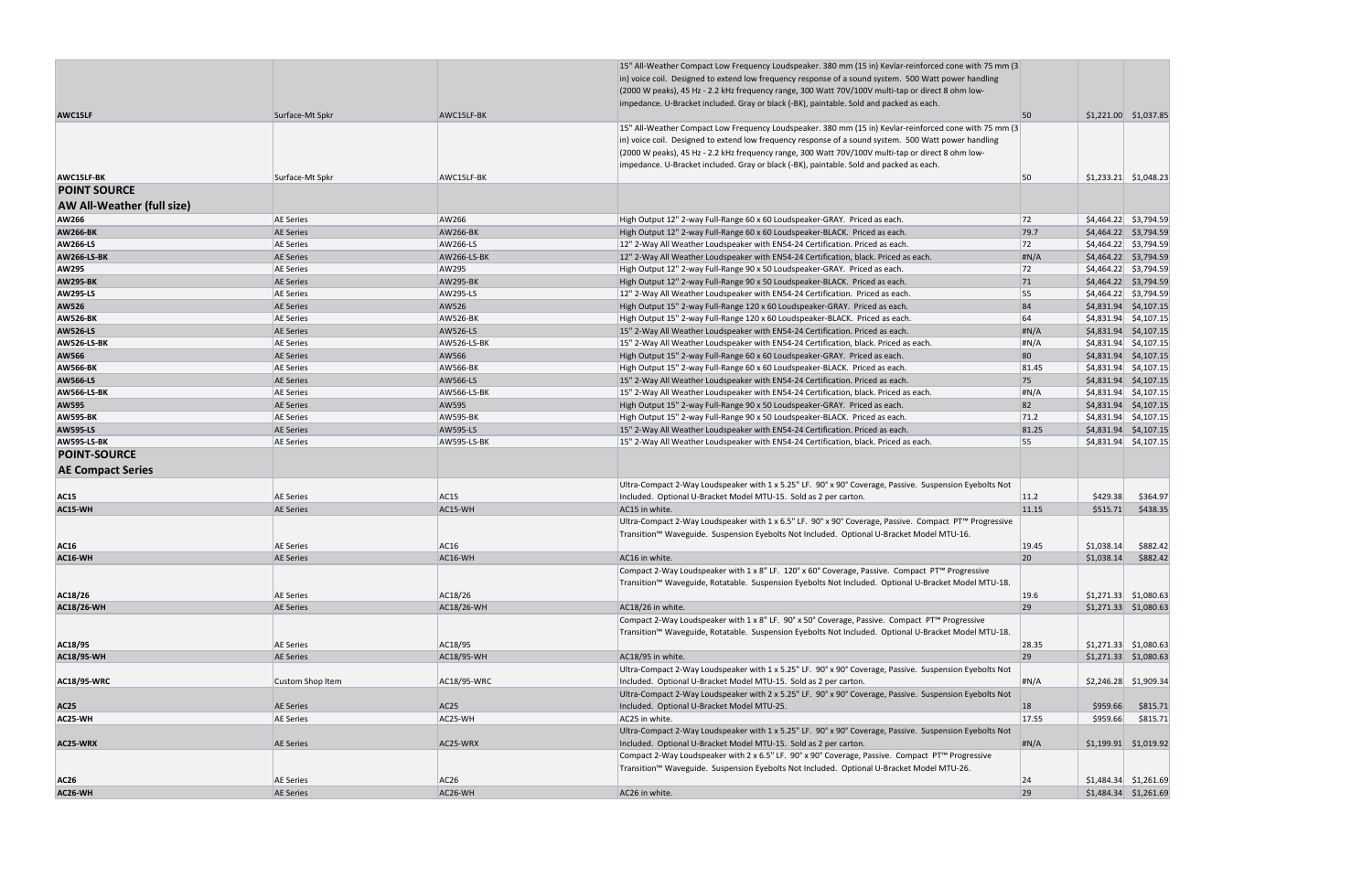|                     |                  |                            | Compact 2-Way Loudspeaker with 2 x 8" LF. 120° x 60° Coverage, Passive. Compact PT™ Progressive                                      |                |            |                         |
|---------------------|------------------|----------------------------|--------------------------------------------------------------------------------------------------------------------------------------|----------------|------------|-------------------------|
|                     |                  |                            | Transition™ Waveguide, Rotatable. Suspension Eyebolts Not Included. Optional U-Bracket Model MTU-28.                                 |                |            |                         |
| AC28/26             | <b>AE Series</b> | AC28/26                    |                                                                                                                                      | 46.35          |            | $$1,715.28$ $$1,457.99$ |
| <b>AC28/26-WH</b>   | <b>AE Series</b> | AC28/26-WH                 | AC28/26 in white.                                                                                                                    | 46             |            | $$1,715.28$ $$1,457.99$ |
|                     |                  |                            | Compact 2-Way Loudspeaker with 2 x 8" LF. 90° x 50° Coverage, Passive. Compact PT™ Progressive                                       |                |            |                         |
|                     |                  |                            | Transition™ Waveguide, Rotatable. Suspension Eyebolts Not Included. Optional U-Bracket Model MTU-28.                                 |                |            |                         |
| AC28/95             | <b>AE Series</b> | AC28/95                    |                                                                                                                                      | 47             |            | $$1,715.28$ $$1,457.99$ |
|                     | <b>AE Series</b> |                            |                                                                                                                                      | 47             |            |                         |
| <b>AC28/95-WH</b>   |                  | AC28/95-WH                 | AC28/95 in white.                                                                                                                    |                |            | $$1,715.28$ $$1,457.99$ |
| <b>AC115S</b>       | <b>AE Series</b> | <b>AC115S</b><br>AC115S-WH | 15" Subwoofer with 75mm (3 in) voice coil.                                                                                           | 61.1<br>62     | \$1,143.52 | \$971.99                |
| <b>AC115S-WH</b>    | <b>AE Series</b> |                            | AC115S in White                                                                                                                      |                | \$952.94   | \$809.99                |
| <b>AC118S</b>       | <b>AE Series</b> | <b>AC118S</b>              | 18" Subwoofer with 75mm (3 in) voice coil.                                                                                           | 80             | \$1,065.05 | \$905.29                |
| AC118S-WH           | <b>AE Series</b> | AC118S-WH                  | AC118S in White                                                                                                                      | 80             | \$1,065.05 | \$905.29                |
|                     |                  |                            | 10" 2-way full-range system, rotatable 90° x 50° waveguide coverage pattern with 2408H-2 25mm (1 in) exit,                           |                |            |                         |
| <b>AC195</b>        | <b>AE Series</b> | AC195                      | 38mm (1.5 in) voice coil.                                                                                                            | 33.5           | \$840.83   | \$714.70                |
| <b>AC195-WH</b>     | <b>AE Series</b> | <b>AC195-WH</b>            | AC195 in White                                                                                                                       | 39             | \$840.83   | \$714.70                |
|                     |                  |                            | $12$ " 2-way system, 60 <sup>o</sup> x 60 <sup>o</sup> waveguide coverage pattern with 2408H-2 25mm (1 in) exit, 38mm (1.5 in) voice |                |            |                         |
| <b>AC266</b>        | <b>AE Series</b> | AC266                      | coil.                                                                                                                                | H N/A          | \$1,145.86 | \$973.98                |
| <b>AC266-WH</b>     | <b>AE Series</b> | <b>AC266-WH</b>            | AC266 in White                                                                                                                       | H N/A          | \$1,145.86 | \$973.98                |
|                     |                  |                            | 12" 2-way system, 90° x 90° waveguide coverage pattern with 2408H-2 25mm (1 in) exit, 38mm (1.5 in) voice                            |                |            |                         |
| <b>AC299</b>        | <b>AE Series</b> | AC299                      | coil.                                                                                                                                | 44.2           | \$1,143.52 | \$971.99                |
| <b>AC299-WH</b>     | <b>AE Series</b> | <b>AC299-WH</b>            | AC299 in White                                                                                                                       | 49             | \$1,143.52 | \$971.99                |
|                     |                  |                            | 15" 2-way system, $60^{\circ}$ x $60^{\circ}$ waveguide coverage pattern with 2408H-2 25mm (1 in) exit, 38mm (1.5 in) voice          |                |            |                         |
| <b>AC566</b>        | <b>AE Series</b> | AC566                      | coil.                                                                                                                                | 51             |            | $$1,278.05$ $$1,086.35$ |
| <b>AC566-WH</b>     | <b>AE Series</b> | <b>AC566-WH</b>            | AC566 in White                                                                                                                       | 54             |            | $$1,278.05$ $$1,086.35$ |
|                     |                  |                            | 15" 2-way system, 90° x 90° waveguide coverage pattern with 2408H-2 25mm (1 in) exit, 38mm (1.5 in) voice                            |                |            |                         |
| <b>AC599</b>        | <b>AE Series</b> | AC599                      | coil.                                                                                                                                | H N/A          |            | $$1,340.88$ $$1,139.75$ |
| <b>AC599-WH</b>     | <b>AE Series</b> | <b>AC599-WH</b>            | AC299 in White                                                                                                                       | H N/A          |            | $$1,340.88$ $$1,139.75$ |
|                     |                  |                            | 8" 2-way full-range system, rotatable 90 ° x 50° waveguide coverage pattern with 2414H-C 25mm (1 in) exit,                           |                |            |                         |
| <b>AC895</b>        | <b>AE Series</b> | AC895                      | 25mm (1 in) voice coil.                                                                                                              | 25.8           | \$807.19   | \$686.11                |
| <b>AC895-WH</b>     | <b>AE Series</b> | <b>AC895-WH</b>            | AC895 in White                                                                                                                       | 31             | \$807.19   | \$686.11                |
| <b>MTU-15</b>       | <b>AE Series</b> | $MTU-15$                   | U-Bracket For Model AC15, Blk                                                                                                        | 3              | \$91.93    | \$78.14                 |
| <b>MTU-15-WH</b>    | <b>AE Series</b> | MTU-15-WH                  | U-Bracket For Model AC15, White                                                                                                      | $\overline{3}$ | \$91.93    | \$78.14                 |
| <b>MTU-16</b>       | <b>AE Series</b> | <b>MTU-16</b>              | U-Bracket For Model AC16, Blk                                                                                                        | 3.55           | \$121.08   | \$102.92                |
| <b>MTU-16-WH</b>    | <b>AE Series</b> | MTU-16-WH                  | U-Bracket For Model AC16, White                                                                                                      | 5 <sup>5</sup> | \$121.08   | \$102.92                |
| <b>MTU-18</b>       | <b>AE Series</b> | <b>MTU-18</b>              | U-Bracket For Models AC18/xx, Blk                                                                                                    | 4.1            | \$141.26   | \$120.07                |
| <b>MTU-18-WH</b>    | <b>AE Series</b> | MTU-18-WH                  | U-Bracket For Models AC18/xx, White                                                                                                  | 4.1            | \$141.26   | \$120.07                |
| <b>MTU-25</b>       | <b>AE Series</b> | MTU-25                     | U-Bracket For Model AC25, Blk                                                                                                        | 5              | \$112.11   | \$95.29                 |
| <b>MTU-25-WH</b>    | <b>AE Series</b> | MTU-25-WH                  | U-Bracket For Model AC25, White                                                                                                      | $\overline{3}$ | \$112.11   | \$95.29                 |
| <b>MTU-26</b>       | <b>AE Series</b> | <b>MTU-26</b>              | U-Bracket For Model AC26, Blk                                                                                                        | 4.5            | \$134.53   | \$114.35                |
| <b>MTU-26-WH</b>    | <b>AE Series</b> | MTU-26-WH                  | U-Bracket For Model AC26, White                                                                                                      | 4.55           | \$134.53   | \$114.35                |
| <b>MTU-28</b>       | <b>AE Series</b> | <b>MTU-28</b>              | U-Bracket For Models AC28/xx, Blk                                                                                                    | 5.35           | \$177.13   | \$150.56                |
| <b>MTU-28-WH</b>    | <b>AE Series</b> | MTU-28-WH                  | U-Bracket For Models AC28/xx, White                                                                                                  | $\overline{7}$ | \$177.13   | \$150.56                |
| <b>MTU-195</b>      | <b>AE Series</b> | <b>MTU-195</b>             | U Bracket for AC195, Blk                                                                                                             | 15             | \$127.81   | \$108.63                |
| <b>MTU-195-WH</b>   | <b>AE Series</b> | <b>MTU-195-WH</b>          | U Bracket for AC195, White                                                                                                           | <b>15</b>      | \$127.81   | \$108.63                |
| MTU-266-99          | <b>AE Series</b> | MTU-266-99                 | U bracket for AC266 and AC299, Blk                                                                                                   | 9              | \$147.99   | \$125.79                |
| MTU-266-99-WH       | <b>AE Series</b> | MTU-266-99-WH              | U bracket for AC266 and AC299, White                                                                                                 | 10             | \$147.99   | \$125.79                |
| MTU-566-99          | <b>AE Series</b> | MTU-566-99                 | U Bracket for AC566 and AC599, Blk                                                                                                   | <b>15</b>      | \$161.44   | \$137.22                |
| MTU-566-99-WH       | <b>AE Series</b> | MTU-566-99-WH              | U Bracket for AC566 and AC599, White                                                                                                 | 15             | \$161.44   | \$137.22                |
| <b>MTU-895</b>      | <b>AE Series</b> | <b>MTU-895</b>             | U Bracket for AC895, Blk                                                                                                             | <b>15</b>      | \$114.35   | \$97.20                 |
| <b>MTU-895-WH</b>   | <b>AE Series</b> | <b>MTU-895-WH</b>          | U Bracket for AC895, White                                                                                                           | <b>15</b>      | \$114.35   | \$97.20                 |
| <b>OSB-1</b>        | <b>AE Series</b> | $OSB-1$                    | Overhead suspension bracket for AC895, AC195, AC266, AC299, AC566, and AC599, Blk                                                    | <b>12</b>      | \$47.09    | \$40.02                 |
| OSB-1-WH            | <b>AE Series</b> | OSB-1-WH                   | Overhead suspension bracket for AC895, AC195, AC266, AC299, AC566, and AC599, White                                                  | 2.3            | \$47.09    | \$40.02                 |
| <b>WMB-100</b>      | <b>AE Series</b> | <b>WMB-100</b>             | Wall mount bracket for AC895, AC195, AC266, AC299, AC566, and AC599, Blk                                                             | 8.5            | \$174.89   | \$148.66                |
| <b>WMB-100-WH</b>   | <b>AE Series</b> | <b>WMB-100-WH</b>          | Wall mount bracket for AC895, AC195, AC266, AC299, AC566, and AC599, White                                                           | 8.5            | \$174.89   | \$148.66                |
| <b>POINT-SOURCE</b> |                  |                            |                                                                                                                                      |                |            |                         |
|                     |                  |                            |                                                                                                                                      |                |            |                         |
| <b>AE Series</b>    |                  |                            |                                                                                                                                      |                |            |                         |
|                     |                  |                            | Compact 2-Way Loudspeaker with 1 x 12" LF. 100° x 100° Coverage, Bi-Amp/Passive Switchable. Compact                                  |                |            |                         |
|                     |                  |                            | PT™ Progressive Transition™ Waveguide. Suspension Eyebolts Not Included. Optional U-Bracket Model                                    |                |            |                         |
|                     |                  |                            | MTU-4. Optional Planar Array Frame Kit PAF-2K 3 Wide Array With ASB6118 Subwoofer Center.                                            |                |            |                         |
| AC2212/00           | <b>AE Series</b> | AC2212/00                  |                                                                                                                                      | 49.35          |            | $$1,376.71$ $$1,170.20$ |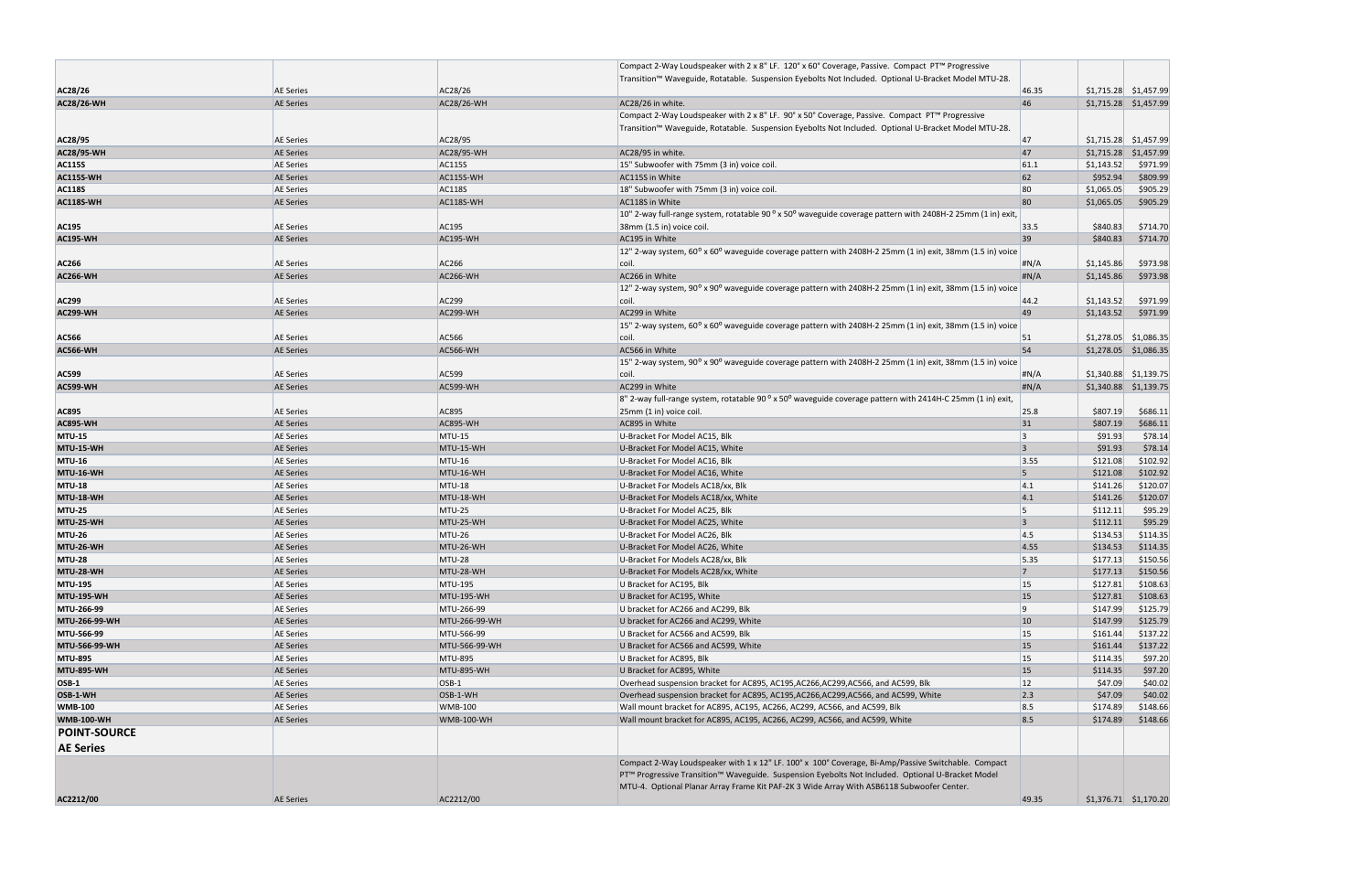|                     |                  |                   | Compact 2-Way Loudspeaker with 1 x 12" LF. 100° x 100° Coverage, Bi-Amp/Passive Switchable. Compact            |            |                         |
|---------------------|------------------|-------------------|----------------------------------------------------------------------------------------------------------------|------------|-------------------------|
|                     |                  |                   | PT™ Progressive Transition™ Waveguide. Suspension Eyebolts Not Included. Optional U-Bracket Model              |            |                         |
| AC2212/00-WH        | <b>AE Series</b> | AC2212/00-WH      | MTU-4.                                                                                                         | 50         | $$1,504.52$ $$1,278.84$ |
|                     |                  |                   | Compact 2-Way Loudspeaker with 1 x 12" LF. 90° x 50° Coverage, Bi-Amp/Passive Switchable. Compact PT™          |            |                         |
|                     |                  |                   | Progressive Transition™ Waveguide. Suspension Eyebolts Not Included. Optional U-Bracket Model MTU-4.           |            |                         |
| AC2212/95           | <b>AE Series</b> | AC2212/95         |                                                                                                                | 44         | $$1,313.93$ $$1,116.84$ |
|                     |                  |                   | Compact 2-Way Loudspeaker with 1 x 12" LF. 90° x 50° Coverage, Bi-Amp/Passive Switchable. Compact PT"          |            |                         |
|                     |                  |                   | Progressive Transition™ Waveguide. Suspension Eyebolts Not Included. Optional U-Bracket Model MTU-4.           |            |                         |
| <b>AC2212/95 WH</b> | <b>AE Series</b> | AC2212/95-WH      |                                                                                                                | 44.5       | $$1,313.93$ $$1,116.84$ |
|                     |                  |                   | Compact 2-Way Loudspeaker with 1 x 15" LF. 100° x 100° Coverage, Bi-Amp/Passive Switchable. Compact            |            |                         |
|                     |                  |                   | PT™ Progressive Transition™ Waveguide. Suspension Eyebolts Not Included. Optional U-Bracket Model              |            |                         |
| AC2215/00-WH        | <b>AE Series</b> | AC2215/00-WH      | MTU-2. White finish.                                                                                           | 64         | $$1,695.10$ $$1,440.84$ |
|                     |                  |                   | Compact 2-Way Loudspeaker with 1 x 15" LF. 60° x 40° Coverage, Bi-Amp/Passive Switchable. Compact PT™          |            |                         |
|                     |                  |                   | Progressive Transition™ Waveguide. Suspension Eyebolts Not Included. Optional U-Bracket Model MTU-2.           |            |                         |
| AC2215/64           | <b>AE Series</b> | AC2215/64         |                                                                                                                | 57.4       | $$1,432.77$ $$1,217.85$ |
|                     |                  |                   | Compact 2-Way Loudspeaker with 1 x 15" LF. $60^{\circ}$ x 40° Coverage, Bi-Amp/Passive Switchable. Compact PT™ |            |                         |
|                     |                  |                   | Progressive Transition™ Waveguide. Suspension Eyebolts Not Included. Optional U-Bracket Model MTU-2.           |            |                         |
| AC2215/64-WH        | <b>AE Series</b> | AC2215/64-WH      | White finish.                                                                                                  | 61.45      | $$1,432.77$ $$1,217.85$ |
|                     |                  |                   | Compact 2-Way Loudspeaker with 1 x 15" LF. 90° x 50° Coverage, Bi-Amp/Passive Switchable. Compact PT'          |            |                         |
|                     |                  |                   | Progressive Transition™ Waveguide. Suspension Eyebolts Not Included. Optional U-Bracket Model MTU-2.           |            |                         |
| AC2215/95-WH        | <b>AE Series</b> | AC2215/95-WH      | White finish.                                                                                                  | 57.4       | $$1,432.77$ $$1,217.85$ |
|                     |                  |                   | Medium Power Dual 18" Subwoofer, 2 x 18" 2042H Drivers, Parallel/Discrete Switchable. Priced as each.          |            |                         |
| <b>ASB4128</b>      | <b>AE Series</b> | ASB4128           | Suspension Eyebolts Not Included.                                                                              | <b>170</b> | $$3,219.80$ $$2,736.83$ |
|                     |                  |                   | Medium Power Dual 18" Subwoofer, 2 x 18" 2042H Drivers, Parallel/Discrete Switchable. Priced as each.          |            |                         |
| <b>ASB4128-WH</b>   | <b>AE Series</b> | <b>ASB4128-WH</b> | Suspension Eyebolts Not Included. White finish.                                                                | 120        | $$3,219.80$ $$2,736.83$ |
|                     |                  |                   | Medium Power 12" 2-Way Full-Range Loudspeaker System with JBL Differential Drive® 50.8 mm (2-in) dual          |            |                         |
|                     |                  |                   | voice coil and dual magnetic gap 262H low frequency driver and 2408H-1 high-frequency 38mm (1.5 in) exit,      |            |                         |
|                     |                  |                   | 38mm (1.5 in) voice-coil compression driver. 100° x 100° rotatable Progressive Transition™ waveguide, Bi-      |            |                         |
|                     |                  |                   | Amp/Passive Switchable. Available in Black or White (-WH). Priced as each. Suspension eyebolts not             |            |                         |
| AM5212/00           | <b>AE Series</b> | AM5212/00         | included. Optional U-bracket model MTU-3.                                                                      | 63         | $$2,148.03$ $$1,825.82$ |
|                     |                  |                   | Medium Power 12" 2-Way Full-Range Loudspeaker System with JBL Differential Drive® 50.8 mm (2-in) dual          |            |                         |
|                     |                  |                   | voice coil and dual magnetic gap 262H low frequency driver and 2408H-1 high-frequency 38mm (1.5 in) exit,      |            |                         |
|                     |                  |                   | 38mm (1.5 in) voice-coil compression driver. 100° x 100° rotatable Progressive Transition™ waveguide, Bi-      |            |                         |
|                     |                  |                   | Amp/Passive Switchable. Available in Black or White (-WH). Priced as each. Suspension eyebolts not             |            |                         |
| AM5212/00-WH        | <b>AE Series</b> | AM5212/00-WH      | included. Optional U-bracket model MTU-3. White finish.                                                        | 50         | $$2,148.03$ $$1,825.82$ |
|                     |                  |                   | Medium Power 12" 2-Way Full-Range Loudspeaker System with JBL Differential Drive® 50.8 mm (2-in) dual          |            |                         |
|                     |                  |                   | voice coil and dual magnetic gap 262H low frequency driver and 2408H-1 high-frequency 38mm (1.5 in) exit,      |            |                         |
|                     |                  |                   | 38mm (1.5 in) voice-coil compression driver. 120° x 60° rotatable Progressive Transition™ waveguide, Bi-       |            |                         |
|                     |                  |                   | Amp/Passive Switchable. Available in Black or White (-WH). Priced as each. Suspension eyebolts not             |            |                         |
| AM5212/26           | <b>AE Series</b> | AM5212/26         | included. Optional U-bracket model MTU-3. White finish.                                                        | 52.75      | $$2,148.03$ $$1,825.82$ |
|                     |                  |                   | Medium Power 12" 2-Way Full-Range Loudspeaker System with JBL Differential Drive® 50.8 mm (2-in) dual          |            |                         |
|                     |                  |                   | voice coil and dual magnetic gap 262H low frequency driver and 2408H-1 high-frequency 38mm (1.5 in) exit,      |            |                         |
|                     |                  |                   | 38mm (1.5 in) voice-coil compression driver. 120° x 60° rotatable Progressive Transition™ waveguide, Bi-       |            |                         |
|                     |                  |                   | Amp/Passive Switchable. Available in Black or White (-WH). Priced as each. Suspension eyebolts not             |            |                         |
| AM5212/26-WH        | <b>AE Series</b> | AM5212/26-WH      | included. Optional U-bracket model MTU-3. White finish.                                                        | 55         | $$2,148.03$ $$1,825.82$ |
|                     |                  |                   | Medium Power 12" 2-Way Full-Range Loudspeaker System with JBL Differential Drive® 50.8 mm (2-in) dual          |            |                         |
|                     |                  |                   | voice coil and dual magnetic gap 262H low frequency driver and 2408H-1 high-frequency 38mm (1.5 in) exit,      |            |                         |
|                     |                  |                   | 38mm (1.5 in) voice-coil compression driver. 60° x 40° rotatable Progressive Transition™ waveguide, Bi-        |            |                         |
|                     |                  |                   | Amp/Passive Switchable. Available in Black or White (-WH). Priced as each. Suspension eyebolts not             |            |                         |
| AM5212/64           | <b>AE Series</b> | AM5212/64         | included. Optional U-bracket model MTU-3.                                                                      | 45         | $$2,148.03$ $$1,825.82$ |
|                     |                  |                   | Medium Power 12" 2-Way Full-Range Loudspeaker System with JBL Differential Drive® 50.8 mm (2-in) dual          |            |                         |
|                     |                  |                   | voice coil and dual magnetic gap 262H low frequency driver and 2408H-1 high-frequency 38mm (1.5 in) exit,      |            |                         |
|                     |                  |                   | 38mm (1.5 in) voice-coil compression driver. 60° x 40° rotatable Progressive Transition™ waveguide, Bi-        |            |                         |
|                     |                  |                   | Amp/Passive Switchable. Available in Black or White (-WH). Priced as each. Suspension eyebolts not             |            |                         |
| AM5212/64-WH        | <b>AE Series</b> | AM5212/64-WH      | included. Optional U-bracket model MTU-3. White finish.                                                        | 54         | $$2,148.03$ $$1,825.82$ |
|                     |                  |                   | Medium Power 12" 2-Way Full-Range Loudspeaker System with JBL Differential Drive® 50.8 mm (2-in) dual          |            |                         |
|                     |                  |                   | voice coil and dual magnetic gap 262H low frequency driver and 2408H-1 high-frequency 38mm (1.5 in) exit,      |            |                         |
|                     |                  |                   | 38mm (1.5 in) voice-coil compression driver. 60° x 60° rotatable Progressive Transition™ waveguide, Bi-        |            |                         |
|                     |                  |                   | Amp/Passive Switchable. Available in Black or White (-WH). Priced as each. Suspension eyebolts not             |            |                         |
| AM5212/66           | <b>AE Series</b> | AM5212/66         | included. Optional U-bracket model MTU-3.                                                                      | 50         | $$2,148.03$ $$1,825.82$ |
|                     |                  |                   |                                                                                                                |            |                         |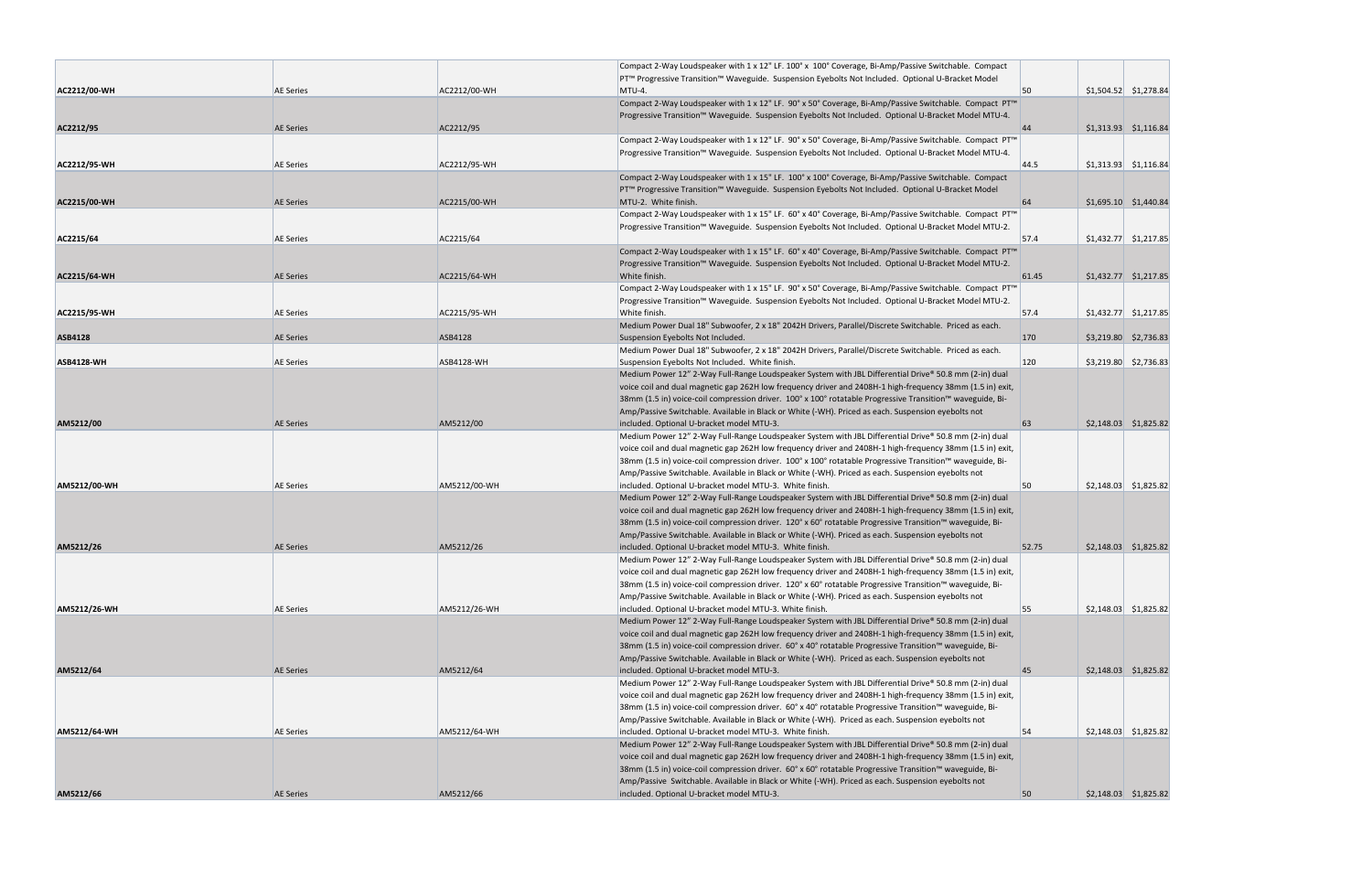| <b>ASB6112-WH</b> | <b>AE Series</b> | ASB6112-WH   | grille. Sixteen M10 suspension points. White finish. Priced as each.                                                                                                                                               | 46.35 | $$1,836.36$ $$1,560.91$ |
|-------------------|------------------|--------------|--------------------------------------------------------------------------------------------------------------------------------------------------------------------------------------------------------------------|-------|-------------------------|
|                   |                  |              | dual gap, neodymium magnet. Multiply hardwood enclosure with DuraFlex™ finish and 14-gauge steel                                                                                                                   |       |                         |
|                   |                  |              | Ultra Compact High-Power 12" Subwoofer System. 2263H Differential Drive® woofer, 3" dual voice coil -                                                                                                              |       |                         |
| ASB6112           | <b>AE Series</b> | ASB6112      | grille. Sixteen M10 suspension points. Available in Black or White. Priced as each.                                                                                                                                | 44    | $$1,836.36$ $$1,560.91$ |
|                   |                  |              | dual gap, neodymium magnet. Multiply hardwood enclosure with DuraFlex™ finish and 14-gauge steel                                                                                                                   |       |                         |
| AM5215/95-WH      | <b>AE Series</b> | AM5215/95-WH | included. Optional U-bracket model MTU-1. White finish.<br>Ultra Compact High-Power 12" Subwoofer System. 2263H Differential Drive® woofer, 3" dual voice coil -                                                   |       | $$2,266.86$ $$1,926.83$ |
|                   |                  |              | Amp/Passive Switchable. Available in Black or White (-WH). Priced as each. Suspension eyebolts not                                                                                                                 | 84.5  |                         |
|                   |                  |              | 38mm (1.5 in) voice-coil compression driver. 90° x 50° rotatable Progressive Transition™ waveguide, Bi-                                                                                                            |       |                         |
|                   |                  |              | voice coil and dual magnetic gap 265H low frequency driver and 2408H-1 high-frequency 38mm (1.5 in) exit,                                                                                                          |       |                         |
|                   |                  |              | Medium Power 15" 2-Way Full-Range Loudspeaker System with JBL Differential Drive® 50.8 mm (2-in) dual                                                                                                              |       |                         |
| AM5215/95         | <b>AE Series</b> | AM5215/95    | Amp/Passive Switchable. Available in Black or White (-WH). Priced as each. Suspension eyebolts not<br>included. Optional U-bracket model MTU-1.                                                                    | 63    | $$2,266.86$ $$1,926.83$ |
|                   |                  |              | 38mm (1.5 in) voice-coil compression driver. 90° x 50° rotatable Progressive Transition™ waveguide, Bi-                                                                                                            |       |                         |
|                   |                  |              | voice coil and dual magnetic gap 265H low frequency driver and 2408H-1 high-frequency 38mm (1.5 in) exit,                                                                                                          |       |                         |
|                   |                  |              | Medium Power 15" 2-Way Full-Range Loudspeaker System with JBL Differential Drive® 50.8 mm (2-in) dual                                                                                                              |       |                         |
| AM5215/66-WH      | <b>AE Series</b> | AM5215/66-WH | included. Optional U-bracket model MTU-1. White finish.                                                                                                                                                            | 62    | $$1,889.05$ $$1,605.70$ |
|                   |                  |              | Amp/Passive Switchable. Available in Black or White (-WH). Priced as each. Suspension eyebolts not                                                                                                                 |       |                         |
|                   |                  |              | 38mm (1.5 in) voice-coil compression driver. 60° x 60° rotatable Progressive Transition™ waveguide, Bi-                                                                                                            |       |                         |
|                   |                  |              | Medium Power 15" 2-Way Full-Range Loudspeaker System with JBL Differential Drive® 50.8 mm (2-in) dual<br>voice coil and dual magnetic gap 265H low frequency driver and 2408H-1 high-frequency 38mm (1.5 in) exit, |       |                         |
| AM5215/66         | <b>AE Series</b> | AM5215/66    | included. Optional U-bracket model MTU-1.                                                                                                                                                                          | 61.4  | $$1,889.05$ \$1,605.70  |
|                   |                  |              | Amp/Passive Switchable. Available in Black or White (-WH). Priced as each. Suspension eyebolts not                                                                                                                 |       |                         |
|                   |                  |              | 38mm (1.5 in) voice-coil compression driver. 60° x 60° rotatable Progressive Transition™ waveguide, Bi-                                                                                                            |       |                         |
|                   |                  |              | voice coil and dual magnetic gap 265H low frequency driver and 2408H-1 high-frequency 38mm (1.5 in) exit,                                                                                                          |       |                         |
|                   |                  |              | Medium Power 15" 2-Way Full-Range Loudspeaker System with JBL Differential Drive® 50.8 mm (2-in) dual                                                                                                              |       |                         |
| AM5215/64-WH      | <b>AE Series</b> | AM5215/64-WH | Amp/Passive Switchable. Available in Black or White (-WH). Priced as each. Suspension eyebolts not<br>included. Optional U-bracket model MTU-1. White finish.                                                      | 62.75 | $$2,266.86$ $$1,926.83$ |
|                   |                  |              | 38mm (1.5 in) voice-coil compression driver. 60° x 40° rotatable Progressive Transition™ waveguide, Bi-                                                                                                            |       |                         |
|                   |                  |              | voice coil and dual magnetic gap 265H low frequency driver and 2408H-1 high-frequency 38mm (1.5 in) exit,                                                                                                          |       |                         |
|                   |                  |              | Medium Power 15" 2-Way Full-Range Loudspeaker System with JBL Differential Drive® 50.8 mm (2-in) dual                                                                                                              |       |                         |
| AM5215/64         | <b>AE Series</b> | AM5215/64    | included. Optional U-bracket model MTU-1                                                                                                                                                                           | 63    | $$2,266.86$ $$1,926.83$ |
|                   |                  |              | Amp/Passive Switchable. Available in Black or White (-WH). Priced as each. Suspension eyebolts not                                                                                                                 |       |                         |
|                   |                  |              | 38mm (1.5 in) voice-coil compression driver. 60° x 40° rotatable Progressive Transition™ waveguide, Bi-                                                                                                            |       |                         |
|                   |                  |              | Medium Power 15" 2-Way Full-Range Loudspeaker System with JBL Differential Drive® 50.8 mm (2-in) dual<br>voice coil and dual magnetic gap 265H low frequency driver and 2408H-1 high-frequency 38mm (1.5 in) exit, |       |                         |
| AM5215/26-WH      | <b>AE Series</b> | AM5215/26-WH | included. Optional U-bracket model MTU-1. White finish.                                                                                                                                                            | 62.75 | $$2,266.86$ $$1,926.83$ |
|                   |                  |              | Amp/Passive Switchable. Available in Black or White (-WH). Priced as each. Suspension eyebolts not                                                                                                                 |       |                         |
|                   |                  |              | 38mm (1.5 in) voice-coil compression driver. 120° x 60° rotatable Progressive Transition™ waveguide, Bi-                                                                                                           |       |                         |
|                   |                  |              | voice coil and dual magnetic gap 265H low frequency driver and 2408H-1 high-frequency 38mm (1.5 in) exit,                                                                                                          |       |                         |
|                   |                  |              | Medium Power 15" 2-Way Full-Range Loudspeaker System with JBL Differential Drive® 50.8 mm (2-in) dual                                                                                                              |       |                         |
| AM5215/26         | <b>AE Series</b> | AM5215/26    | included. Optional U-bracket model MTU-1.                                                                                                                                                                          | 71    | \$2,266.86 \$1,926.83   |
|                   |                  |              | 38mm (1.5 in) voice-coil compression driver. 120° x 60° rotatable Progressive Transition™ waveguide, Bi-<br>Amp/Passive Switchable. Available in Black or White (-WH). Priced as each. Suspension eyebolts not     |       |                         |
|                   |                  |              | voice coil and dual magnetic gap 265H low frequency driver and 2408H-1 high-frequency 38mm (1.5 in) exit,                                                                                                          |       |                         |
|                   |                  |              | Medium Power 15" 2-Way Full-Range Loudspeaker System with JBL Differential Drive® 50.8 mm (2-in) dual                                                                                                              |       |                         |
| AM5212/95-WH      | <b>AE Series</b> | AM5212/95-WH | included. Optional U-bracket model MTU-3. White finish.                                                                                                                                                            | 55    | $$1,789.28$ $$1,520.88$ |
|                   |                  |              | Amp/Passive Switchable. Available in Black or White (-WH). Priced as each. Suspension eyebolts not                                                                                                                 |       |                         |
|                   |                  |              | 38mm (1.5 in) voice-coil compression driver. 90° x 50° rotatable Progressive Transition™ waveguide, Bi-                                                                                                            |       |                         |
|                   |                  |              | voice coil and dual magnetic gap 262H low frequency driver and 2408H-1 high-frequency 38mm (1.5 in) exit,                                                                                                          |       |                         |
| AM5212/95         | <b>AE Series</b> | AM5212/95    | included. Optional U-bracket model MTU-3.<br>Medium Power 12" 2-Way Full-Range Loudspeaker System with JBL Differential Drive® 50.8 mm (2-in) dual                                                                 | 55    | $$2,148.03$ $$1,825.82$ |
|                   |                  |              | Amp/Passive Switchable. Available in Black or White (-WH). Priced as each. Suspension eyebolts not                                                                                                                 |       |                         |
|                   |                  |              | 38mm (1.5 in) voice-coil compression driver. 90° x 50° rotatable Progressive Transition™ waveguide, Bi-                                                                                                            |       |                         |
|                   |                  |              | voice coil and dual magnetic gap 262H low frequency driver and 2408H-1 high-frequency 38mm (1.5 in) exit,                                                                                                          |       |                         |
|                   |                  |              | Medium Power 12" 2-Way Full-Range Loudspeaker System with JBL Differential Drive® 50.8 mm (2-in) dual                                                                                                              |       |                         |
| AM5212/66-WH      | <b>AE Series</b> | AM5212/66-WH | included. Optional U-bracket model MTU-3. White finish.                                                                                                                                                            | 52    | $$2,148.03$ $$1,825.82$ |
|                   |                  |              | 38mm (1.5 in) voice-coil compression driver. 60° x 60° rotatable Progressive Transition™ waveguide, Bi-<br>Amp/Passive Switchable. Available in Black or White (-WH). Priced as each. Suspension eyebolts not      |       |                         |
|                   |                  |              | voice coil and dual magnetic gap 262H low frequency driver and 2408H-1 high-frequency 38mm (1.5 in) exit,                                                                                                          |       |                         |
|                   |                  |              | Medium Power 12" 2-Way Full-Range Loudspeaker System with JBL Differential Drive® 50.8 mm (2-in) dual                                                                                                              |       |                         |
|                   |                  |              |                                                                                                                                                                                                                    |       |                         |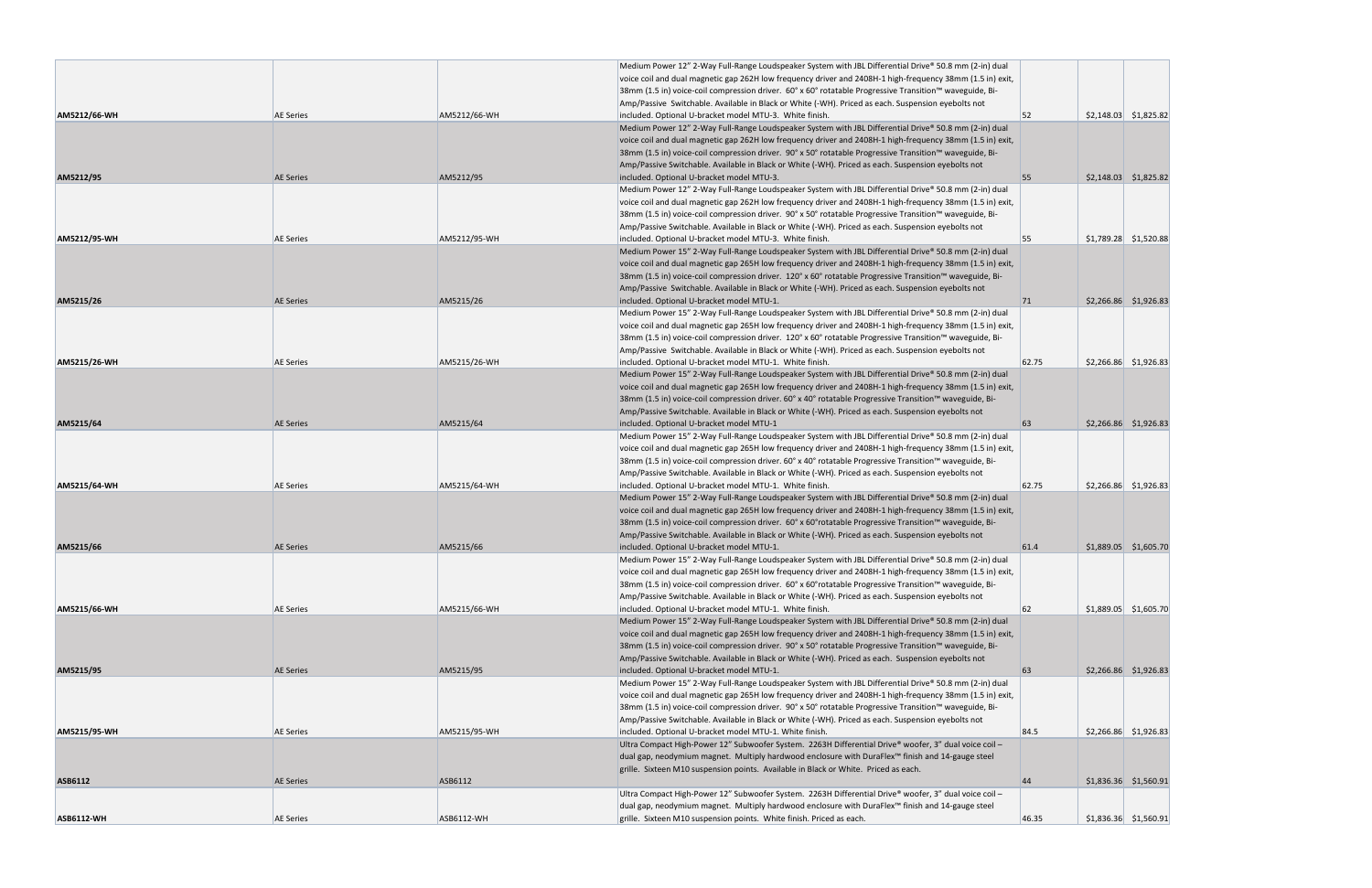|                   |                  |                   | Compact High-Power 15" Subwoofer System. 2265H-1 Differential Drive® woofer, 3" dual voice coil – dual                                |        |                         |
|-------------------|------------------|-------------------|---------------------------------------------------------------------------------------------------------------------------------------|--------|-------------------------|
|                   |                  |                   | gap, neodymium magnet. Multiply hardwood enclosure with DuraFlex™ finish and 14-gauge steel grille.                                   |        |                         |
| ASB6115           | <b>AE Series</b> | ASB6115           | Sixteen M10 suspension points. Available in Black and White. Priced as each.                                                          | 56     | \$2,076.28 \$1,764.84   |
|                   |                  |                   | Compact High-Power 15" Subwoofer System. 2265H-1 Differential Drive® woofer, 3" dual voice coil – dual                                |        |                         |
|                   |                  |                   | gap, neodymium magnet. Multiply hardwood enclosure with DuraFlex™ finish and 14-gauge steel grille.                                   |        |                         |
| <b>ASB6115-WH</b> | <b>AE Series</b> | <b>ASB6115-WH</b> | Sixteen M10 suspension points. White finish. Priced as each.                                                                          | 69     | $$2,076.28$ $$1,764.84$ |
|                   |                  |                   | High Power Single 18" Subwoofer. 1 x 18" 2242H VGC™ Driver. Suspension Eyebolts Not Included. Arrays                                  |        |                         |
|                   |                  |                   | with AM6200 and AM4200 Mid-High Loudspeakers Using Optional PAF-2K Planar Array Frame Kit. Priced as                                  |        |                         |
| <b>ASB6118</b>    | <b>AE Series</b> | ASB6118           | each.                                                                                                                                 | 108.4  | $$2,677.19$ $$2,275.61$ |
|                   |                  |                   | High Power Single 18" Subwoofer. 1 x 18" 2242H VGC™ Driver. Suspension Eyebolts Not Included. Arrays                                  |        |                         |
|                   |                  |                   | with AM6200 and AM4200 Mid-High Loudspeakers Using Optional PAF-2K Planar Array Frame Kit. White                                      |        |                         |
| <b>ASB6118-WH</b> | <b>AE Series</b> | <b>ASB6118-WH</b> | finish. Priced as each.                                                                                                               | 110    | $$2,677.19$ $$2,275.61$ |
|                   |                  |                   | Dual 15" High-Power Subwoofer System. 2 x 2265H-1 Differential Drive® woofer, 3" dual voice coil - dual                               |        |                         |
|                   |                  |                   | gap, neodymium magnet. Multiply hardwood enclosure with DuraFlex™ finish and 14-gauge steel grille.                                   |        |                         |
|                   |                  |                   |                                                                                                                                       |        |                         |
| ASB6125           | <b>AE Series</b> | ASB6125           | Sixteen M10 suspension points. Available in Black and White. Priced as each.                                                          | 97     | \$3,262.40 \$2,773.04   |
|                   |                  |                   | Dual 15" High-Power Subwoofer System. 2 x 2265H-1 Differential Drive® woofer, 3" dual voice coil – dual                               |        |                         |
|                   |                  |                   | gap, neodymium magnet. Multiply hardwood enclosure with DuraFlex™ finish and 14-gauge steel grille.                                   |        |                         |
| <b>ASB6125-WH</b> | <b>AE Series</b> | <b>ASB6125-WH</b> | Sixteen M10 suspension points. White finish. Priced as each.                                                                          | 96     | $$3,262.40$ $$2,773.04$ |
|                   |                  |                   | High Power Dual 18" Subwoofer. 2 x 18" 2242H VGC™ Driver, Parallel/Discrete Switchable. Suspension                                    |        |                         |
|                   |                  |                   | Eyebolts Not Included. Arrays with AM6340 and AM4340 Loudspeakers Using PAF-2K Planar Array Frame                                     |        |                         |
| <b>ASB6128</b>    | <b>AE Series</b> | ASB6128           | Kit. Priced as each.                                                                                                                  | 161    | \$4,217.58 \$3,584.94   |
|                   |                  |                   | High Power Dual 18" Subwoofer. 2 x 18" 2242H VGC™ Driver, Parallel/Discrete Switchable. Suspension                                    |        |                         |
|                   |                  |                   | Eyebolts Not Included. Arrays with AM6340 and AM4340 Loudspeakers Using PAF-2K Planar Array Frame                                     |        |                         |
| <b>ASB6128-WH</b> | <b>AE Series</b> | <b>ASB6128-WH</b> | Kit. White finish. Priced as each.                                                                                                    | 182.25 | $$4,217.58$ $$3,584.94$ |
|                   |                  |                   | Horn Loaded Subwoofer, Maximum Low Frequency Output & Sensitivity. 1 x 18" 2242H SVG™ Driver.                                         |        |                         |
|                   |                  |                   | Designed to be Used In Multiples (2 Minimum, 4 Optimum) with Proximity Placement Or With Proper                                       |        |                         |
|                   |                  |                   | Boundary Surface Loading. Not Suspendable. Special Order, Typical 4 Week Lead Time. Priced as each.                                   |        |                         |
| <b>ASH6118</b>    | <b>AE Series</b> | <b>ASH6118</b>    |                                                                                                                                       | 230    | $$4,408.17$ $$3,746.94$ |
|                   |                  |                   | High Power Mid-High Frequency Loudspeaker with JBL CMCD-82H mid driver, and 2432H High Frequency                                      |        |                         |
|                   |                  |                   | 38mm (1.5 in) exit, 75mm (3-in) voice coil compression driver. 60° x 40° Coverage, Bi-Amp/Passive                                     |        |                         |
|                   |                  |                   | Switchable. Available in Black or White (-WH). Priced as each. Suspension eyebolts not included. Fits                                 |        |                         |
|                   |                  |                   |                                                                                                                                       |        |                         |
|                   |                  |                   | Optional Planar Array Frame Kits PAF-2K and PAF-3K. See AE Bracket Handbook for Details.                                              |        |                         |
| AM7200/64         | <b>AE Series</b> | AM7200/64         |                                                                                                                                       | 74     | $$3,560.61$ $$3,026.52$ |
|                   |                  |                   | High Power Mid-High Frequency Loudspeaker with JBL CMCD-82H mid driver, and 2432H High Frequency                                      |        |                         |
|                   |                  |                   | 38mm (1.5 in) exit, 75mm (3-in) voice coil compression driver. 90° x 50° Coverage, Bi-Amp/Passive                                     |        |                         |
|                   |                  |                   | Switchable. Available in Black or White (-WH). Priced as each. Suspension eyebolts not included. Fits                                 |        |                         |
|                   |                  |                   | Optional Planar Array Frame Kits PAF-2K and PAF-3K. See AE Bracket Handbook for Details.                                              |        |                         |
| AM7200/95         | <b>AE Series</b> | AM7200/95         |                                                                                                                                       | 73.25  | $$3,560.61$ $$3,026.52$ |
|                   |                  |                   | High Power 12" 2-Way Full-Range Loudspeaker System with JBL Differential Drive® 75mm (3-in) dual voice                                |        |                         |
|                   |                  |                   | coil and dual magnetic gap 2262H low frequency driver and 2432H high-frequency 38mm (1.5 in) exit, 75mm                               |        |                         |
|                   |                  |                   | (3 in) voice-coil compression driver. 100° x 100° rotatable Progressive Transition™ waveguide, Bi-                                    |        |                         |
|                   |                  |                   | Amp/Passive Switchable. Available in Black or White (-WH). Priced as each. Suspension eyebolts not                                    |        |                         |
| AM7212/00         | <b>AE Series</b> | AM7212/00         | included. Optional U-bracket model MTU-3.                                                                                             | 55.95  | $$3,228.77$ $$2,744.45$ |
|                   |                  |                   | High Power 12" 2-Way Full-Range Loudspeaker System with JBL Differential Drive® 75mm (3-in) dual voice                                |        |                         |
|                   |                  |                   | coil and dual magnetic gap 2262H low frequency driver and 2432H high-frequency 38mm (1.5 in) exit, 75mm                               |        |                         |
|                   |                  |                   | $(3 \text{ in})$ voice-coil compression driver. 100° x 100° rotatable Progressive Transition <sup><math>m</math></sup> waveguide, Bi- |        |                         |
|                   |                  |                   | Amp/Passive Switchable. Available in Black or White (-WH). Priced as each. Suspension eyebolts not                                    |        |                         |
| AM7212/00-WH      | <b>AE Series</b> | AM7212/00-WH      | included. Optional U-bracket model MTU-3.                                                                                             | 55     | $$3,228.77$ $$2,744.45$ |
|                   |                  |                   | High Power 12" 2-Way Full-Range Loudspeaker System with JBL Differential Drive® 75mm (3-in) dual voice                                |        |                         |
|                   |                  |                   | coil and dual magnetic gap 2262H low frequency driver and 2432H high-frequency 38mm (1.5 in) exit, 75mm                               |        |                         |
|                   |                  |                   | (3 in) voice-coil compression driver. 120° x 60° rotatable Progressive Transition™ waveguide, Bi-Amp/Passive                          |        |                         |
|                   |                  |                   |                                                                                                                                       |        |                         |
|                   |                  |                   | Switchable. Available in Black or White (-WH). Priced as each. Suspension eyebolts not included. Optional U-                          |        |                         |
| AM7212/26         | <b>AE Series</b> | AM7212/26         | bracket model MTU-3.                                                                                                                  | 57.35  | $$3,228.77$ $$2,744.45$ |
|                   |                  |                   | High Power 12" 2-Way Full-Range Loudspeaker System with JBL Differential Drive® 75mm (3-in) dual voice                                |        |                         |
|                   |                  |                   | coil and dual magnetic gap 2262H low frequency driver and 2432H high-frequency 38mm (1.5 in) exit, 75mm                               |        |                         |
|                   |                  |                   | (3 in) voice-coil compression driver. 120° x 60° rotatable Progressive Transition™ waveguide, Bi-Amp/Passive                          |        |                         |
|                   |                  |                   | Switchable. Available in Black or White (-WH). Priced as each. Suspension eyebolts not included. Optional U-                          |        |                         |
| AM7212/26-WH      | <b>AE Series</b> | AM7212/26-WH      | bracket model MTU-3. White finish.                                                                                                    | 27.5   | $$3,228.77$ $$2,744.45$ |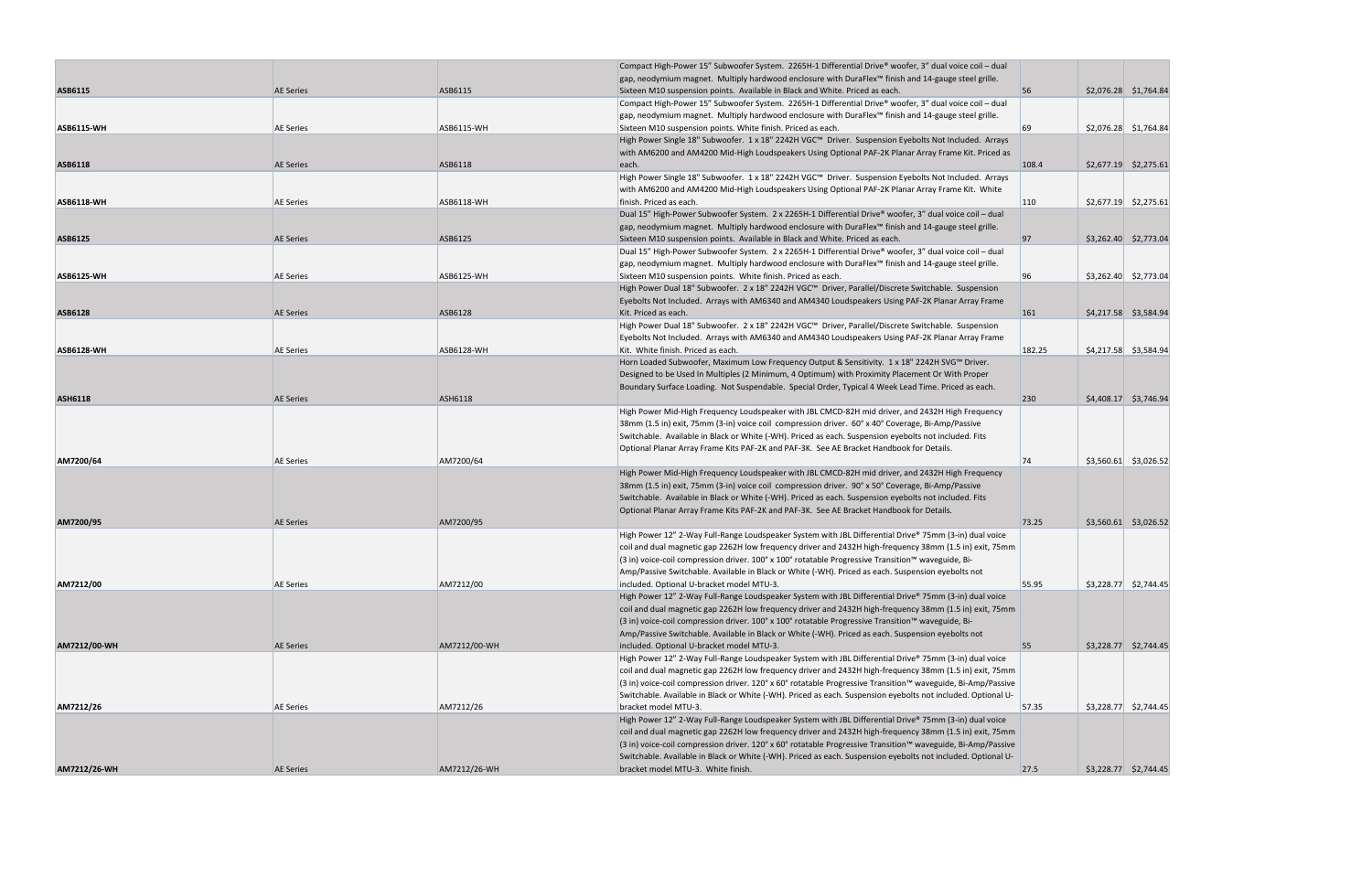|              |                         |              | High Power 12" 2-Way Full-Range Loudspeaker System with JBL Differential Drive® 75mm (3-in) dual voice<br>coil and dual magnetic gap 2262H low frequency driver and 2432H high-frequency 38mm (1.5 in) exit, 75mm                                              |       |                         |                         |
|--------------|-------------------------|--------------|----------------------------------------------------------------------------------------------------------------------------------------------------------------------------------------------------------------------------------------------------------------|-------|-------------------------|-------------------------|
|              |                         |              | (3 in) voice-coil compression driver. 60° x 40° rotatable Progressive Transition™ waveguide, Bi-Amp/Passive                                                                                                                                                    |       |                         |                         |
|              |                         |              | Switchable. Available in Black or White (-WH). Priced as each. Suspension eyebolts not included. Optional U-                                                                                                                                                   |       |                         |                         |
| AM7212/64    | <b>AE Series</b>        | AM7212/64    | bracket model MTU-3.<br>High Power 12" 2-Way Full-Range Loudspeaker System with JBL Differential Drive® 75mm (3-in) dual voice                                                                                                                                 | 59    | $$3,228.77$ $$2,744.45$ |                         |
|              |                         |              | coil and dual magnetic gap 2262H low frequency driver and 2432H high-frequency 38mm (1.5 in) exit, 75mm                                                                                                                                                        |       |                         |                         |
|              |                         |              | (3 in) voice-coil compression driver. 60° x 40° rotatable Progressive Transition™ waveguide, Bi-Amp/Passive                                                                                                                                                    |       |                         |                         |
|              |                         |              | Switchable. Available in Black or White (-WH). Priced as each. Suspension eyebolts not included. Optional U-                                                                                                                                                   |       |                         |                         |
| AM7212/64-WH | <b>AE Series</b>        | AM7212/64-WH | bracket model MTU-3. White finish.                                                                                                                                                                                                                             | 60.65 | \$3,228.77 \$2,744.45   |                         |
|              |                         |              | High Power 12" 2-Way Full-Range Loudspeaker System with JBL Differential Drive® 75mm (3-in) dual voice                                                                                                                                                         |       |                         |                         |
|              |                         |              | coil and dual magnetic gap 2262H low frequency driver and 2432H high-frequency 38mm (1.5 in) exit, 75mm                                                                                                                                                        |       |                         |                         |
|              |                         |              | (3 in) voice-coil compression driver. 60° x 60° rotatable Progressive Transition™ waveguide, Bi-Amp/Passive                                                                                                                                                    |       |                         |                         |
|              |                         |              | Switchable. Available in Black or White (-WH). Priced as each. Suspension eyebolts not included. Optional U-                                                                                                                                                   |       |                         |                         |
| AM7212/66    | <b>AE Series</b>        | AM7212/66    | bracket model MTU-3.                                                                                                                                                                                                                                           | 51    | $$3,228.77$ $$2,744.45$ |                         |
|              |                         |              | High Power 12" 2-Way Full-Range Loudspeaker System with JBL Differential Drive® 75mm (3-in) dual voice<br>coil and dual magnetic gap 2262H low frequency driver and 2432H high-frequency 38mm (1.5 in) exit, 75mm                                              |       |                         |                         |
|              |                         |              | (3 in) voice-coil compression driver. 60° x 60° rotatable Progressive Transition™ waveguide, Bi-Amp/Passive                                                                                                                                                    |       |                         |                         |
|              |                         |              | Switchable. Available in Black or White (-WH). Priced as each. Suspension eyebolts not included. Optional U-                                                                                                                                                   |       |                         |                         |
| AM7212/66-WH | <b>AE Series</b>        | AM7212/66-WH | bracket model MTU-3. White finish.                                                                                                                                                                                                                             | 60.65 | $$3,228.77$ $$2,744.45$ |                         |
|              |                         |              | High Power 12" 2-Way Full-Range Loudspeaker System with JBL Differential Drive® 75 mm (3-in) dual voice                                                                                                                                                        |       |                         |                         |
|              |                         |              | coil and dual magnetic gap 2262H low frequency driver and 2432H high-frequency 38mm (1.5 in) exit, 75mm                                                                                                                                                        |       |                         |                         |
|              |                         |              | (3 in) voice-coil compression driver. 90° x 50° rotatable Progressive Transition™ waveguide, Bi-Amp/Passive                                                                                                                                                    |       |                         |                         |
|              |                         |              | Switchable. Available in Black or White (-WH). Priced as each. Suspension eyebolts not included. Optional U-                                                                                                                                                   |       |                         |                         |
| AM7212/95    | <b>AE Series</b>        | AM7212/95    | bracket model MTU-3.                                                                                                                                                                                                                                           | 57.6  |                         | $$3,228.77$ $$2,744.45$ |
|              |                         |              | High Power 12" 2-Way Full-Range Loudspeaker System with JBL Differential Drive® 75 mm (3-in) dual voice                                                                                                                                                        |       |                         |                         |
|              |                         |              | coil and dual magnetic gap 2262H low frequency driver and 2432H high-frequency 38mm (1.5 in) exit, 75mm                                                                                                                                                        |       |                         |                         |
|              |                         |              | $(3 \text{ in})$ voice-coil compression driver. 90° x 50° rotatable Progressive Transition <sup><math>m</math></sup> waveguide, Bi-Amp/Passive<br>Switchable. Available in Black or White (-WH). Priced as each. Suspension eyebolts not included. Optional U- |       |                         |                         |
| AM7212/95-WH | <b>AE Series</b>        | AM7212/95-WH | bracket model MTU-3. White finish.                                                                                                                                                                                                                             | 58    | $$3,228.77$ $$2,744.45$ |                         |
|              |                         |              | High Power 15" 2-Way Full-Range Loudspeaker System with JBL Differential Drive® 75mm (3-in) dual voice                                                                                                                                                         |       |                         |                         |
|              |                         |              | coil and dual magnetic gap 2265H low frequency driver and 2432H high-frequency 38mm (1.5 in) exit, 75mm                                                                                                                                                        |       |                         |                         |
|              |                         |              | (3 in) voice-coil compression driver. 120° x 60° rotatable Progressive Transition™ waveguide, Bi-                                                                                                                                                              |       |                         |                         |
|              |                         |              | Amp/Passive Switchable. Available in Black or White (-WH). Priced as each. Suspension eyebolts not                                                                                                                                                             |       |                         |                         |
| AM7215/26    | <b>AE Series</b>        | AM7215/26    | included. Optional U-bracket model MTU-1.                                                                                                                                                                                                                      | 66.9  |                         | $$3,390.21$ $$2,881.68$ |
|              |                         |              | High Power 15" 2-Way Full-Range Loudspeaker System with JBL Differential Drive® 75mm (3-in) dual voice                                                                                                                                                         |       |                         |                         |
|              |                         |              | coil and dual magnetic gap 2265H low frequency driver and 2432H high-frequency 38mm (1.5 in) exit, 75mm                                                                                                                                                        |       |                         |                         |
|              |                         |              | (3 in) voice-coil compression driver. 120° x 60° rotatable Progressive Transition™ waveguide, Bi-                                                                                                                                                              |       |                         |                         |
| AM7215/26-WH | <b>AE Series</b>        | AM7215/26-WH | Amp/Passive Switchable. Available in Black or White (-WH). Priced as each. Suspension eyebolts not<br>included. Optional U-bracket model MTU-1. White finish.                                                                                                  | 67.55 | \$3,390.21 \$2,881.68   |                         |
|              |                         |              | High Power 15" 2-Way Full-Range Loudspeaker System with JBL Differential Drive® 75mm (3-in) dual voice                                                                                                                                                         |       |                         |                         |
|              |                         |              | coil and dual magnetic gap 2265H low frequency driver and 2432H high-frequency 38mm (1.5 in) exit, 75mm                                                                                                                                                        |       |                         |                         |
|              |                         |              | (3 in) voice-coil compression driver. 60° x 40° rotatable Progressive Transition™ waveguide, Bi-Amp/Passive                                                                                                                                                    |       |                         |                         |
|              |                         |              | Switchable. Available in Black or White (-WH). Priced as each. Suspension eyebolts not included. Optional U-                                                                                                                                                   |       |                         |                         |
| AM7215/64    | <b>AE Series</b>        | AM7215/64    | bracket model MTU-1                                                                                                                                                                                                                                            | 68.25 |                         | $$3,390.21$ $$2,881.68$ |
|              |                         |              | High Power 15" 2-Way Full-Range Loudspeaker System with JBL Differential Drive® 75mm (3-in) dual voice                                                                                                                                                         |       |                         |                         |
|              |                         |              | coil and dual magnetic gap 2265H low frequency driver and 2432H high-frequency 38mm (1.5 in) exit, 75mm                                                                                                                                                        |       |                         |                         |
|              |                         |              | (3 in) voice-coil compression driver. 60° x 40° rotatable Progressive Transition™ waveguide, Bi-Amp/Passive                                                                                                                                                    |       |                         |                         |
|              |                         |              | Switchable. Available in Black or White (-WH). Priced as each. Suspension eyebolts not included. Optional U-                                                                                                                                                   |       |                         |                         |
| AM7215/64-WH | <b>Custom Shop Item</b> | AM7215/64-WH | bracket model MTU-1. White finish.<br>High Power 15" 2-Way Full-Range Loudspeaker System with JBL Differential Drive® 75mm (3-in) dual voice                                                                                                                   | 66    | $$3,423.77$ $$2,910.21$ |                         |
|              |                         |              | coil and dual magnetic gap 2265H low frequency driver and 2432H high-frequency 38mm (1.5 in) exit, 75mm                                                                                                                                                        |       |                         |                         |
|              |                         |              | (3 in) voice-coil compression driver. 60° x 60° rotatable Progressive Transition™ waveguide, Bi-Amp/Passive                                                                                                                                                    |       |                         |                         |
|              |                         |              | Switchable. Available in Black or White (-WH). Priced as each. Suspension eyebolts not included. Optional U-                                                                                                                                                   |       |                         |                         |
| AM7215/66    | <b>AE Series</b>        | AM7215/66    | bracket model MTU-1.                                                                                                                                                                                                                                           | 67    |                         | $$3,390.21$ $$2,881.68$ |
|              |                         |              | High Power 15" 2-Way Full-Range Loudspeaker System with JBL Differential Drive® 75mm (3-in) dual voice                                                                                                                                                         |       |                         |                         |
|              |                         |              | coil and dual magnetic gap 2265H low frequency driver and 2432H high-frequency 38mm (1.5 in) exit, 75mm                                                                                                                                                        |       |                         |                         |
|              |                         |              | (3 in) voice-coil compression driver. 60° x 60° rotatable Progressive Transition™ waveguide, Bi-Amp/Passive                                                                                                                                                    |       |                         |                         |
|              |                         |              | Switchable. Available in Black or White (-WH). Priced as each. Suspension eyebolts not included. Optional U-                                                                                                                                                   |       |                         |                         |
| AM7215/66-WH | <b>AE Series</b>        | AM7215/66-WH | bracket model MTU-1. White finish.                                                                                                                                                                                                                             | 100   |                         | \$3,390.21 \$2,881.68   |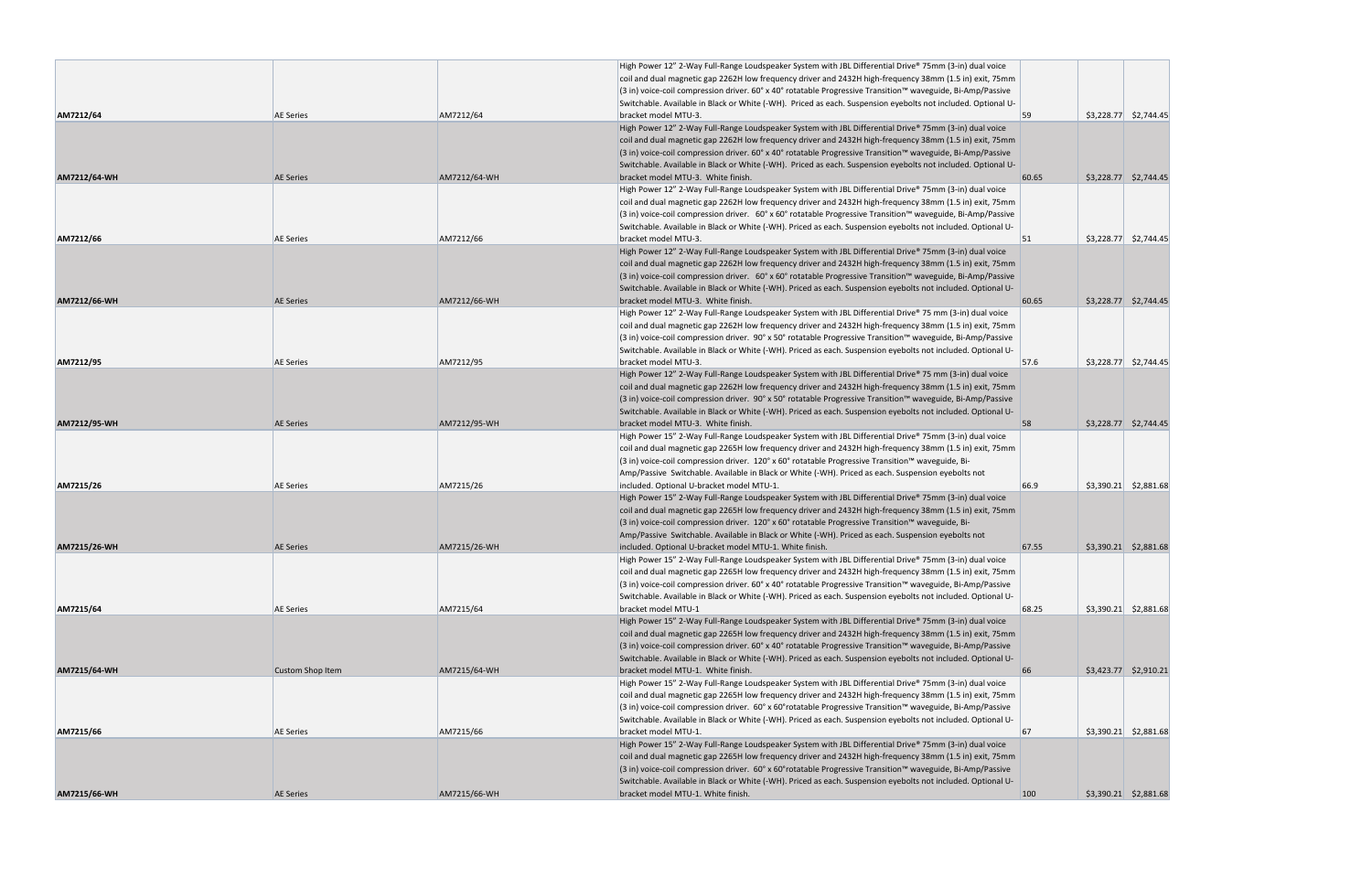|                   |                  |                   | High Power 15" 2-Way Full-Range Loudspeaker System with JBL Differential Drive® 75mm (3-in) dual voice       |              |                         |
|-------------------|------------------|-------------------|--------------------------------------------------------------------------------------------------------------|--------------|-------------------------|
|                   |                  |                   | coil and dual magnetic gap 2265H low frequency driver and 2432H high-frequency 38mm (1.5 in) exit, 75mm      |              |                         |
|                   |                  |                   | (3 in) voice-coil compression driver. 90° x 50° rotatable Progressive Transition™ waveguide, Bi-Amp/Passive  |              |                         |
|                   |                  |                   | Switchable. Available in Black or White (-WH). Priced as each. Suspension eyebolts not included. Optional U- |              |                         |
| AM7215/95         | <b>AE Series</b> | AM7215/95         | bracket model MTU-1.                                                                                         | 66           | $$3,390.21$ $$2,881.68$ |
|                   |                  |                   | High Power 15" 2-Way Full-Range Loudspeaker System with JBL Differential Drive® 75mm (3-in) dual voice       |              |                         |
|                   |                  |                   | coil and dual magnetic gap 2265H low frequency driver and 2432H high-frequency 38mm (1.5 in) exit, 75mm      |              |                         |
|                   |                  |                   | (3 in) voice-coil compression driver. 90° x 50° rotatable Progressive Transition™ waveguide, Bi-Amp/Passive  |              |                         |
|                   |                  |                   | Switchable. Available in Black or White (-WH). Priced as each. Suspension eyebolts not included. Optional U- |              |                         |
| AM7215/95-WH      | <b>AE Series</b> | AM7215/95-WH      | bracket model MTU-1. White finish.                                                                           | 67           | $$3,390.21$ $$2,881.68$ |
|                   |                  |                   | High Power 3-Way Full-Range Loudspeaker System with JBL Differential Drive® 75mm (3-in) dual voice coil      |              |                         |
|                   |                  |                   | and dual magnetic gap 2265H low frequency driver, CMCD-82H mid driver, and 2432H high-frequency 38mm         |              |                         |
|                   |                  |                   | (1.5 in) exit, 75mm (3 in) voice-coil compression driver. 60° x 40° Coverage, Bi-Amp/Tri-Amp Switchable.     |              |                         |
|                   |                  |                   | Available in Black or White (-WH). Priced as each. Suspension eyebolts not included. Fits Optional Planar    |              |                         |
|                   |                  |                   | Array Frame Kits PAF-2K and PAF-3K. See AE Bracket Handbook for Details.                                     |              |                         |
| AM7315/64         | <b>AE Series</b> | AM7315/64         |                                                                                                              | 101          | $$4,816.25$ $$4,093.81$ |
|                   |                  |                   | High Power 3-Way Full-Range Loudspeaker System with JBL Differential Drive® 75mm (3-in) dual voice coil      |              |                         |
|                   |                  |                   | and dual magnetic gap 2265H low frequency driver, CMCD-82H mid driver, and 2432H high-frequency 38mm         |              |                         |
|                   |                  |                   | (1.5 in) exit, 75mm (3 in) voice-coil compression driver. 90° x 50° Coverage, Bi-Amp/Tri-Amp Switchable.     |              |                         |
|                   |                  |                   | Available in Black or White (-WH). Priced as each. Suspension eyebolts not included. Fits Optional Planar    |              |                         |
|                   |                  |                   | Array Frame Kits PAF-2K and PAF-3K. See AE Bracket Handbook for Details.                                     |              |                         |
| AM7315/95         | <b>AE Series</b> | AM7315/95         |                                                                                                              | <b>110</b>   | $$4,816.25$ $$4,093.81$ |
|                   |                  |                   | High Power 3-Way Full-Range Loudspeaker System with JBL Differential Drive® 75mm (3-in) dual voice coil      |              |                         |
|                   |                  |                   | and dual magnetic gap 2265H low frequency driver, CMCD-82H mid driver, and 2432H high-frequency 38mm         |              |                         |
|                   |                  |                   | (1.5 in) exit, 75mm (3 in) voice-coil compression driver. 90° x 50° Coverage, Bi-Amp/Tri-Amp Switchable.     |              |                         |
|                   |                  |                   | Available in Black or White (-WH). Priced as each. Suspension eyebolts not included. Fits Optional Planar    |              |                         |
|                   |                  |                   | Array Frame Kits PAF-2K and PAF-3K. See AE Bracket Handbook for Details.                                     |              |                         |
| AM7315/95-WH      | <b>AE Series</b> | AM7315/95-WH      |                                                                                                              | 113          | $$4,816.25$ $$4,093.81$ |
|                   |                  |                   | High Power 1 x 15" Low Frequency Loudspeaker. 1 x 15" 2265H Differential Drive® woofer. Available in         |              |                         |
|                   |                  |                   | Black or White (-WH). Priced as each. Suspension Eyebolts Not Included. Arrays With AM7200 and Mid-High      |              |                         |
| AL7115            | <b>AE Series</b> | AL7115            | Loudspeakers using PAF-3K Planar Array Frame Kit.                                                            | $70^{\circ}$ | $$2,076.28$ $$1,764.84$ |
|                   |                  |                   | High Power 1 x 15" Low Frequency Loudspeaker. 1 x 15" 2265H Differential Drive® woofer. Available in         |              |                         |
|                   |                  |                   | Black or White (-WH). Priced as each. Suspension Eyebolts Not Included. Arrays With AM7200 and Mid-High      |              |                         |
| <b>AL7115 WH</b>  | <b>AE Series</b> | <b>AL7115-WH</b>  | Loudspeakers using PAF-3K Planar Array Frame Kit.                                                            | 70           | \$2,076.28 \$1,764.84   |
|                   |                  |                   | Ultra High-Power 18" Subwoofer System. . 2269H                                                               |              |                         |
|                   |                  |                   | Differential Drive® Vented Gap™ woofer, 4" dual voice coil – dual gap, neodymium magnet. Multiply            |              |                         |
|                   |                  |                   | hardwood enclosure with DuraFlex™ finish and 14-gauge steel grille. Sixteen M10 suspension points.           |              |                         |
|                   |                  |                   | Available in Black and White. Priced as each.                                                                |              |                         |
| <b>ASB7118</b>    | <b>AE Series</b> | ASB7118           |                                                                                                              | 108.4        | $$4,004.57$ $$3,403.88$ |
|                   |                  |                   | Ultra High-Power 18" Subwoofer System. . 2269H                                                               |              |                         |
|                   |                  |                   | Differential Drive® Vented Gap™ woofer, 4" dual voice coil - dual gap, neodymium magnet. Multiply            |              |                         |
|                   |                  |                   | hardwood enclosure with DuraFlex™ finish and 14-gauge steel grille. Sixteen M10 suspension points. White     |              |                         |
|                   |                  |                   | finish. Priced as each.                                                                                      |              |                         |
| <b>ASB7118-WH</b> | <b>AE Series</b> | <b>ASB7118-WH</b> |                                                                                                              | 125          | $$4,004.57$ $$3,403.88$ |
|                   |                  |                   | Dual 18" Ultra High-Power Subwoofer System. 2 x 2269H Differential Drive® Vented Gap™ woofer, 4" dual        |              |                         |
|                   |                  |                   | voice coil – dual gap, neodymium magnet. Multiply hardwood enclosure with DuraFlex™ finish and 14-gauge      |              |                         |
|                   |                  |                   | steel grille. Sixteen M10 suspension points. Available in Black and White. Priced as each.                   |              |                         |
|                   |                  |                   |                                                                                                              |              |                         |
|                   |                  |                   |                                                                                                              |              |                         |
| <b>ASB7128</b>    | <b>AE Series</b> | ASB7128           |                                                                                                              | 158.5        | $$7,027.05$ \$5,973.00  |
|                   |                  |                   | Dual 18" Ultra High-Power Subwoofer System. 2 x 2269H Differential Drive® Vented Gap™ woofer, 4" dual        |              |                         |
|                   |                  |                   | voice coil – dual gap, neodymium magnet. Multiply hardwood enclosure with DuraFlex™ finish and 14-gauge      |              |                         |
|                   |                  |                   | steel grille. Sixteen M10 suspension points. White finish. Priced as each.                                   |              |                         |
|                   |                  |                   |                                                                                                              |              |                         |
|                   |                  |                   |                                                                                                              |              |                         |
| <b>ASB7128-WH</b> | <b>AE Series</b> | <b>ASB7128-WH</b> |                                                                                                              | 158          | $$7,027.05$ $$5,973.00$ |
|                   |                  |                   | Crossfired Waveguide Technology. Extremely wide coverage dual 8", dual 2408H-1 compression drivers in a      |              |                         |
|                   |                  |                   | compact 2-way passive loudspeaker system. 400W Watt pink noise power handling. 1600 Watt peak power          |              |                         |
|                   |                  |                   | handling. 126 dB maximum SPL, 8 ohms. Foam backed powder coated 16 gauge steel grille. Four M10              |              |                         |
|                   |                  |                   | suspension points and OmniMount® provision on rear panel. Standard finish: Black DuraFlex™. Optional         |              |                         |
|                   |                  |                   | finishes: White (-WH), WRC and WRX. Net weight 18.6 kg (40.9 lbs). Priced as each.                           |              |                         |
| <b>CWT128</b>     | <b>AE Series</b> | <b>CWT128</b>     |                                                                                                              | 66.85        | $$3,094.24$ $$2,630.10$ |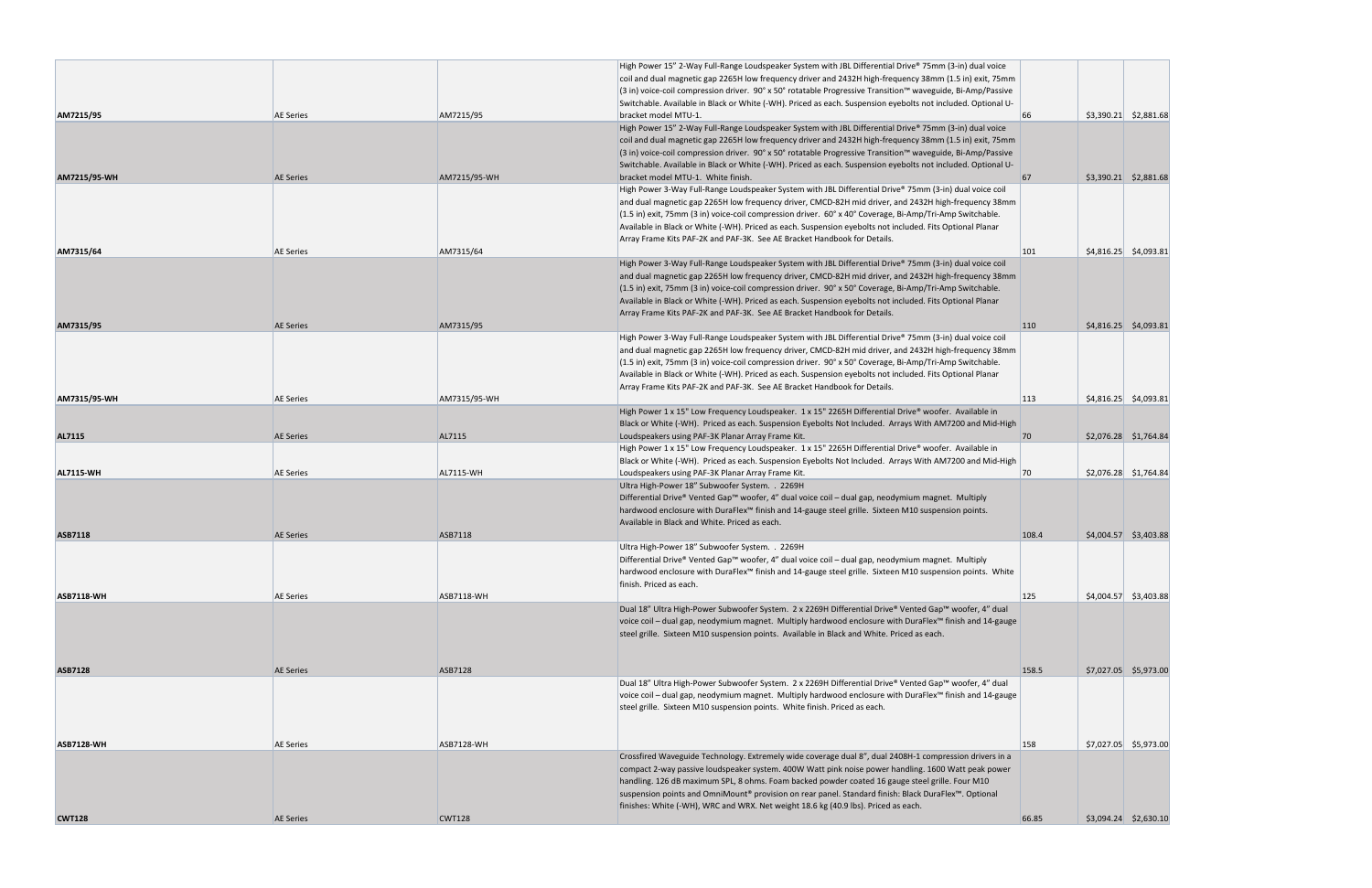|                                                               |                  |                    | Crossfired Waveguide Technology. Extremely wide coverage dual 8", dual 2408H-1 compression drivers in a<br>compact 2-way passive loudspeaker system. 400W Watt pink noise power handling. 1600 Watt peak power<br>handling. 126 dB maximum SPL, 8 ohms. Foam backed powder coated 16 gauge steel grille. Four M10<br>suspension points and OmniMount® provision on rear panel. Standard finish: Black DuraFlex™. Optional<br>finishes: White (-WH), WRC and WRX. Net weight 18.6 kg (40.9 lbs). Priced as each. |                |                         |                         |
|---------------------------------------------------------------|------------------|--------------------|-----------------------------------------------------------------------------------------------------------------------------------------------------------------------------------------------------------------------------------------------------------------------------------------------------------------------------------------------------------------------------------------------------------------------------------------------------------------------------------------------------------------|----------------|-------------------------|-------------------------|
| CWT128-WH                                                     | <b>AE Series</b> | CWT128-WH          |                                                                                                                                                                                                                                                                                                                                                                                                                                                                                                                 | 66.85          |                         | $$3,094.24$ $$2,630.10$ |
| <b>AE SERIES ACCESSORIES</b>                                  |                  |                    |                                                                                                                                                                                                                                                                                                                                                                                                                                                                                                                 |                |                         |                         |
| MTU-1                                                         | <b>AE Series</b> | MTU-1              | U-Bracket For Models AM7215/xx and AM5215/xx.                                                                                                                                                                                                                                                                                                                                                                                                                                                                   | 10.5           | \$224.22                | \$190.59                |
| MTU-1-WH                                                      | <b>AE Series</b> | MTU-1-WH           | U-Bracket For Models AM7215/xx and AM5215/xx. White finish.                                                                                                                                                                                                                                                                                                                                                                                                                                                     | 9.85           | \$253.37                | \$215.36                |
| MTU-2                                                         | <b>AE Series</b> | MTU-2              | U-Bracket For Model AC2215/xx                                                                                                                                                                                                                                                                                                                                                                                                                                                                                   | 7.5            | \$253.37                | \$215.36                |
| MTU-2-WH                                                      | <b>AE Series</b> | MTU-2-WH           | U-Bracket For Model AC2215/xx. White finish.                                                                                                                                                                                                                                                                                                                                                                                                                                                                    | 8              | \$253.37                | \$215.36                |
| MTU-3                                                         | <b>AE Series</b> | MTU-3              | U-Bracket For Models AM7212/xx and AM5212/xx.                                                                                                                                                                                                                                                                                                                                                                                                                                                                   | 9.5            | \$262.34                | \$222.99                |
| MTU-3-WH                                                      | <b>AE Series</b> | MTU-3-WH           | U-Bracket For Models AM7212/xx and AM5212/xx. White finish.                                                                                                                                                                                                                                                                                                                                                                                                                                                     | 9.5            | \$262.34                | \$222.99                |
| MTU-4                                                         | <b>AE Series</b> | MTU-4              | U-Bracket For Model AC2212/xx.                                                                                                                                                                                                                                                                                                                                                                                                                                                                                  | 6              | \$262.34                | \$222.99                |
| MTU-4-WH                                                      | <b>AE Series</b> | MTU-4-WH           | U-Bracket For Model AC2212/xx. White finish.                                                                                                                                                                                                                                                                                                                                                                                                                                                                    | $\overline{7}$ | \$262.34                | \$222.99                |
| 229-00009-01                                                  | <b>AE Series</b> | 229-00009-01       | Set of Three M10 x 35mm Forged Shoulder Steel Eyebolts (priced and ships as a PACK of 3 bolts)                                                                                                                                                                                                                                                                                                                                                                                                                  | 11             | \$53.81                 | \$45.74                 |
| <b>POINT-SOURCE</b><br><b>PD Precision Directivity Series</b> |                  |                    |                                                                                                                                                                                                                                                                                                                                                                                                                                                                                                                 |                |                         |                         |
| <b>PD525S</b>                                                 | <b>PD Series</b> | <b>PD525S</b>      | Dual 15" subwoofer system, 2275H driver, 75mm (3 in) voice coil, 4-ohm nominal impedance.                                                                                                                                                                                                                                                                                                                                                                                                                       | $132$          |                         | $$2,878.98$ $$2,447.14$ |
| <b>PD525S - WH</b>                                            | <b>PD Series</b> | <b>PD525S - WH</b> | Dual 15" subwoofer system, 2275H driver, 75mm (3 in) voice coil, 4-ohm nominal impedance.                                                                                                                                                                                                                                                                                                                                                                                                                       | H N/A          |                         | $$3,022.53$ $$2,569.15$ |
|                                                               |                  |                    | 15" Horn-Loaded 2-way full-range system, 40? x 40? coverage pattern with 2432H 38mm (1.5 in) exit,<br>75mm (3 in) voice coil and 2031H 15" low-frequency driver with 75mm (3 in) voice coil, 8 ohm nominal system<br>impedance.                                                                                                                                                                                                                                                                                 |                |                         |                         |
| <b>PD544</b>                                                  | <b>PD Series</b> | PD544              |                                                                                                                                                                                                                                                                                                                                                                                                                                                                                                                 | 162            |                         | $$4,035.96$ $$3,430.57$ |
|                                                               |                  |                    | 15" Horn-Loaded 2-way full-range system, 40? x 40? coverage pattern with 2432H 38mm (1.5 in) exit,<br>75mm (3 in) voice coil and 2031H 15" low-frequency driver with 75mm (3 in) voice coil, 8 ohm nominal system<br>impedance. *NEW*                                                                                                                                                                                                                                                                           |                |                         |                         |
| <b>PD544 - WH</b>                                             | <b>PD Series</b> | <b>PD544 - WH</b>  |                                                                                                                                                                                                                                                                                                                                                                                                                                                                                                                 | H N/A          |                         | $$4,236.87$ $$3,601.34$ |
|                                                               |                  |                    | 15" Horn-Loaded 2-way full-range system, rotatable<br>60? x 40? coverage pattern with 2432H 38mm (1.5 in) exit, 75mm (3 in) voice coil and 2031H 15" low-<br>frequency driver with 75mm (3 in) voice coil, 8 ohm nominal system impedance.                                                                                                                                                                                                                                                                      |                |                         |                         |
| <b>PD564</b>                                                  | <b>PD Series</b> | <b>PD564</b>       |                                                                                                                                                                                                                                                                                                                                                                                                                                                                                                                 | 154            |                         | $$4,035.96$ $$3,430.57$ |
| <b>PD564 - WH</b>                                             | <b>PD Series</b> | <b>PD564 - WH</b>  | 15" Horn-Loaded 2-way full-range system, rotatable<br>60? x 40? coverage pattern with 2432H 38mm (1.5 in) exit, 75mm (3 in) voice coil and 2031H 15" low-<br>frequency driver with 75mm (3 in) voice coil, 8 ohm nominal system impedance. *NEW*                                                                                                                                                                                                                                                                | H N/A          |                         | $$4,236.87$ $$3,601.34$ |
|                                                               |                  |                    | 15" Horn-Loaded 2-way full-range system, 60? x 60? coverage pattern with 2432H 38mm (1.5 in) exit,<br>75mm (3 in) voice coil and 2031H 15" low-frequency driver with 75mm (3 in) voice coil, 8 ohm nominal system<br>impedance. *NEW*                                                                                                                                                                                                                                                                           |                |                         |                         |
| <b>PD566 - WH</b>                                             | <b>PD Series</b> | <b>PD566 - WH</b>  |                                                                                                                                                                                                                                                                                                                                                                                                                                                                                                                 | #N/A           |                         | $$4,236.87$ $$3,601.34$ |
|                                                               |                  |                    | 15" Horn-Loaded 2-way full-range system, rotatable<br>90? x 50? coverage pattern with 2432H 38mm (1.5 in) exit, 75mm (3 in) voice coil and 2031H 15" low-<br>frequency driver with 75mm (3 in) voice coil, 8 ohm nominal system impedance.                                                                                                                                                                                                                                                                      |                |                         |                         |
| <b>PD595</b>                                                  | <b>PD Series</b> | <b>PD595</b>       |                                                                                                                                                                                                                                                                                                                                                                                                                                                                                                                 | <b>157</b>     |                         | \$4,035.96 \$3,430.57   |
|                                                               |                  |                    | 15" Horn-Loaded 2-way full-range system, rotatable<br>90? x 50? coverage pattern with 2432H 38mm (1.5 in) exit, 75mm (3 in) voice coil and 2031H 15" low-<br>frequency driver with 75mm (3 in) voice coil, 8 ohm nominal system impedance.                                                                                                                                                                                                                                                                      |                |                         |                         |
| <b>PD595 WH</b>                                               | <b>PD Series</b> | <b>PD595 -WH</b>   |                                                                                                                                                                                                                                                                                                                                                                                                                                                                                                                 | H N/A          |                         | $$4,236.87$ $$3,601.34$ |
| <b>PD743</b>                                                  | <b>PD Series</b> | PD743              | Precision Directivity™ Mid/High Frequency Coaxial with 40 x 30 Dispersion. Dual large format 2430H HF<br>drivers with IFS™ Interference Free Summation, dual 2250J very high output 8" MF Drivers, well controlled<br>dispersion to below 400 Hz, ten M10 integrated suspension points. 150 Hz to 16 kHz frequency range. 700<br>W MF, 150 W HF continuous power capability. Max SPL capability of 139 dB continuous, 145 peak. Compact<br>991 H x 991 W x 1146 D mm (39 x 39 x 45.1 in), 111.4 kg (245 lb).    | 133            | \$14,653.11 \$12,455.14 |                         |
|                                                               |                  |                    |                                                                                                                                                                                                                                                                                                                                                                                                                                                                                                                 |                |                         |                         |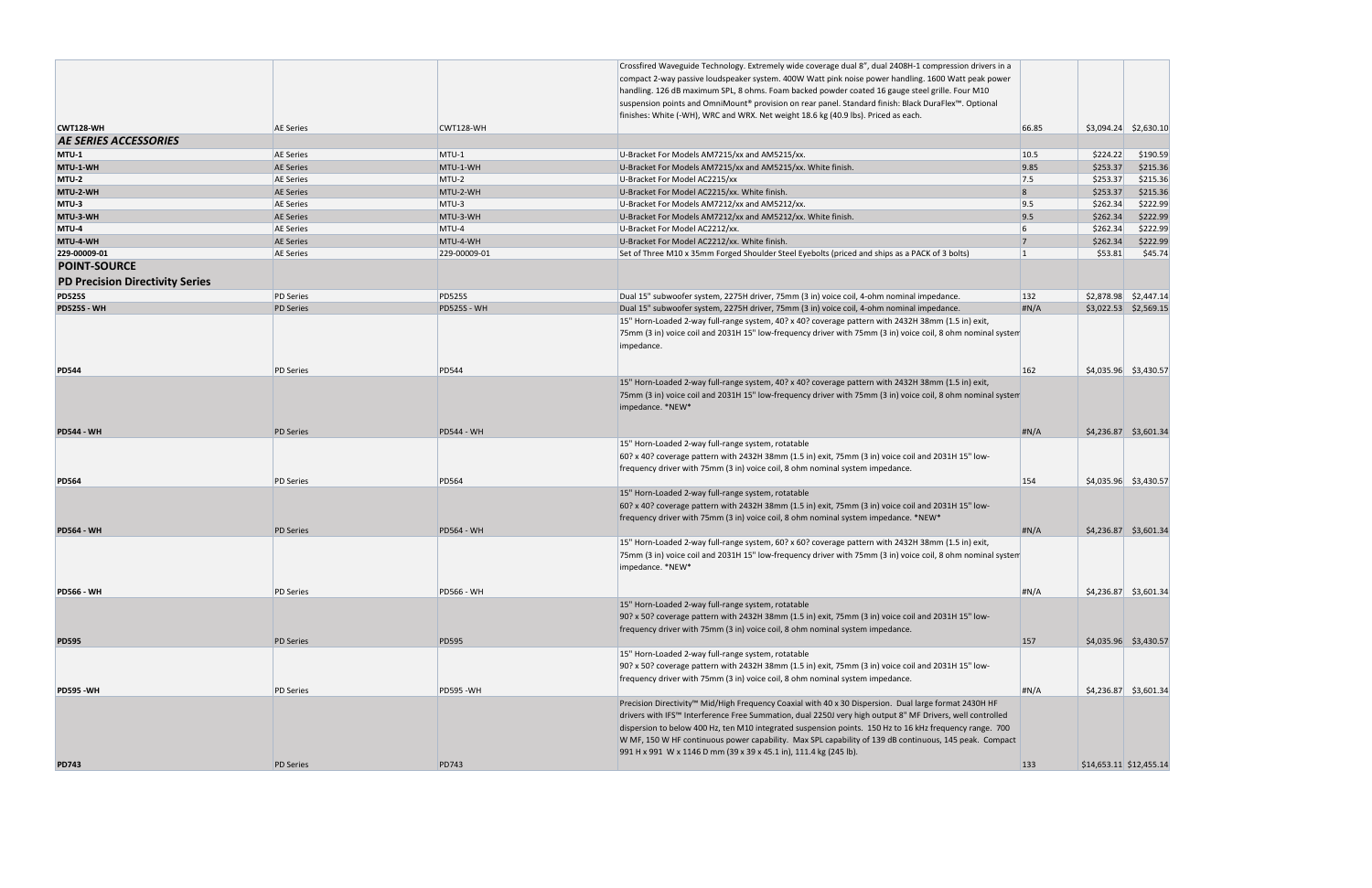| <b>PD743-WH</b>  | <b>Custom Shop Item</b> | <b>PD743-WH</b>  | Precision Directivity <sup>™</sup> Mid/High Frequency Coaxial with 40 x 30 Dispersion. Dual large format 2430H HF<br>drivers with IFS™ Interference Free Summation, dual 2250J very high output 8" MF Drivers, well controlled<br>dispersion to below 400 Hz, ten M10 integrated suspension points. 150 Hz to 16 kHz frequency range. 700<br>W MF, 150 W HF continuous power capability. Max SPL capability of 139 dB continuous, 145 peak. Compact<br>991 H x 991 W x 1146 D mm (39 x 39 x 45.1 in), 111.4 kg (245 lb). With Weather Protection Treatment. Refer<br>to WEATHER RESISTANT Configurations for AE, PD & VLA Series document for details regarding WRC/WRX<br>models. Standard color is GRAY. Available in Black (-BK) & White (-WH).8-10 weeks ship time for orders of 1-<br>10, larger needs to be reviewed | H N/A | \$14,797.41 \$12,577.80 |
|------------------|-------------------------|------------------|----------------------------------------------------------------------------------------------------------------------------------------------------------------------------------------------------------------------------------------------------------------------------------------------------------------------------------------------------------------------------------------------------------------------------------------------------------------------------------------------------------------------------------------------------------------------------------------------------------------------------------------------------------------------------------------------------------------------------------------------------------------------------------------------------------------------------|-------|-------------------------|
|                  |                         |                  | Precision Directivity™ Mid/High Frequency Coaxial with 40 x 30 Dispersion. Dual large format 2430H HF                                                                                                                                                                                                                                                                                                                                                                                                                                                                                                                                                                                                                                                                                                                      |       |                         |
| <b>PD764</b>     | <b>PD Series</b>        | <b>PD764</b>     | drivers with IFS™ Interference Free Summation, dual 2250J very high output 8" MF Drivers, well controlled<br>dispersion to below 400 Hz, ten M10 integrated suspension points. 150 Hz to 16 kHz frequency range. 700<br>W MF, 150 W HF continuous power capability. Max SPL capability of 139 dB continuous, 145 peak. Compact<br>991 H x 991 W x 1146 D mm (39 x 39 x 45.1 in), 111.4 kg (245 lb).                                                                                                                                                                                                                                                                                                                                                                                                                        | H N/A | \$13,348.86 \$11,346.53 |
|                  |                         |                  |                                                                                                                                                                                                                                                                                                                                                                                                                                                                                                                                                                                                                                                                                                                                                                                                                            |       |                         |
|                  |                         |                  | Precision Directivity™ Mid/High Frequency Coaxial with 40 x 30 Dispersion. Dual large format 2430H HF<br>drivers with IFS™ Interference Free Summation, dual 2250J very high output 8" MF Drivers, well controlled<br>dispersion to below 400 Hz, ten M10 integrated suspension points. 150 Hz to 16 kHz frequency range. 700<br>W MF, 150 W HF continuous power capability. Max SPL capability of 139 dB continuous, 145 peak. Compact<br>991 H x 991 W x 1146 D mm (39 x 39 x 45.1 in), 111.4 kg (245 lb). With Weather Protection Treatment. Refer<br>to WEATHER RESISTANT Configurations for AE, PD & VLA Series document for details regarding WRC/WRX<br>models. Standard color is GRAY. Available in Black (-BK) & White (-WH).8-10 weeks ship time for orders of 1-<br>10, larger needs to be reviewed             |       |                         |
| <b>PD764-WH</b>  | <b>Custom Shop Item</b> | <b>PD764-WH</b>  |                                                                                                                                                                                                                                                                                                                                                                                                                                                                                                                                                                                                                                                                                                                                                                                                                            | H N/A | \$13,480.95 \$11,458.81 |
| <b>PD5122</b>    | <b>PD Series</b>        | <b>PD5122</b>    | High Output Low Frequency Loudspeaker with 12" Slot Loaded Woofers. Two 300mm (12 in.) VGC™ Vented<br>Gap Cooled 2206H Low Frequency Drivers in a Slot Loaded, Vented Configuration. Same as LF Section in<br>PD5322 Series. 41 Hz to 1 Hz Frequency Range. 375 x 673 x 706 mm (14.8 x 26.5 x 27.8 in.), 36.4 kg (80 lb).<br>*NEW*                                                                                                                                                                                                                                                                                                                                                                                                                                                                                         | 50    | $$3,163.74$ $$2,689.18$ |
|                  |                         |                  | High Output Low Frequency Loudspeaker with 12" Slot Loaded Woofers. Two 300mm (12 in.) VGC™ Vented<br>Gap Cooled 2206H Low Frequency Drivers in a Slot Loaded, Vented Configuration. Same as LF Section in<br>PD5322 Series. 41 Hz to 1 Hz Frequency Range. 375 x 673 x 706 mm (14.8 x 26.5 x 27.8 in.), 36.4 kg (80 lb).                                                                                                                                                                                                                                                                                                                                                                                                                                                                                                  |       |                         |
| <b>PD5122-WH</b> | <b>PD Series</b>        | <b>PD5122-WH</b> | White finish. *NEW*                                                                                                                                                                                                                                                                                                                                                                                                                                                                                                                                                                                                                                                                                                                                                                                                        |       |                         |
|                  |                         |                  | High Output Two-Way MID/HIGH Frequency Loudspeaker with 8" MF and 40° x 30° Coverage Pattern. 200<br>mm (8 in.) CMCD™ Cone Midrange Compression Driver and Large Format 2431H Neodymium HF Driver. 200<br>Hz to 17 kHz Frequency Range. 991 x 673 x 706 mm. (39 x 26.5 x 27.8 in), 58.8 kg (130 lbs).                                                                                                                                                                                                                                                                                                                                                                                                                                                                                                                      |       |                         |
| PD6200/43        | <b>PD Series</b>        | PD6200/43        |                                                                                                                                                                                                                                                                                                                                                                                                                                                                                                                                                                                                                                                                                                                                                                                                                            | 200   | \$5,784.88 \$4,917.14   |
|                  |                         |                  | High Output Two-Way MID/HIGH Frequency Loudspeaker with 8" MF and 40° x 30° Coverage Pattern. 200<br>mm (8 in.) CMCD <sup>™</sup> Cone Midrange Compression Driver and Large Format 2431H Neodymium HF Driver. 200<br>Hz to 17 kHz Frequency Range. 991 x 673 x 706 mm. (39 x 26.5 x 27.8 in), 58.8 kg (130 lbs). White finish.                                                                                                                                                                                                                                                                                                                                                                                                                                                                                            |       |                         |
| PD6200/43-WH     | <b>PD Series</b>        | PD6200/43-WH     |                                                                                                                                                                                                                                                                                                                                                                                                                                                                                                                                                                                                                                                                                                                                                                                                                            | #N/A  | $$5,784.88$ $$4,917.14$ |
|                  |                         |                  | High Output Two-Way MID/HIGH Frequency Loudspeaker with 8" MF and 60° x 40° Coverage Pattern. 200<br>mm (8 in.) CMCD-82H™ Cone Midrange Compression Driver and Large Format 2431H Neodymium HF Driver.<br>200 Hz to 17 kHz Frequency Range. 991 x 673 x 706 mm. (39 x 26.5 x 27.8 in), 58.8 kg (130 lbs).                                                                                                                                                                                                                                                                                                                                                                                                                                                                                                                  |       |                         |
| PD6200/64        | <b>PD Series</b>        | PD6200/64        |                                                                                                                                                                                                                                                                                                                                                                                                                                                                                                                                                                                                                                                                                                                                                                                                                            | 200   | \$4,035.96 \$3,430.57   |
|                  |                         |                  | High Output Two-Way MID/HIGH Frequency Loudspeaker with 8" MF and 60° x 40° Coverage Pattern. 200<br>mm (8 in.) CMCD-82H™ Cone Midrange Compression Driver and Large Format 2431H Neodymium HF Driver.<br>200 Hz to 17 kHz Frequency Range. 991 x 673 x 706 mm. (39 x 26.5 x 27.8 in), 58.8 kg (130 lbs). White                                                                                                                                                                                                                                                                                                                                                                                                                                                                                                            |       |                         |
| PD6200/64-WH     | <b>PD Series</b>        | PD6200/64-WH     | finish.<br>High Output Two-Way MID/HIGH Frequency Loudspeaker with 8" MF and 60° x 60° Coverage Pattern. 200                                                                                                                                                                                                                                                                                                                                                                                                                                                                                                                                                                                                                                                                                                               | 140   | $$4,035.96$ $$3,430.57$ |
|                  |                         |                  | mm (8 in.) CMCD-82H™ Cone Midrange Compression Driver and Large Format 2431H Neodymium HF Driver.<br>200 Hz to 17 kHz Frequency Range. 991 x 673 x 706 mm. (39 x 26.5 x 27.8 in), 58.8 kg (130 lbs).                                                                                                                                                                                                                                                                                                                                                                                                                                                                                                                                                                                                                       |       |                         |
| PD6200/66        | <b>PD Series</b>        | PD6200/66        | High Output Two-Way MID/HIGH Frequency Loudspeaker with 8" MF and 60° x 60° Coverage Pattern. 200                                                                                                                                                                                                                                                                                                                                                                                                                                                                                                                                                                                                                                                                                                                          | 140   | $$4,035.96$ $$3,430.57$ |
|                  |                         |                  | mm (8 in.) CMCD-82H™ Cone Midrange Compression Driver and Large Format 2431H Neodymium HF Driver.<br>200 Hz to 17 kHz Frequency Range. 991 x 673 x 706 mm. (39 x 26.5 x 27.8 in), 58.8 kg (130 lbs). White                                                                                                                                                                                                                                                                                                                                                                                                                                                                                                                                                                                                                 |       |                         |
| PD6200/66-WH     | <b>PD Series</b>        | PD6200/66-WH     | finish.<br>High Output Two-Way MID/HIGH Frequency Loudspeaker with 8" MF and 90° x 50° Coverage Pattern. 200<br>mm (8 in.) CMCD-82H™ Cone Midrange Compression Driver and Large Format 2431H Neodymium HF Driver.                                                                                                                                                                                                                                                                                                                                                                                                                                                                                                                                                                                                          | 140   | $$4,035.96$ $$3,430.57$ |
|                  |                         |                  | 200 Hz to 17 kHz Frequency Range. 991 x 673 x 706 mm. (39 x 26.5 x 27.8 in), 58.8 kg (130 lbs).                                                                                                                                                                                                                                                                                                                                                                                                                                                                                                                                                                                                                                                                                                                            |       |                         |
| PD6200/95        | <b>PD Series</b>        | PD6200/95        |                                                                                                                                                                                                                                                                                                                                                                                                                                                                                                                                                                                                                                                                                                                                                                                                                            | 100   | $$4,035.96$ $$3,430.57$ |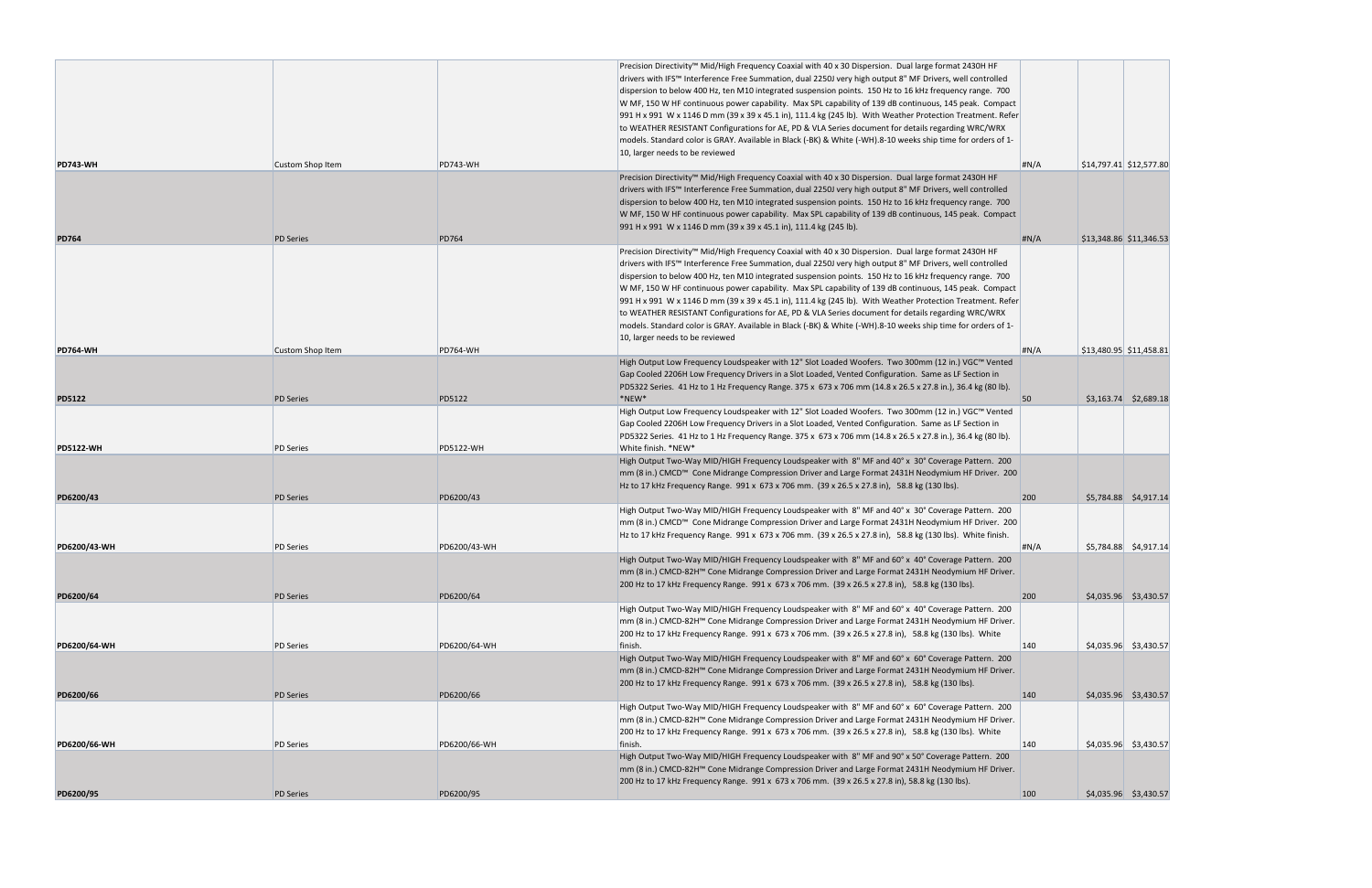|              |                  |              | High Output Two-Way MID/HIGH Frequency Loudspeaker with 8" MF and 90° x 50° Coverage Pattern. 200                                                                                                     |       |                         |
|--------------|------------------|--------------|-------------------------------------------------------------------------------------------------------------------------------------------------------------------------------------------------------|-------|-------------------------|
|              |                  |              | mm (8 in.) CMCD-82H™ Cone Midrange Compression Driver and Large Format 2431H Neodymium HF Driver.                                                                                                     |       |                         |
|              |                  |              | 200 Hz to 17 kHz Frequency Range. 991 x 673 x 706 mm. (39 x 26.5 x 27.8 in), 58.8 kg (130 lbs). White                                                                                                 |       |                         |
| PD6200/95-WH | <b>PD Series</b> | PD6200/95-WH | finish.                                                                                                                                                                                               | 150   | \$4,035.96 \$3,430.57   |
|              |                  |              | High Sensitivity Two-Way FULL-RANGE Loudspeaker with Horn Loaded 12" LF and 40° x 30° Coverage<br>Pattern. 300 mm (12 in.) M222-8A Horn-loaded LF and Large Format 2451H-1 Neodymium HF Driver. 80 Hz |       |                         |
|              |                  |              | to 18 kHz Frequency Range. 991 x 673 x 897 mm. (39 x 26.5 x 35.3 in), 79.5 kg (175 lbs).                                                                                                              |       |                         |
| PD6212/43    | <b>PD Series</b> | PD6212/43    |                                                                                                                                                                                                       | 150   | \$6,323.00 \$5,374.55   |
|              |                  |              | High Sensitivity Two-Way FULL-RANGE Loudspeaker with Horn Loaded 12" LF and 40° x 30° Coverage                                                                                                        |       |                         |
|              |                  |              | Pattern. 300 mm (12 in.) M222-8A Horn-loaded LF and Large Format 2451H-1 Neodymium HF Driver. 80 Hz                                                                                                   |       |                         |
|              |                  |              | to 18 kHz Frequency Range. 991 x 673 x 897 mm. (39 x 26.5 x 35.3 in), 79.5 kg (175 lbs). White finish.                                                                                                |       |                         |
| PD6212/43-WH | <b>PD</b> Series | PD6212/43-WH |                                                                                                                                                                                                       | H N/A | $$6,323.00$ $$5,374.55$ |
|              |                  |              | High Sensitivity Two-Way FULL-RANGE Loudspeaker with Horn Loaded 12" LF and 60° x 40° Coverage                                                                                                        |       |                         |
|              |                  |              | Pattern. 300 mm (12 in.) M222-8A Horn-loaded LF and Large Format 2451H-1 Neodymium HF Driver. 80 Hz<br>to 18 kHz Frequency Range. 991 x 673 x 706 mm. (39 x 26.5 x 27.8 in), 69 kg (152 lbs).         |       |                         |
| PD6212/64    | <b>PD Series</b> | PD6212/64    |                                                                                                                                                                                                       | 150   | \$4,574.09 \$3,887.97   |
|              |                  |              | High Sensitivity Two-Way FULL-RANGE Loudspeaker with Horn Loaded 12" LF and 60° x 40° Coverage                                                                                                        |       |                         |
|              |                  |              | Pattern. 300 mm (12 in.) M222-8A Horn-loaded LF and Large Format 2451H-1 Neodymium HF Driver. 80 Hz                                                                                                   |       |                         |
|              |                  |              | to 18 kHz Frequency Range. 991 x 673 x 706 mm. (39 x 26.5 x 27.8 in), 69 kg (152 lbs).                                                                                                                |       |                         |
| PD6212/64-WH | <b>PD</b> Series | PD6212/64-WH |                                                                                                                                                                                                       | 180   | $$4,574.09$ $$3,887.97$ |
|              |                  |              | High Sensitivity Two-Way FULL-RANGE Loudspeaker with Horn Loaded 12" LF and 60° x 60° Coverage                                                                                                        |       |                         |
|              |                  |              | Pattern. 300 mm (12 in.) M222-8A Horn-loaded LF and Large Format 2451H-1 Neodymium HF Driver. 80 Hz                                                                                                   |       |                         |
| PD6212/66    | <b>PD Series</b> | PD6212/66    | to 18 kHz Frequency Range. 991 x 673 x 706 mm. (39 x 26.5 x 27.8 in), 69 kg (152 lbs).                                                                                                                | 150   | \$4,574.09 \$3,887.97   |
|              |                  |              | High Sensitivity Two-Way FULL-RANGE Loudspeaker with Horn Loaded 12" LF and 60° x 60° Coverage                                                                                                        |       |                         |
|              |                  |              | Pattern. 300 mm (12 in.) M222-8A Horn-loaded LF and Large Format 2451H-1 Neodymium HF Driver. 80 Hz                                                                                                   |       |                         |
|              |                  |              | to 18 kHz Frequency Range. 991 x 673 x 706 mm. (39 x 26.5 x 27.8 in), 69 kg (152 lbs). White finish.                                                                                                  |       |                         |
| PD6212/66-WH | <b>PD</b> Series | PD6212/66-WH |                                                                                                                                                                                                       | 160   | \$4,574.09 \$3,887.97   |
|              |                  |              | High Sensitivity Two-Way FULL-RANGE Loudspeaker with Horn Loaded 12" LF and 90° x 50° Coverage                                                                                                        |       |                         |
|              |                  |              | Pattern. 300 mm (12 in.) M222-8A Horn-loaded LF and Large Format 2451H-1 Neodymium HF Driver. 80 Hz                                                                                                   |       |                         |
|              |                  |              | to 18 kHz Frequency Range. 991 x 673 x 706 mm. (39 x 26.5 x 27.8 in), 69 kg (152 lbs).                                                                                                                |       |                         |
| PD6212/95    | <b>PD Series</b> | PD6212/95    | High Sensitivity Two-Way FULL-RANGE Loudspeaker with Horn Loaded 12" LF and 90° x 50° Coverage                                                                                                        | 150   | \$4,574.09 \$3,887.97   |
|              |                  |              | Pattern. 300 mm (12 in.) M222-8A Horn-loaded LF and Large Format 2451H-1 Neodymium HF Driver. 80 Hz                                                                                                   |       |                         |
|              |                  |              | to 18 kHz Frequency Range. 991 x 673 x 706 mm. (39 x 26.5 x 27.8 in), 69 kg (152 lbs). White finish                                                                                                   |       |                         |
| PD6212/95-WH | <b>PD</b> Series | PD6212/95-WH |                                                                                                                                                                                                       | 180   | $$4,574.09$ $$3,887.97$ |
|              |                  |              | High Output Three-Way FULL-RANGE Loudspeaker with 12" LF, 8" MF and 40º x 30º Coverage Pattern. Two                                                                                                   |       |                         |
|              |                  |              | 300 mm Loaded LF Configuration, 200 mm (8 in) CMCD™ Cone MidRange Compression Driver and Large                                                                                                        |       |                         |
|              |                  |              | Format 2431H Neodymium HF Driver. 40 Hz to 17 kHz Frequency Range. 991 x 673 x 897 mm. (39 x 26.5 x                                                                                                   |       |                         |
| PD6322/43    | <b>PD Series</b> | PD6322/43    | 35.3 in), 87.3 kg (192 lbs).<br>High Output Three-Way FULL-RANGE Loudspeaker with 12" LF, 8" MF and 40º x 30º Coverage Pattern. Two                                                                   | 200   | $$7,264.73$ $$6,175.02$ |
|              |                  |              | 300 mm Loaded LF Configuration, 200 mm (8 in) CMCD™ Cone MidRange Compression Driver and Large                                                                                                        |       |                         |
|              |                  |              | Format 2431H Neodymium HF Driver. 40 Hz to 17 kHz Frequency Range. 991 x 673 x 897 mm. (39 x 26.5 x                                                                                                   |       |                         |
| PD6322/43-WH | <b>PD</b> Series | PD6322/43-WH | 35.3 in), 87.3 kg (192 lbs). White finish.                                                                                                                                                            | 249   | $$7,264.73$ $$6,175.02$ |
|              |                  |              | High Output Three-Way FULL-RANGE Loudspeaker with 12" LF, 8" MF and 60° x 40° Coverage Pattern. Two                                                                                                   |       |                         |
|              |                  |              | 300 mm (12 in.) VGC™ Vented Gap Cooled 2206H Woofers in a Slot Loaded LF, 200 mm (8 in) CMCD™ Cone                                                                                                    |       |                         |
|              |                  |              | Midrange Compression Driver and Large Format 2431H Neodymium HF Driver. 41 Hz to 17 kHz Frequency                                                                                                     |       |                         |
| PD6322/64-H  | <b>PD Series</b> | PD6322/64-H  | Range. 991 x 673 x 706 mm. (39 x 26.5 x 27.8 in), 77 kg (170 lbs).<br>High Output Three-Way FULL-RANGE Loudspeaker with 12" LF, 8" MF and 60° x 40° Coverage Pattern. Two                             | H N/A | \$5,381.28 \$4,574.09   |
|              |                  |              | 300 mm (12 in.) VGC™ Vented Gap Cooled 2206H Woofers in a Slot Loaded LF, 200 mm (8 in) CMCD™ Cone                                                                                                    |       |                         |
|              |                  |              | Midrange Compression Driver and Large Format 2431H Neodymium HF Driver. 41 Hz to 17 kHz Frequency                                                                                                     |       |                         |
|              |                  |              | Range. 991 x 673 x 706 mm. (39 x 26.5 x 27.8 in), 77 kg (170 lbs). White finish.                                                                                                                      |       |                         |
| PD6322/64-WH | <b>PD Series</b> | PD6322/64-WH |                                                                                                                                                                                                       | 200   | $$5,381.28$ $$4,574.09$ |
|              |                  |              | High Output Three-Way FULL-RANGE Loudspeaker with 12" LF, 8" MF and 60° x 60° Coverage Pattern. Two                                                                                                   |       |                         |
|              |                  |              | 300 mm (12 in.) VGC™ Vented Gap Cooled 2206H Woofers in a Slot Loaded LF, 200 mm (8 in) CMCD™ Cone                                                                                                    |       |                         |
|              |                  |              | Midrange Compression Driver and Large Format 2431H Neodymium HF Driver. 41 Hz to 17 kHz Frequency                                                                                                     | 200   |                         |
| PD6322/66    | <b>PD Series</b> | PD6322/66    | Range. 991 x 673 x 706 mm. (39 x 26.5 x 27.8 in), 77 kg (170 lbs).<br>High Output Three-Way FULL-RANGE Loudspeaker with 12" LF, 8" MF and 60° x 60° Coverage Pattern. Two                             |       | \$5,381.28 \$4,574.09   |
|              |                  |              | 300 mm (12 in.) VGC™ Vented Gap Cooled 2206H Woofers in a Slot Loaded LF, 200 mm (8 in) CMCD™ Cone                                                                                                    |       |                         |
|              |                  |              | Midrange Compression Driver and Large Format 2431H Neodymium HF Driver. 41 Hz to 17 kHz Frequency                                                                                                     |       |                         |
|              |                  |              | Range. 991 x 673 x 706 mm. (39 x 26.5 x 27.8 in), 77 kg (170 lbs). White finish.                                                                                                                      |       |                         |
| PD6322/66-WH | <b>PD Series</b> | PD6322/66-WH |                                                                                                                                                                                                       | 200   | $$5,381.28$ $$4,574.09$ |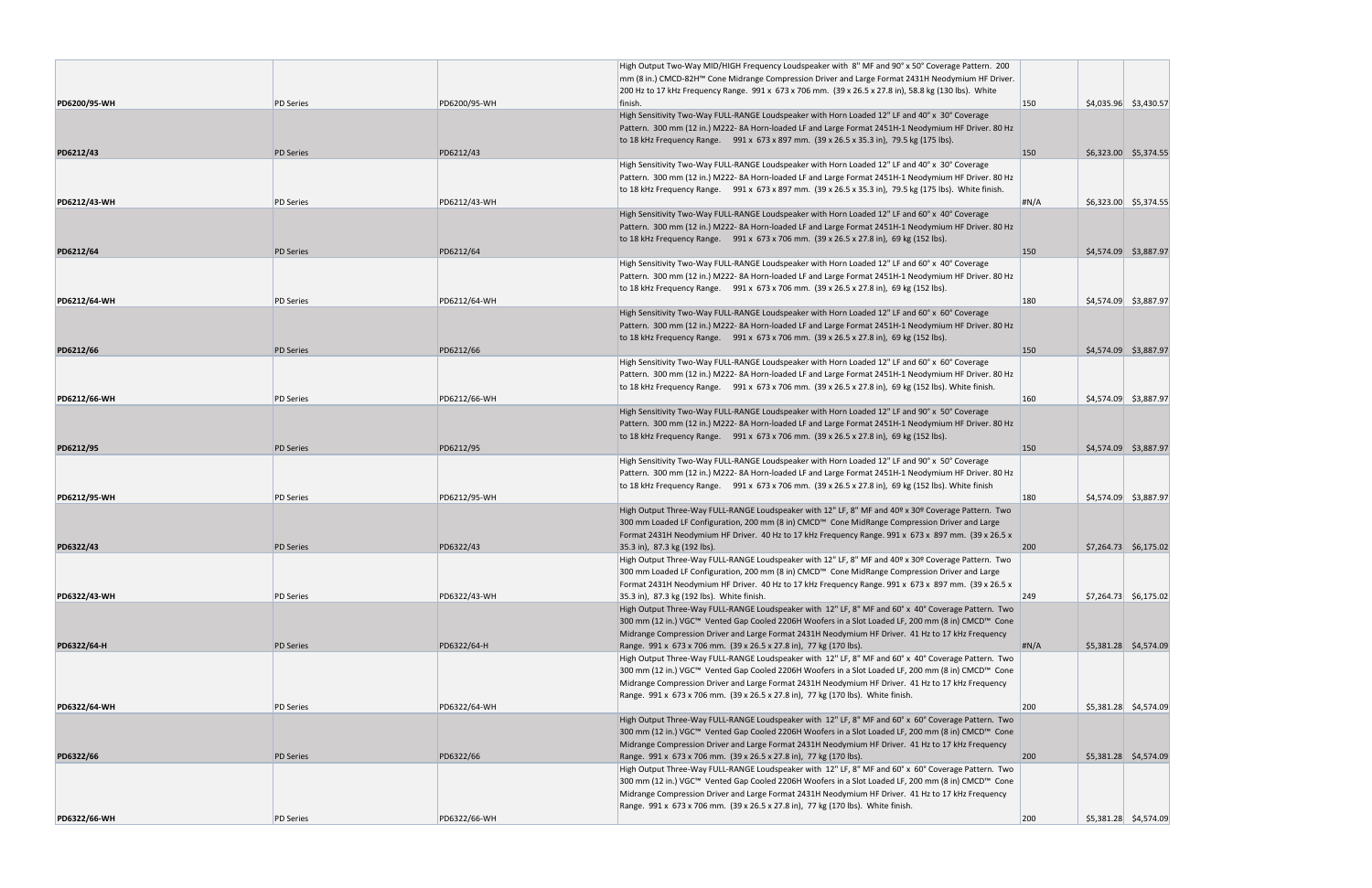|                                        |                    |                     | High Output Three-Way FULL-RANGE Loudspeaker with 12" LF, 8" MF and 90° x 50° Coverage Pattern. Two<br>300 mm (12 in.) VGC™ Vented Gap Cooled 2206H Woofers in a Slot Loaded LF, 200 mm (8 in) CMCD™ Cone                                                                                                                                                                                          |       |                         |                         |
|----------------------------------------|--------------------|---------------------|----------------------------------------------------------------------------------------------------------------------------------------------------------------------------------------------------------------------------------------------------------------------------------------------------------------------------------------------------------------------------------------------------|-------|-------------------------|-------------------------|
| PD6322/95                              | <b>PD Series</b>   | PD6322/95           | Midrange Compression Driver and Large Format 2431H Neodymium HF Driver. 41 Hz to 17 kHz Frequency<br>Range. 991 x 673 x 706 mm. (39 x 26.5 x 27.8 in), 77 kg (170 lbs).                                                                                                                                                                                                                            | 180   |                         | \$5,381.28 \$4,574.09   |
| PD6322/95-WH                           | <b>PD Series</b>   | PD6322/95-WH        | High Output Three-Way FULL-RANGE Loudspeaker with 12" LF, 8" MF and 90° x 50° Coverage Pattern. Two<br>300 mm (12 in.) VGC™ Vented Gap Cooled 2206H Woofers in a Slot Loaded LF, 200 mm (8 in) CMCD™ Cone<br>Midrange Compression Driver and Large Format 2431H Neodymium HF Driver. 41 Hz to 17 kHz Frequency<br>Range. 991 x 673 x 706 mm. (39 x 26.5 x 27.8 in), 77 kg (170 lbs). White finish. | 215   |                         | $$5,381.28$ $$4,574.09$ |
| <b>LINE ARRAY:</b>                     |                    |                     |                                                                                                                                                                                                                                                                                                                                                                                                    |       |                         |                         |
|                                        |                    |                     |                                                                                                                                                                                                                                                                                                                                                                                                    |       |                         |                         |
| <b>VLA Line Array Modules</b>          |                    |                     |                                                                                                                                                                                                                                                                                                                                                                                                    |       |                         |                         |
|                                        |                    |                     | High Output Three-Way Full-Range Horn-Loaded Line Array Loudspeaker System. 30° Horizontal Horn                                                                                                                                                                                                                                                                                                    |       |                         |                         |
| <b>JBL-P3267MX</b>                     | <b>PD Series</b>   | <b>VLA301I</b>      | Coverage Pattern. 2x15" LF, 2x8" MF, 3x1.5" Exit HF                                                                                                                                                                                                                                                                                                                                                | #N/A  | \$13,070.25 \$11,109.71 |                         |
| <b>JBL-P3269MX</b>                     | <b>PD Series</b>   | VLA301HI            | High Output Three-Way Full-Range Horn-Loaded Line Array Loudspeaker System. 30° Horizontal Horn                                                                                                                                                                                                                                                                                                    | H N/A |                         |                         |
|                                        |                    |                     | Coverage Pattern. 2x15" LF, 4x8" MF, 6x1.5" Exit HF<br>High Output Three-Way Full-Range Horn-Loaded Line Array Loudspeaker System. 60° Horizontal Horn                                                                                                                                                                                                                                             |       | \$14,846.25 \$12,619.31 |                         |
| <b>VLA6011</b>                         | <b>PD Series</b>   | <b>VLA601I</b>      | Coverage Pattern. 2x15" LF, 2x8" MF, 3x1.5" Exit HF                                                                                                                                                                                                                                                                                                                                                | #N/A  | $$10,878.00$ \$9,246.30 |                         |
|                                        |                    |                     | High Output Three-Way Full-Range Horn-Loaded Line Array Loudspeaker System. 60° Horizontal Horn                                                                                                                                                                                                                                                                                                    |       |                         |                         |
| VLA601HI                               | <b>PD Series</b>   | VLA601HI            | Coverage Pattern. 2x15" LF, 4x8" MF, 6x1.5" Exit HF                                                                                                                                                                                                                                                                                                                                                | 70    |                         | \$13,403.25 \$11,392.76 |
|                                        |                    |                     | High Output Three-Way Full-Range Horn-Loaded Line Array Loudspeaker System. 90° Horizontal Horn                                                                                                                                                                                                                                                                                                    |       |                         |                         |
| <b>JBL-P3183MX</b>                     | <b>PD Series</b>   | <b>VLA901I</b>      | Coverage Pattern. 2x15" LF, 2x8" MF, 3x1.5" Exit HF                                                                                                                                                                                                                                                                                                                                                | #N/A  |                         | $$9,027.63$ $$7,673.49$ |
|                                        |                    |                     | High Output Three-Way Full-Range Horn-Loaded Line Array Loudspeaker System. 90° Horizontal Horn                                                                                                                                                                                                                                                                                                    |       |                         |                         |
| <b>JBL-P3266MX</b>                     | <b>PD Series</b>   | VLA901HI            | Coverage Pattern. 2x15" LF, 4x8" MF, 6x1.5" Exit HF                                                                                                                                                                                                                                                                                                                                                | H N/A | \$12,765.00 \$10,850.25 |                         |
| <b>VLA-C2100-GR</b>                    | <b>VLA Compact</b> | <b>VLA-C2100-GR</b> | Same as VLA-C2100-BK, but in Gray.                                                                                                                                                                                                                                                                                                                                                                 | #N/A  |                         | $$6,566.76$ $$5,581.75$ |
|                                        |                    |                     | Two-way horn-loaded line array loudspeaker system. 100° horizontal horn coverage pattern. 2x10"LF,                                                                                                                                                                                                                                                                                                 |       |                         |                         |
|                                        |                    |                     | 3x0.8" Exit HF. Comes standard with IP55 weather protection, with fiberglass enclosure and stainless steel                                                                                                                                                                                                                                                                                         |       |                         |                         |
| <b>VLA-C2100-BK</b>                    | <b>VLA Compact</b> | <b>VLA-C2100-BK</b> | components. Bi-amp or passive (field switchable). Black.                                                                                                                                                                                                                                                                                                                                           | #N/A  |                         | $$6,566.76$ $$5,581.75$ |
| <b>VLA-C265-GR</b>                     | <b>VLA Compact</b> | VLA-C265-GR         | Same as VLA-C265-BK, but in Gray.                                                                                                                                                                                                                                                                                                                                                                  | #N/A  |                         | $$6,566.76$ $$5,581.75$ |
|                                        |                    |                     | Two-way horn-loaded line array loudspeaker system. 65° horizontal horn coverage pattern. 2x10"LF, 3x0.8"<br>Exit HF. Comes standard with IP55 weather protection, with fiberglass enclosure and stainless steel                                                                                                                                                                                    |       |                         |                         |
| <b>VLA-C265-BK</b>                     | <b>VLA Compact</b> | VLA-C265-BK         | components. Bi-amp or passive (field switchable). Black.                                                                                                                                                                                                                                                                                                                                           | H N/A |                         | $$6,566.76$ $$5,581.75$ |
| <b>VLA-C125S-GR</b>                    | <b>VLA Compact</b> | VLA-C125S-GR        | Same as VLA-C125S-BK, but in Gray.                                                                                                                                                                                                                                                                                                                                                                 | #N/A  |                         | $$5,594.40$ $$4,755.24$ |
|                                        |                    |                     | Subwoofer for VLA Compact line array system. Dual 15" Differential Drive® transducers. Comes standard                                                                                                                                                                                                                                                                                              |       |                         |                         |
|                                        |                    |                     | with IP55 weather protection, with fiberglass enclosure and stainless steel components. Black.                                                                                                                                                                                                                                                                                                     |       |                         |                         |
| <b>VLA-C125S-BK</b>                    | <b>VLA Compact</b> | VLA-C125S-BK        |                                                                                                                                                                                                                                                                                                                                                                                                    | H N/A |                         | \$5,434.56 \$4,619.38   |
|                                        |                    |                     | Kit for wiring of 3 VLA-C-125S subwoofers in cardioid configuration (2 front-facing and 1 rear-facing). Allows                                                                                                                                                                                                                                                                                     |       |                         |                         |
| VLA-C125S-ACC                          | <b>VLA Compact</b> | VLA-C125S-ACC       | for neat, unexposed inter-cabinet wiring via the tops and bottoms of cabinets.<br>Suspension Kit for VLA-C Arrays with 2 pcs VLA-C-SB2 Suspension Bars (for top and bottom of array) and 3                                                                                                                                                                                                         | #N/A  | \$339.66                | \$288.71                |
|                                        |                    |                     | pcs Forged-Shoulder Eye Bolts. See user's guide for instructions and limitations. Black only.                                                                                                                                                                                                                                                                                                      |       |                         |                         |
| <b>JBL-VLACSB2BK</b>                   | <b>VLA Compact</b> | VLA-C-SB2           |                                                                                                                                                                                                                                                                                                                                                                                                    |       |                         | $$2,604.06$ $$2,213.45$ |
| <b>LINE ARRAYS:</b>                    |                    |                     |                                                                                                                                                                                                                                                                                                                                                                                                    |       |                         |                         |
| Vertec Series Large Format Line Arrays |                    |                     |                                                                                                                                                                                                                                                                                                                                                                                                    |       |                         |                         |
|                                        |                    |                     |                                                                                                                                                                                                                                                                                                                                                                                                    |       |                         |                         |
|                                        |                    |                     | Subcompact 2 x 12" Cardioid-Arrayable Subwoofer Loudspeaker with 2x JBL Differential Drive® dual voice coil                                                                                                                                                                                                                                                                                        |       |                         |                         |
|                                        |                    |                     | and dual magnetic gap 2263H-1 12" long-excursion low frequency drivers. Vented-Bandpass Enclosure                                                                                                                                                                                                                                                                                                  |       |                         |                         |
|                                        |                    |                     | Topology with Rigid Internal Bracing. Pole Mount. Designed for Reverse-Arrayable Orientation to create<br>Gradient Cardioid Subwoofer Arrays. Patented Integrated Suspension Hardware. Perforated Steel Grilles                                                                                                                                                                                    |       |                         |                         |
|                                        |                    |                     | with Foam Backing, Four Handles. NL8 and NL4 Connectors with Front Auxiliary Connector. Combine in                                                                                                                                                                                                                                                                                                 |       |                         |                         |
| <b>VT4883</b>                          | <b>VERTEC</b>      | VT4883              | Arrays with VT4886.                                                                                                                                                                                                                                                                                                                                                                                | 65    |                         | $$5,035.49$ $$4,280.17$ |
|                                        |                    |                     | Subcompact 2 x 6.5" Passive 3-Way High Directivity Line Array Element Loudspeaker with 2x JBL Differential                                                                                                                                                                                                                                                                                         |       |                         |                         |
|                                        |                    |                     | Drive® dual voice coil and dual magnetic gap 2166H 165mm (6.5") low frequency drivers, 4x 2103G 2.5"                                                                                                                                                                                                                                                                                               |       |                         |                         |
|                                        |                    |                     | midrange drivers and 2x 2414H high-frequency 25.4mm (1 in) voice-coil compression drivers. Integrated                                                                                                                                                                                                                                                                                              |       |                         |                         |
|                                        |                    |                     | MF/HF Waveguide with RBI (Radiation Boundary Integrator® and Thermomaster® Technology, Three-way                                                                                                                                                                                                                                                                                                   |       |                         |                         |
|                                        |                    |                     | passive network, Patented Integrated Suspension Hardware. Perforated Steel Grilles with Foam Backing,                                                                                                                                                                                                                                                                                              |       |                         |                         |
|                                        |                    |                     | Two Handles. NL8 and NL4 Connectors. Combine to Form Articulated Arrays.                                                                                                                                                                                                                                                                                                                           |       |                         |                         |
| <b>VT4886</b>                          | <b>VERTEC</b>      | VT4886              |                                                                                                                                                                                                                                                                                                                                                                                                    | 40    |                         | $$4,855.41$ $$4,127.10$ |
|                                        |                    |                     | Subcompact System Array Frame for suspension of VT4883, VT4886 or mixed VT4883/VT4886 arrays. Mates                                                                                                                                                                                                                                                                                                |       |                         |                         |
|                                        |                    |                     | to integrated suspension hardware on both models. Can also be used for ground stacking. Machined                                                                                                                                                                                                                                                                                                   |       |                         |                         |
|                                        |                    |                     | Aluminum with Graded Assembly Hardware. Receiver Blocks and Steel Quick Release Pins with Restraining                                                                                                                                                                                                                                                                                              |       |                         |                         |
| <b>VT4886-AF</b>                       | <b>VERTEC</b>      | <b>VT4886-AF</b>    | Lanyards. Black.                                                                                                                                                                                                                                                                                                                                                                                   | 28    |                         | $$2,881.38$ $$2,449.18$ |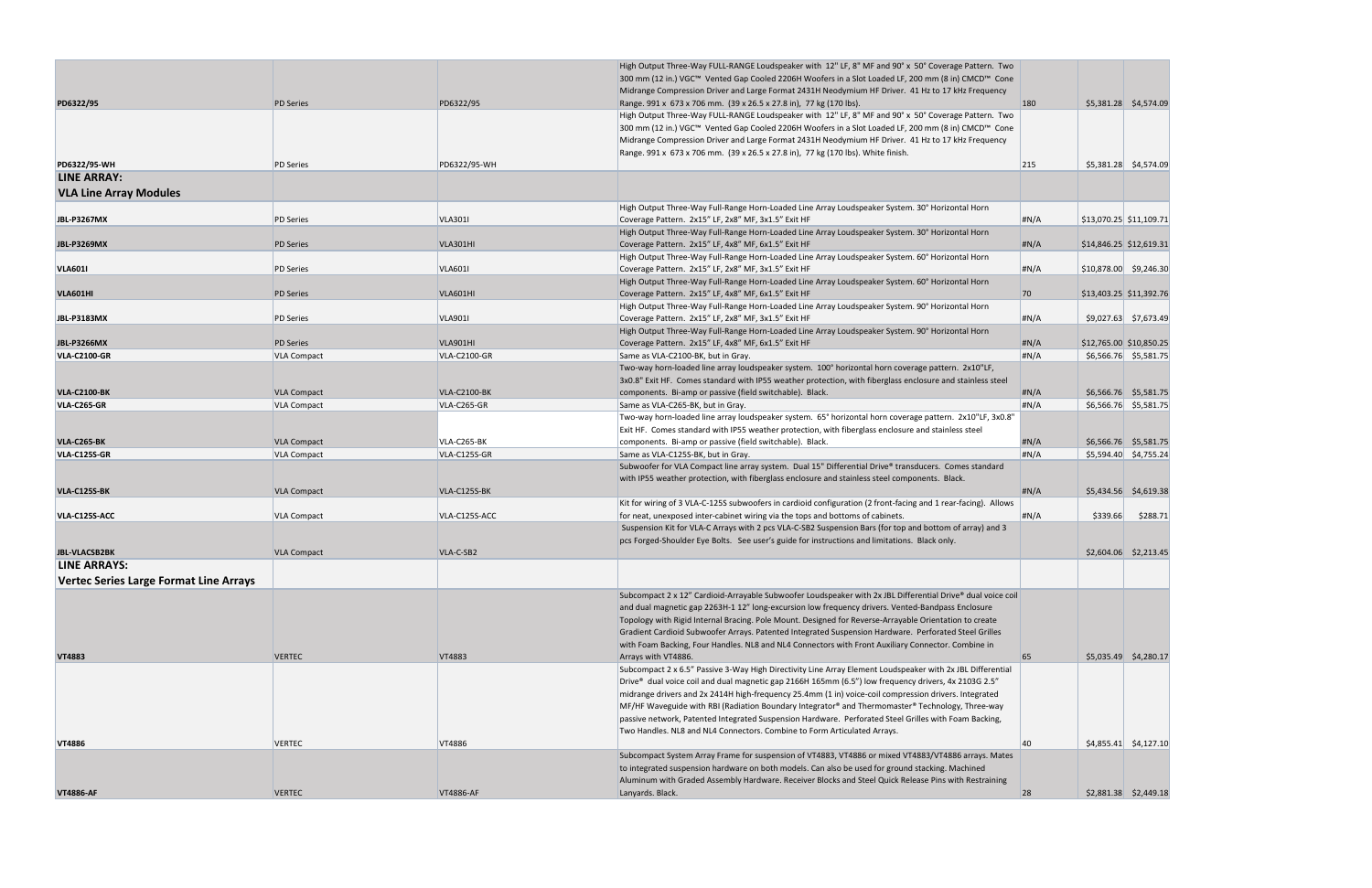|                     |                   |            | Subcompact System Short Frame for suspension of VT4886 arrays. Mates to integrated suspension hardware          |       |                         |                         |
|---------------------|-------------------|------------|-----------------------------------------------------------------------------------------------------------------|-------|-------------------------|-------------------------|
|                     |                   |            | on VT4886. Can also be used for ground stacking. Machined Aluminum with Graded Assembly Hardware.               |       |                         |                         |
|                     |                   |            | Aluminum Receiver Blocks and Steel Quick Release Pins with Restraining Lanyards. An attachment point for        |       |                         |                         |
| <b>VT4886-SF</b>    | <b>VERTEC</b>     | VT4886-SF  | Bottom-array. Weight 5.8 kg (12.8 lb). Black.                                                                   | 17.3  | $$2,327.27$ $$1,978.18$ |                         |
| <b>VTX-RC500</b>    | <b>VTX SERIES</b> | VTX RC500  |                                                                                                                 | H N/A |                         | \$943.50                |
|                     |                   |            | Rotating Truss/Pipe Clamp, MAX Capacity: 500kg (1100lbs)                                                        |       | \$1,110.00              |                         |
| <i>POINT SOURCL</i> |                   |            |                                                                                                                 |       |                         |                         |
|                     |                   |            | VTX F Series F12 2-Way Fill Enclosure featuring patented D2 compression driver technology and Differential      |       |                         |                         |
|                     |                   |            | Drive® LF cone transducer. Includes: (1x) D2430K D2 compression driver mounted on 90x50 degree                  |       |                         |                         |
|                     |                   |            | Progressive Transition waveguide; (1x) 2262H dual 3-inch voice coil, dual magnet 12" transducer. Integral       |       |                         |                         |
|                     |                   |            | pole mount socket and M10 mount points. Optional VTX F12-UB universal bracket available. Weight 18.6 kg         |       |                         |                         |
| <b>VTX-F12</b>      | <b>VTX SERIES</b> | VTX-F12    | $(41 lb)$ . Black.                                                                                              | 40    | \$2,009.10 \$1,707.74   |                         |
|                     |                   |            | VTX F Series F15 2-Way Fill Enclosure featuring patented D2 compression driver technology and Differential      |       |                         |                         |
|                     |                   |            |                                                                                                                 |       |                         |                         |
|                     |                   |            | Drive® LF cone transducer. Includes: (1x) D2430K D2 compression driver mounted on 90x50 degree                  |       |                         |                         |
|                     |                   |            | Progressive Transition waveguide; (1x) 2265H dual 3-inch voice coil, dual magnet 15" transducer. Integral       |       |                         |                         |
|                     |                   |            | pole mount socket and M10 mount points. Optional VTX F15-UB universal bracket available. Weight 22.9 kg         |       |                         |                         |
| <b>VTX-F15</b>      | <b>VTX SERIES</b> | VTX-F15    | (50.5 lb). Black.                                                                                               | 50    | $$2,437.56$ $$2,071.93$ |                         |
|                     |                   |            | VTX F Series F18S Compact Subwoofer Enclosure featuring ultra long throw, patented Differential Drive® LF       |       |                         |                         |
|                     |                   |            | transducer configured in a front-loaded alignment with large area, laminar-flow, low-turbulence ports.          |       |                         |                         |
|                     |                   |            | Includes: (1x) 2269H dual 4-inch voice coil, dual magnet 18" transducer; front NL4 connector for use when       |       |                         |                         |
|                     |                   |            |                                                                                                                 |       |                         |                         |
|                     |                   |            | F18S enclosures are configured in rear-firing mode to create reverse-cardioid subwoofer arrays. Compact         |       |                         |                         |
| <b>VTX-F18S</b>     | <b>VTX SERIES</b> | VTX-F18S   | rectangular form factor. Weight 45.4 kg (100 lb). Black.                                                        | 80    | \$3,330.00 \$2,830.50   |                         |
|                     |                   |            | CSX: F35, high output three-way full range system. Designed to address a wide range of applications, where      |       |                         |                         |
|                     |                   |            | high-impact, high-fidelity audio, needs to be delivered. The trapezoidal full-range, CSX F35 will be the go-to  |       |                         |                         |
|                     |                   |            | choice for customers needing high-power side-fills, mains speakers, or a V5-compliant high-performance          |       |                         |                         |
|                     |                   |            | compliment to a larger VTX system. The CSX-F35 has exceptional power-to-weight ratio thanks to its              |       |                         |                         |
|                     |                   |            | lightweight, Differential Drive 2265H-15" and 2169H-8" transducers. High Frequency is delivered from a D2       |       |                         |                         |
|                     |                   |            | driver coupled to a multi-band Progressive Transition Waveguide and available in 60x40 or 90x50 coverage        |       |                         |                         |
|                     |                   |            |                                                                                                                 |       |                         |                         |
|                     |                   |            | patterns. The CSX F-35 is Stackable and includes M10 mounting points.                                           |       |                         |                         |
| <b>VTX F35/95</b>   | <b>VTX Series</b> | VTX-F35/95 |                                                                                                                 | #N/A  |                         | $$4,828.50$ $$4,104.23$ |
|                     |                   |            | CSX: F35, high output three-way full range system. Designed to address a wide range of applications, where      |       |                         |                         |
|                     |                   |            | high-impact, high-fidelity audio, needs to be delivered. The trapezoidal full-range, CSX F35 will be the go-to  |       |                         |                         |
|                     |                   |            | choice for customers needing high-power side-fills, mains speakers, or a V5-compliant high-performance          |       |                         |                         |
|                     |                   |            | compliment to a larger VTX system. The CSX-F35 has exceptional power-to-weight ratio thanks to its              |       |                         |                         |
|                     |                   |            | lightweight, Differential Drive 2265H-15" and 2169H-8" transducers. High Frequency is delivered from a D2       |       |                         |                         |
|                     |                   |            | driver coupled to a multi-band Progressive Transition Waveguide and available in 60x40 or 90x50 coverage        |       |                         |                         |
|                     |                   |            |                                                                                                                 |       |                         |                         |
|                     |                   |            | patterns. The CSX F-35 is Stackable and includes M10 mounting points.                                           |       |                         |                         |
| <b>VTX-F35/64</b>   | <b>VTX Series</b> | VTX-F35/64 |                                                                                                                 | H N/A |                         | $$4,828.50$ $$4,104.23$ |
| <b>M SERIES</b>     |                   |            |                                                                                                                 |       |                         |                         |
|                     |                   |            | VTX M Series is JBL's latest in premium stage monitoring products designed for the most demanding, highest      |       |                         |                         |
|                     |                   |            | output stage monitoring applications, including high profile concerts, broadcast events or fixed installations. |       |                         |                         |
|                     |                   |            | The line is comprised of the dual-10" VTX M20 and the dual-12" VTX M22 both featuring neodymium                 |       |                         |                         |
|                     |                   |            |                                                                                                                 |       |                         |                         |
|                     |                   |            | Differential Drive woofers making the two products some of the lightest monitors in their class. The high       |       |                         |                         |
|                     |                   |            | frequency section features a unique newly developed, diamond shaped waveguide that is based on JBL's            |       |                         |                         |
|                     |                   |            | Image Control technology - a technology originally developed for the M2 Master Reference studio monitor.        |       |                         |                         |
|                     |                   |            | The new waveguide coupled with a D2 Dual Diaphragm high frequency delivers a symmetrical 60H x 60V              |       |                         |                         |
|                     |                   |            | coverage pattern that is spatially consistent, allowing M-Series to reach excellent gain before feedback        |       |                         |                         |
|                     |                   |            | performance. Both the M20 and M22 can be configured to operate in Single Channel or Dual Channel (Bi-           |       |                         |                         |
|                     |                   |            | Amp) modes via the easily accessible mode selection switches.                                                   |       |                         |                         |
|                     |                   |            |                                                                                                                 | 62    |                         |                         |
| <b>VTX-M20</b>      | VTX -M Series     | VTX-M20    |                                                                                                                 |       |                         | $$4,051.50$ $$3,443.78$ |
|                     |                   |            | VTX M Series is JBL's latest in premium stage monitoring products designed for the most demanding, highest      |       |                         |                         |
|                     |                   |            | output stage monitoring applications, including high profile concerts, broadcast events or fixed installations. |       |                         |                         |
|                     |                   |            | The line is comprised of the dual-10" VTX M20 and the dual-12" VTX M22 both featuring neodymium                 |       |                         |                         |
|                     |                   |            | Differential Drive woofers making the two products some of the lightest monitors in their class. The high       |       |                         |                         |
|                     |                   |            | frequency section features a unique newly developed, diamond shaped waveguide that is based on JBL's            |       |                         |                         |
|                     |                   |            | Image Control technology - a technology originally developed for the M2 Master Reference studio monitor.        |       |                         |                         |
|                     |                   |            | The new waveguide coupled with a D2 Dual Diaphragm high frequency delivers a symmetrical 60H x 60V              |       |                         |                         |
|                     |                   |            |                                                                                                                 |       |                         |                         |
|                     |                   |            | coverage pattern that is spatially consistent, allowing M-Series to reach excellent gain before feedback        |       |                         |                         |
|                     |                   |            | performance. Both the M20 and M22 can be configured to operate in Single Channel or Dual Channel (Bi-           |       |                         |                         |
|                     |                   |            | Amp) modes via the easily accessible mode selection switches.                                                   |       |                         |                         |
| <b>VTX-M22</b>      | VTX -M Series     | VTX-M22    |                                                                                                                 | 75    |                         | $$4,939.50$ $$4,198.58$ |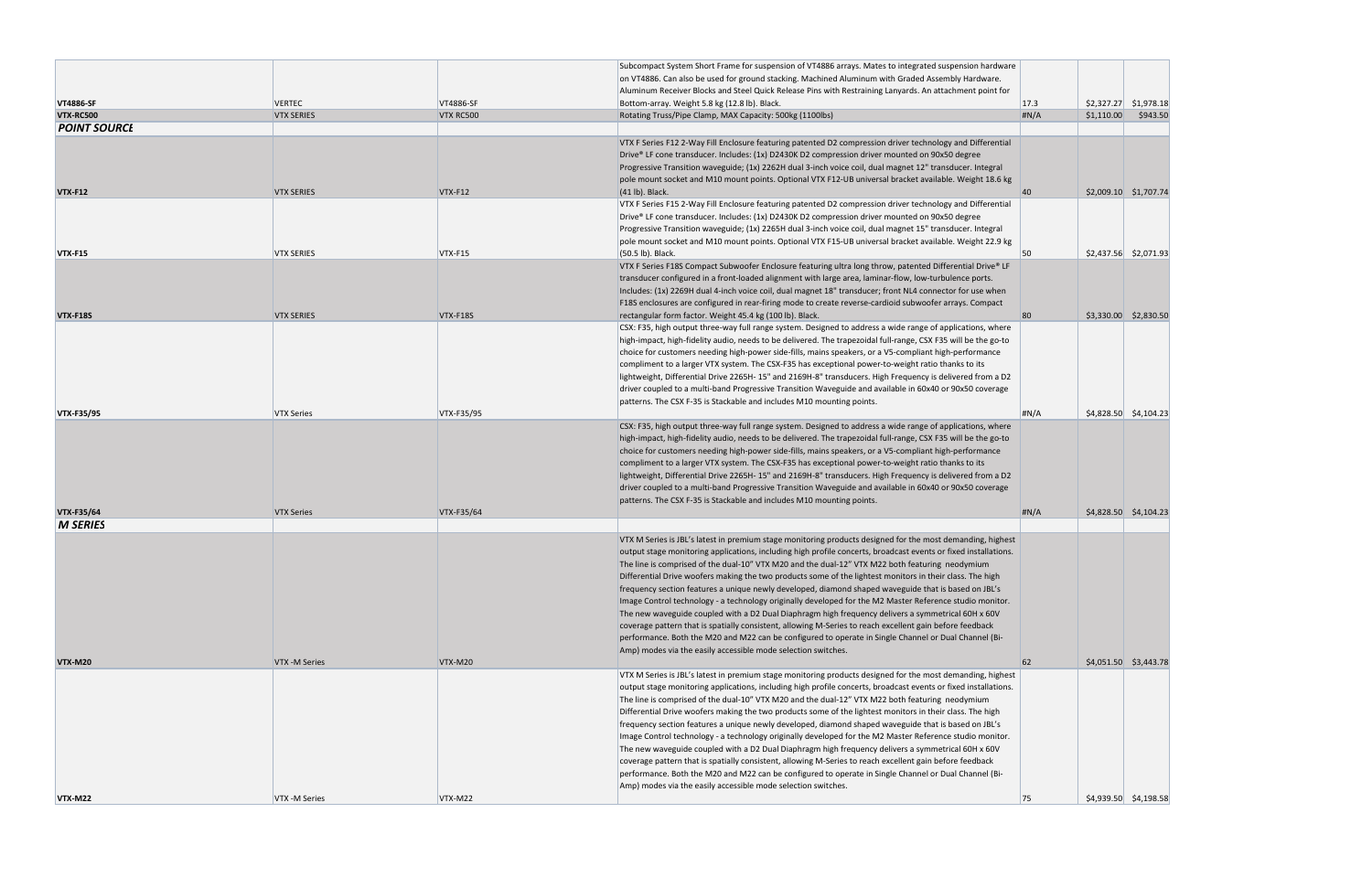|                     |                   |                 | VTX G28 Accessory Cover Caster-Board for transportation and protection of one G28 enclosure. Includes:           |              |            |                         |
|---------------------|-------------------|-----------------|------------------------------------------------------------------------------------------------------------------|--------------|------------|-------------------------|
|                     |                   |                 | padded, reinforced protective cover with handle cutouts and rear panel access flap; dolly wheel-board with       |              |            |                         |
|                     |                   |                 | rugged, tour grade casters and rotating cam mechanism for secure attachment.                                     |              |            |                         |
| VTX-G28-ACC         | <b>VTX SERIES</b> | VTX-G28-ACC     |                                                                                                                  | 48           |            | $$2,164.50$ $$1,839.83$ |
|                     |                   |                 | VTX S25 Vertical Transporter for transportation of up to three VTX S25 enclosures in a vertical column in        |              |            |                         |
|                     |                   |                 | either front-firing or cardioid mode. Includes: dolley board with four tour grade casters (2 locking casters per |              |            |                         |
|                     |                   |                 |                                                                                                                  |              |            |                         |
|                     |                   |                 | dolley board). Reinforced protective cover (VTX-S25-VT-CVR) supplied separately.                                 |              |            |                         |
| VTX-S25-VT          | <b>VTX SERIES</b> | VTX-S25-VT      |                                                                                                                  | 47           | \$1,110.00 | \$943.50                |
|                     |                   |                 | VTX S25 Vertical Transporter Cover for use with VTX-S25-VT. Modular, reconfigurable design allows for            |              |            |                         |
| VTX-S25-VT-CVR      | <b>VTX SERIES</b> | VTX-S25-VT-CVR  | protection of two or three VTX S25 enclosures in either front-firing or cardioid mode.                           | 20           |            | $$1,221.00$ $$1,037.85$ |
|                     |                   |                 | VTX S28 Accessory Cover Caster-Board for transportation and protection of one S28 enclosure. Includes:           |              |            |                         |
|                     |                   |                 | padded, reinforced protective cover with handle cutouts and rear panel access flap; dolly wheel-board with       |              |            |                         |
|                     |                   |                 |                                                                                                                  |              |            |                         |
|                     |                   |                 | rugged, tour grade casters and rotating cam mechanism for secure attachment.                                     |              |            |                         |
| VTX-S28-ACC         | <b>VTX SERIES</b> | VTX-S28-ACC     |                                                                                                                  | 42           |            | $$1,887.00$ $$1,603.95$ |
|                     |                   |                 | VTX S28 Vertical Transporter for transportation of up to three VTX S28 enclosures in a vertical column in        |              |            |                         |
|                     |                   |                 | either front-firing or cardioid mode. Includes: dolley board with four tour grade casters (2 locking casters per |              |            |                         |
|                     |                   |                 | dolley board). Reinforced protective cover (VTX-S28-VT-CVR) supplied separately.                                 |              |            |                         |
| VTX-S28-VTC         | <b>VTX SERIES</b> | VTX-S28-VTC     |                                                                                                                  | 87           |            | \$2,197.80 \$1,868.13   |
|                     |                   |                 |                                                                                                                  |              |            |                         |
|                     |                   |                 | VTX S28 Vertical Transporter Cover for use with VTX-S28-VT. Modular, reconfigurable design allows for            |              |            |                         |
| VTX-S28-VT-CVR      | <b>VTX SERIES</b> | VTX-S28-VT-CVR  | protection of three VTX S28 enclosures in either front-firing or cardioid mode.                                  | 42           |            | $$1,609.50$ $$1,368.08$ |
|                     |                   |                 | VTX V20 ARRAY FRAME for suspending or ground stacking VTX V20 or VTX S25 enclosures. Includes leveling           |              |            |                         |
| VTX-V20-AF          | <b>VTX SERIES</b> | VTX-V20-AF      | screw jacks; optional extension bar available. Weight 46.3 kg (102 lb). Steel, black.                            | 120          |            | $$5,439.00$ $$4,623.15$ |
|                     |                   |                 | VTX V20 ARRAY FRAME EXTENSION BAR for use with VTX-V20-AF, front- or rear-mounted. Single (central) or           |              |            |                         |
|                     |                   |                 | dual (side-mounted) extension bars can be used for added stability and tilt adjustment to facilitate ground      |              |            |                         |
|                     |                   | VTX-V20-AF-EB   |                                                                                                                  | 52           |            | $$1,590.00$ $$1,351.50$ |
| VTX-V20-AF-EB       | <b>VTX SERIES</b> |                 | stacked systems. Weight 22.7 kg (50 lb). Steel, black.                                                           |              |            |                         |
|                     |                   |                 | VTX V20 DOWNFILL ADAPTER Frame for suspension of up to 6 VTX V20 line array elements beneath VTX                 |              |            |                         |
|                     |                   |                 | V25, V25-CS, V25-II, and V25-II-CS arrays. Mates to integrated suspension, has attachment points for             |              |            |                         |
| <b>VTX-V20-DF</b>   | <b>VTX SERIES</b> | VTX-V20-DF      | compression of V25-CS and V25-II-CS arrays.                                                                      | 73           |            | $$3,524.25$ $$2,995.61$ |
| VTX-V20-LH          | <b>VTX SERIES</b> | VTX-V20-LH      | Columbus McKinnon (CM) Series 653 % ton manual lever hoist                                                       | 25           | \$848.00   | \$720.80                |
|                     |                   |                 | VTX V20 PULL BACK ADAPTER for attachment to bottom V20 enclosure to facilitate rear pull back                    |              |            |                         |
| VTX-V20-PB          | <b>VTX SERIES</b> | VTX-V20-PB      | (compression-style) suspension. Weight TBD kg (TBD lb). Steel, black.                                            | $ 30\rangle$ |            | $$1,537.00$ $$1,306.45$ |
|                     |                   |                 |                                                                                                                  |              |            |                         |
|                     |                   |                 | VTX V20 Vertical Transporter for transportation of up to four VTX V20 enclosures in a vertical column.           |              |            |                         |
|                     |                   |                 | Includes: dolley board with four tour grade casters (2 locking casters per dolley board). Reinforced protective  |              |            |                         |
| <b>VTX-V20-VT</b>   | <b>VTX SERIES</b> | VTX-V20-VT      | cover (VTX-V20-VT-CVR) supplied separately.                                                                      | 30           |            | $$1,443.00$ $$1,226.55$ |
|                     |                   |                 | VTX V20 Vertical Transporter Cover for use with VTX-V20-VT. Modular, reconfigurable design allows for            |              |            |                         |
| VTX-V20-VT-CVR      | <b>VTX SERIES</b> | VTX-V20-VT-CVR  | protection of three to four VTX V20 enclosures.                                                                  | 30           | \$999.00   | \$849.15                |
|                     |                   |                 | VTX V20 Vertical Transporter Wrap Cover for use with VTX-V20-VT. Allows for protection of three to four          |              |            |                         |
|                     |                   |                 | VTX V20 enclosures without the need to remove the VTX-V20-AF from the top of a stack of VTX V20                  |              |            |                         |
|                     |                   |                 |                                                                                                                  |              |            |                         |
| VTX-V20-VT-CVRW     | <b>VTX SERIES</b> | VTX-V20-VT-CVRW | enclosures.                                                                                                      | 22           | \$999.00   | \$849.15                |
|                     |                   |                 | VTX V25 Accessory Cover Caster-Board for transportation and protection of one V25 enclosure. Includes:           |              |            |                         |
|                     |                   |                 | padded, reinforced protective cover with handle cutouts and rear panel access flap; dolly wheel-board with       |              |            |                         |
|                     |                   |                 | rugged, tour grade casters and rotating cam mechanism for secure attachment.                                     |              |            |                         |
| VTX-V25-ACC         | <b>VTX SERIES</b> | VTX-V25-ACC     |                                                                                                                  | 36.26        |            | $$1,609.50$ $$1,368.08$ |
|                     |                   |                 | VTX V25 ARRAY FRAME - TOURING for suspending or ground stacking VTX V25 or VTX S28 enclosures.                   |              |            |                         |
|                     |                   |                 |                                                                                                                  |              |            |                         |
|                     |                   |                 | Includes leveling screw jacks; optional extension bar available. Weight 80.3 kg (176.9 lb). Steel, black.        |              |            |                         |
| <b>VTX-V25-AF</b>   | <b>VTX SERIES</b> | VTX-V25-AF      |                                                                                                                  | 182          |            | $$6,993.00$ $$5,944.05$ |
|                     |                   |                 | VTX V25 ARRAY FRAME EXTENSION BAR for use with VTX-V25-AF, front- or rear-mounted. Single (central) or           |              |            |                         |
|                     |                   |                 | dual (side-mounted) extension bars can be used for added stability and tilt adjustment to facilitate ground      |              |            |                         |
| VTX-V25-AF-EB       | <b>VTX SERIES</b> | VTX-V25-AF-EB   | stacked systems. Weight 32.3 kg (71.1 lb). Steel, black.                                                         | 78           |            | $$2,164.50$ $$1,839.83$ |
|                     |                   |                 | VTX V25 COMPRESSION SUSPENSION KIT for converting 1x VTX V25 enclosure to compression-style                      |              |            |                         |
|                     |                   |                 | suspension. Includes: 2x labels, 2x slot hinge bars, 2x ASM bars, 2x QRP lanyard assemblies and mount            |              |            |                         |
|                     |                   |                 | hardware. Label application jig supplied separately with order. Weight TBD kg (TBD lb). Steel, black.            |              |            |                         |
|                     |                   |                 |                                                                                                                  |              |            |                         |
| <b>VTX-V25-CS-K</b> | <b>VTX SERIES</b> | VTX-V25-CS-K    |                                                                                                                  | 5.2          | \$921.30   | \$783.11                |
|                     |                   |                 | VTX V25 COMPRESSION SUSPENSION KIT LABEL JIG INSTALLATION FIXTURE (1X LABEL JIG PER CS-K ORDER)                  |              |            |                         |
| VTX-V25-CS-K-LJ     | <b>VTX SERIES</b> | VTX-V25-CS-K-LJ |                                                                                                                  | 0.8          | \$111.00   | \$94.35                 |
|                     |                   |                 | VTX V25 LEVER HOIST for attachment to VTX-V25-PB pull back adapter to facilitate rear pull back                  |              |            |                         |
| VTX-V25-LH          | <b>VTX SERIES</b> | VTX-V25-LH      | (compression-style) suspension. Weight TBD kg (TBD lb). Steel, black.                                            | 30           |            | $$1,276.50$ $$1,085.03$ |
|                     |                   |                 | VTX V25 PULL BACK ADAPTER for attachment to bottom V25 enclosure to facilitate rear pull back                    |              |            |                         |
|                     |                   |                 |                                                                                                                  |              |            |                         |
| <b>VTX-V25-PB</b>   | <b>VTX SERIES</b> | VTX-V25-PB      | (compression-style) suspension. Weight TBD kg (TBD lb). Steel, black.                                            | 40           |            | $$1,742.70$ $$1,481.30$ |
|                     |                   |                 | VTX V25 Vertical Transporter for transportation of up to four VTX V25 enclosures in a vertical column.           |              |            |                         |
|                     |                   |                 | Includes: dolley board with four tour grade casters (2 locking casters per dolley board). Reinforced protective  |              |            |                         |
| VTX-V25-VTC         | <b>VTX SERIES</b> | VTX-V25-VTC     | cover (VTX-V25-VT-CVR) supplied separately.                                                                      | 61           |            | $$1,964.70$ $$1,670.00$ |
|                     |                   |                 |                                                                                                                  |              |            |                         |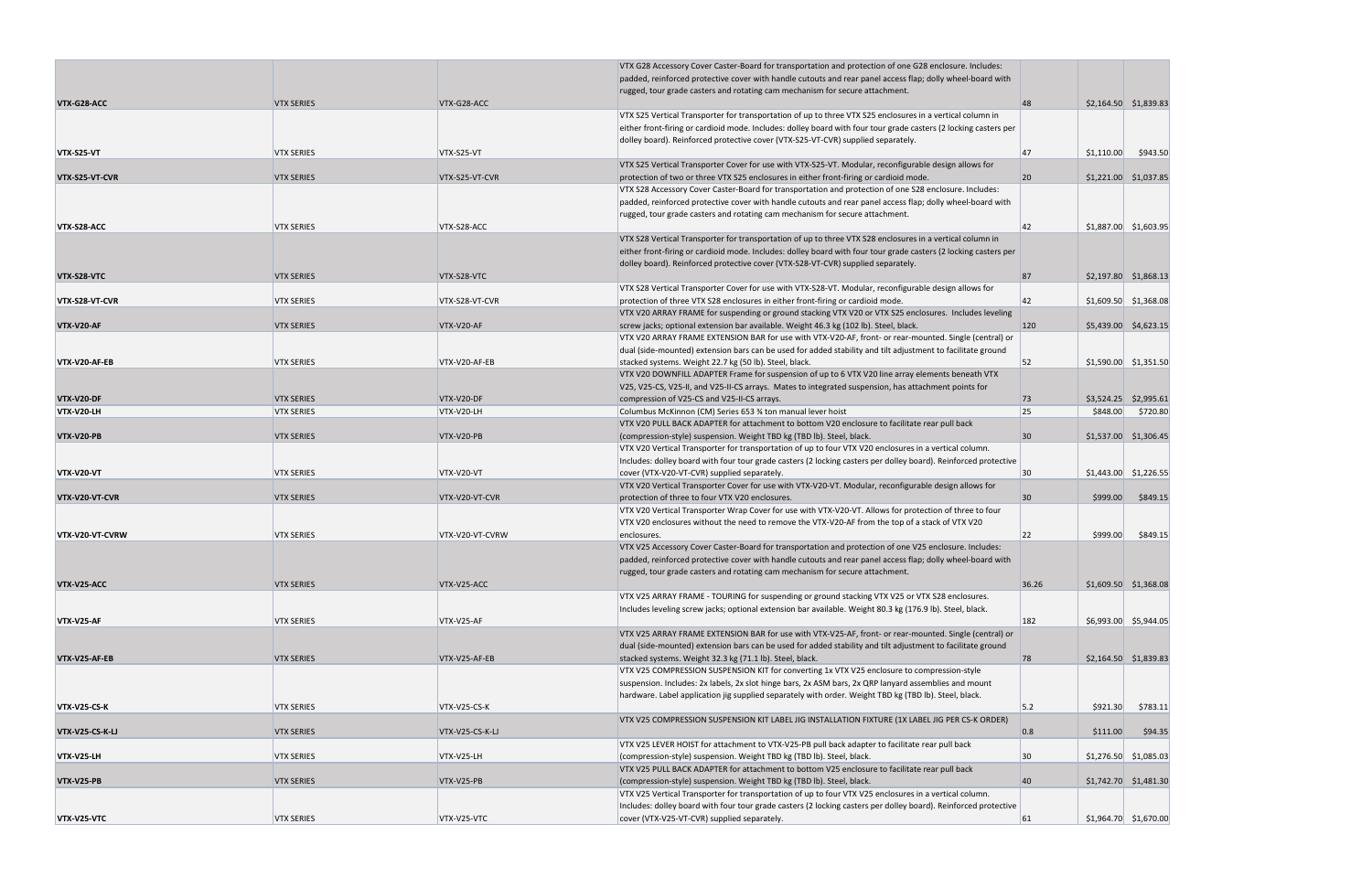|                                       |                   |                        | VTX V25 Vertical Transporter Cover for use with VTX-V25-VT. Modular, reconfigurable design allows for                                        |                 |                         |          |
|---------------------------------------|-------------------|------------------------|----------------------------------------------------------------------------------------------------------------------------------------------|-----------------|-------------------------|----------|
| VTX-V25-VT-CVR                        | <b>VTX SERIES</b> | VTX-V25-VT-CVR         | protection of three to four VTX V25 enclosures.                                                                                              | 37.75           | $$1,387.50$ $$1,179.38$ |          |
|                                       |                   |                        | VTX V25 Vertical Transporter Wrap Cover for use with VTX-V25-VTC. Allows for protection of three to four                                     |                 |                         |          |
|                                       |                   |                        | VTX V25 enclosures without the need to remove the VTX-V25-AF from the top of a stack of VTX V25                                              |                 |                         |          |
| VTX-V25-VT-CVRW                       | <b>VTX SERIES</b> | VTX-V25-VT-CVRW        | enclosures.                                                                                                                                  | 22              | \$960.15                | \$816.13 |
| VTX-V25-WG-UK                         | <b>VTX SERIES</b> | VTX-V25-WG-UK          | <b>WAVEGUIDE UPGRADE KIT</b>                                                                                                                 | 11              | \$634.29                | \$539.14 |
| LINE ARRAY & PORTABLE:                |                   |                        |                                                                                                                                              |                 |                         |          |
| <b>VRX Fixed Curvature Line Array</b> |                   |                        |                                                                                                                                              |                 |                         |          |
|                                       |                   |                        | 8" two-way line-array system with 1 x 2168H-1 Differential Drive® 400 W LF; 2 x 2414H 1 inch compression                                     |                 |                         |          |
|                                       |                   |                        | driver HF on Constant Curvature waveguide; dual angle pole socket and integral rigging hardware; passive                                     |                 |                         |          |
| <b>VRX928LA</b>                       | <b>VRX SERIES</b> | VRX928LA               | or bi-amplified operation. Black DuraFlex™ finish.                                                                                           | $ 30\rangle$    | $$1,974.69$ $$1,678.49$ |          |
|                                       |                   |                        | 8" Two-Way Line-Array System with 1 x 2168H-1 Differential Drive® 400W LF; 2 x 2414H 1 inch Compression                                      |                 |                         |          |
|                                       |                   |                        | Driver HF on Constant Curvature Waveguide; Dual Angle Pole Socket and Integral Rigging Hardware;                                             |                 |                         |          |
| VRX928LA-WH                           | <b>VRX SERIES</b> | VRX928LA-WH            | Passive or Bi-Amplified Operation. White DuraFlex™ Finish.                                                                                   | 30 <sup>°</sup> | $$2,442.00$ $$2,075.70$ |          |
|                                       |                   |                        | 12" two-way line-array system with 1 x 2262H Differential Drive® LF; 3 x 2408J Annular Ring Diaphragm HF                                     |                 |                         |          |
|                                       |                   |                        | on Constant Curvature waveguide; dual angle pole socket and integral rigging hardware; passive or bi-                                        |                 |                         |          |
| <b>VRX932LA-1</b>                     | <b>VRX SERIES</b> | VRX932LA-1             | amplified operation. Black DuraFlex™ finish.                                                                                                 | 55              | $$3,829.50$ $$3,255.08$ |          |
|                                       |                   |                        | 12" two-way line-array system with 1 x 2262H Differential Drive® LF; 3 x 2408J Annular Ring Diaphragm HF                                     |                 |                         |          |
|                                       |                   |                        | on Constant Curvature waveguide; dual angle pole socket and integral rigging hardware; passive or bi-                                        |                 |                         |          |
| <b>VRX932LA-1WH</b>                   | <b>VRX SERIES</b> | VRX932LA-1WH           | amplified operation. White DuraFlex™ finish.                                                                                                 | 55.4            | $$3,829.50$ $$3,255.08$ |          |
|                                       |                   |                        | Powered 12" two-way line-array system with 1 x 2262H Differential Drive® LF, 3 x 2408J HF on Constant                                        |                 |                         |          |
|                                       |                   |                        | Curvature waveguide; Crown DPC-2 amplifier module with system DSP; dual angle pole socket and integral                                       |                 |                         |          |
| VRX932LAP                             | <b>VRX SERIES</b> | VRX932LAP              | rigging hardware; black DuraFlex™ finish.                                                                                                    | 55              | $$4,795.20$ $$4,075.92$ |          |
|                                       |                   |                        | 15" two-way dedicated floor monitor system with an 800 watt 2265H Differential Drive® LF; 2452H, 4" voice                                    |                 |                         |          |
|                                       |                   |                        | coil compression driver, 50 x 90 waveguide; passive or bi-amplified operation; compact 30º symmetrical                                       |                 |                         |          |
|                                       |                   |                        | wedge enclosure; Black DuraFlex™ finish; heavy duty 16 gauge foam backed steel grille.                                                       |                 |                         |          |
| <b>VRX915M</b>                        | <b>VRX SERIES</b> | <b>VRX915M</b>         |                                                                                                                                              | 51              | $$2,819.40$ $$2,396.49$ |          |
| <b>VRX915S</b>                        | <b>VRX SERIES</b> | <b>VRX915S</b>         | 15" Bass Reflex Subwoofer                                                                                                                    | 63              | $$2,109.00$ $$1,792.65$ |          |
| <b>VRX915S-WH</b>                     | <b>VRX SERIES</b> | VRX915S-WH             | 15" Bass Reflex Subwoofer - white                                                                                                            | 63              | $$2,109.00$ $$1,792.65$ |          |
|                                       |                   |                        | 18" compact, flying subwoofer; 2268H Differential Drive® LF; integral flying hardware compatible with                                        |                 |                         |          |
| <b>VRX918S</b>                        | <b>VRX SERIES</b> | <b>VRX918S</b>         | VRX932LA-1 and accessories; handles and pole mount deleted. Black DuraFlex™ finish.                                                          | 90              | $$2,308.80$ $$1,962.48$ |          |
|                                       |                   |                        | Powered 18" flying subwoofer; 2268H Differential Drive® LF, Crown DPC-2 Amplifier Module with system                                         |                 |                         |          |
|                                       |                   |                        | DSP; Integral Rigging Hardware Compatible with VRX932LAP; Top Mounted M20 Threaded Pole Socket;                                              | 85              |                         |          |
| <b>VRX918SP</b>                       | <b>VRX SERIES</b> | VRX918SP               | Black DuraFlex <sup>™</sup> finish.<br>18" Compact, Flying Subwoofer; 2268H Differential Drive® LF; Integral Flying Hardware Compatible with |                 | $$3,318.90$ $$2,821.07$ |          |
|                                       |                   |                        | VRX932LA and Accessories; Designed for Fixed Installations with JBL's White Duraflex™; No Pole Mount or                                      |                 |                         |          |
| <b>VRX918S-WH</b>                     | <b>VRX SERIES</b> | VRX918S-WH             | Handles Included.                                                                                                                            | 79              | \$2,308.80 \$1,962.48   |          |
|                                       |                   |                        | Array Frame for suspending VRX932LA-1/P, VRX918S/P enclosures. Includes 4 x Quick Release Pins, 2 x                                          |                 |                         |          |
| <b>VRX AF II</b>                      | <b>VRX SERIES</b> | VRX-AF                 | Shackles, 2 x Drop Levers                                                                                                                    | 14.1            | \$1,164.39              | \$989.73 |
|                                       |                   |                        | Small Array Frame for suspending VRX928LA and VRX915S arrays. Includes 2 x quick release pins, 2 x                                           |                 |                         |          |
| <b>VRX-SMAF</b>                       | <b>VRX SERIES</b> | VRX-SMAF               | shackles, 2 x drop levers                                                                                                                    | 6.8             | \$865.80                | \$735.93 |
| <b>PORTABLE:</b>                      |                   |                        |                                                                                                                                              |                 |                         |          |
| <b>EON Series</b>                     |                   |                        |                                                                                                                                              |                 |                         |          |
| <b>JBL-EONONEMK2-NA</b>               | <b>EON</b>        | JBL-EONONEMK2-NA       | JBL EON ONE MK2 BATTERY POWERED COLUMN SPEAKER                                                                                               | 42.55           | $$1,699.00$ $$1,444.15$ |          |
| <b>JBL-EONONECHGR-NA</b>              | EON               | JBL-EONONECHGR-NA      | JBL EON ONE MK2 DUAL BATTERY CHARGER                                                                                                         |                 | \$331.89                | \$282.11 |
| <b>JBL-EONONE-BATT</b>                | <b>EON</b>        | <b>JBL-EONONE-BATT</b> | JBL EON ONE MK2 SPARE BATTERY                                                                                                                |                 | \$331.89                | \$282.11 |
|                                       |                   |                        | JBL EON ONE Compact is all-in-one rechargeable personal PA with an 8-inch woofer, a 4-channel digital mixer,                                 |                 |                         |          |
| <b>EON One Compact-NA</b>             | <b>EON</b>        | <b>EON One Compact</b> | Bluetooth audio and control, EQ, delay, reverb, chorus, and phantom power.                                                                   | 23.5            | \$761.74                | \$647.48 |
| EONONECOMPACT-BATT                    | <b>EON</b>        | EONONECOMP-BATT        | EONONECOMP-BATT priced and sold as singles                                                                                                   |                 | \$137.36                | \$116.76 |
| <b>EONONECOMP-CHGR-NA</b>             | EON               | EONONECOMP-CHGR-NA     |                                                                                                                                              | 76.059          | \$136.53                | \$116.05 |
| EONONECOMPACT-5V9V                    | <b>EON</b>        | EONONECOMPACT-5V9V     | EON ONE Compact - AKG DMS100/300 USB Power Cable                                                                                             |                 | \$27.75                 | \$23.59  |
| EONONECOMPACT-512V                    | EON               | EONONECOMPACT-512V     | JBL EON ONE Compact 5v to 12v USB Power Supply                                                                                               |                 | \$27.75                 | \$23.59  |
|                                       |                   |                        | JBL Packaged PA System with integrated 300 Watt powered mixer; 8-channel mixer with user selectable                                          |                 |                         |          |
|                                       |                   |                        | Reverb on Ch1-4, 2 x 8" JBL two-way speakers, durable plastic enclosure. Weight 38.8lbs.                                                     |                 |                         |          |
| <b>EON208P</b>                        | <b>EON</b>        | <b>EON208P</b>         |                                                                                                                                              | 50              | \$997.89                | \$848.21 |
| JBL-EON700 YOKE                       | EON               | EON700 Yoke            | JBL EON700 UNIVERSAL YOKE MOUNT                                                                                                              | $\vert$ 2       | \$149.00                | \$126.65 |
| JBL-EON710-NA                         | <b>EON</b>        | <b>EON710</b>          | JBL EON710 10" POWERED LOUDSPEAKER                                                                                                           | 26.46           | \$699.00                | \$594.15 |
| JBL-EON712-NA                         | EON               | <b>EON712</b>          | JBL EON712 12" POWERED LOUDSPEAKER                                                                                                           | 32.19           | \$749.00                | \$636.65 |
| JBL-EON715-NA                         | EON               | <b>EON715</b>          | JBL EON715 15" POWERED LOUDSPEAKER                                                                                                           | 37.48           | \$799.00                | \$679.15 |
| JBL-EON718s-NA                        | EON               | EON718S                | JBL EON715 15" POWERED LOUDSPEAKER                                                                                                           | 78.26           | $$1,199.00$ $$1,019.15$ |          |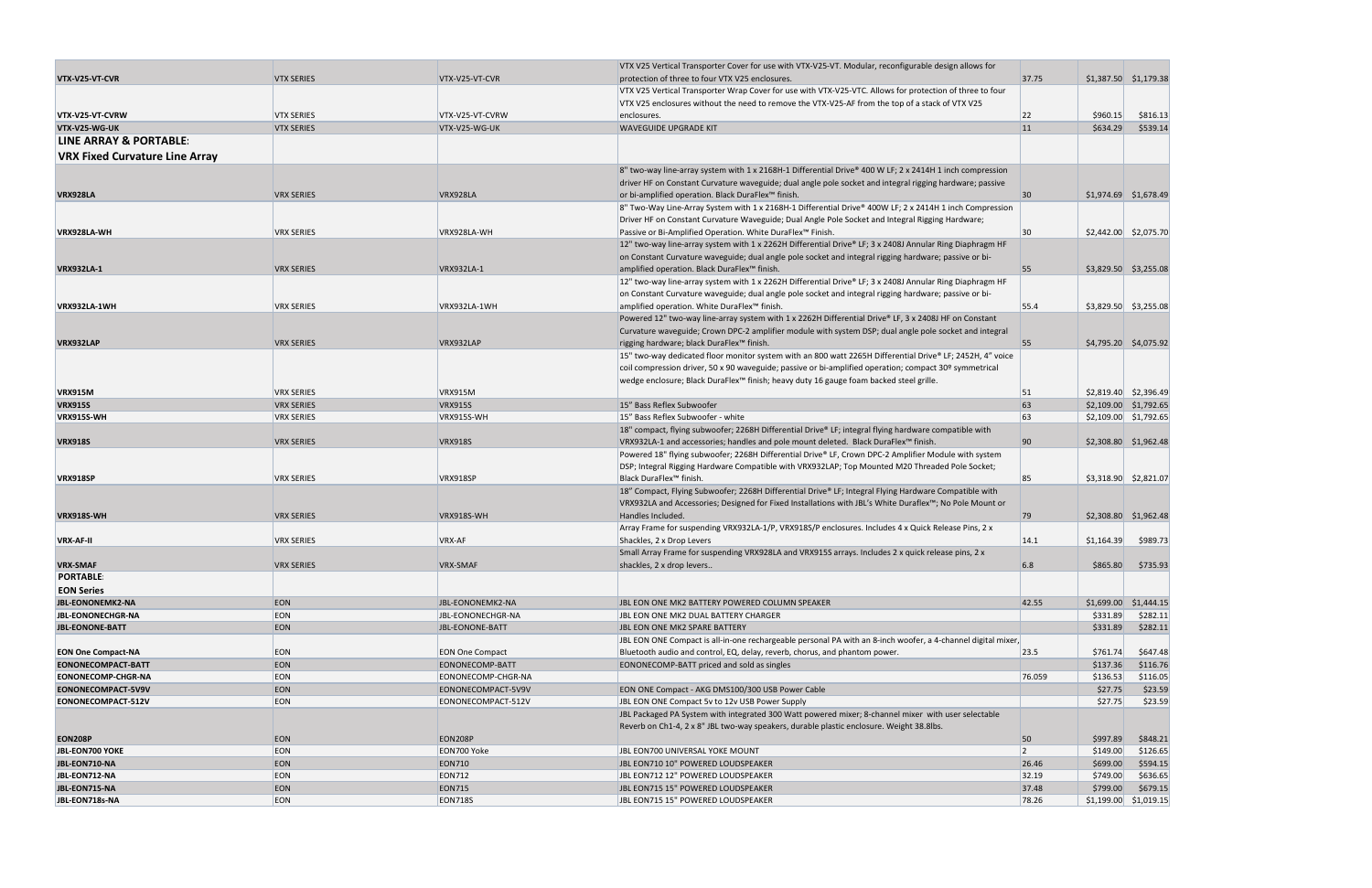| <b>PORTABLE:</b>             |                    |                                         |                                                                                                                                                                                                                     |         |                         |          |
|------------------------------|--------------------|-----------------------------------------|---------------------------------------------------------------------------------------------------------------------------------------------------------------------------------------------------------------------|---------|-------------------------|----------|
| <b>IRX Portable Speakers</b> |                    |                                         |                                                                                                                                                                                                                     |         |                         |          |
| IRX108BT-NA                  | <b>IRX Series</b>  | <b>IRX108BT</b>                         | Powered 8" Portable Speaker with Bluetooth                                                                                                                                                                          | 20.5    | \$460.65                | \$391.55 |
| IRX112BT-NA                  | <b>IRX Series</b>  | <b>IRX112BT</b>                         | 12" two-way front of house passive speaker system; 1000 Watt peak power handling, 128dB Maximum SPL,<br>Rohme 10mm MDE anclosure 18-gauge havagon nerforsted steel grille Net Weight 27 Akg (60 5 lhs)              | 32      | \$527.25                | \$448.16 |
| JBL-IRX115S-NA               | <b>IRX Series</b>  | IRX115BT                                | JBL IRX115S 15" Powered Subwoofer                                                                                                                                                                                   | 76      | \$901.32                | \$766.12 |
| <b>PORTABLE:</b>             |                    |                                         |                                                                                                                                                                                                                     |         |                         |          |
| <b>JRX Portable Speakers</b> |                    |                                         |                                                                                                                                                                                                                     |         |                         |          |
|                              |                    |                                         | 12" two-way stage monitor or front of house passive speaker system; 1000 Watt peak power handling,                                                                                                                  |         |                         |          |
|                              |                    |                                         | 129dB Maximum SPL, 8 ohms. 19mm MDF enclosure, 18-gauge hexagon perforated steel grille. Net Weight                                                                                                                 |         |                         |          |
| <b>JRX212</b>                | <b>JRX SERIES</b>  | <b>JRX212</b>                           | 19.5kg (43 lbs).                                                                                                                                                                                                    | 46      | \$363.64                | \$309.09 |
|                              |                    |                                         | 15" two-way front of house passive speaker system; 1000 Watt peak power handling, 128dB Maximum SPL,                                                                                                                |         |                         |          |
|                              |                    |                                         | 8 ohms. 19mm MDF enclosure, 18-gauge hexagon perforated steel grille. Net Weight 27.4kg (60.5 lbs).                                                                                                                 |         |                         |          |
| <b>JRX215</b>                | <b>JRX SERIES</b>  | <b>JRX215</b>                           |                                                                                                                                                                                                                     | 66.5    | \$435.90                | \$370.51 |
|                              |                    |                                         | 18" passive compact subwoofer; 1400 Watt peak power handling, 127dB Maximum SPL, 4 ohms. 19mm MDF                                                                                                                   |         |                         |          |
| <b>JRX218S</b>               | <b>JRX SERIES</b>  | <b>JRX218S</b>                          | enclosure, 18-gauge hexagon perforated steel grille. Net Weight 40.4kg (89 lbs).                                                                                                                                    | 85      | \$727.27                | \$618.18 |
|                              |                    |                                         | Dual 15" two-way front of house passive speaker system; 2000 Watt peak power handling, 133dB Maximum                                                                                                                |         |                         |          |
|                              |                    |                                         | SPL, 4 ohms. 19mm MDF enclosure, 18-gauge hexagon perforated steel grille. Net Weight 42.6kg (94 lbs).                                                                                                              |         |                         |          |
| <b>JRX225</b>                | <b>JRX SERIES</b>  | <b>JRX225</b>                           |                                                                                                                                                                                                                     | 101     | \$655.01                | \$556.76 |
| <b>PORTABLE:</b>             |                    |                                         |                                                                                                                                                                                                                     |         |                         |          |
| <b>PRX Portable Speakers</b> |                    |                                         |                                                                                                                                                                                                                     |         |                         |          |
| <b>NON-POWEREL</b>           |                    |                                         |                                                                                                                                                                                                                     |         |                         |          |
|                              |                    |                                         | 12" two-way stage monitor or front of house passive speaker system; 1200 Watt peak power handling,                                                                                                                  |         |                         |          |
|                              |                    |                                         | 126dB Maximum SPL, 8 ohms. DuraFlex™-covered 18mm plywood enclosure, 16 gauge cloth-backed steel                                                                                                                    |         |                         |          |
|                              |                    |                                         | grille, dual 36 mm pole sockets, non-skid rubber feet. 12 M10 suspension points. Net Weight 17.5kg (38 lbs.)                                                                                                        |         |                         |          |
| <b>PRX412M</b>               | <b>PRX PASSIVE</b> | <b>PRX412M</b>                          |                                                                                                                                                                                                                     | 36      | \$733.99                | \$623.89 |
|                              |                    |                                         | 12" two-way stage monitor or front of house passive speaker system; 1200 Watt peak power handling,                                                                                                                  |         |                         |          |
|                              |                    |                                         | 126dB Maximum SPL, 8 ohms. White DuraFlex™-covered 18mm plywood enclosure, 16 gauge cloth-backed                                                                                                                    |         |                         |          |
| PRX412M-WH                   | <b>PRX PASSIVE</b> | PRX412M-WH                              | steel grille. 12 M10 suspension points. Net Weight 17.5kg (38 lbs.)                                                                                                                                                 | 43      | \$858.86                | \$730.03 |
|                              |                    |                                         | 15" two-way stage monitor or front- of- house passive speaker system; 1200 Watt peak power handling,                                                                                                                |         |                         |          |
|                              |                    |                                         | 129dB Maximum SPL, 8 ohms. DuraFlex™-covered 18mm plywood enclosure, 16 gauge cloth-backed steel<br>grille, dual 36 mm pole sockets, non-skid rubber feet. 12 M10 suspension points. Net Weight 21kg (46 lbs.)      |         |                         |          |
| <b>PRX415M</b>               | <b>PRX PASSIVE</b> | <b>PRX415M</b>                          |                                                                                                                                                                                                                     | 50      | \$803.36                | \$682.86 |
|                              |                    |                                         | 15" two-way stage monitor or front- of- house passive speaker system; 1200 Watt peak power handling,                                                                                                                |         |                         |          |
|                              |                    |                                         | 129dB Maximum SPL, 8 ohms. White DuraFlex™-covered 18mm plywood enclosure, 16 gauge cloth-backed                                                                                                                    |         |                         |          |
| PRX415M-WH                   | <b>PRX PASSIVE</b> | PRX415M-WH                              | steel grille. 12 M10 suspension points. Net Weight 21kg (46 lbs.)                                                                                                                                                   | 56.8    | \$942.11                | \$800.80 |
|                              |                    |                                         | Compact 18" portable subwoofer system; 35Hz Frequency Range, 2400 watt peak power handling, 130dB                                                                                                                   |         |                         |          |
|                              |                    |                                         | Max SPL, cloth-backed steel grille M20 pole socket, non-skid rubber feet, Net Weight 33.5kg (74 lbs.)                                                                                                               |         |                         |          |
| <b>PRX418S</b>               | <b>PRX PASSIVE</b> | <b>PRX418S</b>                          |                                                                                                                                                                                                                     | 90.9    | \$1,094.74              | \$930.53 |
|                              |                    |                                         | Dual 15" two-way passive speaker system; 2400 Watt peak power handling, 134dB Maximum SPL, 4 ohms.                                                                                                                  |         |                         |          |
|                              |                    |                                         | DuraFlex <sup>™</sup> -covered 18mm plywood enclosure, 16 gauge cloth-backed steel grille, dual 36 mm pole sockets,                                                                                                 |         |                         |          |
| <b>PRX425</b>                | <b>PRX PASSIVE</b> | <b>PRX425</b>                           | non-skid rubber feet. 12 M10 suspension points. Net Weight 33.5kg (74 lbs.)                                                                                                                                         | 88.8    | \$1,094.74              | \$930.53 |
| <b>POWERED</b>               |                    |                                         |                                                                                                                                                                                                                     |         |                         |          |
| <b>JBL-PRXONEINSKIT</b>      | <b>PRX SERIES</b>  | JBL PRX ONE INSTALL ADAPTER BRACKET KIT | JBL PRX ONE Install Bracket and Adapter Kit                                                                                                                                                                         | 10.5 LB | \$498.39                | \$423.63 |
| <b>JBL-PRX ONE-NA</b>        | <b>PRX SERIES</b>  | <b>JBL-PRX ONE-NA</b>                   | JBL PRX ONE Powered Column PA Speaker                                                                                                                                                                               | 31.75KG | $$2,339.88$ $$1,988.90$ |          |
|                              |                    |                                         | Powered, 1500W, 12" two-way, bass-reflex system with monitor angle, WiFi capabilility in a wood cabinet,<br>dual pole mount, M10 suspension points. 135db SPL peak with a 90° x 50° nominal coverage pattern, user- |         |                         |          |
| <b>PRX812W</b>               | <b>PRX SERIES</b>  | <b>PRX812W</b>                          | selectable DSP that includes EQ.                                                                                                                                                                                    | 50      | $$1,186.59$ $$1,008.60$ |          |
|                              |                    |                                         | Powered, 1500W, 15" two-way, bass-reflex system with monitor angle, WiFi capabilility in a wood cabinet,                                                                                                            |         |                         |          |
|                              |                    |                                         | dual pole mount, M10 suspension points. 137db SPL peak with a 90° x 50° nominal coverage pattern, user-                                                                                                             |         |                         |          |
| <b>PRX815W</b>               | PRX SERIES         | <b>PRX815W</b>                          | selectable DSP that includes EQ.                                                                                                                                                                                    | 45      | $$1,293.15$ $$1,099.18$ |          |
|                              |                    |                                         | Powered, 1500W, 15" extended low frequency subwoofer with WiFi capabilility in a wood cabinet, dual pole                                                                                                            |         |                         |          |
| PRX815XLFW                   | <b>PRX SERIES</b>  | PRX815XLFW                              | mount, M20 threaded pole socket. 134 db SPL with dbx Type IV Limiter circuit.                                                                                                                                       | 71      | $$1,792.65$ $$1,523.75$ |          |
|                              |                    |                                         | Powered, 1500W, 18" extended low frequency subwoofer with WiFi capabilility in a wood cabinet, dual pole                                                                                                            |         |                         |          |
| PRX818XLFW                   | PRX SERIES         | PRX818XLFW                              | mount, M20 threaded pole socket. 134 db SPL with dbx Type IV Limiter circuit.                                                                                                                                       | 100     | $$1,808.19$ $$1,536.96$ |          |
|                              |                    |                                         | Powered, 1500W, dual 15" two-way, bass-reflex system with WiFi capabilility in a wood cabinet, dual pole                                                                                                            |         |                         |          |
|                              |                    |                                         | mount, M10 suspension points. 138db SPL peak with a 90° x 50° nominal coverage pattern, user-selectable                                                                                                             |         |                         |          |
| <b>PRX825W</b>               | <b>PRX SERIES</b>  | <b>PRX825W</b>                          | DSP that includes EQ.                                                                                                                                                                                               | 100     | $$1,802.36$ $$1,532.01$ |          |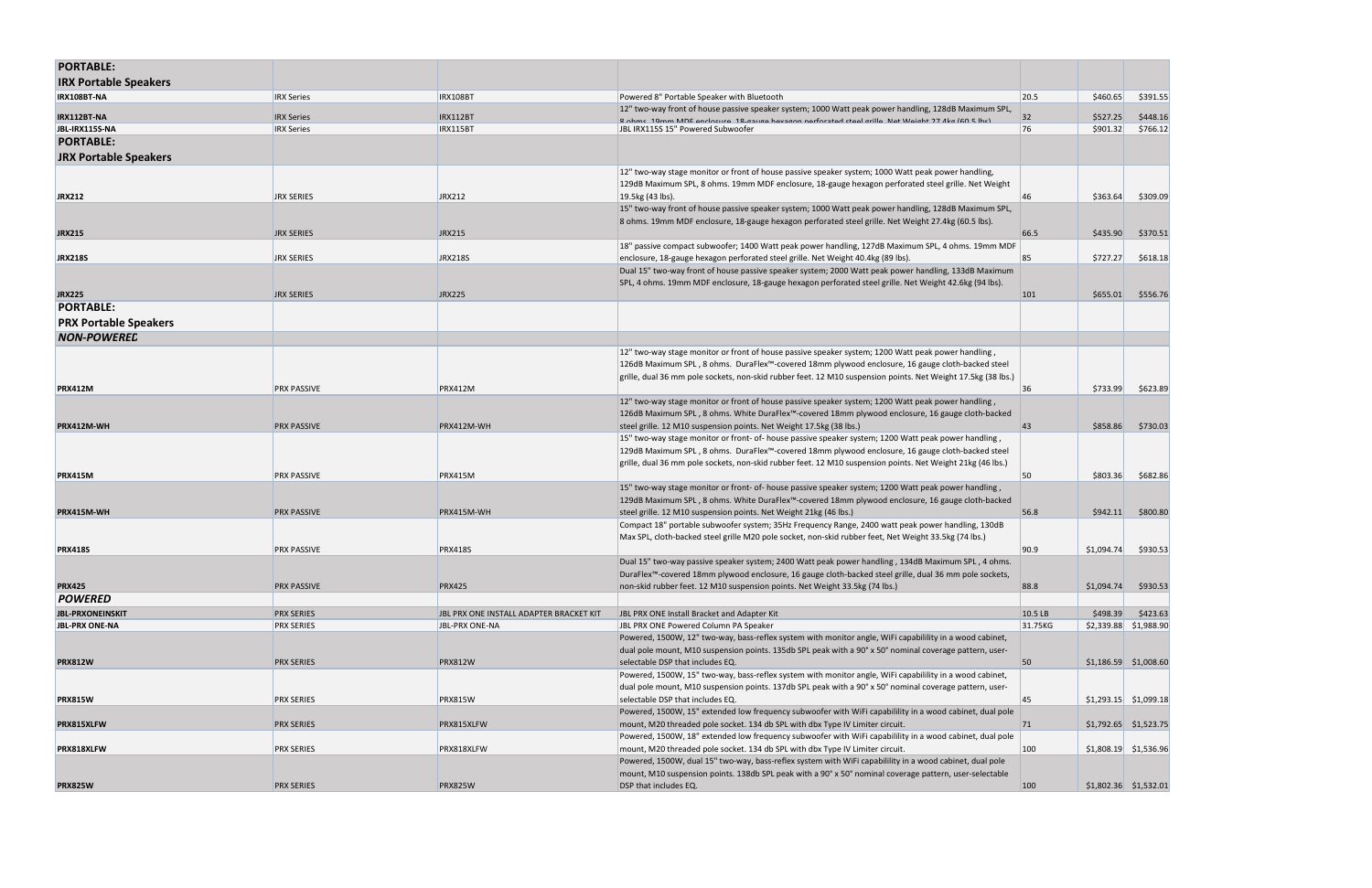|                                  |                        |                     | Powered, 1500W, 15" three-way, full-range system with WiFi capabilility in a wood cabinet, dual pole                                                                                       |           |                         |          |
|----------------------------------|------------------------|---------------------|--------------------------------------------------------------------------------------------------------------------------------------------------------------------------------------------|-----------|-------------------------|----------|
|                                  |                        |                     | mount, M10 suspension points. 138db SPL peak with a 90° x 50° nominal coverage pattern, user-selectable                                                                                    |           |                         |          |
| <b>PRX835W</b>                   | <b>PRX SERIES</b>      | <b>PRX835W</b>      | DSP that includes EQ.                                                                                                                                                                      | 80        | $$1,802.36$ $$1,532.01$ |          |
| <b>PORTABLE:</b>                 |                        |                     |                                                                                                                                                                                            |           |                         |          |
| <b>SRX Portable Speakers</b>     |                        |                     |                                                                                                                                                                                            |           |                         |          |
|                                  |                        |                     | SRX812 is a two-way full range speaker with a 12" woofer made for use as a light duty main PA, monitor, or                                                                                 |           |                         |          |
|                                  |                        |                     | rear or side fill. Premium utility hardware makes SRX812 an ideal solution for sound reinforcement. Tunings                                                                                |           |                         |          |
| <b>SRX812</b>                    | <b>SRX SERIES</b>      | <b>SRX812</b>       | for Crown amps and dbx processors are available at jblpro.com                                                                                                                              | 61        | $$1,316.74$ $$1,119.23$ |          |
|                                  |                        |                     | SRX815 is a two-way full range speaker with a 15" woofer made for use as a light to medium duty main PA,                                                                                   |           |                         |          |
|                                  |                        |                     | monitor, or rear or side fill. Premium utility hardware makes SRX815 an ideal solution for sound                                                                                           |           |                         |          |
| <b>SRX815</b>                    | <b>SRX SERIES</b>      | <b>SRX815</b>       | reinforcement. Tunings for Crown amps and dbx processors are available at jblpro.com                                                                                                       | 74        | $$1,455.49$ $$1,237.16$ |          |
|                                  |                        |                     | SRX835 is a three-way full range speaker with a 15" woofer made for use as a medium duty main PA, or rear                                                                                  |           |                         |          |
|                                  |                        |                     | or side fill. Premium utility hardware makes SRX835 an ideal solution for sound reinforcement. Tunings for                                                                                 |           |                         |          |
| <b>SRX835</b>                    | <b>SRX SERIES</b>      | <b>SRX835</b>       | Crown amps and dbx processors are available at jblpro.com                                                                                                                                  | 106       | $$1,871.74$ $$1,590.98$ |          |
|                                  |                        |                     | SRX818S is a single 18" subwoofer for concert, touring, or installed use, featuring a standard M20 pole cup                                                                                |           |                         |          |
|                                  |                        |                     | for use with top boxes, indexing feet for stacking in both standard and cardioid position, and a 136dB max                                                                                 |           |                         |          |
| <b>SRX818S</b>                   | <b>SRX SERIES</b>      | <b>SRX818S</b>      | SPL. Tunings for Crown amps and dbx processors are available at jblpro.com<br>SRX828S is a dual 18" subwoofer for concert, touring, or installed use, featuring a wide stance for splaying | 80        | \$1,732.99 \$1,473.04   |          |
|                                  |                        |                     | top boxes, indexing feet for stacking in both the standard and cardioid position, and a 141dB max SPL.                                                                                     |           |                         |          |
| <b>SRX828S</b>                   | <b>SRX SERIES</b>      | <b>SRX828S</b>      | Tunings for Crown amps and dbx processors are available at jblpro.com                                                                                                                      | 164       | $$2,329.61$ $$1,980.17$ |          |
|                                  |                        |                     | 2000 Watt Powered 2-way system featuring Crown Amplification, network control, and full user configurable                                                                                  |           |                         |          |
|                                  |                        |                     | DSP. The SRX812P can be used as either a monitor or a main system and features M10 suspension points for                                                                                   |           |                         |          |
|                                  |                        |                     | easy rigging. Full suite of onboard DSP includes 20 PEQs, 96kHz FIR filters, signal generators, and 2 seconds                                                                              |           |                         |          |
| <b>SRX812P</b>                   | <b>SRX SERIES</b>      | <b>SRX812P</b>      | of delay.                                                                                                                                                                                  | 66        | $$1,830.11$ $$1,555.60$ |          |
|                                  |                        |                     | 2000 Watt Powered 2-way system featuring Crown Amplification, network control, and full user configurable                                                                                  |           |                         |          |
|                                  |                        |                     | DSP. The SRX815P can be used as either a monitor or a main system and features M10 suspension points for                                                                                   |           |                         |          |
|                                  |                        |                     | easy rigging. Full suite of onboard DSP includes 20 PEQs, 96kHz FIR filters, signal generators, and 2 seconds                                                                              |           |                         |          |
| <b>SRX815P</b>                   | <b>SRX SERIES</b>      | <b>SRX815P</b>      | of delay.                                                                                                                                                                                  | 74        | $$1,968.86$ $$1,673.53$ |          |
|                                  |                        |                     | 2000 Watt Powered 3-way system featuring Crown Amplification, network control, and full user configurable                                                                                  |           |                         |          |
|                                  |                        |                     | DSP. The SRX835P can be pole mounted or stacked and splayed atop a subwoofer, and features M10                                                                                             |           |                         |          |
|                                  |                        |                     | suspension points for easy rigging. Full suite of onboard DSP includes 20 PEQs, 96kHz FIR filters, signal                                                                                  |           |                         |          |
| SRX835P                          | <b>SRX SERIES</b>      | SRX835P             | generators, and 2 seconds of delay.                                                                                                                                                        | 105       | $$2,246.36$ $$1,909.41$ |          |
|                                  |                        |                     | 1000 Watt Powered 18" subwoofer featuring Crown Amplification, network control, and full user                                                                                              |           |                         |          |
|                                  |                        |                     | configurable DSP. The SRX818SP provides extended low frequency for any system, and features M10                                                                                            |           |                         |          |
|                                  |                        |                     | suspension points for easy rigging. Full suite of onboard DSP includes 20 PEQs, 96kHz FIR filters, signal                                                                                  |           |                         |          |
| <b>SRX818SP</b>                  | <b>SRX SERIES</b>      | SRX818SP            | generators, and 2 seconds of delay.                                                                                                                                                        | 103       | $$2,246.36$ $$1,909.41$ |          |
|                                  |                        |                     | 2000 Watt Powered dual 18" subwoofer featuring Crown Amplification, network control, and full user                                                                                         |           |                         |          |
|                                  |                        |                     | configurable DSP. The SRX828SP provides extended low frequency for any system, and features M10                                                                                            |           |                         |          |
|                                  |                        |                     | suspension points for easy rigging. Full suite of onboard DSP includes 20 PEQs, 96kHz FIR filters, signal                                                                                  |           |                         |          |
| SRX828SP                         | <b>SRX SERIES</b>      | SRX828SP            | generators, and 2 seconds of delay.                                                                                                                                                        | 172       | $$2,801.36$ $$2,381.16$ |          |
| <b>PORTABLE:</b>                 |                        |                     |                                                                                                                                                                                            |           |                         |          |
| <b>Portable PA Stands</b>        |                        |                     |                                                                                                                                                                                            |           |                         |          |
| <b>JBLPOLE-GA</b>                | PPAACCESSORIES         | JBLPOLE-GA          | JBL speaker pole featuring gass assist adjustment from 36" to 53".                                                                                                                         | 10        | \$243.09                | \$206.63 |
| <b>JBLPOLE-MA</b>                | PPAACCESSORIES         | JBLPOLE-MA          | JBL speaker pole with manual adjustment from 36" to 55".                                                                                                                                   | 4         | \$146.52                | \$124.54 |
| <b>JBLTRIPOD-GA</b>              | PPAACCESSORIES         | JBLTRIPOD-GA        | JBL speaker tripod featuring gass assist adjustment from 3'8" to 6'7"                                                                                                                      | 12        | \$371.85                | \$316.07 |
| <b>JBLTRIPOD-MA</b>              | PPAACCESSORIES         | <b>JBLTRIPOD-MA</b> | JBL speaker tripod with manual adjustment from 4' 2" to 6' 5".                                                                                                                             | 20        | \$158.06                | \$134.35 |
| <b>Recording &amp; Broadcast</b> |                        |                     |                                                                                                                                                                                            |           |                         |          |
| 104SET-BTW-US                    | <b>STUDIO MONITORS</b> | 104SET-BT-US-WHT    | JBL 104 Studio Monitors Bluetooth                                                                                                                                                          |           | \$249.74                | \$212.28 |
| 104SET-BT-US                     | <b>STUDIO MONITORS</b> | 104SET-BT-US        | JBL 104 Studio Monitors Bluetooth                                                                                                                                                          |           | \$249.74                | \$212.28 |
| <b>305PMKII</b>                  | <b>STUDIO MONITORS</b> | 305PMKII            | S/M, 305PMKII                                                                                                                                                                              | H N/A     | \$206.74                | \$175.73 |
| 306PMKII                         | <b>STUDIO MONITORS</b> | 306PMKII            | S/M, 306PMKII                                                                                                                                                                              | H N/A     | \$276.11                | \$234.70 |
| <b>308PMKII</b>                  | <b>STUDIO MONITORS</b> | <b>308PMKII</b>     | S/M, 308PMKII                                                                                                                                                                              | H N/A     | \$345.49                | \$293.66 |
| <b>LSR310S</b>                   | <b>STUDIO MONITORS</b> | <b>LSR310S</b>      | 10-inch powered subwoofer.                                                                                                                                                                 | 41        | \$553.89                | \$470.81 |
|                                  |                        |                     | Compact high ouput two-way externally powered studio monitor with 725G five-inch (127 mm) high-                                                                                            |           |                         |          |
|                                  |                        |                     | excursion low frequency transducer and 2409H high-frequency compression driver; Patent-pending Image                                                                                       |           |                         |          |
|                                  |                        |                     | Control Waveguide provides a seamless crossover transition and detailed imaging. 39Hz - 36 kHz frequency                                                                                   |           |                         |          |
|                                  |                        |                     | range; 107dB Maximum Peak SPL; Dividing Network Transition Frequency: 1.9 kHz. Dividing Network can be                                                                                     |           |                         |          |
|                                  |                        |                     | bypassed for bi-amplified operation. Birch Plywood enclosure includes rear and bottom mounting points; Not                                                                                 |           |                         |          |
|                                  |                        |                     | intended for stand-alone use. Complete system requires HARMAN Professional signal processor and external                                                                                   |           |                         |          |
|                                  |                        |                     | Crown Power Amplifier (not Included.)                                                                                                                                                      |           |                         |          |
| <b>LSR705i</b>                   | <b>STUDIO MONITORS</b> | <b>LSR705i</b>      |                                                                                                                                                                                            | <b>11</b> | \$831.39                | \$706.68 |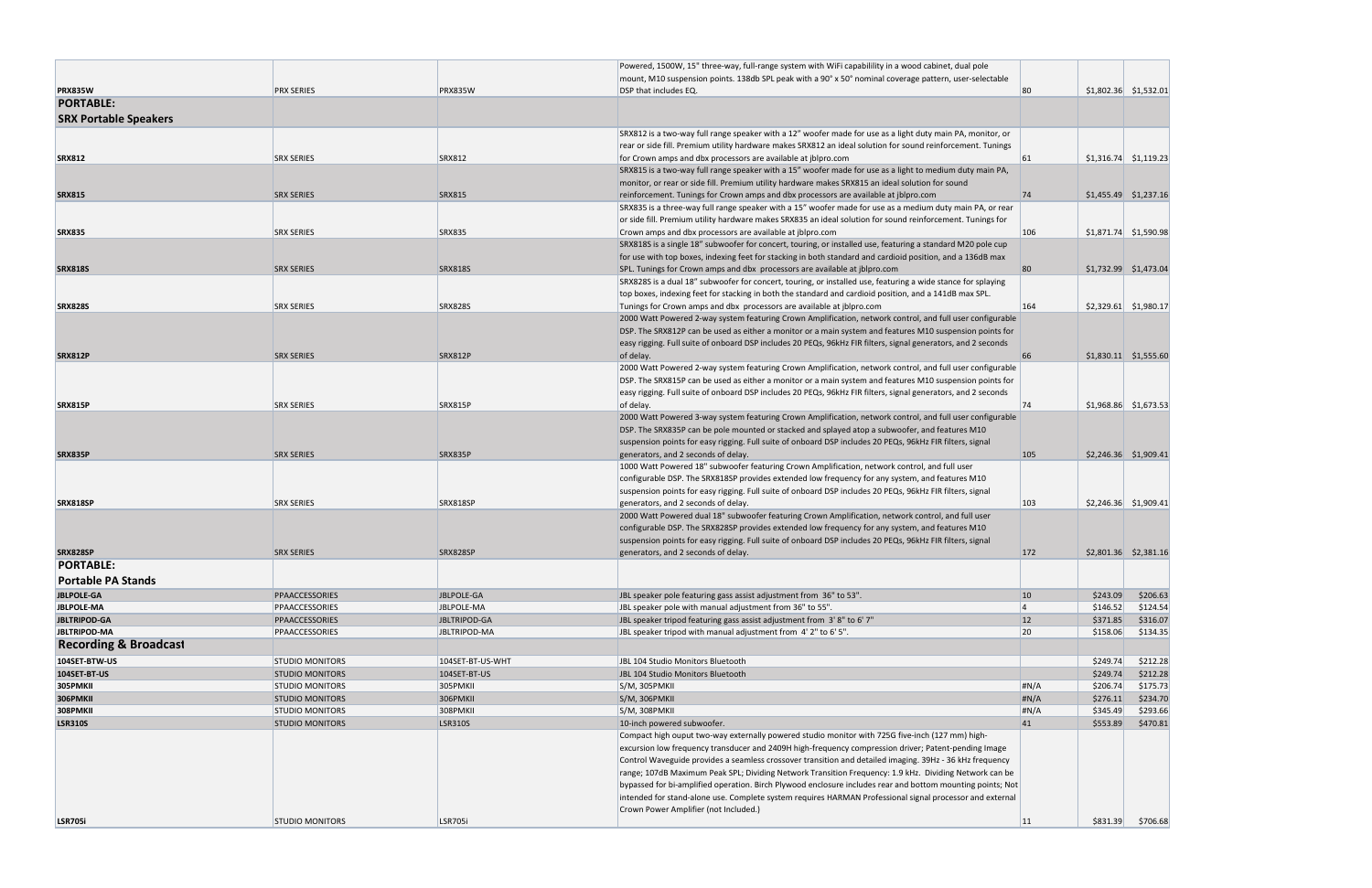| <b>AMPLIFIERS</b>                 |                                          |                               |                                                                                                                                                                                                             | H N/A         |            | \$0.00                  |
|-----------------------------------|------------------------------------------|-------------------------------|-------------------------------------------------------------------------------------------------------------------------------------------------------------------------------------------------------------|---------------|------------|-------------------------|
| <b>JBL Commercial Electronics</b> |                                          |                               |                                                                                                                                                                                                             |               |            | \$0.00                  |
| IVX-97745012                      | Intellivox 430 Series                    | IVX-97745012                  | Dummy Enclosure. Intellivox 430 series. Made to Order Call for availability                                                                                                                                 | H N/A         |            | $$5,186.21$ $$4,408.28$ |
| IVX-97665012                      | Intellivox 280 & 280H Series Accessories | IVX-97665012                  | Dummy Enclosure. Intellivox 280 series. Made to Order Call for availability                                                                                                                                 | H N/A         |            | \$2,995.58 \$2,546.24   |
| <b>WK-4S</b>                      | CASTER SET OF 4 SWIVEL CASTERS           | WK-4S                         | CASTER SET OF 4 SWIVEL CASTERS                                                                                                                                                                              | 7.35          | \$100.77   | \$85.65                 |
| <b>CONTROL SB-210</b>             | <b>Ceiling Spkr</b>                      | <b>CONTROL SB-210</b>         | Control sb-210                                                                                                                                                                                              |               | \$799.34   | \$679.44                |
| <b>NPATCH BLK</b>                 | <b>STUDIO ACCESSORIES</b>                | <b>NPATCH BLK</b>             | jack I/O. Metal enclosure. Passive design - no power required. Dimensions W x D x H: 5.1 in x 3.75 in. 2.0 in<br>$(130 \text{ mm} \times 95 \text{ mm} \times 51 \text{ mm})$ ; Weight: 0.8 lbs (.34 kg)    | 0.5           | \$76.59    | \$65.10                 |
|                                   |                                          |                               | two TRS/XLR combo inputs (balanced and unbalanced); two TRS outputs (balanced and unbalanced); one Mini                                                                                                     |               |            |                         |
|                                   |                                          |                               | Compact 2 channel analog passive volume control with Rotary volume attenuation control, Mute button;                                                                                                        |               |            |                         |
| <b>CONTROL 5</b>                  | <b>CONTROL SERIES</b>                    | <b>CONTROL 5</b>              | Magnet, Black, Priced as Each. Master Pack Quantity: 2 Pieces.                                                                                                                                              | 13.5          | \$244.40   | \$207.74                |
|                                   |                                          |                               | Compact Size Two-Way, 6.5" Low Frequency, 1" Pure Titanium Dome Tweeter, Molded Enclosure, Shielded                                                                                                         |               |            |                         |
| MTC 2P                            | <b>CONTROL SERIES</b>                    | MTC-2P                        | Wall-Mount Bracket Kit for Control 2P. Includes Two Wall Mounts, Not Recommended For Mobile<br>Applications.                                                                                                | 0.75          | \$30.54    | \$25.96                 |
| C <sub>2</sub> P <sub>S</sub>     | <b>CONTROL SERIES</b>                    | C <sub>2</sub> P <sub>S</sub> | Headphone Jack; HF Contour Control.                                                                                                                                                                         | 13.25         | \$291.49   | \$247.76                |
|                                   |                                          |                               | x 2 channels; two Balanced XLR ¼" and two unbalanced RCA inputs; Stereo Volume Control; Stereo                                                                                                              |               |            |                         |
|                                   |                                          |                               | Dome Tweeter, Shielded Magnets, Molded Enclosures. Powered master incorporates 35 watts amplification                                                                                                       |               |            |                         |
|                                   |                                          |                               | Supply and two Snap-On Angle Pedestals. Both speakers have a 5.25" Low Frequency and .75" Polycarbonate                                                                                                     |               |            |                         |
|                                   |                                          |                               | Control 2P Stereo Set. Includes one C2PM powered master, one Passive Extension Speaker, one Power                                                                                                           |               |            |                         |
| C <sub>2</sub> PM                 | <b>CONTROL SERIES</b>                    | C <sub>2</sub> PM             | One Control 2P Powered Master speaker, (without passive extension speaker) and power supply.                                                                                                                |               | \$224.22   | \$190.59                |
| <b>C1PRO-WH</b>                   | <b>CONTROL SERIES</b>                    | C1PRO-WH                      | Shielded Magnet, White. Priced as Each. Packaged and sold in pairs.                                                                                                                                         | 5.75          | \$118.84   | \$101.01                |
|                                   |                                          |                               | Compact Size Two-Way, 5.25" Low Frequency, .75" Polycarbonate Dome Tweeter, Molded Enclosure,                                                                                                               |               |            |                         |
| C <sub>1</sub> PRO                | <b>CONTROL SERIES</b>                    | C1PRO                         | Compact Size Two-Way, 5.25" Low Frequency, .75" Polycarbonate Dome Tweeter, Molded Enclosure,<br>Shielded Magnet, Black. Priced as Each. Packaged and sold in pairs.                                        | 5.75          | \$118.84   | \$101.01                |
| <b>SUB18</b>                      | Studio Subwoofer                         | <b>SUB18</b>                  |                                                                                                                                                                                                             | 138.5         |            | $$3,607.50$ $$3,066.38$ |
|                                   |                                          |                               | required in cinema post production applications. As an add-on to JBL's M2 Master Reference Monitor system,<br>the SUB18 allows three times greater output from the system.                                  |               |            |                         |
|                                   |                                          |                               | unprecedented performance for demanding dance music production, while providing exceptional accuracy                                                                                                        |               |            |                         |
|                                   |                                          |                               | which very high continuous output and extended low frequency performance are required. Delivers                                                                                                             |               |            |                         |
|                                   |                                          |                               | SUB 18 Studio subwoofer. (Speaker Only. Requires External Power Amplifier) Designed for applications in                                                                                                     |               |            |                         |
| M <sub>2</sub>                    | M <sub>2</sub>                           | M <sub>2</sub>                | requirements for impactful dynamic range.                                                                                                                                                                   | 150           |            | $$6,660.00$ \$5,661.00  |
|                                   |                                          |                               | extraordinary 123 dB maximum SPL to meet the demanding music, cinema and broadcast production                                                                                                               |               |            |                         |
|                                   |                                          |                               | ultra-low distortion transducers, the M2 provides in-room frequency response of 20 Hz to 40 kHz, and an                                                                                                     |               |            |                         |
|                                   |                                          |                               | provide an exceptionally accurate monitoring experience. Leveraging a new generation of JBL high-output,                                                                                                    |               |            |                         |
|                                   |                                          |                               | M2 Master Reference Monitor: A Free-Standing, 2-Way System that can be placed in any environment to                                                                                                         |               |            |                         |
| <b>INTONATO-DC-M</b>              | <b>Studio Monitor Controller</b>         | INTONATO-DC-M                 | (POE supply, CAT5 cable not included).                                                                                                                                                                      | <sup>19</sup> | \$1,110.00 | \$943.50                |
|                                   |                                          |                               | SCENES, TALKBACK and more. Compact desktop form-factor 2.84" (H) x 6.73" (L) x 4.70" (W)72.0mm (H)<br>117.0mm (L) x 119.4mm (W). Connections: CAT5, RJ45 connector. Power Requirements: Power Over Ethernet |               |            |                         |
|                                   |                                          |                               | and Keys that provide instant access to Intonato 24 functions including individual speaker MUTE, SOLO,                                                                                                      |               |            |                         |
|                                   |                                          |                               | Intonato Desktop Controller. Accesssory for use with Intonato 24. Large master Volume Control, MUTE, DIM                                                                                                    |               |            |                         |
| <b>INTONATO24FX</b>               | <b>Studio Monitor Controller</b>         | INTONATO24FX                  |                                                                                                                                                                                                             | H N/A         |            | $$4,162.50$ $$3,538.13$ |
|                                   |                                          |                               | supplied Macintosh Windows, and tablet software. Optional Intonato Desk Top Controller.                                                                                                                     |               |            |                         |
|                                   |                                          |                               | of custom user profiles. 2-U rack mount ready. Calibration microphone inlcuded. Comprehensive control via                                                                                                   |               |            |                         |
|                                   |                                          |                               | speaker ouputs, 24 analog and digital inputs. Flexible routing and monitoring configurations, store and recall                                                                                              |               |            |                         |
|                                   |                                          |                               | Provides automated calibration and control of stereo, surround and immersive audio monitoring systems. 24                                                                                                   |               |            |                         |
|                                   |                                          |                               | Intonato 24 Monitor Management Tuning System. Ideal for use with JBL M2, 7 Series studio monitors.                                                                                                          |               |            |                         |
| <b>708P</b>                       | <b>STUDIO MONITORS</b>                   | 708P                          | Room and User EQ.                                                                                                                                                                                           | 40            |            | $$2,496.39$ $$2,121.93$ |
|                                   |                                          |                               | Class-D Power Amplifiers with 250 Watts for LF and 250 Watts for HF. Digital and Analog Inputs. Integrated                                                                                                  |               |            |                         |
|                                   |                                          |                               | Drive (tm) low-frequency transducer, 2409H HF transducer, and patented Image Control Waveguide. Dual                                                                                                        |               |            |                         |
| <b>LSR708i</b>                    | <b>STUDIO MONITORS</b>                   | <b>LSR708i</b>                | JBL 7-Series 708P 8-inch Bi-Amplified Master Reference Studio Monitor, with 728G eight-inch Differential                                                                                                    | 28            |            | $$1,830.39$ $$1,555.83$ |
|                                   |                                          |                               | processor and external Crown Power Amplifier (not Included.)                                                                                                                                                |               |            |                         |
|                                   |                                          |                               | mounting points; Not intended for stand-alone use. Complete system requires HARMAN Professional signal                                                                                                      |               |            |                         |
|                                   |                                          |                               | Network can be bypassed for bi-amplified operation. Birch Plywood enclosure includes rear and bottom                                                                                                        |               |            |                         |
|                                   |                                          |                               | kHz frequency range; 114dB Maximum Peak SPL; Dividing Network Transition Frequency: 1.7 kHz. Dividing                                                                                                       |               |            |                         |
|                                   |                                          |                               | pending Image Control Waveguide provides a seamless crossover transition and detailed imaging. 35Hz - 36                                                                                                    |               |            |                         |
|                                   |                                          |                               | excursion differential driver low frequency transducer and 2409H high-frequency compression driver; Patent-                                                                                                 |               |            |                         |
|                                   |                                          |                               | Compact high ouput two-way externally powered studio monitor with 728G eight-inch (203 mm) high-                                                                                                            |               |            |                         |
| 705P                              | <b>STUDIO MONITORS</b>                   | 705P                          |                                                                                                                                                                                                             | <sup>18</sup> |            | $$1,386.39$ $$1,178.43$ |
|                                   |                                          |                               | with 250 Watts for LF and 250 Watts for HF. Digital and Analog Inputs. Integrated Room and User EQ.                                                                                                         |               |            |                         |
|                                   |                                          |                               | transducer, 2409H HF transducer, and patented Image Control Waveguide. Dual Class-D Power Amplifiers                                                                                                        |               |            |                         |
|                                   |                                          |                               | JBL 7-Series 705P 5-inch Bi-Amplified Master Reference Studio Monitor, with 725G five-inch low frequency                                                                                                    |               |            |                         |